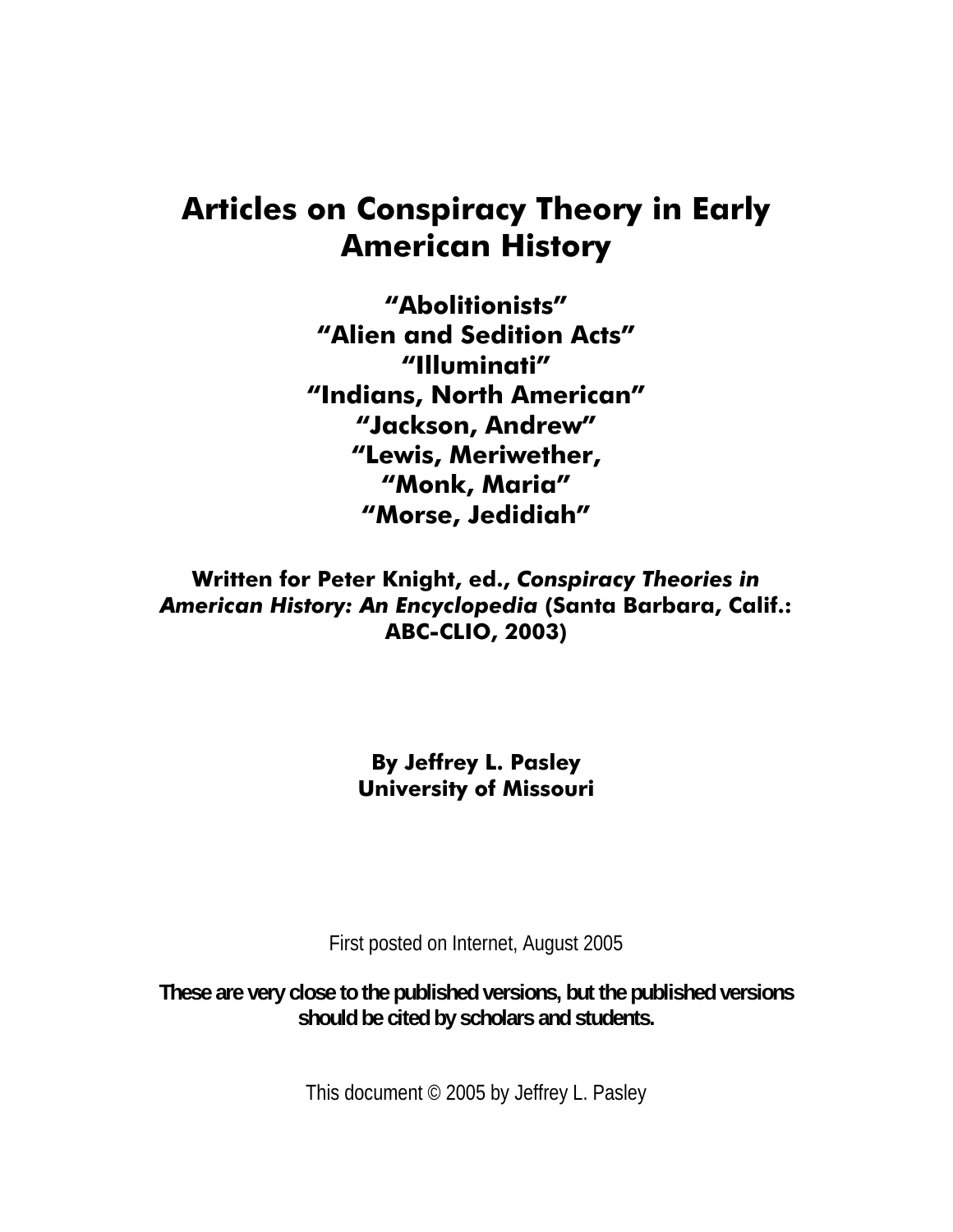#### **ABOLITIONISTS**

#### **Overview**

 While great believers in the Slave Power Conspiracy and often party to anti-Catholic and other evangelically-oriented conspiracy theories themselves, American abolitionists were also frequently accused of conspiracy, especially in the South but also in the North. Improbable as it may seem from a modern vantage point, the heroic opponents of slavery were commonly depicted in the terms reserved for conspiracy theory's most despicable villains, like witches, Illuminati, and communists. South Carolina's William Henry Drayton pictured "these conspirators . . . at their midnight meetings, where the bubbling cauldron of abolition was filled with its pestilential materials." (Davis, 35) An 1852 writer in *DeBow's Review* of New Orleans actually compared abolitionism with communism (then newly invented), seeing them both as part of a blasphemous, hypocritical foreign campaign to overturn a social order ordained by "the thought of God" Himself: "What means this darkly-shadowed caricature of good - this horrible disfigurement of Christian charity -- which, but that it stalks in terrible reality before us, would seem like the mockery of some fearful dream?" (L.S.M., 509)

 From the Haitian Revolution on, slave rebellions real and imagined had been widely blamed on abolitionists, sometimes for just inspiring slaves from afar but increasingly, over time, for direct "intermeddling" with them. Some southerners even charged abolitionists with their slaves' day-to-day insubordination, as well as the harsh discipline allegedly necessary to suppress this insubordination. Indeed, proslavery publicist Edmund Ruffin argued in 1857 that only "abolition action" prevented slaves from being "the most comfortable, contented, and happy laboring class in the world"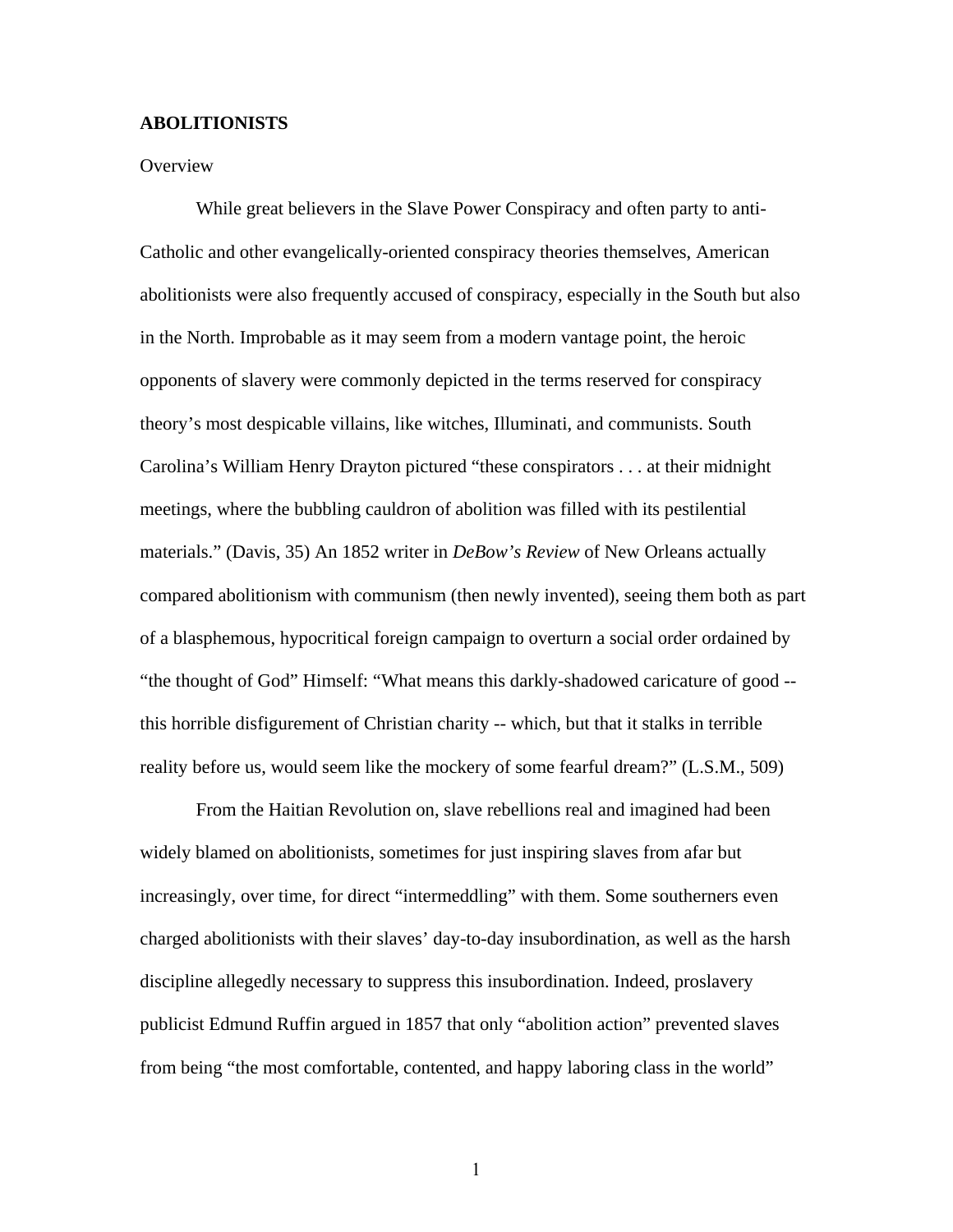(Ruffin, 549) Ruffin and other white southerners envisioned the abolitionists as a vast network of open agitators and allied secret agents who had fanned out across the South, undercover as salesman, ministers, and teachers, and coaxed slaves to escape or, better yet, slaughter their masters. "There is no neighborhood in the Southern States into which Yankees have not penetrated," claimed Ruffin, "and could freely operate as abolition agents" (Ruffin, 546) This was a ridiculously inaccurate statement, of course, since by the time this passage was written it had long since become illegal as well as unsafe in most of the South to oppose slavery or even unenthusiastically support it.

Abolitionists in the North spoke and wrote in public forums, but were always suspected of secret designs and hidden agendas. Funding and organizing the subversion of slavery in the South was one accusation. Others included complicity in a British plot to break up the Union and/or a secret neo-Federalist stratagem to destroy the Democratic Party. Not surprisingly, these anti-abolitionist theories often came from the ranks of northern Democrats eager to retain the favor of their southern wing.

Before detailing some of more specific beliefs about the abolitionists, it is vital to put them in more realistic perspective than anti-abolitionists usually provided. The idea of abolitionist involvement in engineering servile rebellion was mostly a fantasy, even in the case of the one abolitionist, John Brown, who actually tried it. Radical abolitionists were commonly sincere religious pacifists. Before Brown's activities in the 1850s, almost no hard evidence exists of plots or non-defensive violence instigated by northern abolition activists. Abolitionists certainly protected fugitive slaves when they could, and aided some escapes in border regions and port cities, but they posed no physical and little economic threat to slaveholders, whose human and real property was worth more on the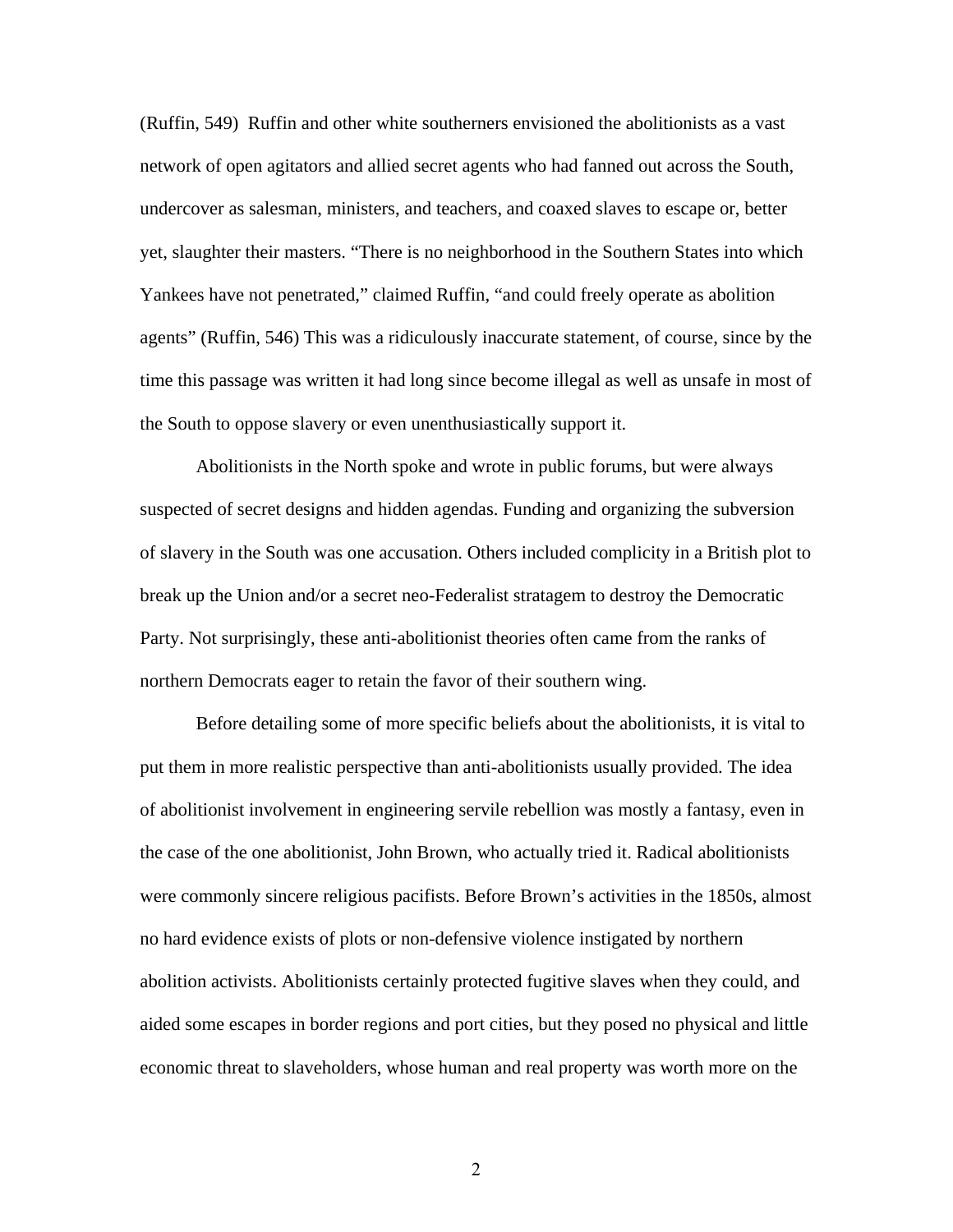eve of the Civil War than it ever had been before. Moreover, radical abolitionists never enjoyed widespread political influence, and the charge that they dominated Abraham Lincoln's Republican party (the so-called "Black Republicans") was both a partisan slur and an important part of the southern conspiracy theory about the northern antislavery sentiment.

The term "Black Republicans" also contained another connotation. It was the habit of all slavery's defenders (and their political allies) to conflate any degree of opposition to slavery with the most radical forms of abolitionism and egalitarianism they could imagine. So politicians and writers taking the much more widespread "free soil" position, opposing only slavery's further expansion, were treated as outright abolitionists, and those who showed any degree of concern for black rights were likely to be denounced as advocates of full social equality with blacks and "amalgamation" of the races.

 It should be noted that the situation as described above took several decades of U.S. history to fully develop. Negative attitudes and outlandish beliefs about abolitionists had long circulated in areas like the lower South and the Caribbean, where the extremely large slave populations left whites feeling nervous and outnumbered. These conspiracy theories became far more widespread with the radicalization of anti-slavery that took place in the 1820s and 30s.

#### From Moderation to Radicalism in the American Abolition Movement

Before the late 1820s, American abolitionism was almost painfully polite, tentative, and moderate. During the American Revolution, it was came to be generally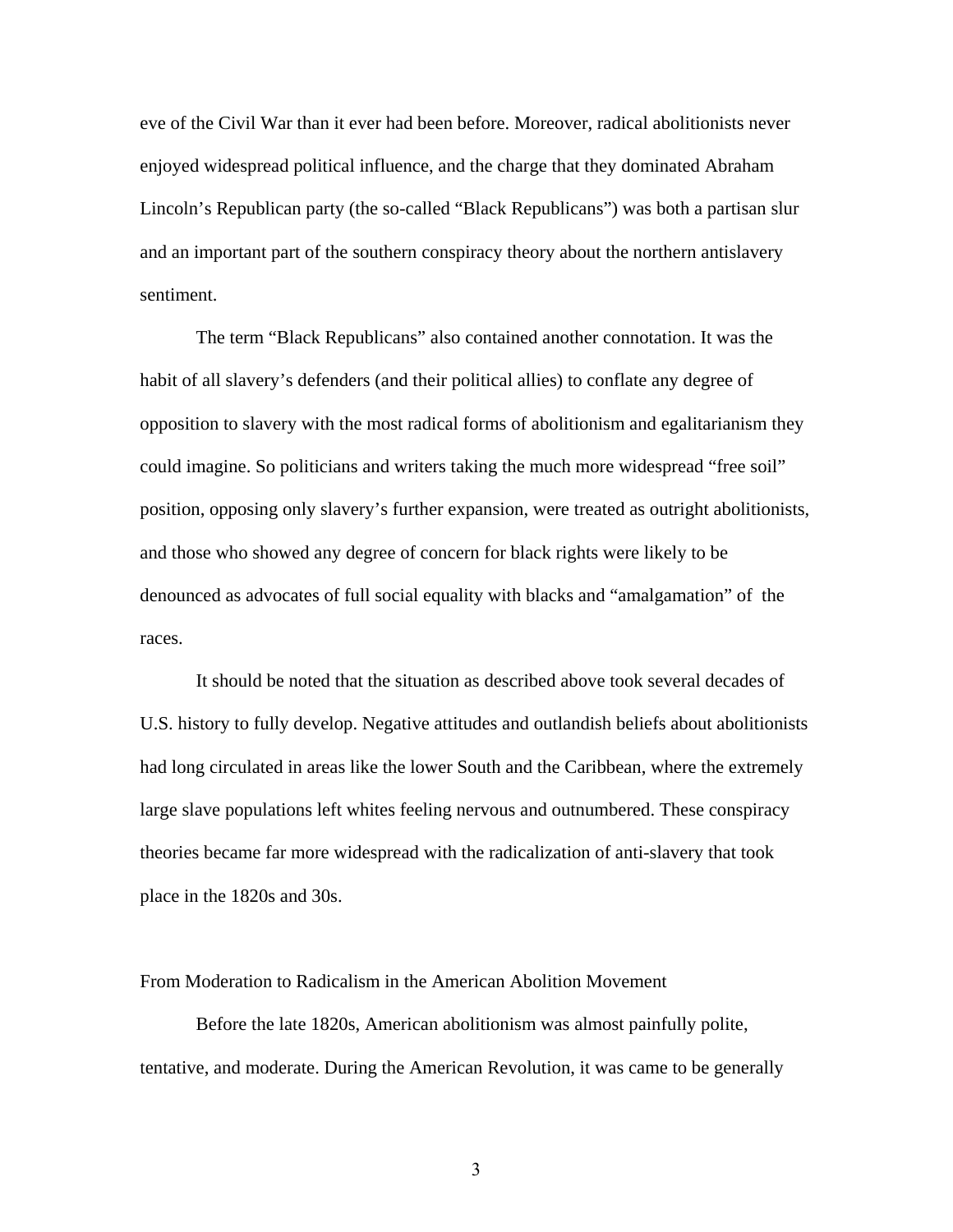agreed outside the lower South that slavery was inconsistent with the egalitarians ideals of the Declaration of Independence and other revolutionary mission statements. The northern states abolished slavery in the years after the Revolution, though often by means of gradual emancipation laws that only freed the adult children of current slaves.

Quakers opposed slavery as a matter of conscience and lobbied for the abolition during the First Congress, but without results. The bulk of antislavery activity in the Early Republic was more Jeffersonian in approach, looking to end the international slave trade (which occurred in 1808) and find some means of phasing southern slavery out while minimizing economic and social disruptions. Slaveholders were to be compensated for their losses to abolition, and the creation of large free black population would be avoided by sending former slaves to colonies in Africa or some other faraway place. This was the formula promoted by the Early Republic's most prominent antislavery organization, the American Colonization Society, which counted James Madison, Henry Clay, Andrew Jackson, and Francis Scott Key among its members and enjoyed the official aid of the US government and navy.

 Despite the moderation of these early efforts, the slaveholding politicians of the lower South reacted harshly to the idea of even discussing limitations on slavery. The Carolinas and Georgia forced special protections and extra representation for slavery to be built into the federal constitution. The Quakers petitioning the First Congress were accused by South Carolina's Aedanus Burke of being British spies who were "for bringing this country under a foreign yoke." During the same debate, southern congressmen made veiled threats to leave the newborn union if such discussions continued, arguing that "every principle of policy and concern for . . . the peace and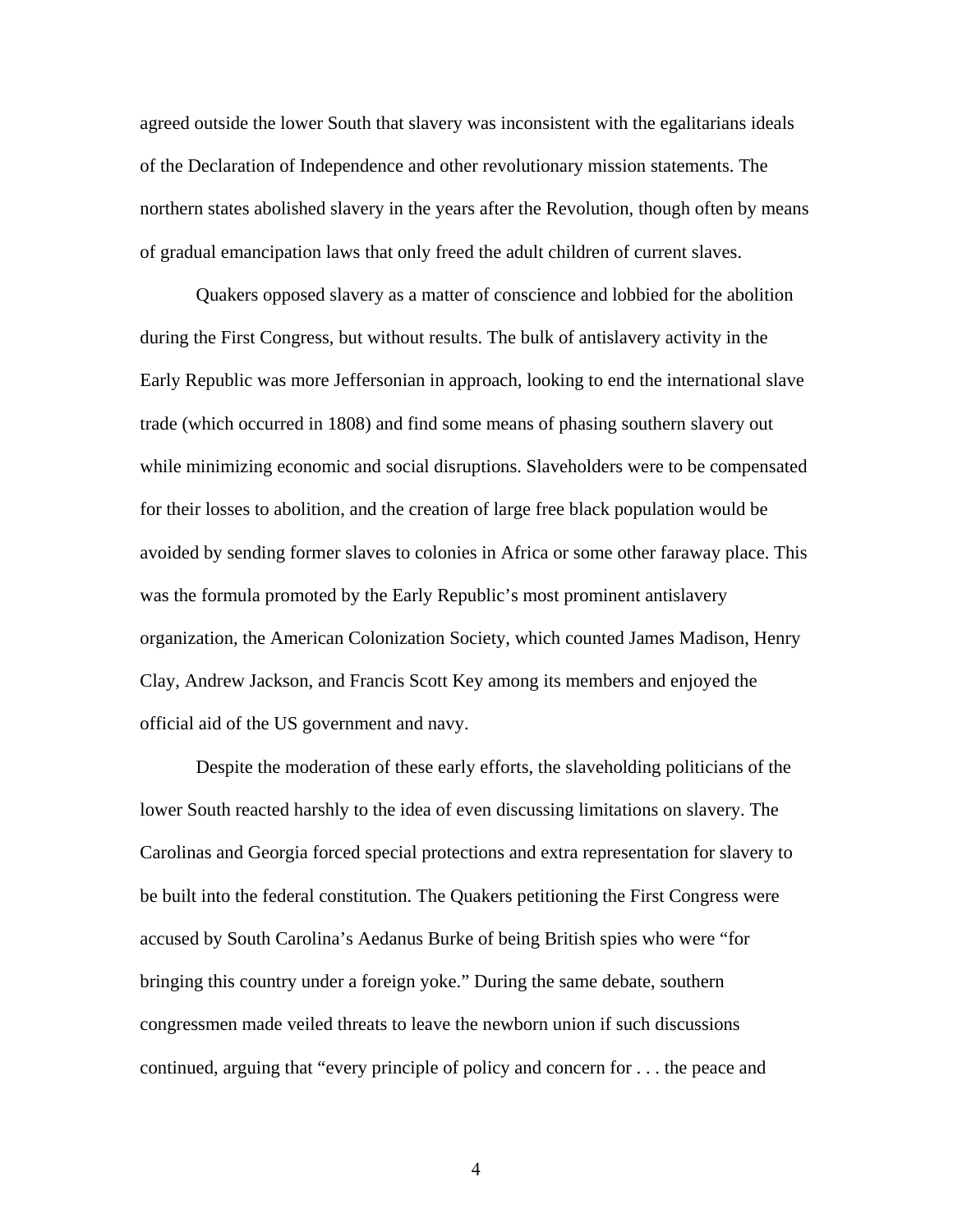tranquility of the United States, concur to show the propriety of dropping the subject [of slavery], and letting it sleep where it is" (*Debates and Proceedings in Congress*)

When northern congressmen voted to exclude slavery from the new state of Missouri in 1820, much less than what the Quakers had asked, the uproar was far worse. Thomas Jefferson declared it "the knell of the Union" (Jefferson, 1434) and the Virginia capital was "agitated as if affected by all the Volcanic eruptions of Vesuvius" (Brown, 438). Extremism in the defense of slavery was no vice, and moderation in the pursuit of abolition was increasingly not accepted as a virtue.

 Under these circumstances, it is not surprising that black and many white abolitionists grew impatient with the moderate approach. Hence their rhetoric and tactics became much more radical beginning in the late 1820s. The new approach asked, in far less apologetic tones, for immediate, uncompensated abolition, without colonization, as a matter of moral right. Public notice of the shift in abolitionist thought was given by appearance of three new abolitionist publications between 1827 and 1830: *Freedom's Journal*, the first African American newspaper; white abolitionist printer William Lloyd Garrison's newspaper *The Liberator*; and, especially, the 1829 pamphlet, *An Appeal to the Colored Citizens of the World*, by black used-clothing dealer David Walker. Walker and Garrison almost immediately became two of the most hated (and feared) men in all the South. Though the pamphlet itself was considerably less ferocious than its reputation, Walker's *Appeal* became notorious for its defense (as a last resort) of violence resistance to slavery, and for its then-unusually apocalyptic warnings about consequences of continued oppression of the black population: "I tell you Americans! that unless you speedily alter your course, you and your Country are gone! ! ! ! !"(Walker, 1829)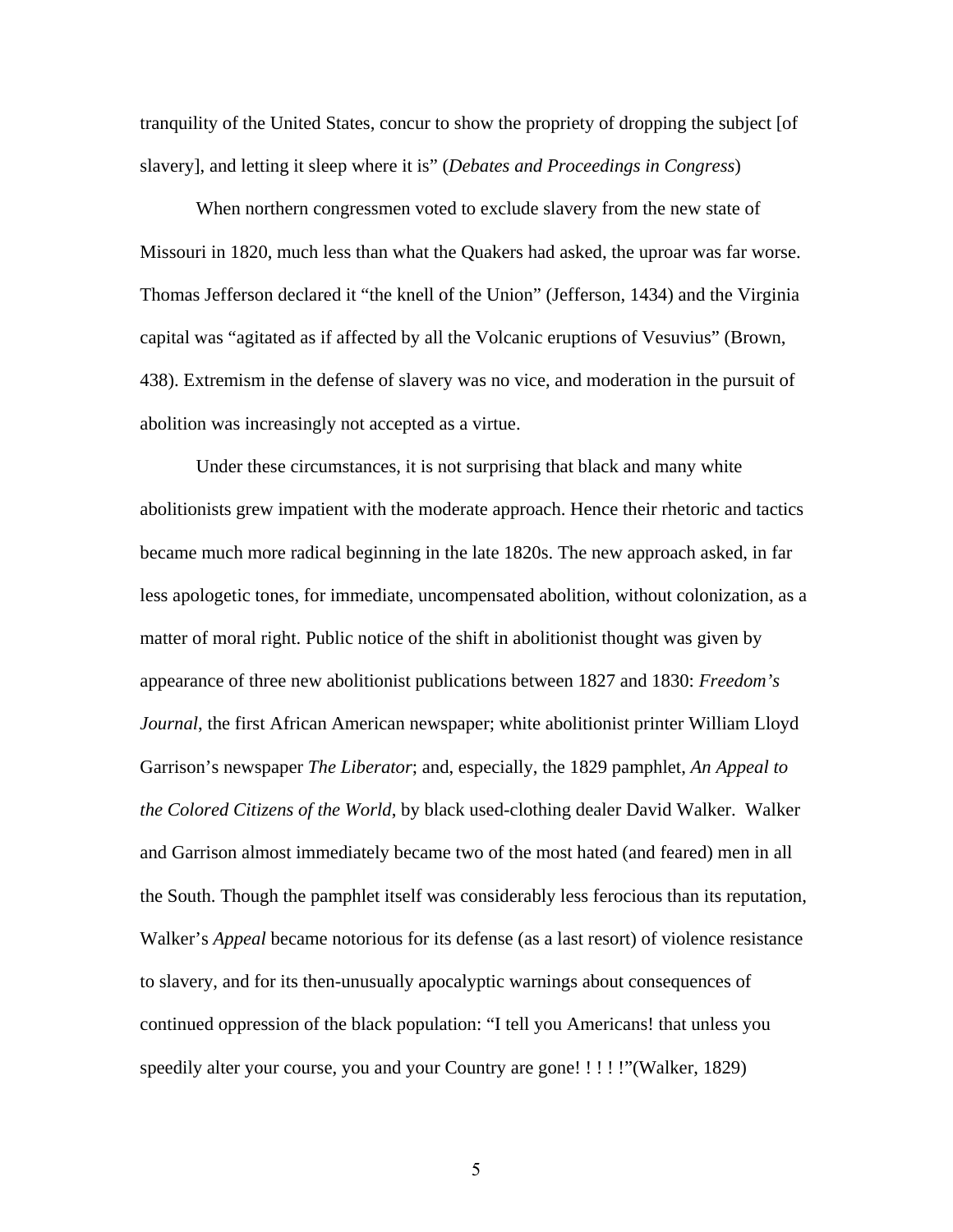What frightened southerners even more was the fact that Walker, who came from the South but lived in Boston, actually managed to distribute some of his pamphlets in the South. A parcel of 60 copies arrived in Savannah, Georgia, in December 1829, just after the pamphlet was published, and more were soon found in the Carolinas, Virginia, and Louisiana. One of the antebellum South's frequent slave conspiracy panics quickly ensued. Numerous southern jurisdictions passed new laws against slave education and seditious or "incendiary" literature, of which North Carolina's was one of the harshest. Writing, publishing, or circulating any publication tending to "to excite insurrection, conspiracy, or resistance in the slaves or free Negroes" was made a crime punishable by a year in prison and whipping for the first offense, and death for the second offense (Eaton, 124). Abolitionist activity actually became a capital crime in much of the South, and this was only the beginning of decades-long campaign to purge ideological nonconformity from the region, at least as it pertained to slavery. Georgia newspaper editor Elijah Burritt had to flee for his life when it was discovered that he had received 20 copies of the *Appeal* at the post office.

Many southerners at the time, and along with some historians, have suspected some connection between's Walker's pamphlet and the 1831 Nat Turner slave rebellion in Virginia, in which 55 whites were killed. (Similar Walker links have been seen to a Christmas 1830 slave rebellion outside New Bern, N.C., but that outbreak was quickly and brutally suppressed before any whites could come to harm.) Virginia governor John Floyd received a likely fraudulent letter from one "Nero" claiming that Turner's raid was only beginning. "Many a white agent" like Burritt was already in place, Nero claimed, and the slaves were also enlisting the aid of the removal-threatened Indians in Georgia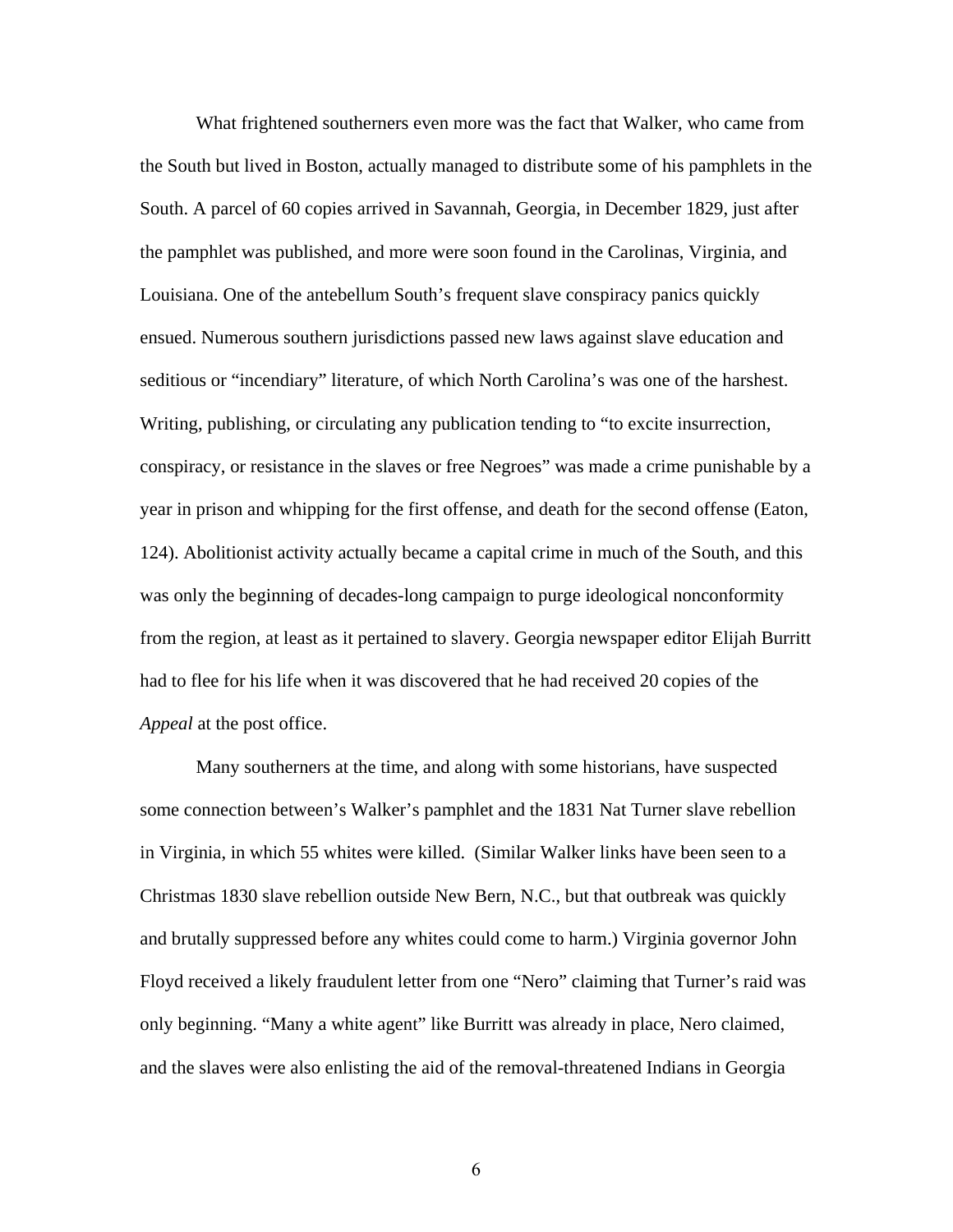(Hinks, 132). The most concrete link between Walker's *Appeal* and Nat Turner was probably their common roots in the spiritual and political ferment that was roiling through American black communities around that time -- there were serious slave uprisings in Jamaica and other Caribbean colonies during 1830 and 31. Rumors of imminent abolition may have played a role in the unrest, but rumors hardly required a network of agents to spread.

David Walker died in 1830, but his legacy as chief bugbear of southern slaveholder was amply carried on by the rise of William Lloyd Garrison and other aggressive immediatists during the 1830s. Garrison's *Liberator* was read mostly by a small audience of free blacks, but its most provocative passages seem to have been broadcast widely. Garrison argued in vitriolic terms not only for abolition, but also racial equality and the enfranchisement of blacks, stands that made him, in minds of many suspicious southerners, a sort of evil poster boy for the whole antislavery cause and possibly for all of northern culture.

Garrison promised he would be "as harsh as truth, and as uncompromising as justice" in his campaign against slavery: "On this subject, I do not wish to think, or speak, or write, with moderation. No! no! Tell a man whose house is on fire, to give a moderate alarm; tell him to moderately rescue his wife from the hand of the ravisher; tell the mother to gradually extricate her babe from the fire into which it has fallen" (Cain, 72). Later Garrison became even more infamous for denouncing the Constitution as "a covenant with death, an agreement with hell" because of its special favors for slavery. On at least one occasion Garrison publicly burned a copy of the document, endearing him to few northerners but burnishing his demonic credentials down south (Garrison, 35-36).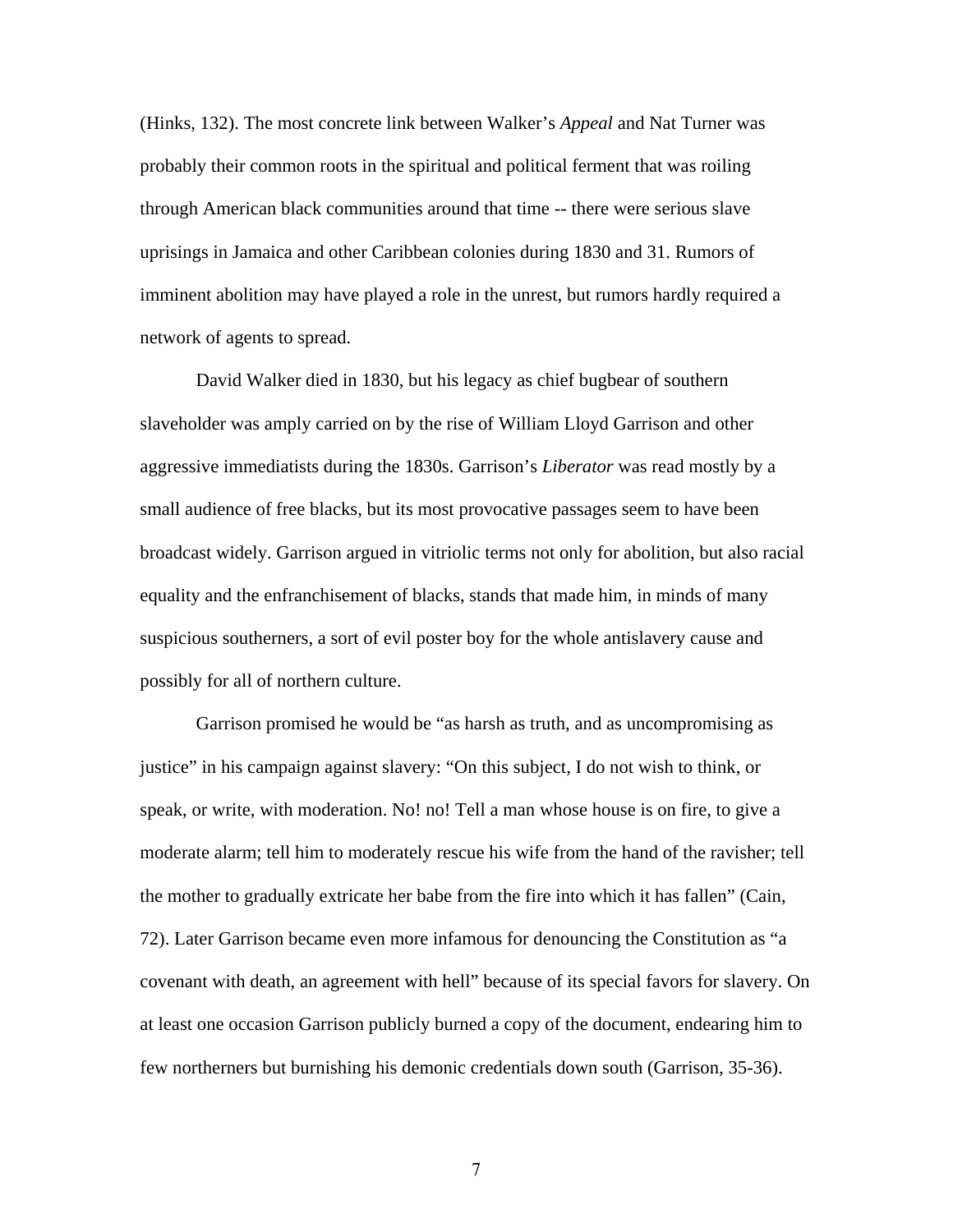The Conspiracy is in the Mail: The Furor over the Abolitionist Media Campaign

 The new radical abolitionists were by and large products of the Protestant religious revival known as the Second Great Awakening. Following the example of the evangelists who had spread the Awakening, abolitionists developed an aggressive, mediasavvy campaign of "moral suasion" aimed at converting white Americans to their cause. The American Anti-Slavery Society was founded for this purpose in 1833, and well funded by the wealthy businessmen such as the Tappan brothers of New York. The new abolitionists sent hundreds of petitions to Congress asking for the abolition of slavery in Washington, DC, where there was no constitutional question of states rights to get in the way. At the same time, beginning in the mid-1830s, they unleashed a multimedia assault on American public opinion that the likes of which no one had ever seen before. Antislavery newspapers, magazines, pamphlets, slave narratives, touring speakers, musicians, songs, plays, and novels were all thrown into mix. In the process, the abolitionists became probably the first political group of any kind to send what we now call direct mail solicitations, or better known as junk mail, literature sent directly to citizens that the citizen did not request. Most controversially, the abolitionists sent their literature into the south, usually in defiance of local laws passed a few years earlier.

The southern reaction to this campaign showed the depth of slaveholders' fears about slavery. Even though slaves were 90-95% illiterate and alleged to be deeply loyal to their masters, Southern leaders seemed to entertain the possibility that a few words on paper might bring down their whole house of cards. They became much more aggressive to taking the position that *any* discussion of slavery in any context was incredibly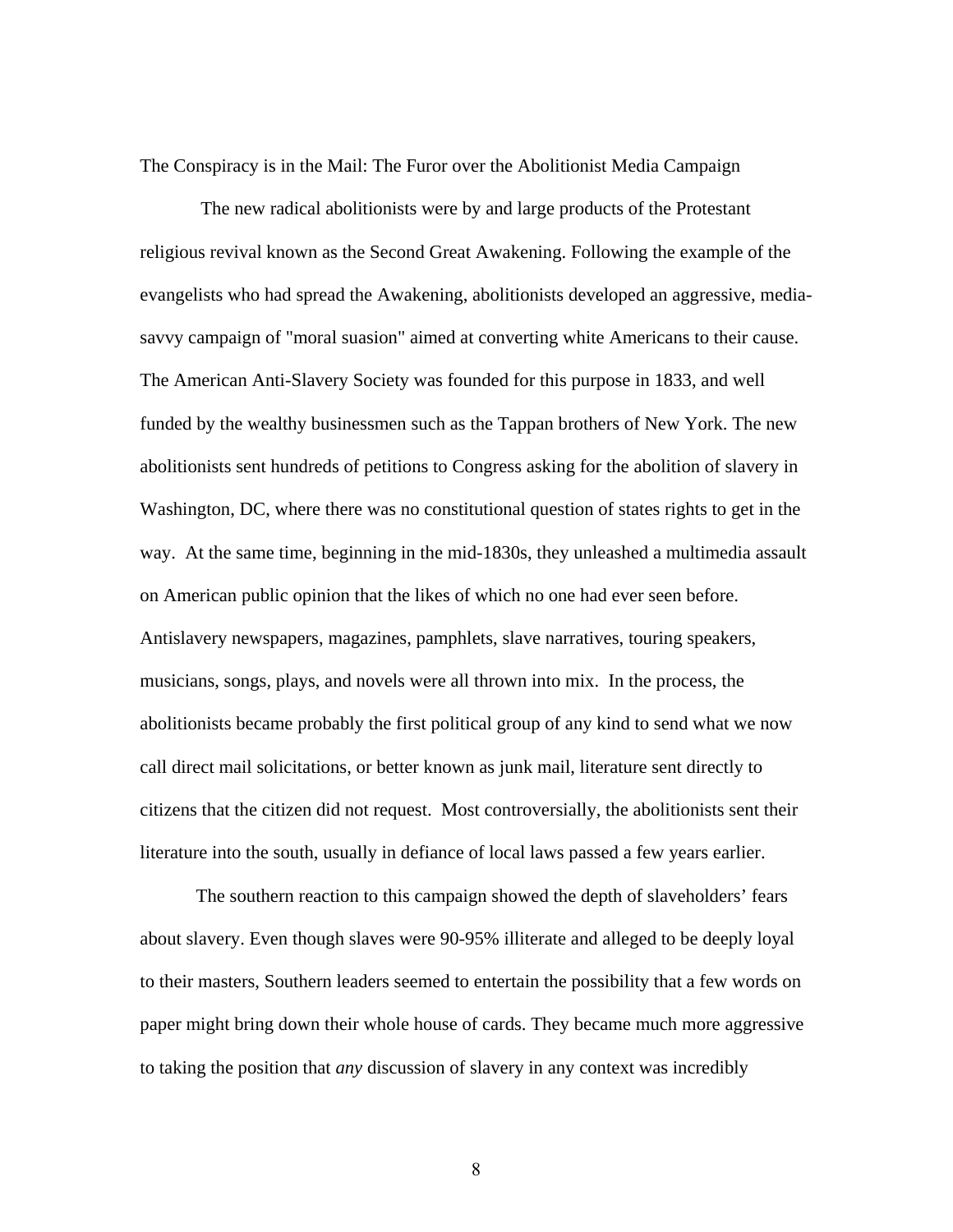dangerous, a form of attempted murder against all southern whites. Abolitionist mailings were regarded in the same light that later generations would see letter bombs or anthrax or pornographic "spam" email. Northern capitalists were bankrolling the transmission of disruptive, alien values into decent American communities. Tennessee slaveholder and president Andrew Jackson thought that the abolitionists ought to "atone for this wicked attempt with their lives." Southern postmasters refused to even handle the stuff, and matters were soon arranged politically so that would not have to make the choice to violate their oaths of office.

In July 1835, the Charleston, South Carolina postmaster put the abolitionist mailings in a separate bag, and that night a mob of so-called "Lynch Men," led by former governor John Lyde Wilson, broke in and stole it. They then proceeded to make that "incendiary" literature live up to the term, making a bonfire with that was cheered by some 2000 spectators. Allegedly to protect the other less inflammatory mail, the Charleston postmaster asked that the postal service not accept further abolitionist mailings for the South into the system, and the postmaster in New York City, where the American Antislavery Society was based, agreed.

 Postmaster General and Democratic political strategist Amos Kendall endorsed this decision and made it official policy. It was a federal crime to interfere with or refuse to deliver the mail, but Kendall argued that while federal officials had an obligation to execute the laws, they had a higher obligation to the communities in which they lived. If federal laws were "perverted" to destroy local communities, as the abolitionists allegedly had done, "it was patriotism to disregard" the laws (John, 271).

Southerners also began to insist that the North impose southern-style restrictions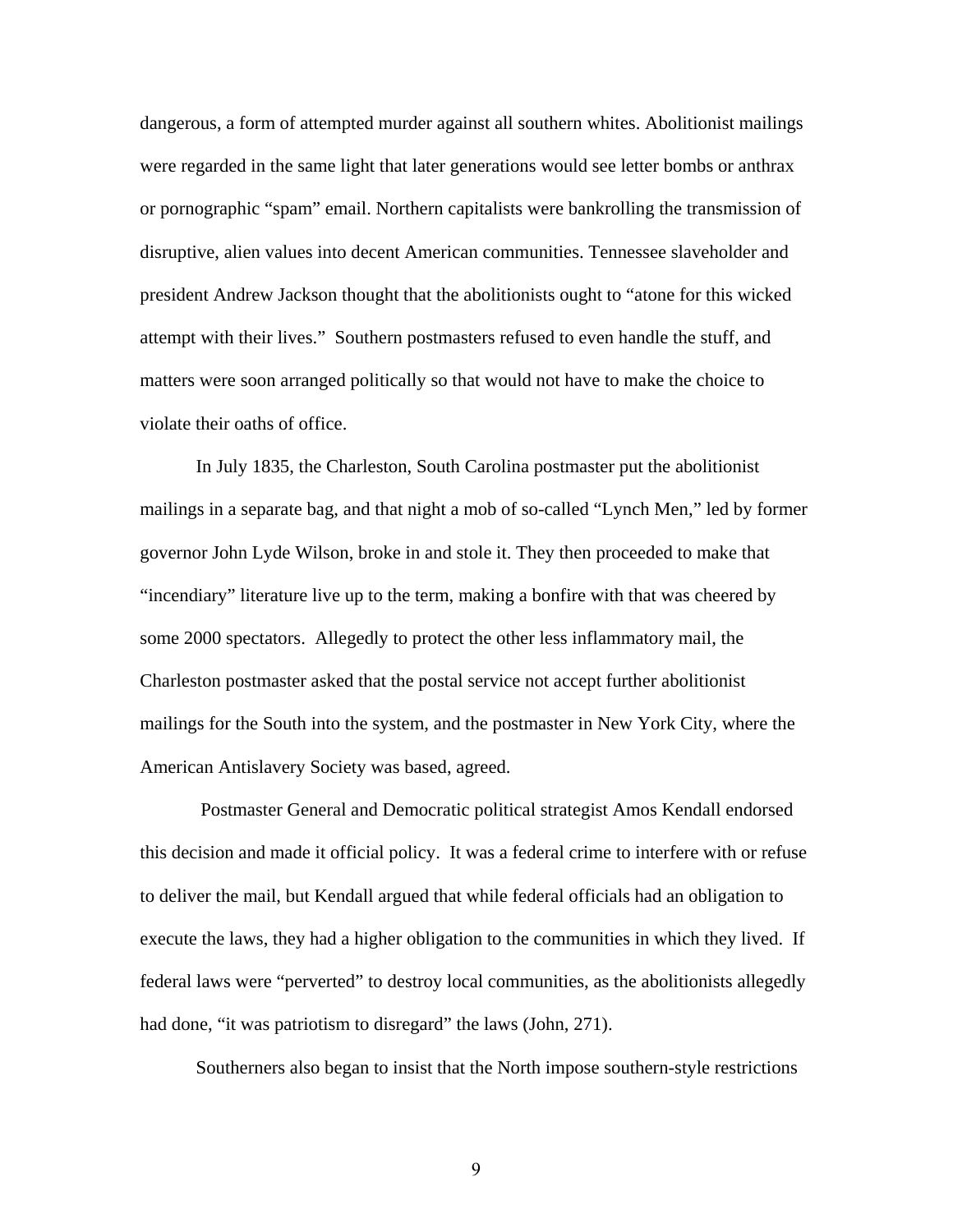on abolitionist free speech. Between 1834 and 1837, the free states endured an intense wave of anti-abolitionist rioting, much of it not spontaneous but orchestrated by Democratic politicians. Georgia Democrat John Forsyth wrote to New York presidential hopeful Martin Van Buren suggesting that, "a little more mob discipline of the white incendiaries would be wholesome . . . A portion of the magician's skill is required in this matter . . . and the sooner you set the imps to work the better" (Cole, 226).

Van Buren's imps got to work. Beginning in 1834, they organized public meetings against abolitionism all over the North, and also orchestrated 100s of riots and other acts of violence aimed at stopping the abolitionist media campaign, with abolitionist lecturers, meetings and newspapers the primary targets. Not all of these attacks needed to be arranged, but it was frequently noted that many of the mobs consisted of not street thugs but pillars of the community, "gentlemen of property and standing" (Richards). The tragic culmination of this anti-conspiracy conspiracy was the 1837 riot that killed one especially persistent abolitionist editor, Presbyterian minister Elijah P. Lovejoy, who was shot defending a new printing press – earlier mobs had destroyed three others -- in Alton, Illinois.

The controversy only died down once abolitionism was once again forced partly back into the political closet. This was one goal of the mail ban, and the main objective the so-called "gag rule" that Congress imposed from 1837 to 1844, automatically tabling all petitions about slavery and thus preventing their official consideration.

#### Towards the Civil War

Though Congress was able to avoid the slavery issue until the Wilmot Proviso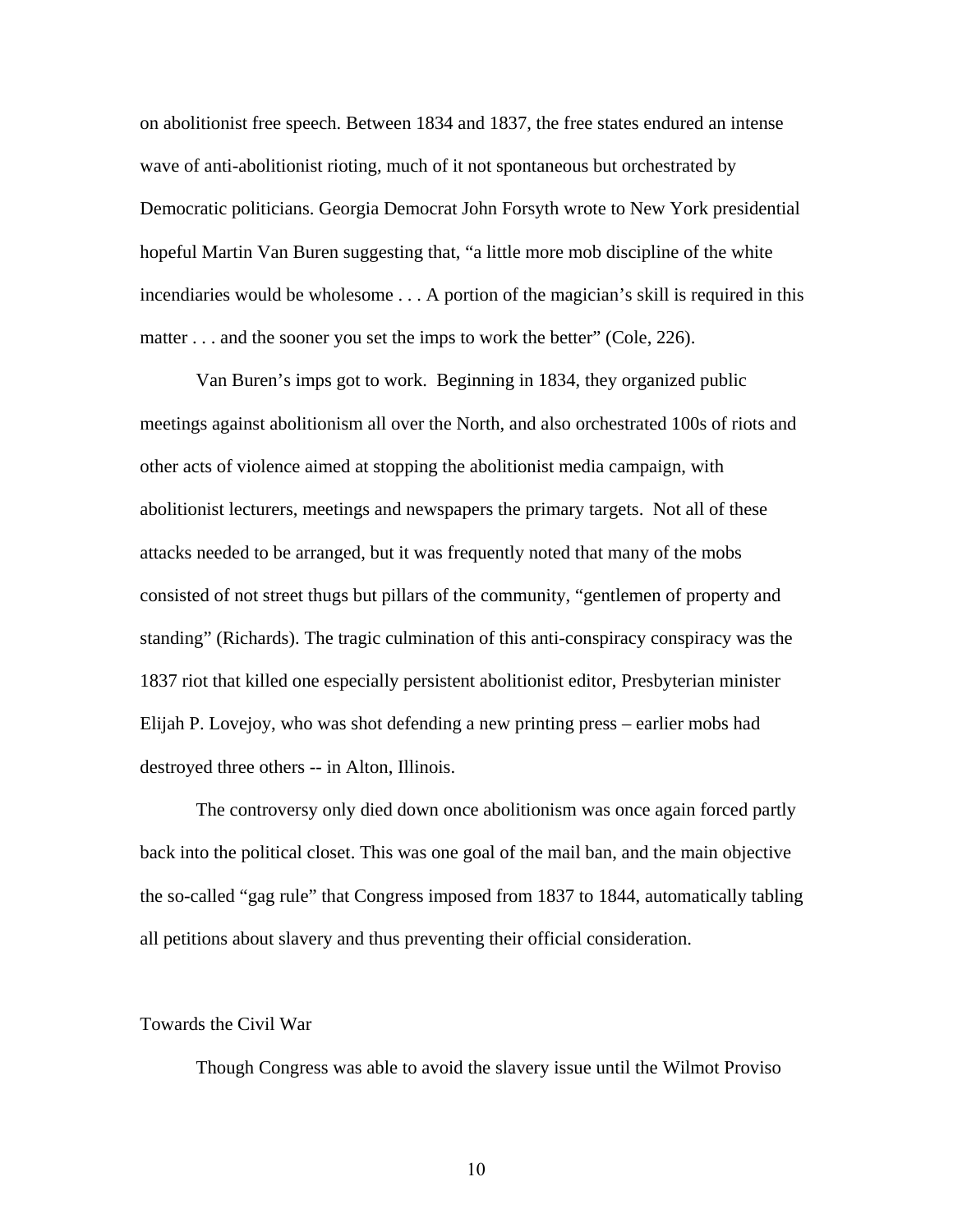reopened it in 1846, neither the issue nor the abolitionists nor fear of the abolitionists went away until after the Civil War. During the late 1830s and 1840s, some antislavery activists became disenchanted with "moral suasion" and split with the Garrisonians, turning to the strategy of creating an antislavery political party. The political abolitionists also had difficulties with the increasingly prominent role of non-traditional political actors – blacks and women – in the movement.

At the same time, southern fears of antislavery conspirators, and southern intolerance of dissent, grew worse by the year. No proselytizing was required to get in serious trouble with the proslavery thought vigilantes. In 1856, respected University of North Carolina professor Benjamin Sherwood Hedrick, and a colleague who defended him, were forced out of their jobs. Hedrick had admitted, in response to a question, that he might have voted for Republican candidate John C. Frémont, if Frémont had even been on the ballot! Out in Kansas Territory, Buffalo Bill Cody's father Isaac was stabbed twice with a bowie knife by a Missourian, after daring to admit his free soil, not abolitionist, views when asked a direct question. "You black Abolitionist, shut up!," Cody heard as the blade struck him (Cody, 41).

As southern intransigence deepened and the Slave Power seemed to grow stronger, abolitionists became more attracted to the direct action strategies of which southerners had long suspected them. Yet while rescuing fugitive slaves or moving west to keep Kansas free became popular missions for some, the idea that "vile emissaries of abolition, working like the moles under the ground" (Eaton, 100) were out engineering rebellions and "stealing" large numbers of slaves remained chiefly a southern conspiracy theory.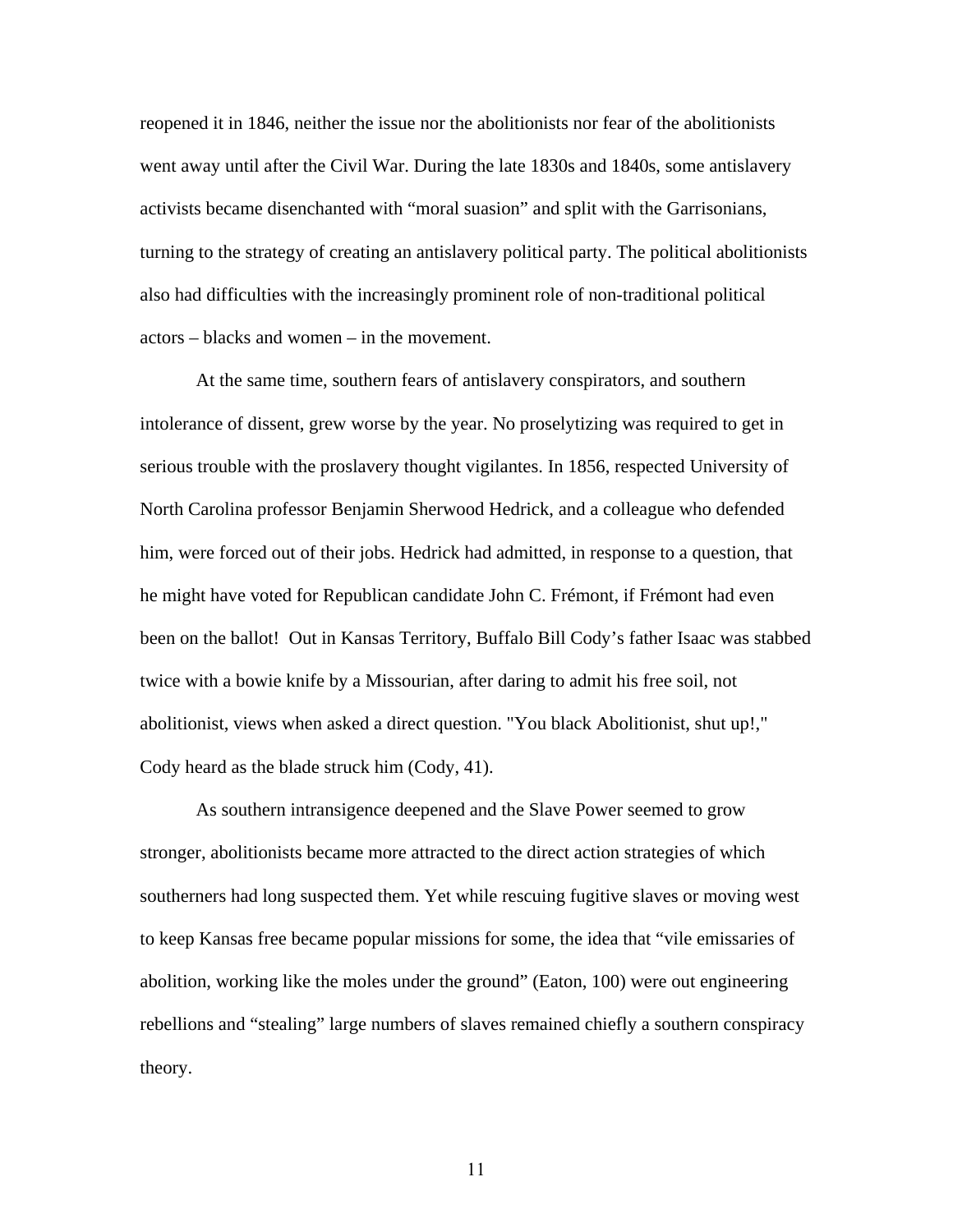The famed Underground Railroad, for instance, was promoted almost as heavily by *proslavery* editors and politicians as it was by the abolitionists. There really was a network of people in the North, especially in Ohio and other free states near slave territory, who helped escaped slaves make their way north, but it was never as large or well-organized or elaborate as the term Underground Railroad suggests. The modern practice of designating historic homes of abolitionist sympathizers as "stations" along established "lines" exaggerates the historical reality. Abolitionists often used the new metaphor of a railroad to describe the coming of freedom as a train that was moving forward and could not be stopped --- "Get Off the Track!" was a popular abolitionist song, especially as performed by the antislavery singing stars, the Hutchinson Family Singers. Abolitionist publications liked to tweak Southern fears by running joke advertisements for fictitious railroads like the "Liberty Line," with many veiled references to the aid that escaped slaves would be given and a satirical drawing of blacks and whites riding in a literal train.

 Once John Brown supplanted William Lloyd Garrison as chief abolitionist archetype in southern conspiracy theories after the 1859 raid on Harper's Ferry, secession and civil war came to seem absolutely imperative to many southerners. Here was just what they always knew the abolitionists wanted. Brown's plan for his "Provisional Army of the North" called for an armed assault on slavery in which a few northern whites and free blacks would set off a bloody race war. The plan failed dismally of course, but it had the backing of wealthy, important men back in New England. Moreover, Brown's dignified behavior and passionate speeches against slavery at the trial and in newspaper interviews made him a hero in the North, confirming all Southern fears about what little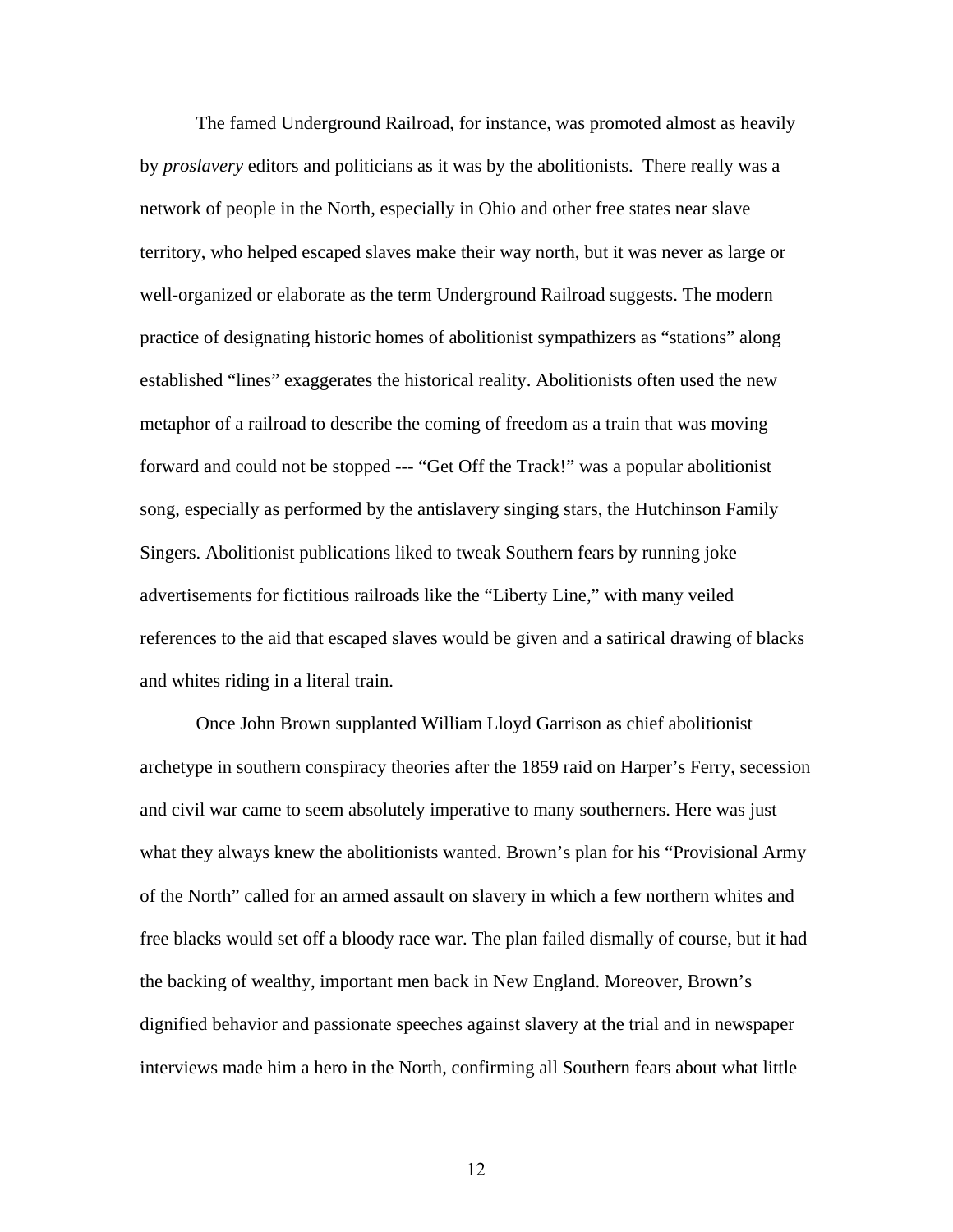regard their countrymen had for their safety. Southerners had been chilled by some of the implements that Brown had with him when captured, such as hundreds of custom castiron pikes to be handed out to freed slaves, and a map full of mysterious marks at locations all over the South. Down South, these marks were widely interpreted as locations where Brown had slave allies or white agents planted and ready to strike.

The Harper's Ferry raid and the north's reaction to it set off a "crisis of fear" in many parts of the South that continued right through the beginning of the war. Vigilance committees in many localities launched a wave of further terror and repression against suspected abolitionists. Even talking to blacks, or *looking* like an abolitionist, became dangerous. A free black barber in Knoxville, Tennessee was mistaken for Frederick Douglass and chased through the streets. A stonecutter working on the new South Carolina state capitol was whipped, tarred, feathered and deported for a stray remark.

 This was the mood of South Carolina when Abraham Lincoln was elected president in 1860, in a four-way race that allowed to him to win even though he received no southern votes at all. With a Black Republican in the White House, paranoid South Carolinians saw no choice but to do what they had been threatening to do for years, secede from the union. Only separating from the American Republic could they be safe the hordes of John Browns and pike-wielding blacks that he would surely send.

#### Jeffrey L. Pasley

*See also*: Brown, John; Fugitive Slave Act; Slave Power; slave revolts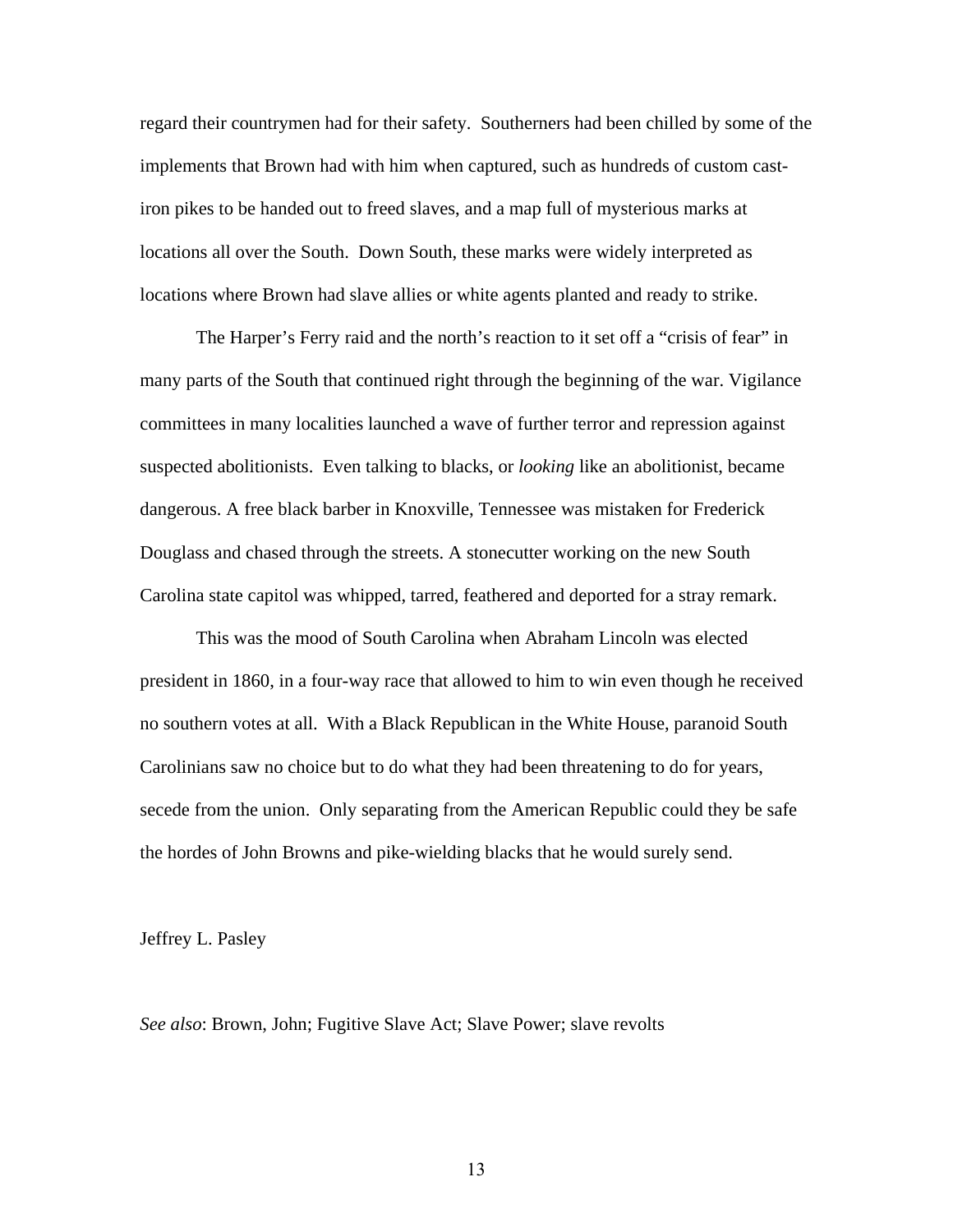#### **References**

Brown, Richard H. 1966. "The Missouri Crisis, Slavery, and the Politics of Jacksonianism." *South Atlantic Quarterly* 65 (1966): 55-72. Reprinted in *After the Constitution: Party Conflict in the New Republic*, 435-49. Belmont, Calif.: Wadsworth, 1993.

Channing, Steven A. 1974. *Crisis of Fear: Secession in South Carolina*. New York: Norton.

Cody, William F. 1879. *The Life of Hon. William F. Cody, Known As Buffalo Bill, the Famous Hunter, Scout and Guide*. Hartford, Conn.: Frank E. Bliss. Available online at http://memory.loc.gov .

Cole, Donald B. 1993. *The Presidency of Andrew Jackson*. Lawrence, Kans.: University Press of Kansas.

Davis, David Brion. 1969. *The Slave Power Conspiracy and the Paranoid Style*. Baton Rouge: Louisiana State University Press.

DiGiacomantonio, William C. 1995. "'For the gratification of a volunteering society': Antislavery and Pressure Group Politics in the First Federal Congress." *Journal of the Early Republic* 15 (1995): 169-97.

Eaton, Clement. 1964. *The Freedom-of-Thought Struggle in the Old South*. New York: Harper & Row.

Finkelman, Paul. 1996. *Slavery and the Founders: Race and liberty in the Age of Jefferson*. Armonk, N.Y.: M.E. Sharpe.

Franklin, John Hope. 1956. *The Militant South, 1800-1861*. Cambridge: Belknap Press of Harvard University Press.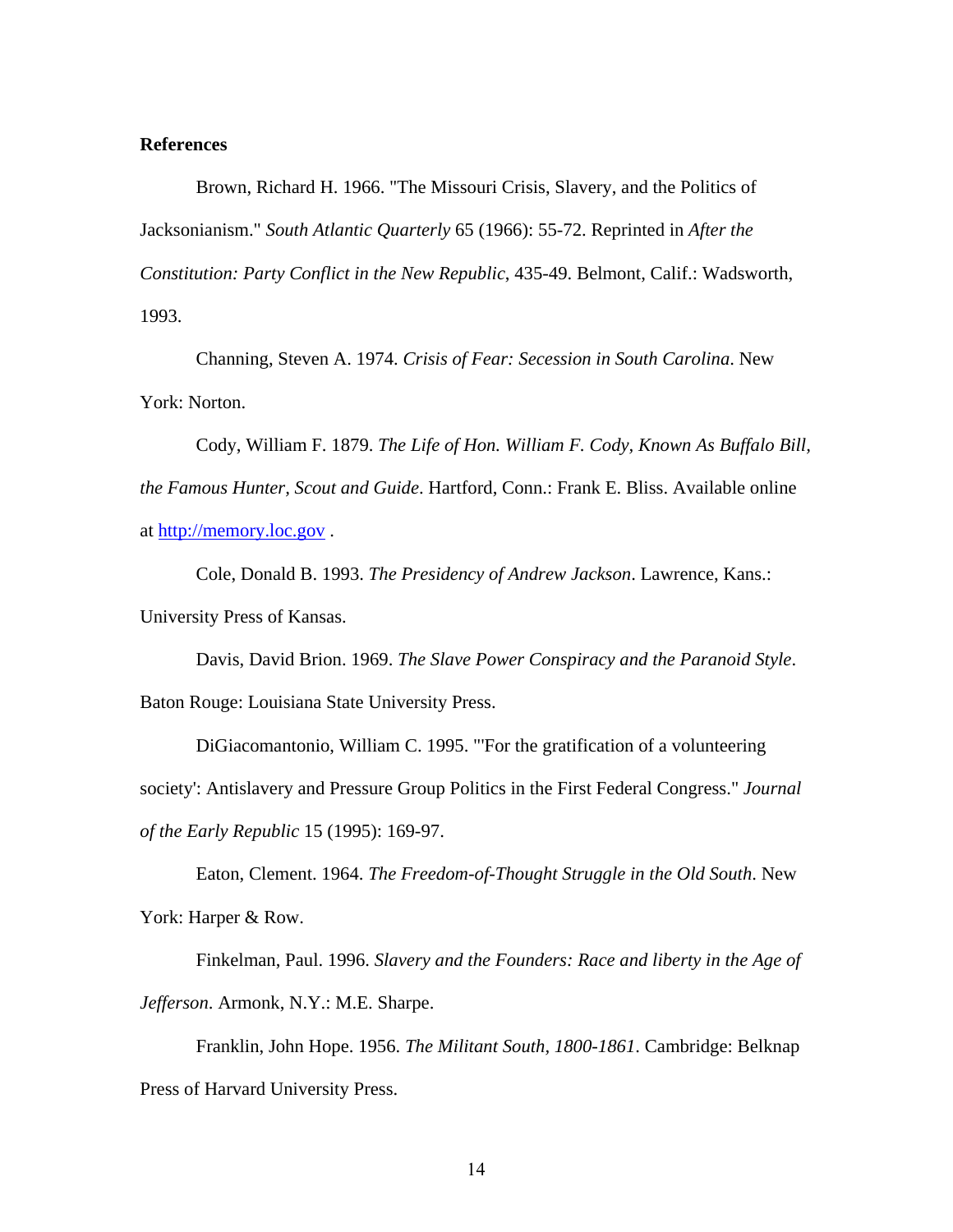Gara, Larry. 1996. *The Liberty Line: The Legend of the Underground Railroad*. Lexington, Ky.: University Press of Kentucky.

Cain, William E., ed. 1995. *William Lloyd Garrison and the Fight against Slavery: Selections from "The Liberator"*. Boston: Bedford Books of St. Martin's Press.

Hinks, Peter P. 1997. *To Awaken My Afflicted Brethren: David Walker and the* 

*Problem of Antebellum Slave Resistance*. University Park, Pa.: Pennsylvania State

University Press.

Holt, Michael F. 1983. *The Political Crisis of the 1850s*. New York: Norton.

Jefferson, Thomas. 1984. *Writings*. Edited by Merrill D. Peterson. New York:

Library of America.

John, Richard R. 1995. *Spreading the News: The American Postal System from Franklin to Morse*. Cambridge, Mass.: Harvard University Press.

"L.S.M." 1852. "Negro-Mania." *DeBow's Review* 12 (1852): 507-24.

Nord, David Paul. 1984. "The Evangelical Origins of Mass Media in America,

1815-1835." *Journalism Monographs* (1984): 1-30.

Richards, Leonard L. 1970. *"Gentlemen of Property and Standing": Anti-*

*Abolition Mobs in Jacksonian America*. New York: Oxford University Press.

Ruffin, Edmund. 1857. "Consequences of Abolition Agitation, No. IV: What

Effect Disunion Would Have Upon Southern Slave Property in Peace or in War."

*DeBow's Review* 23 (1857): 546-52.

Stewart, James Brewer. 1976. *Holy Warriors: The Abolitionists and American Slavery*. New York: Hill & Wang.

United States. Congress. 1834-56. *The Debates And Proceedings in The Congress*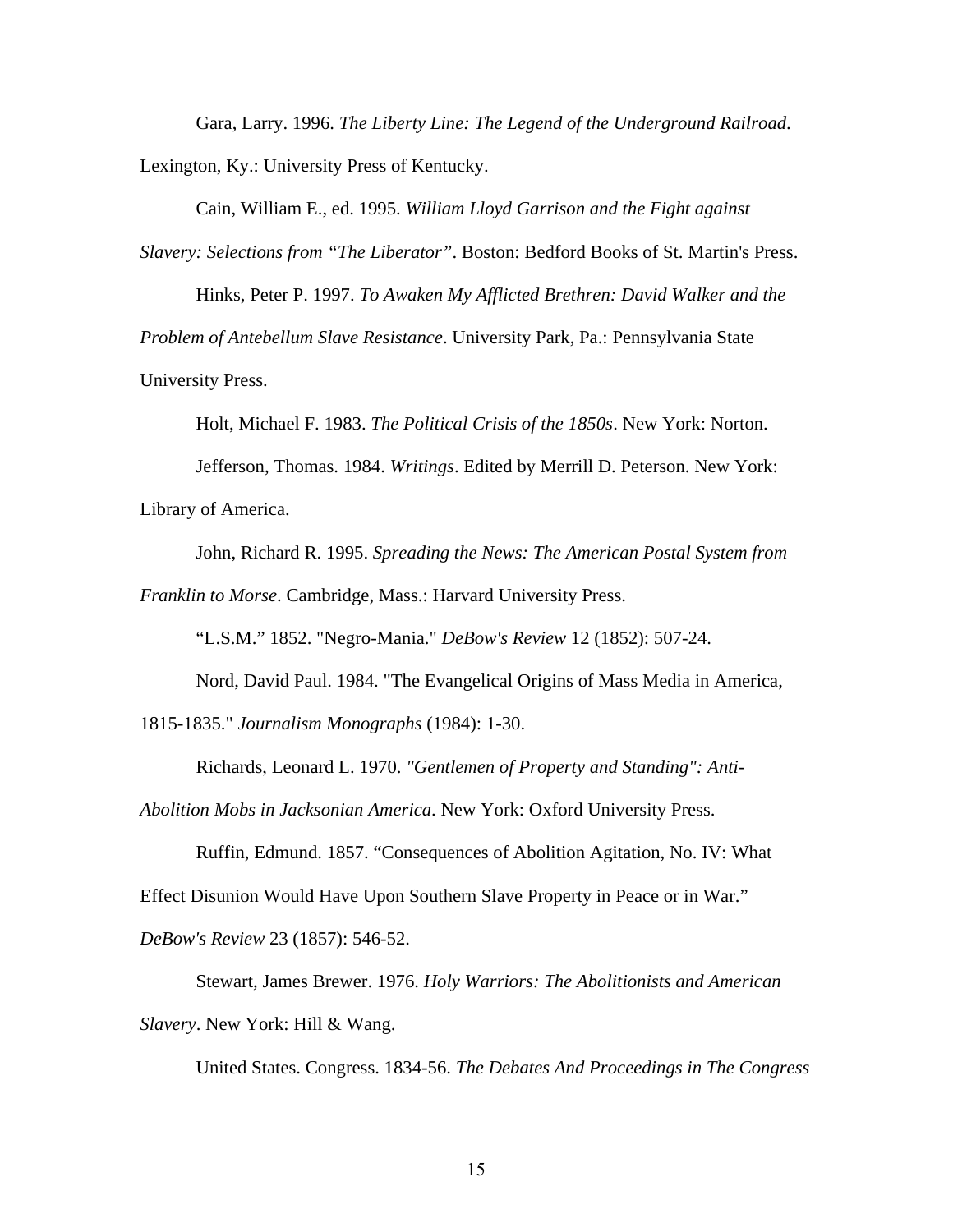*of the United States*. Washington, D.C.: Gales and Seaton. URL:

http://memory.loc.gov/ammem/amlaw/lwac.html.

Walker, David. 1829. *Appeal to the Colored Citizens of the World*. Boston.

Excerpts at http://www.pbs.org/wgbh/aia/part4/4h2931t.html.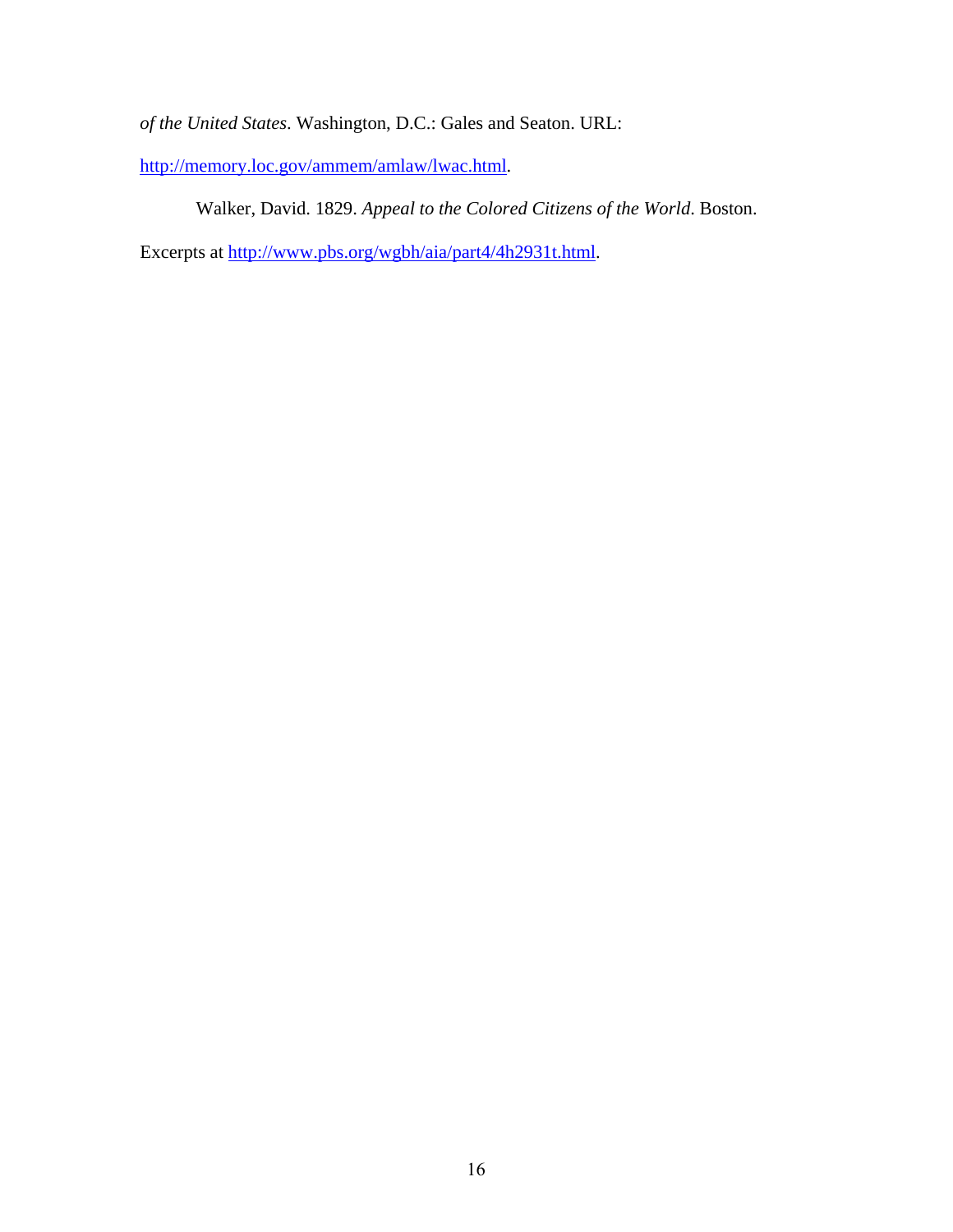#### **ALIEN AND SEDITION ACTS**

Part of the most serious crackdown on peacetime dissent in U.S. history, mounted amid the most threatening crisis that the young nation ever faced, the Alien and Sedition Acts also comprised the most prominent "headline event" in U.S. history to be directly and openly rooted in fears of conspiracy.

#### **The XYZs of Political Paranoia in the 1790s**

 Though the young American republic was theoretically more stable and centralized than ever before, the first decade under the Constitution ratified in 1789 was fraught with political fears arising from both genuine threats and overreactions to wholly unexpected developments.

 Perhaps the most important of these unexpected developments was the rapid emergence of political divisions that matured into parties competing to name the nation's chief executive, a circumstance unprecedented in world history. Though parties are now considered a basic aspect of American democracy, this was far from intended by the Founders.

Believing that a republic could never survive the strain of constant battles for power, and that good, trustworthy leaders would never want to engage in those battles, the framers of the Constitution intentionally designed the new system to prevent the development of political parties or any other kind of organized competition for control of the national government. The hope was that the increased size and diversity of the territory being governed, coupled with a multi-layered structure of representation that included an appointed senate and an indirect elected president, would make it impossible for the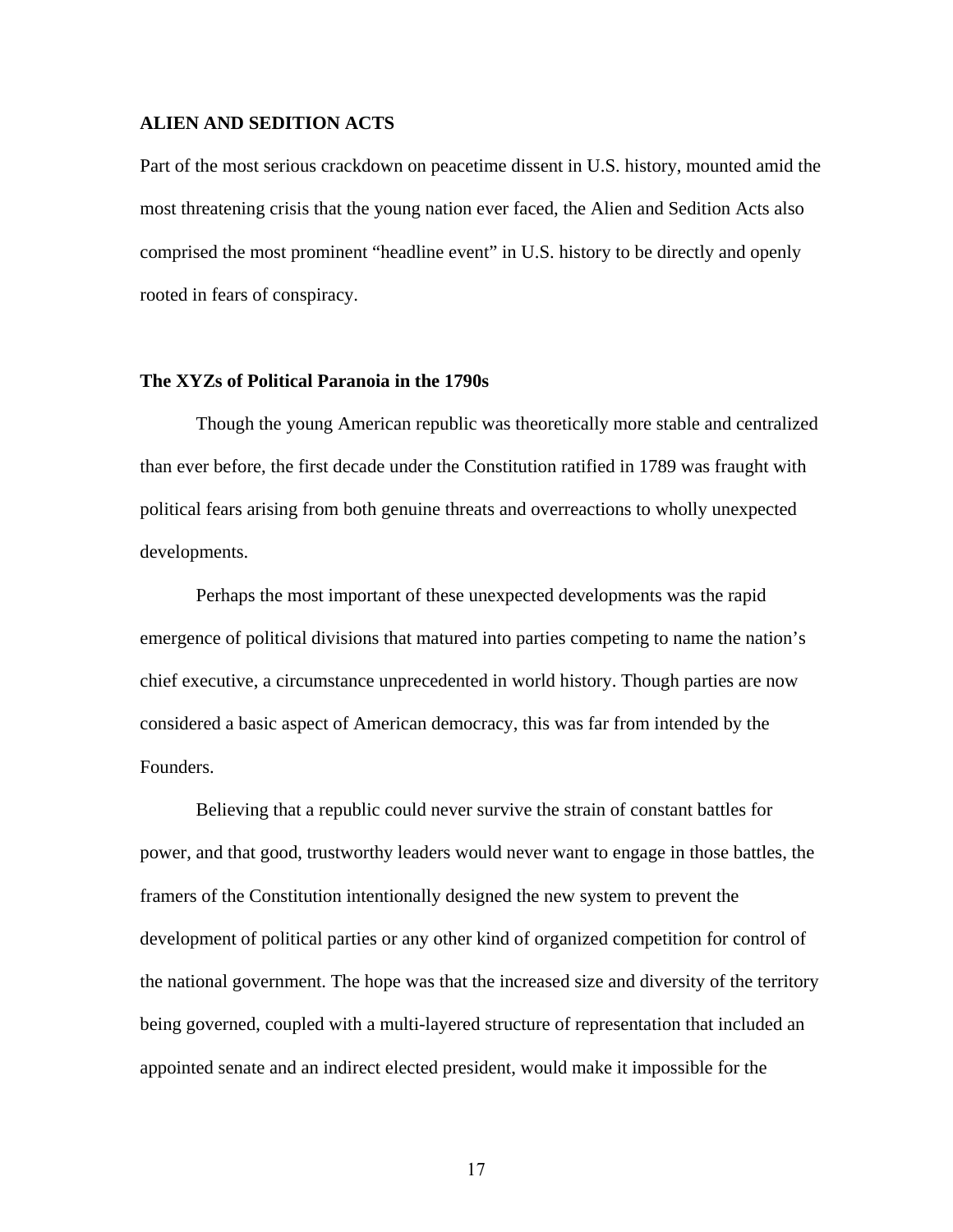country's many local political factions and interests to organize themselves sufficiently to control the national government. Without the need to compete for public favor or please, learned, enlightened statesmen would be able to deliberate more or less in peace at the national capital, making wise, well-reasoned decisions for the good of all.

To the Founders, parties and other forms of organized opposition to government were inherently conspiratorial, especially when a legitimate republican government existed. When the people already ruled, efforts to defeat or stymie their chosen leaders were considered plots against the people themselves by cabals of "artful and designing men" out for private gain, tyrannical power, or some other sinister purpose. Those who followed such evil leaders showed themselves to be mere "tools" or "dupes," unworthy of the rights of independent citizenship. In a comment that somewhat hyperbolically reflected the feelings of many colleagues, Thomas Jefferson expressed revulsion at the very idea of joining a political party: "Such an addiction is the last degradation of a free and moral agent. If I could not go to heaven but with a party, I would not go there at all."

Despite this deep aversion to parties, the choices facing the young nation were simply too momentous and too divisive to be contained by the makeshift structure that the framers had devised. Secretary of State Thomas Jefferson and Treasury Secretary Alexander Hamilton came into conflict immediately over financial policy and broader matters such as the basic structure of the new government and the future character of the nation. Jefferson became convinced that Hamilton was the leader of a "corrupt squadron" who sought "to get rid of the limitations imposed by the constitution" with the "ultimate object " of "a change, from the present republican form of government, to that of a monarchy" modeled on Great Britain's (Jefferson, 986). Hamilton, for his part, was equally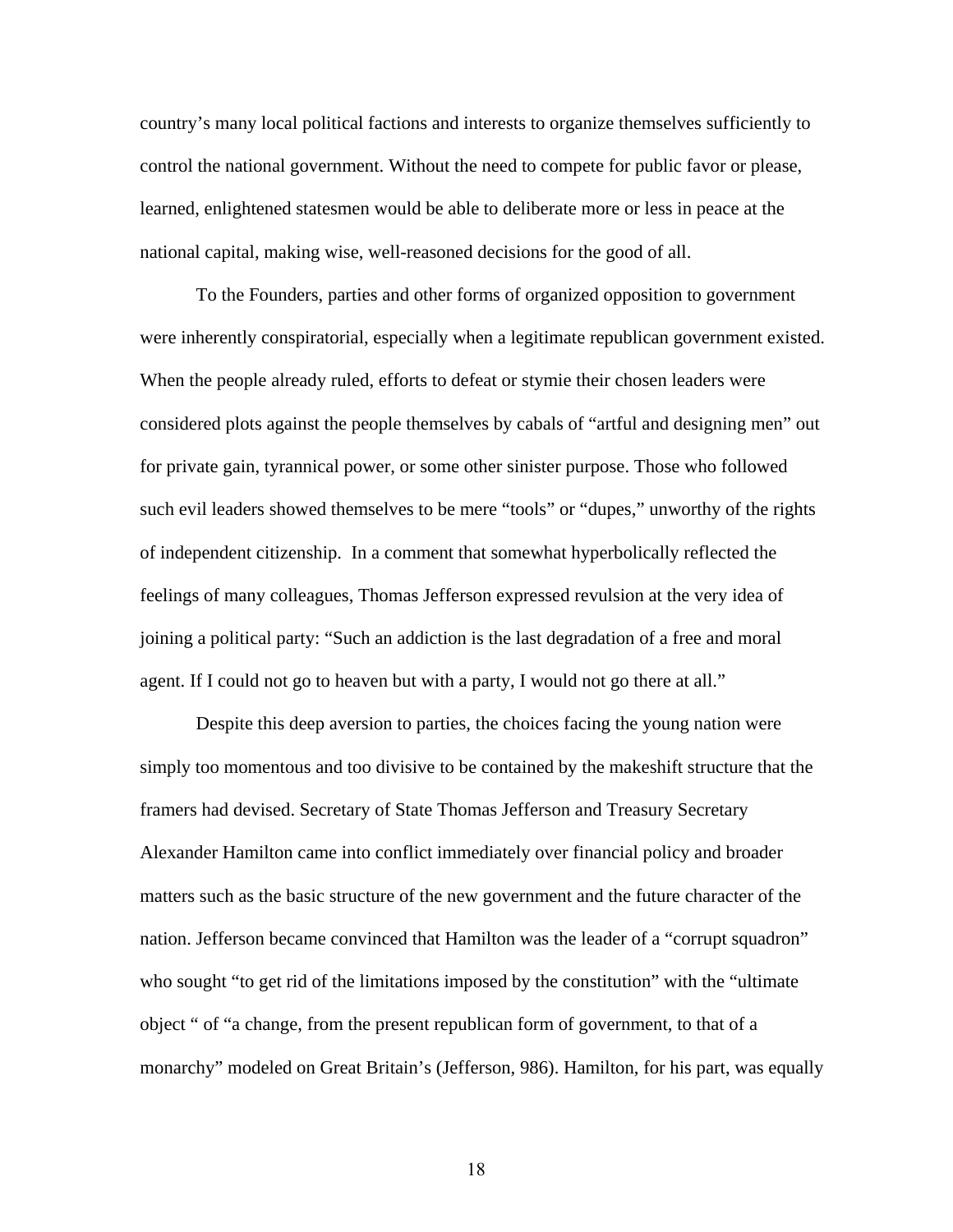certain that Jefferson and his lieutenant James Madison led "a faction decidedly hostile to me and my administration, and . . . subversive of . . . good government and . . . the union, peace and happiness of the Country" (Hamilton, 738). Believing that they were fighting for the very soul of the new nation, Jefferson, Hamilton, and their respective allies instinctively reached out for support among their fellow politicians and the citizenry at large, eventually spawning a party conflict whether they intended to or not.

 Unfortunately, American politicians of the 1790s engaged in party politics without ever learning to approve of the practice. They saw themselves as taking necessary if sometimes distasteful steps to save the republic, and their opponents as conspirators against it, plain and simple. Especially among the Federalist supporters of the Washington and Adams administration, there was no sense that there could be any such thing as a "loyal opposition," and it was perhaps inevitable that steps would taken to curb opposition to the government when the opportunity arose.

Political paranoia became far worse in the latter half of Washington's presidency, when the French Revolution grew more radical and war broke out between France and Great Britain. The question of which side to take in the conflict, if any, came to define American politics, and pushed foreign subversion to the head of the list of fears. While highly exaggerated in practice, fears of foreign subversion in this period were probably more plausible than at any other time in American history. The U.S. was no world power in the 1790s, but occupied a situation much closer to those of developing or "Third World" nations during and after the Cold War: small, weak, and subject to harsh buffeting by political, economic, and cultural winds coming from the more developed world.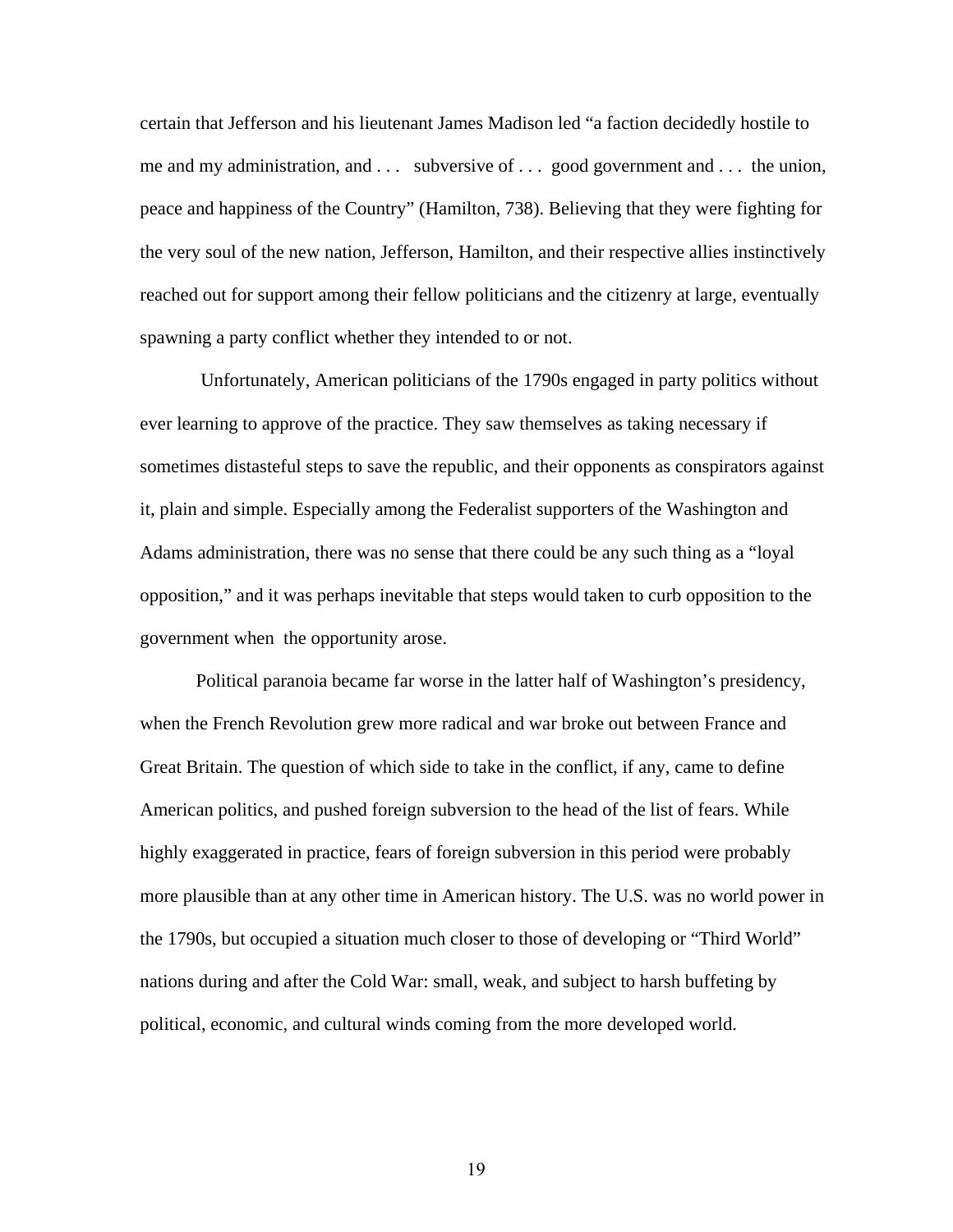Revolutionary France expected U.S. support as a sister republic and in return for France's aid to the U.S. during its own Revolutionary War. Beginning with "Citizen" Edmond Genet's arrival in 1793, French envoys did their best to draw Americans into the conflict from the Great Britain and influence American politics in favor of the French cause. Genet greeted crowds of well-wishers, handed out military commissions, and outfitted privateers, while later French ministers fed politically calculated information through friendly newspaper editors. The British kept a lower profile, but successfully pressed to keep the U.S. militarily neutral and commercially dependent on British trade (by means of the controversial Jay Treaty), while staying in secret, sometimes illicit, conflict with various American officials. The question of which Republicans generally took the side of France, or opposed closer ties to Great Britain; the Federalists generally took the opposite approach, and increasingly regarded France as a dire threat to American independence, the Christian religion, and everything else they held dear.

More important than the what French or British actually did was the growing conviction, within each of the emerging parties, that the other side was working, out of greed or fanaticism, in treasonous collusion with a foreign aggressor. Republicans regarded the Federalists as the "British party" and their leader Jefferson infamously labeled Washington, Hamilton, and Adams as traitors (in an inadvertently published letter), "men who were Samsons in the field & Solomons in the council, but who have had their heads shorn by the harlot England" (Jefferson, 1037). However, the Federalists gave far more than they got in this respect, calling their opponents "Jacobins" after the most radical, conspiratorial, and ultimately bloodthirsty faction of the French Revolution. This was equal parts a venomous partisan label and a sincere statement of who and what many Federalists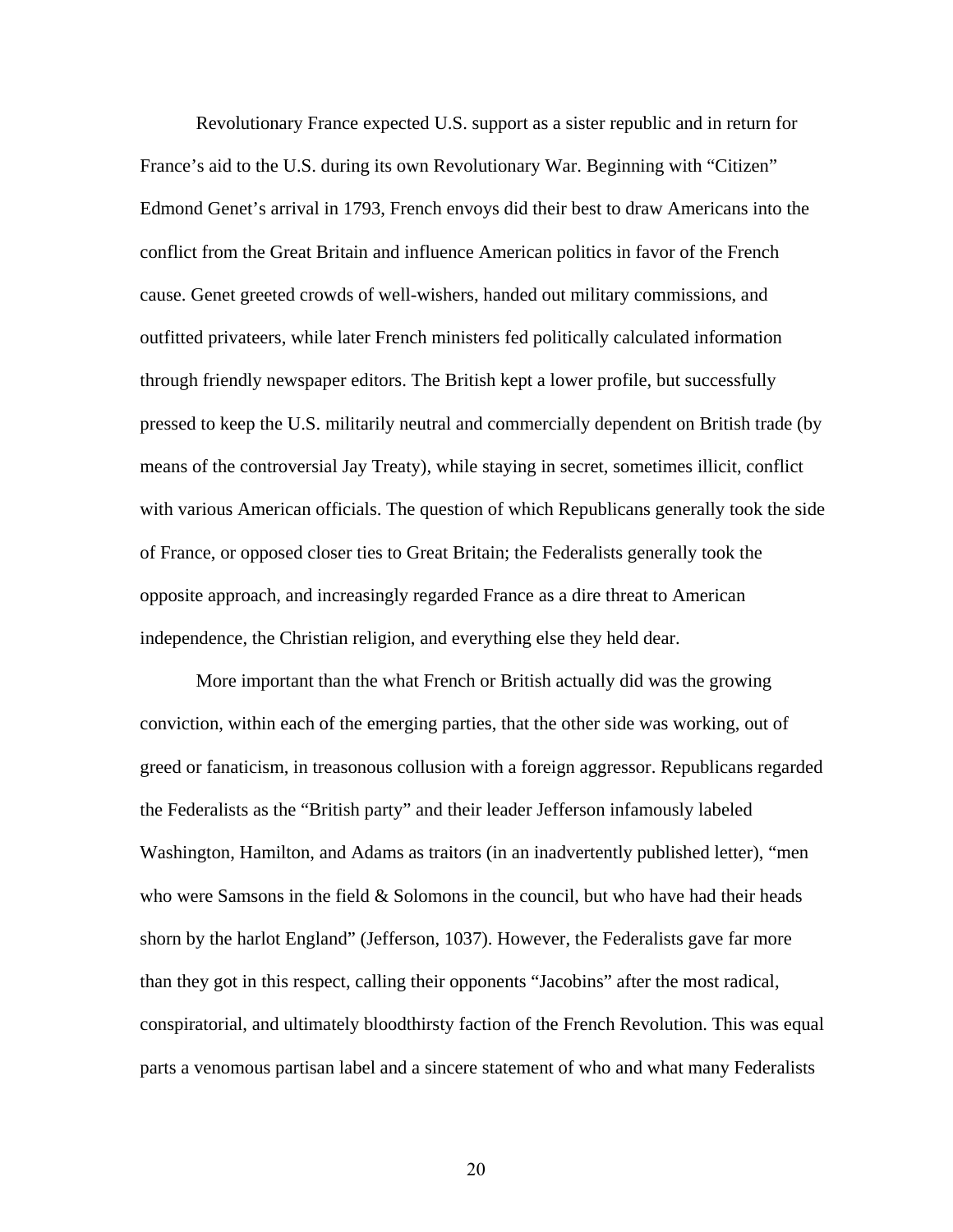thought was driving the opposition to their policies, an international revolutionary conspiracy.

Through the battles over Hamilton's financial system, the French Revolution, and the Jay Treaty, the incipient party conflict had matured to the point of a contested presidential election by 1796, pitting Vice President John Adams against former Secretary of State Thomas Jefferson. Deteriorating relations with France in the wake of Jay Treaty, including attacks on American shipping, French threats, and the distinct possibility of war, put the Federalists in a strong position. Adams won, and soon after the XYZ Affair inflamed the country against France and set up the belligerent national mood that made the Alien and Sedition Acts possible.

### **Blockheads, Ruffians, and Wild Irishmen: The Press, Immigration, and the Origins of the Alien and Sedition Acts**

The Alien and Sedition Acts were the domestic planks of an aggressive national security program passed by the Federalists in preparation for an all out war against France that many of them desired but never managed to make happen. A military build-up was also put in motion, including the construction of a fleet of war-ships and a vastly enlarged army that included forces designed to rapidly mobilized against rebellious Americans as well as foreign invaders. This early homeland security legislation's specific targets were determined by two aspects of the party conflict that disturbed the Federalists most: the role of the press and the role of immigrants in the growing popular opposition to the policies of Washington, Hamilton, and Adams, and in the democratization of American political culture more generally.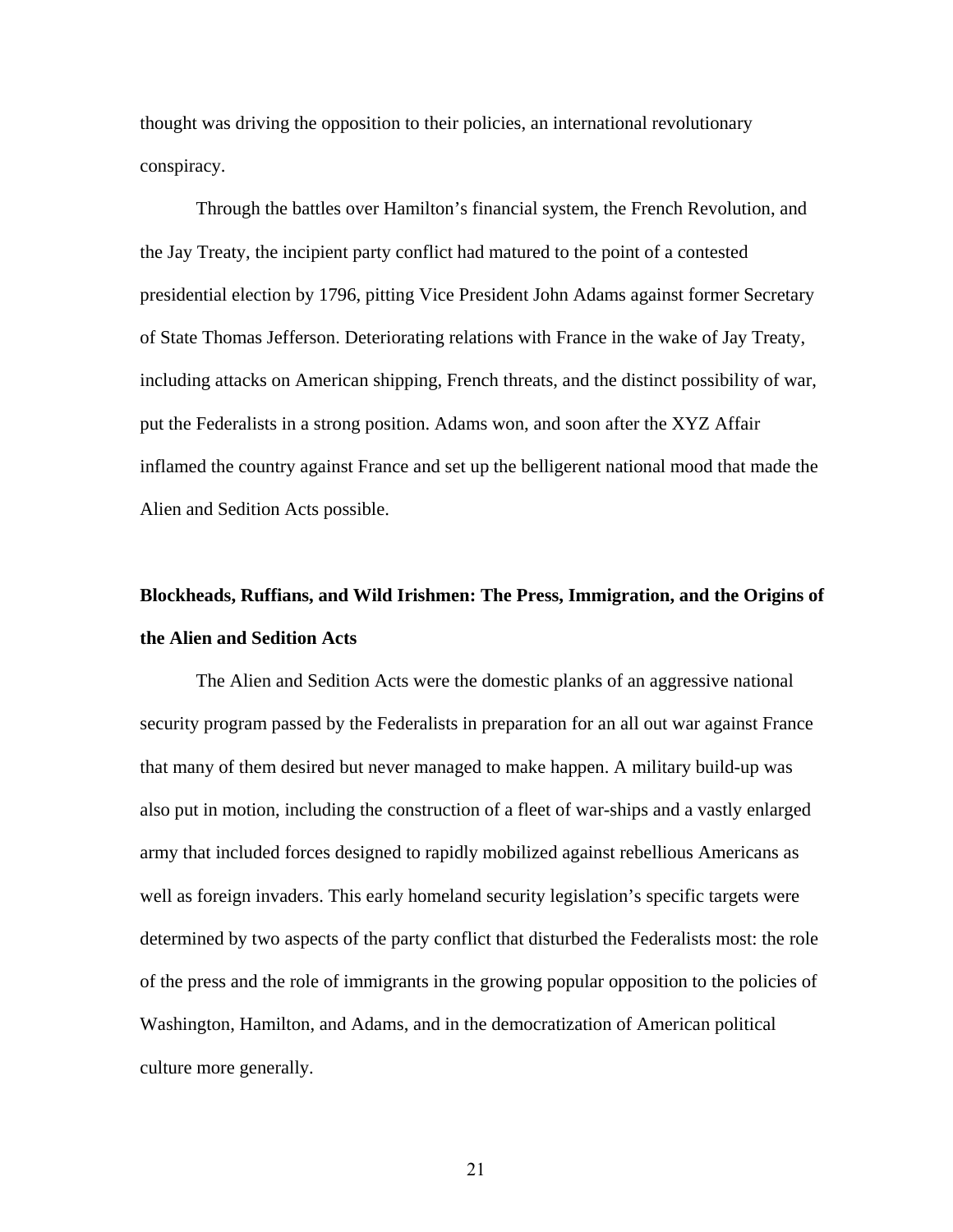The press was seen as a powerful political weapon that had fallen into the hands of conspirators, mercenaries, and fools. As the Founders and other American politicians perceived it, the press was the "great director of public opinion" and capable of destroying any government by turning its own people against it. "Give to any set of men the command of the press, and you give them the command of the country," declared an influential Pennsylvania Federalist (Addison, 1798, 18-19). Though still a relatively primitive medium by modern standards – a standard American newspaper featured only four pages, filled haphazardly with a seemingly random assortment of miscellaneous material without real headlines or illustrations – newspapers (along with pamphlets) were thought to have been instrumental in bringing about both the American and French Revolutions, as well as to numerous political developments in Great Britain. Founders on both sides of the 1790s political spectrum, including Jefferson, Hamilton, John Adams, and Samuel Adams had relied on the press as their "political engine" during the movement for independence from Great Britain.

The Founders began their new nation assuming that, with British tyranny defeated and republican government established, the press would now serve a more passive political role. It would build loyalty to the new regime, chiefly by providing the people with basic information about their government's activities, such as copies of the laws had been passed. As the first Washington administration gathered, it seemed more than enough when Boston businessman John Fenno showed up in the national capital and started *The Gazette of the United States*, a would-be national newspaper intended to "endear the general government to the people" (Pasley, 57) by printing documents and congressional proceedings, along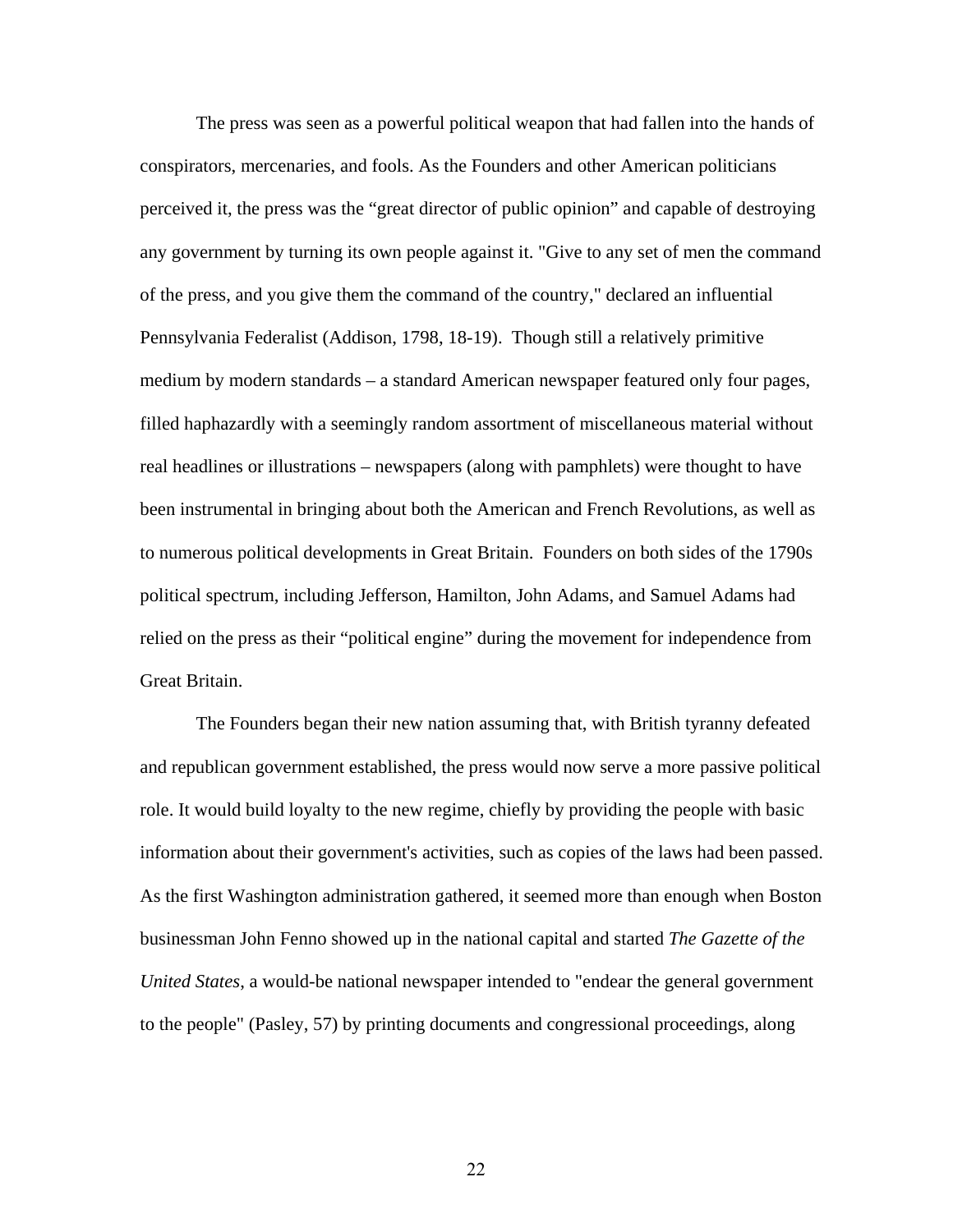with letters, essays, and even poetry hailing President Washington and Vice President John Adams as gods among men.

When fundamental disagreements broke out among the leading Founders, however, the press was quickly drawn into the growing partisan conflict. To those who saw Hamilton as a not-so-hidden hand guiding the country toward monarchy and aristocracy, the *G.U.S.*  began to seem positively sinister, an organ for government propaganda that might be able to overbear the voters' better judgment. Jefferson and Madison sought to counter the influence of the *G.U.S.* by helping create a new Philadelphia newspaper, the *National Gazette*, to lead the public charge against Hamilton's policies. The editor, the poet Philip Freneau (a college friend of Madison's), was given a no-work job in Jefferson's office. The newspaper provided Jefferson with a surrogate that would fight in the war for public opinion and still allow him remain above the fray and within the administration. When he was exposed as the *National Gazette*'s sponsor and confronted by President Washington, Jefferson claimed that Freneau's paper had "saved our constitution" from Hamilton (Pasley, 72).

While the *National Gazette* folded in 1793, it set a number of important precedents. In some places, it was the birthplace of the party system, since it was in the *National Gazette*'s pages that the very idea of an opposition political party (as opposed to a mere group of like-minded legislators) was first floated. Again and again in the following century, politicians and parties looked to newspapers as their primary public combatants in the bruising battles that followed the Jefferson-Hamilton split. The Philadelphia *Aurora*, founded by a grandson of Benjamin Franklin, took over as the leading Jeffersonian paper, and around it developed a loose national network of local newspapers that spread the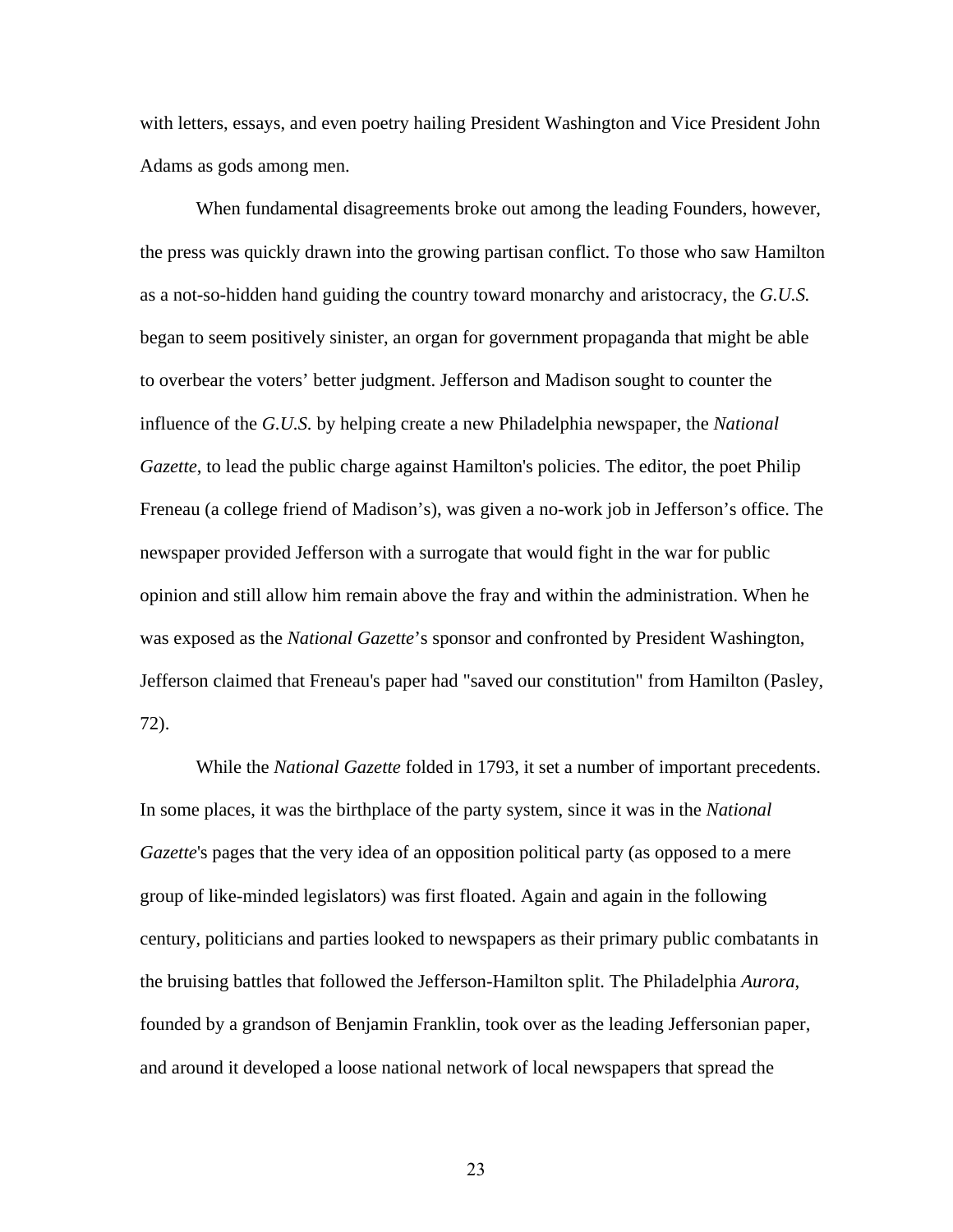opposition movement's ideas around the country by copying from each other. Such newspaper networks became the primary means through which 19<sup>th</sup>-century American parties sought to influence the American public and a vital component of their campaigning.

The Federalists of the 1790s thought of themselves as the nation's rightful ruling class, "the wisest and best" rather than a political faction that had to compete for public favor and control of the government. The development of an opposition party and an opposition press was threatening, offensive, and patently a conspiracy. During the congressional debates on the Sedition Act, arch-conservative congressman John Allen of Connecticut read from a New York newspaper in which the strongest words used against President Adams was that he was "a person without patriotism, without philosophy" and "a mock Monarch." Allen flatly declared that, "If this be not a conspiracy against Government and people," he did not know what a conspiracy was (*Debates and Proceedings in Congress*).

 The opposition press was doubly or triply bad because of the fact it was largely manned by men that the aristocratically-minded Federalists considered thoroughly unfit to "undertake the high task of enlightening the public mind." Whereas in colonial times most newspaper writing was done by men of education and social prestige, the lawyers, ministers, and merchants of the major towns, the political writing of 1790s fell increasingly to much lesser sorts of men, especially the generally self-educated artisan printers who produced the 100s hundreds of new journals that popped up across the country. "Too many of our Gazettes," lamented Rev. Samuel Miller, "are in the hands of persons destitute at once of the urbanity of gentlemen, the information of scholars, and the principles of virtue"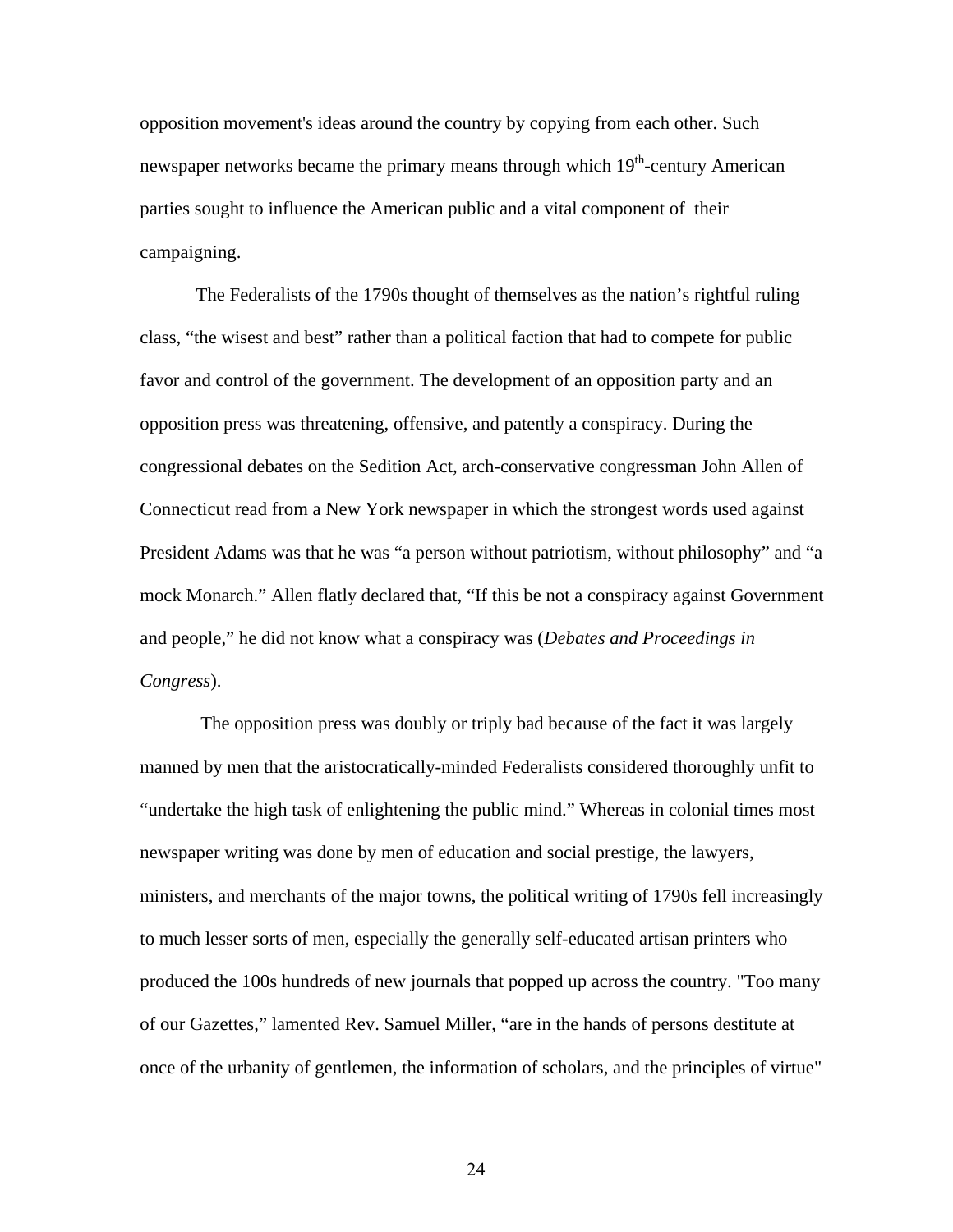(Pasley, 198). The Alien and Sedition Acts' strongest supporters feared a kind of social and political subversion, in which worthy officials stood to lose their stations and reputations to upstarts and nobodies who would sling mud and rouse the rabble. Addison asserted, "It is a mortifying observation," Judge Alexander Addison wrote in one of many published charges to his grand jury, "that boys, blockheads, and ruffians, are often listened to, in preference to men of integrity, skill, and understanding" (Addison, 1800, 202-203).

Even more threatening than the printers were the immigrants. The British government harshly repressed the radical democracy movements that had grown up in England, Scotland, and Ireland in response to the French Revolution. Working-class journalists were among the most influential activists in those movements, and many of them were forced into exile during the mid-1790s to avoid mobs and jail. Not a few of these transatlantic "Jacobins," including the Alien and Sedition Act victims James Thomson Callender, William Duane, and John Daly Burk, ended up in the port cities of America, doing the work they knew best, for Democratic Republican newspapers. Duane became editor of the Philadelphia *Aurora*, the Republicans' most widely journal, and thus in many respects the national voice of the party.

Along with the refugee journalists came a politically noticeable number of other immigrants whom the Federalists found suspicious, especially the Irish who became an major presence in the capital city of Philadelphia during the 1790s. In the spring of 1797, Federalists tried to impose a tax on certificates of naturalization, hoping to keep out what Rep. Harrison Gray Otis of Massachusetts called the "hordes of wild Irishmen" who might "disturb our tranquility" (*Debates and Proceedings in Congress*). The Federalists'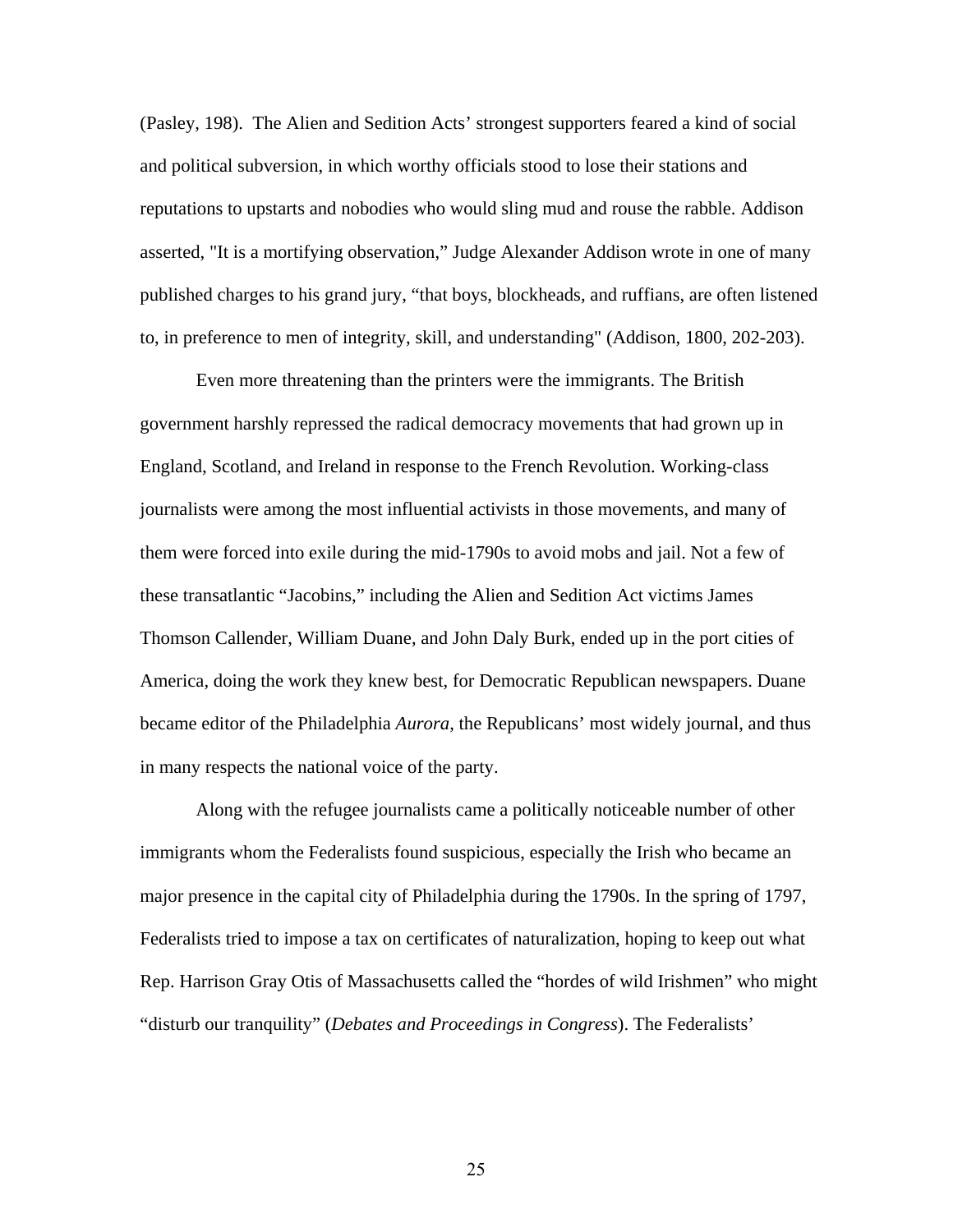prejudice ensured that the Irish and other recent immigrants would become an important voting bloc for their opponents.

Federalists feared that continued open, liberal policies on immigration, naturalization, and political dissent would allow the struggling monarchies of Europe to export their political troubles to the United States. As Otis put it, "the mass of vicious and disorganizing characters who could not live peaceably at home, and who, after unfurling the standard of rebellion in their own countries, might come hither to revolutionize ours" (*Debates and Proceedings in Congress*). While it was true that men like Duane were making a tremendous political impact here, the Federalists envisioned the country as threatened with nothing less than anarchy, to be engineered by hardened Jacobin cadres and carried out by wild Irish mobs and. Acerbic editor William Cobbett, as reactionary in America during this period as he was progressive in his later British years, painted the threat in his typically lurid palette:

From various causes these United States have become the resting place of ninety nine hundredths of the factious villains, which Great Britain and Ireland have vomited from their shores. They are all schooled in sedition, are adepts at their trade. . . . Nothing short of a state of rebellion can content these wretches. All governments are to them are alike hateful. Like Lucifer, they carry a hell about with them in their own minds; and thus they prowl from country to country (Cobbett, 253, 256).

While Federalist worries were usually expressed in terms of generalized xenophobia, some full-blown conspiracy theories began to circulate as well. It was almost assumed that Republican politicians and editors, from Jefferson on down, were allies or catspaws of the French, especially the most radical elements of the revolution. Federalist ministers in New England promoted the idea that the refugees and their allies were agents of the Bavarian Illuminati, accused in Europe of masterminding the French Revolution.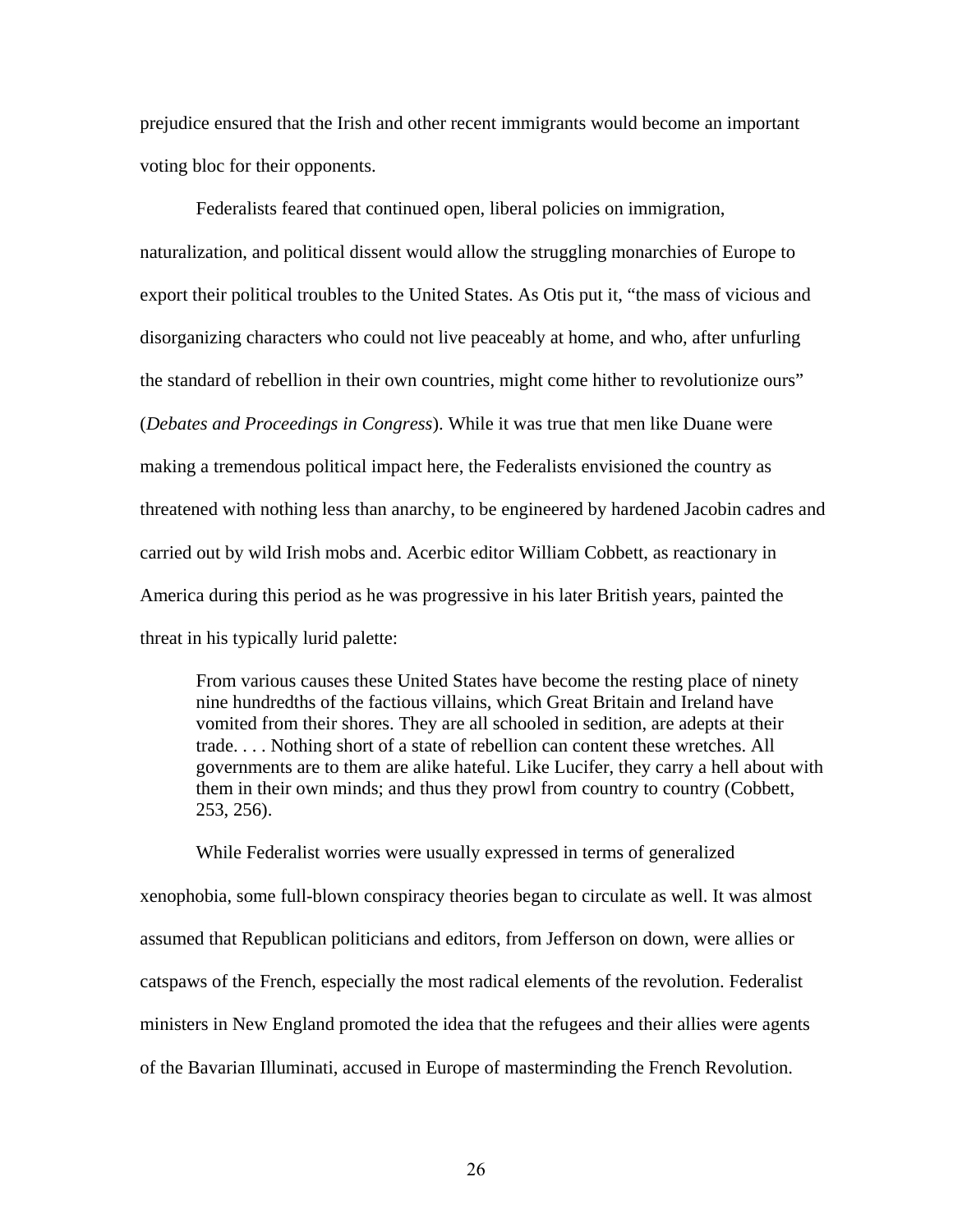In Philadelphia, some Federalists accused the United Irish Society, a pan-religious group devoted to republicanism and Irish nationalism, of plotting revolution against the U.S. In the critical interval between the XYZ revelations and the formulation of the Sedition Act, William Cobbett published a pamphlet, *Detection of a conspiracy*, *formed by the United Irishmen: with the evident intention of aiding the tyrants of France in subverting the government of the United States* (Cobbett, 241) accusing the group's just-organizing American chapters of planning to gain critical positions in the government, so that the country might be simply handed over to the invading French. In Ireland, the United Irishmen really did conspire with the French, and the Philadelphia Irish community really did contain a number of sympathizers and exiled activists. Yet while these radical Irish republicans certainly hated the British and blamed the Federalists for seeming to side with Ireland's oppressors, there is little evidence to suggest that they had any more sinister designs on the U.S. than the soon-to-be all-American goal of the throwing the Federalist rascals out of office.

 The majority of Congress in 1798 did not make this distinction between opposition politics and conspiracy. As they saw it, the Republicans were following exactly the formula that had turned France into "a general slaughterhouse." At the beginning of the Revolution in France, John Allen recounted in arguing for the sedition bill, "those loud and enthusiastic advocates for liberty and equality took special care to occupy and command all the presses." By this means, the diabolical French revolutionaries gained control over "the poor, the ignorant, the passionate, and the vicious; over all these classes the freedom of the press shed its baneful effects, and the virtuous, the pacific, and the rich, were their victims." Now that this "plague" had reached the United States, the majority of the Fifth Congress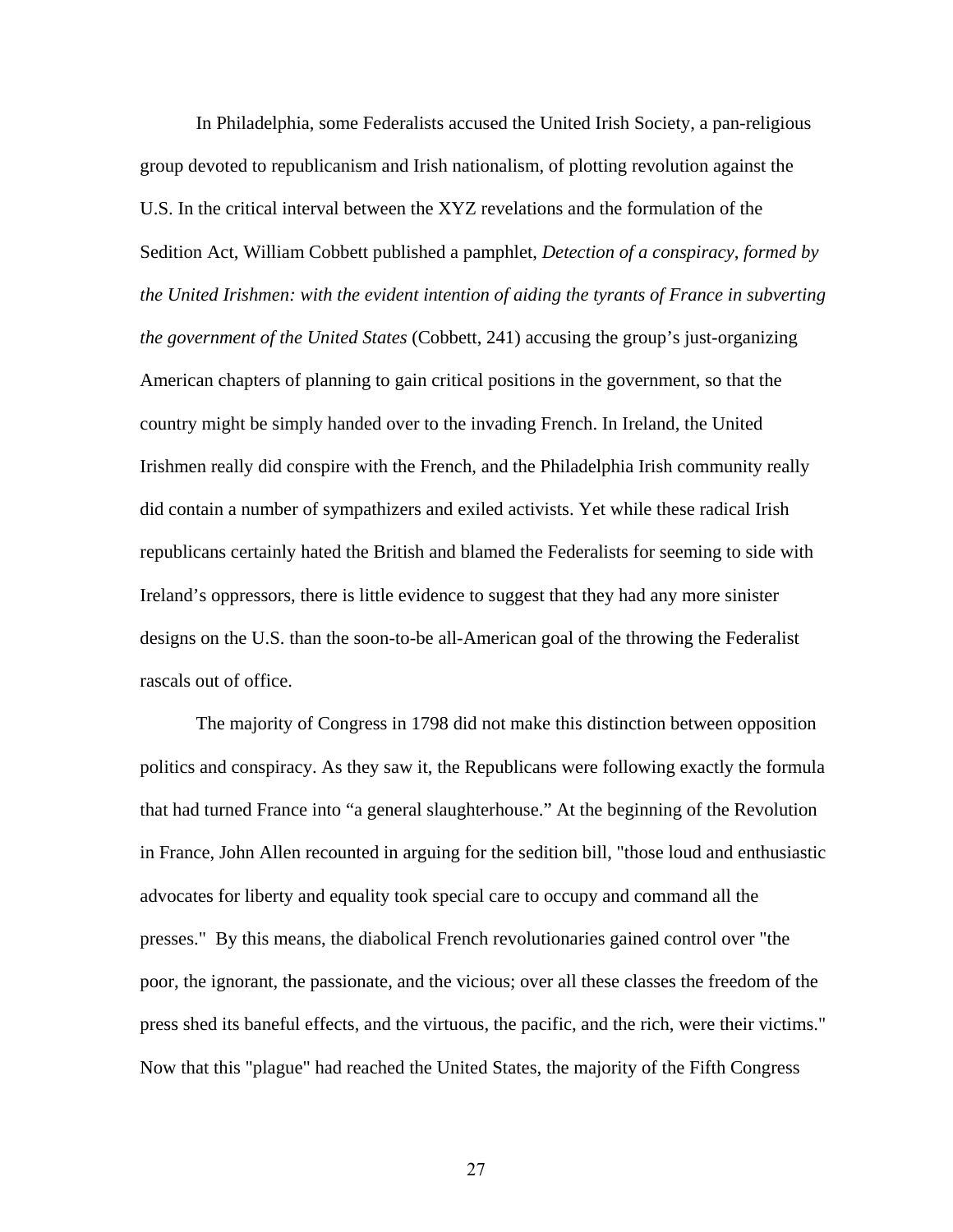vowed not to meet the same fate as the *ancien regime* in France: "The Jacobins of our country, too, sir, are determined to preserve in their hands the same weapon [the press]; it is our duty to wrest it from them" (*Debates And Proceedings in Congress*).

## **The Federalist "Reign of Terror": Enactment and Enforcement of the Domestic Security Program**

 The details of laws themselves can be found in many other sources. The three bills dealing with immigrants came first. The Naturalization Act, passing June 18, 1798, lengthened the period needed for citizenship (and full political rights) from 5 to 14 years. The Alien Act and Alien Enemies Act, passing June 25 and July 6 respectively, gave the President sweeping powers to summarily imprison or deport suspicious aliens. The first Alien Act was perhaps the most appalling of the whole package. Even in peacetime, the law allowed the president to eject any alien he judged "dangerous to the peace and safety of the United States" or had "reasonable grounds to suspect are concerned in any treasonable or secret machinations against the government thereof." No trial or evidence was required, and the alien's only recourse was to apply to the president for a license allowing them to stay. Getting a license could require evidence showing and a bond guaranteeing that "that no injury or danger to the United Slates will arise from suffering such alien to reside therein." Fortunately, President Adams took a narrower view of his powers than Congress did, and never issued an order under the Alien Act.

 The most infamous piece of the domestic security package came last. Though the transatlantic radicals working in the Republican press were the clear targets of the Alien Acts, the Sedition Act that finally passed on July 14, 1798 was even more blatantly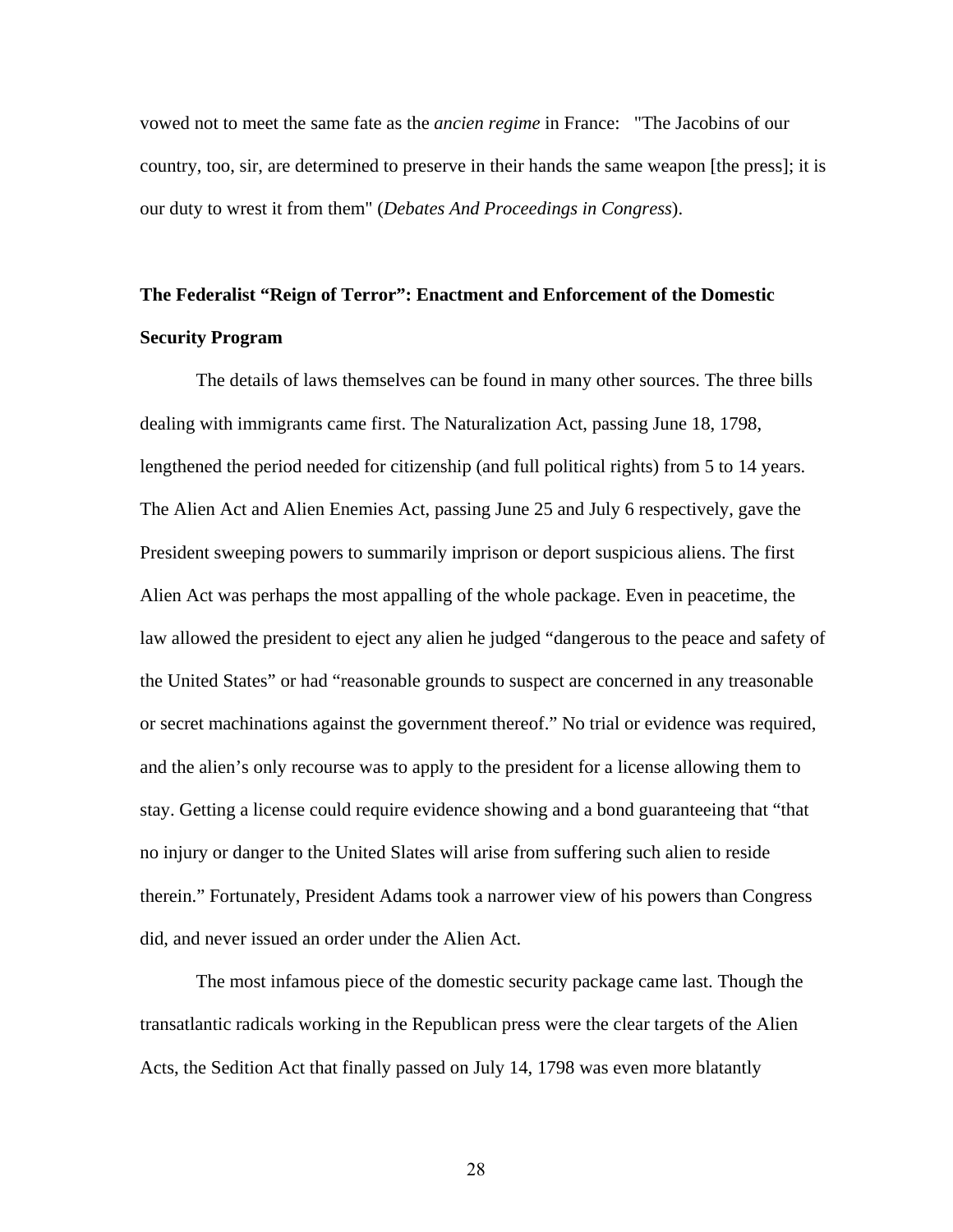political. Clearly intended to minimize Republican chances in the 1798 and 1800 elections by shutting down their most effective form of campaigning, the law was set to expire at the end of Adams' term. It imposed penalties of up to two thousand dollars and two years in prison on anyone who should "write, print, utter, publish, or shall cause or procure to be written, printed, uttered, or published . . . any false, scandalous and malicious writing or writings against the government of the United States . . . with intent to defame the said government . . . or the said President, or to bring them . . . into contempt or disrepute; or to excite against them the hatred of the good people of the United States." The Federalists were careful to incorporate the most progressive legal standards available into the law, following the position laid down in the famous Zenger case from the colonial period. No one would be barred from saying or publishing anything before the fact, afterwards all bets were off. "The freedom of the press and opinions was never understood to give the right of publishing falsehoods and slanders," John Allen explained, "nor of exciting sedition, insurrection, and slaughter, with impunity."

This was state of the art free press theory, but wholly inadequate for the functioning democracy that was trying to emerge in the 1790s. While the Sedition Act was more lenient than similar laws in Europe, it nonetheless criminalized almost any criticism that might be made in protesting government policy or campaigning against an incumbent officer. It opened editors of opposition newspapers to court actions for almost any political essay or comment they might print, even a report of a public meeting, whether they wrote it or not. The Sedition Act allowed defendants to exonerate themselves in court by proving their assertions were true, but as Republican critics soon pointed out, political interpretations and opinion were almost impossible to conclusively prove or disprove. How would a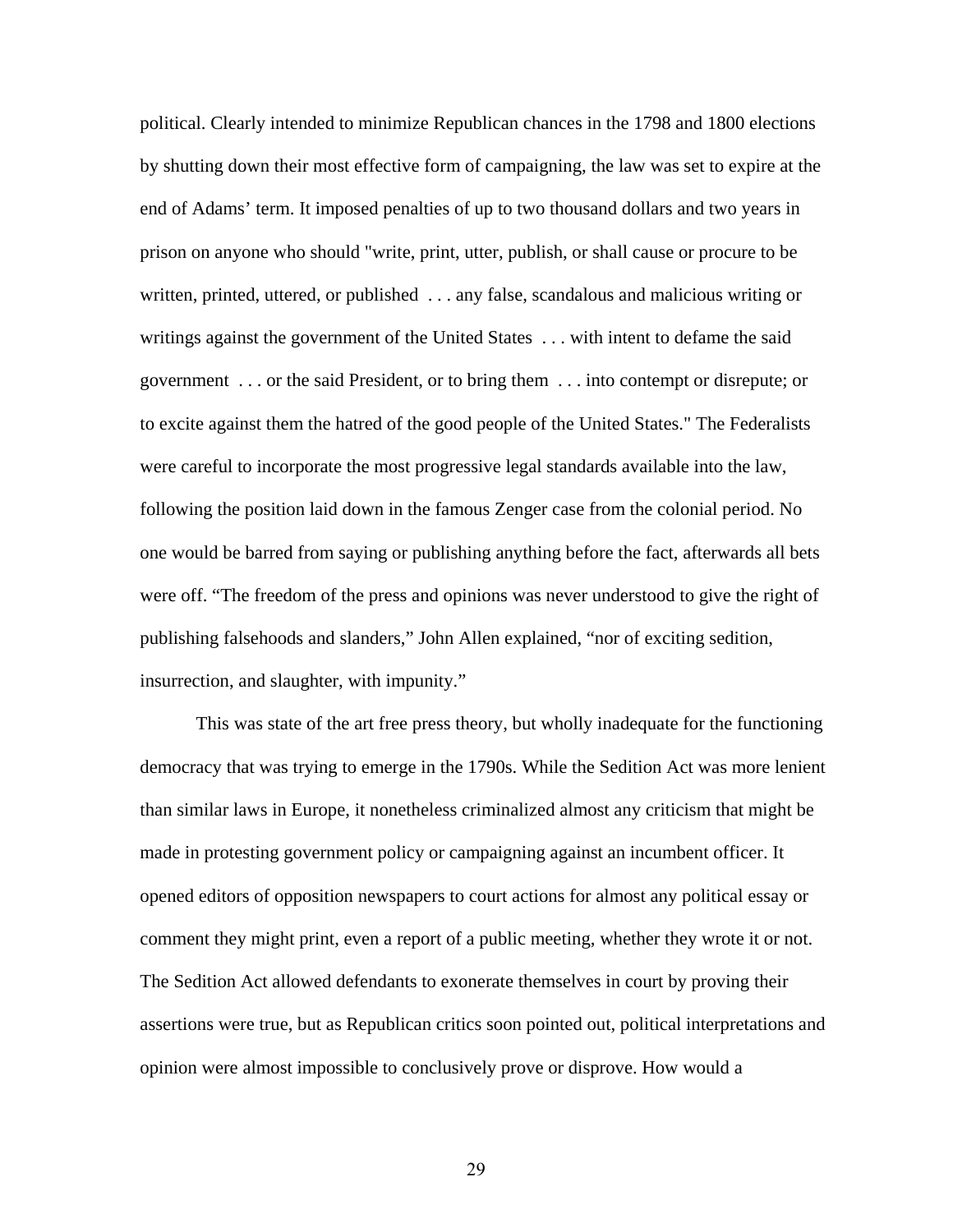Republican defendant prove in court, for instance, that John Adams was a man "without patriotism or philosophy"?

In practice, few Sedition Act defendants had much opportunity to try serious legal defenses under the Sedition. The federal and northern state courts were dominated by Federalist judges, and they conducted the proceedings in a bitterly partisan manner. Judges interrupted the defense attorneys and often disallowed evidence and witnesses when defendants actually to prove their accusations were true. Orations denouncing the Republicans and warning about the dangers of unchecked political criticism were given from the bench, with juries present.

 While falling a good deal short of a "reign of terror," as the Republicans called it, the Sedition Act was vigorously enforced. Every major Republican newspaper was hit in some fashion, along with many of the minor ones. Some 25 people were arrested under the Sedition Act, and they and other Republican journalists and speakers were harassed in other ways as well, including boycotts, beatings, private lawsuits, and in one case a contempt of Congress charge that forced editor William Duane into hiding.

Secretary of State Timothy Pickering nominated himself the scourge of Jacobinism, and began implementing the laws even before they were passed, forcing the deportation of John Daly Burk, a United Irishmen turned New York Republican editor and playwright, as the law was being debated. Pickering and others then began searching the Republican press avidly for comments that could be prosecuted. Another early target was Benjamin Franklin Bache, founding editor of the Philadelphia *Aurora*. The administration had earlier tried and failed to convict Bache of treasonous dealings with the French, but on June 26, 1798, federal judge Richard Peters had him arrested on a common law charge of seditious libel,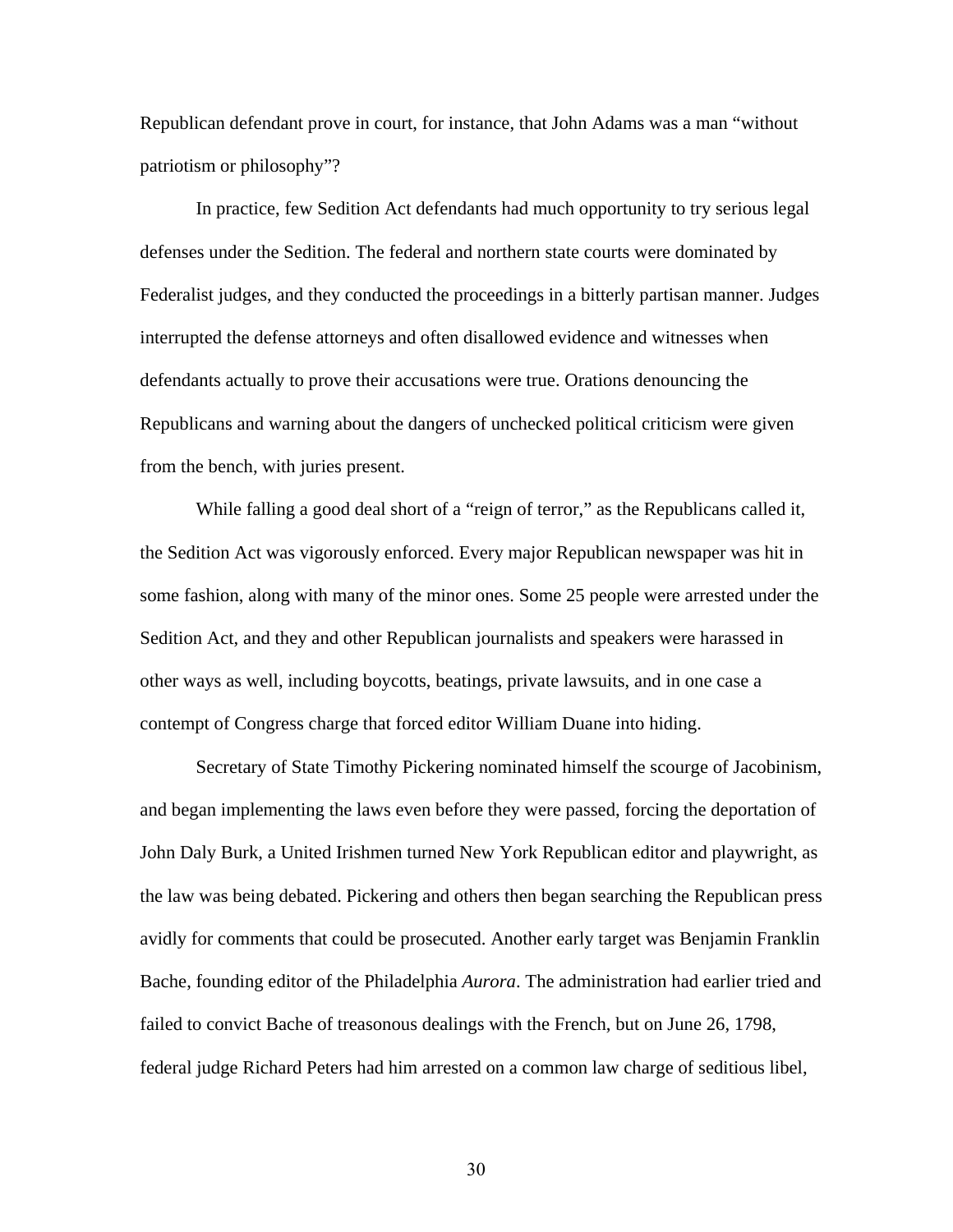despite a Supreme Court ruling just three months earlier that the federal courts had no common law jurisdiction. Bache was forced to post \$4000 bail, an enormous sum for those days, but died of yellow fever before he could come to trial.

The first victim of the Sedition Act proper was Republican congressman Matthew Lyon of Vermont, who was particularly hated for having spit on a Federalist in return for an insult and later fought back with fire tongs when the spat-upon gentleman tried to cane him on the House floor. Lyon got a \$1,000 fine and 4 months in a jail kept by his worst enemy, all for reading a letter against Federalist foreign policy during his campaign for reelection.

 Similar or even harsher punishment was given to ordinary citizens who spoke out. In Massachusetts, a drifter and former sailor named David Brown, a sort of village radical who gave speeches in taverns and occasionally wrote pamphlets, committed the awful crime of inspiring his Dedham, Massachusetts audience to erect a liberty pole with a political sign on it: "No stamp act, no sedition and no alien acts, no land tax. Downfall to the tyrants of America: peace and retirement to the President: long live the Vice President and the minority" (Smith, 260). Though he confessed and apologized, the penniless Brown was fined \$450 by Judge Samuel Chase and sentenced to 18 months in prison.

 Despite its eager enforcement, the Sedition Act must judged a failure, even on its own terms. While the prosecutions forced a few newspapers to suspend their operations, the Republican press more generally never missed a beat. The effect was quite the opposite in fact, as the Republicans filled their newspapers with horrifying accounts of theirs' and others' persecutions. Politically this was highly effective material that documented the Republican visions of the Federalists as tyrants and closet monarchists in league with the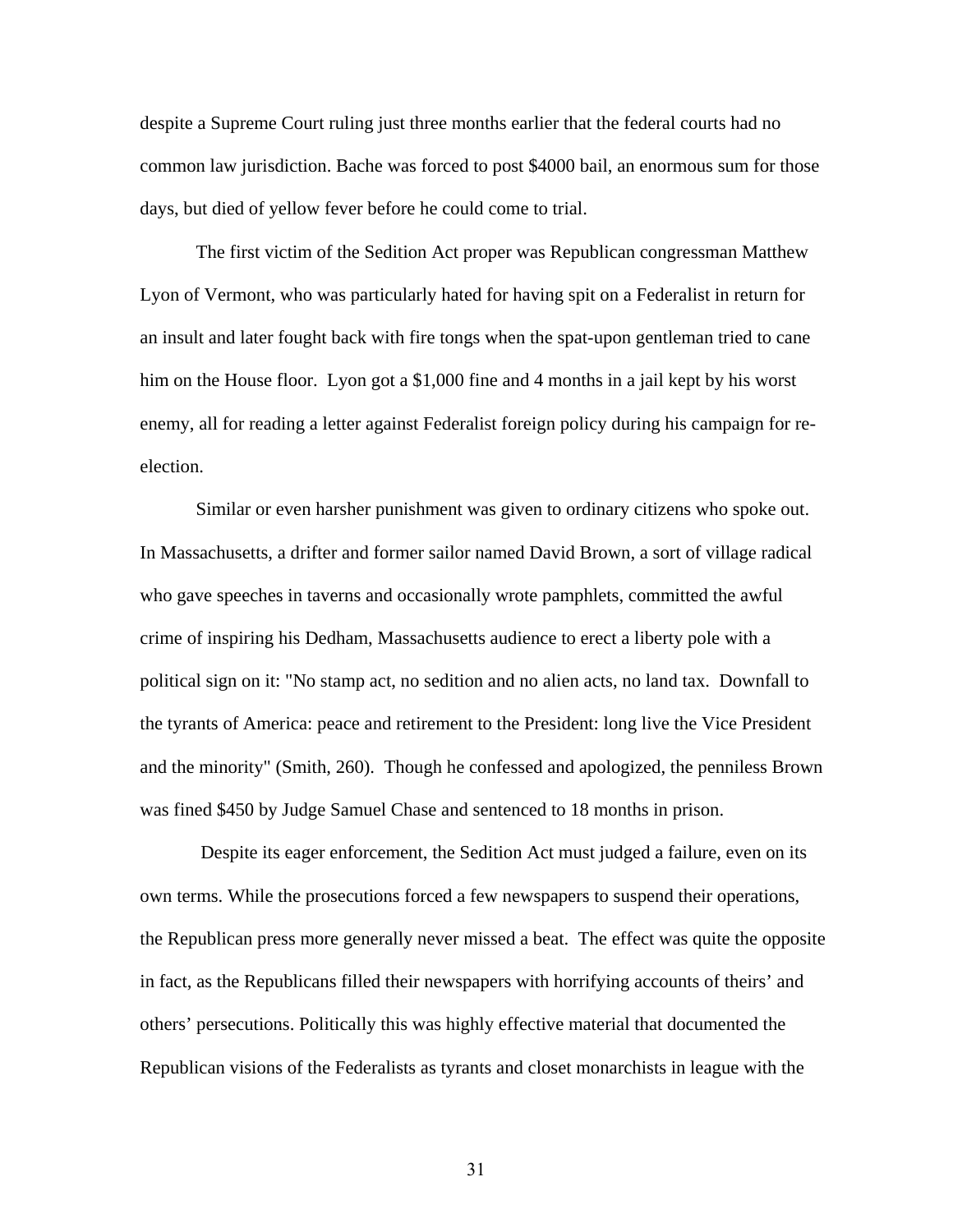British. The refugee radicals were careful to point out the similarities between Federalist repression and the British government crackdown that had forced so many of them into exile. At the same time, the Sedition Act politicized many young printers, often turning even neutral publishers into active Republicans once it became clear that printing both sides would not be tolerated by the authorities. The ironic end result of the Sedition Act was more Republican newspapers, not less, with 7 or 8 new journals a month popping up as the election of 1800 approached.

This hydra effect actually reinforced the Federalists' conviction that conspiracy was afoot, but if so it was a conspiracy to which many of them had conceded defeat by 1800. By means of the expanding Republican press, wrote one Federalist writer in the Hartford *Connecticut Courant*, "people from the highest to the lowest" achieved "a perfect union of opinion" (Pasley, 188). Two of those opinions were that the Federalist crusade against Jacobin conspirators had to end, especially once the "Quasi-War" with France died in 1800, and that a different set of leaders needed to be given command of the national government. Both of those things came to pass when Thomas Jefferson defeated John Adams in the presidential election, and took office March 4, 1801.

Jeffrey L. Pasley

*See also*: Democratic Republican Societies; Hamilton, Alexander; Jacobins; Jefferson, Thomas; XYZ Affair

#### **References**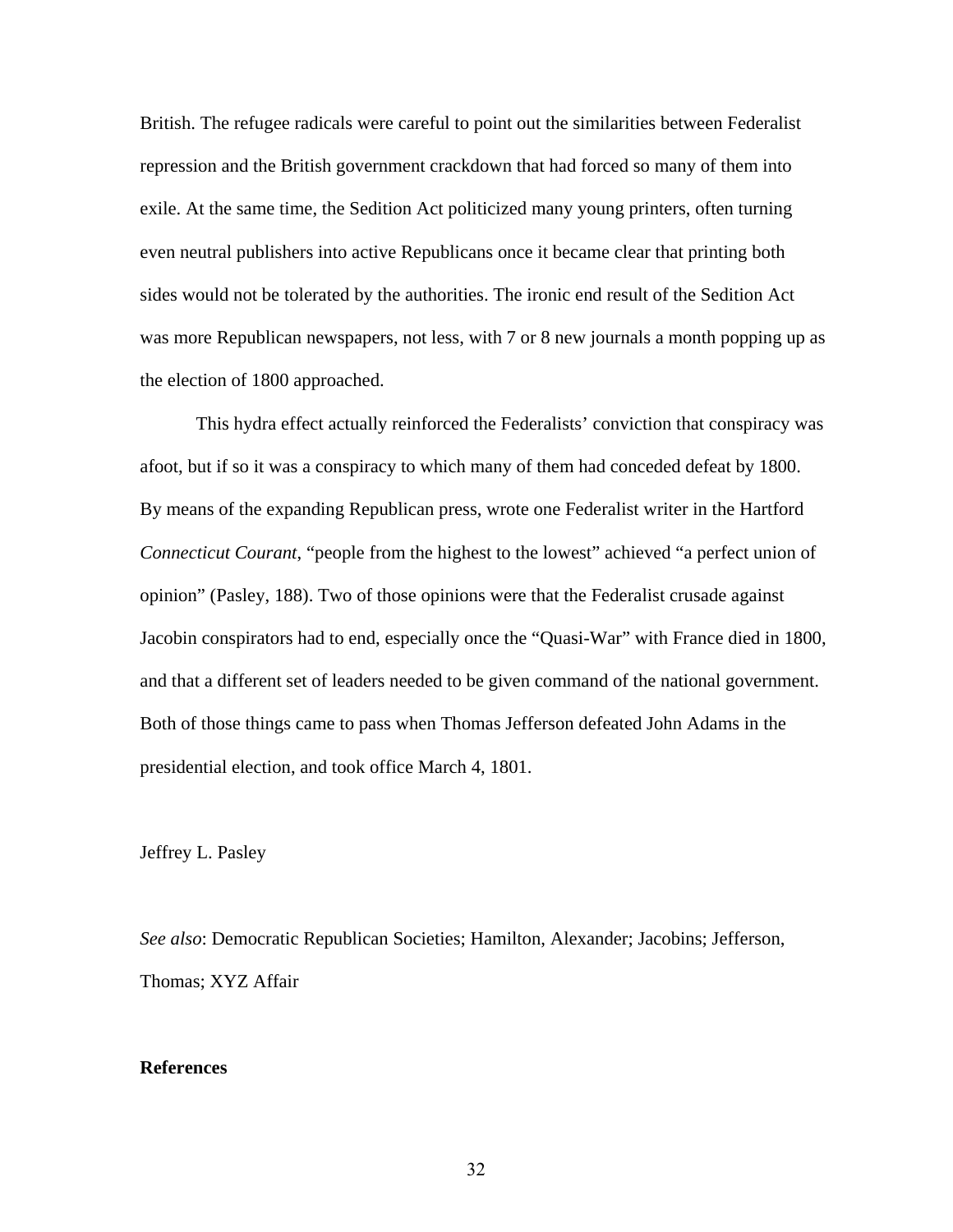Addison, Alexander. 1798. *Liberty of Speech and Press: A Charge to the Grand Juries of the County Courts of the Fifth Circuit of the State of Pennsylvania*. Washington, Pa.: John Colerick, for the Author.

Addison, Alexander. 1800. *Reports of Cases in the County Courts of the Fifth Circuit, and in the High Court of Errors and Appeals, of the State of Pennsylvania. and Charges to the Grand Juries of Those County Courts*. Washington, Pa.: John Colerick.

Carter, Edward C., II. 1970. "A "Wild Irishman" Under Every Federalist's Bed: Naturalization in Philadelphia, 1789-1906." *Pennsylvania Magazine of History and Biography* 94 (1970): 331-46.

Cobbett, William. 1994. *Peter Porcupine in America: Pamphlets on Republicanism and Revolution*. Edited by David A. Wilson. Ithaca: Cornell University Press.

Durey, Michael. 1997. *Transatlantic Radicals and the Early American Republic*. Lawrence, Kans.: University Press of Kansas.

Elkins, Stanley and Eric McKitrick. 1993. *The Age of Federalism*. New York and Oxford: Oxford University Press.

Hamilton, Alexander. 2001. *Writings*. Edited by Joanne B. Freeman. New York: Library of America.

Hofstadter, Richard. 1969. *The Idea of a Party System: The Rise of Legitimate Opposition in the United States, 1780-1840*. Berkeley: University of California Press.

Jefferson, Thomas. 1984. *Writings*. Edited by Merrill D. Peterson. New York: Library of America.

Levy, Leonard W. 1985. *Emergence of a Free Press*. New York: Oxford University Press.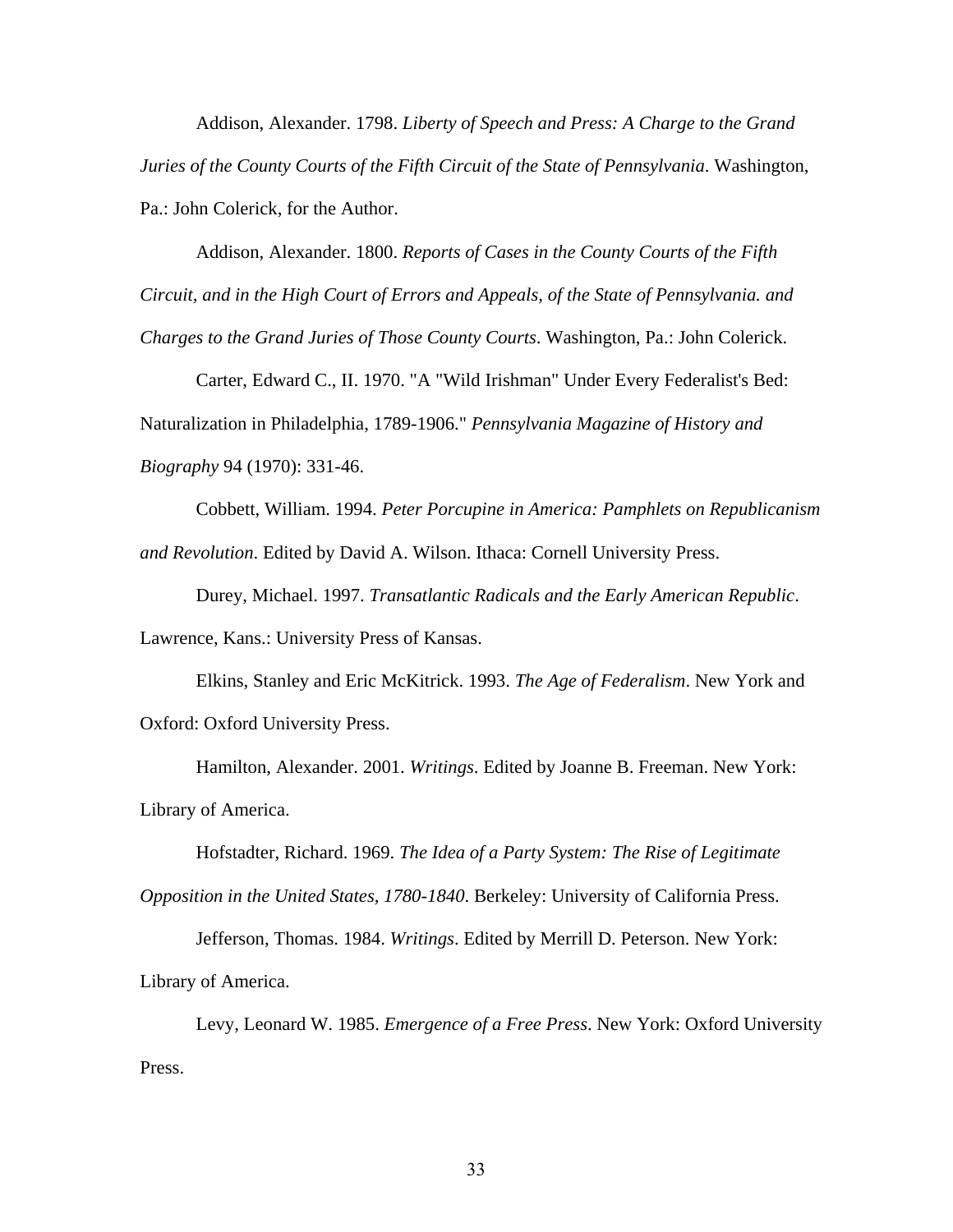Miller, John C. 1951. *Crisis in Freedom: The Alien and Sedition Acts*. Boston:

Little, Brown and Company, Atlantic Monthly Press.

Pasley, Jeffrey L. 2001. *"The Tyranny of Printers": Newspaper Politics in the Early American Republic*. Charlottesville: University Press of Virginia.

Rosenberg, Norman L. 1984. "Alexander Addison and the Pennsylvania Origins of Federalist First Amendment Thought." *Pennsylvania Magazine of History and Biography* 108 (1984): 399-417.

Rosenberg, Norman L. 1986. *Protecting The Best Men: An Interpretive History of the Law of Libel*. Chapel Hill: University of North Carolina Press.

Smith, James Morton. 1956. *Freedom's Fetters: The Alien and Sedition Laws and American Civil Liberties*. Ithaca: Cornell University Press.

United States. Congress. 1834-56. *The Debates And Proceedings in The Congress* 

*of the United States*. Washington, D.C.: Gales and Seaton. URL:

http://memory.loc.gov/ammem/amlaw/lwac.html.

Web site for texts of Alien and Sedition Acts:

*Our Documents.gov.* URL:

http://www.ourdocuments.gov/content.php?page=document&doc=16.

References to this entry from: United Irishmen; Political parties; Press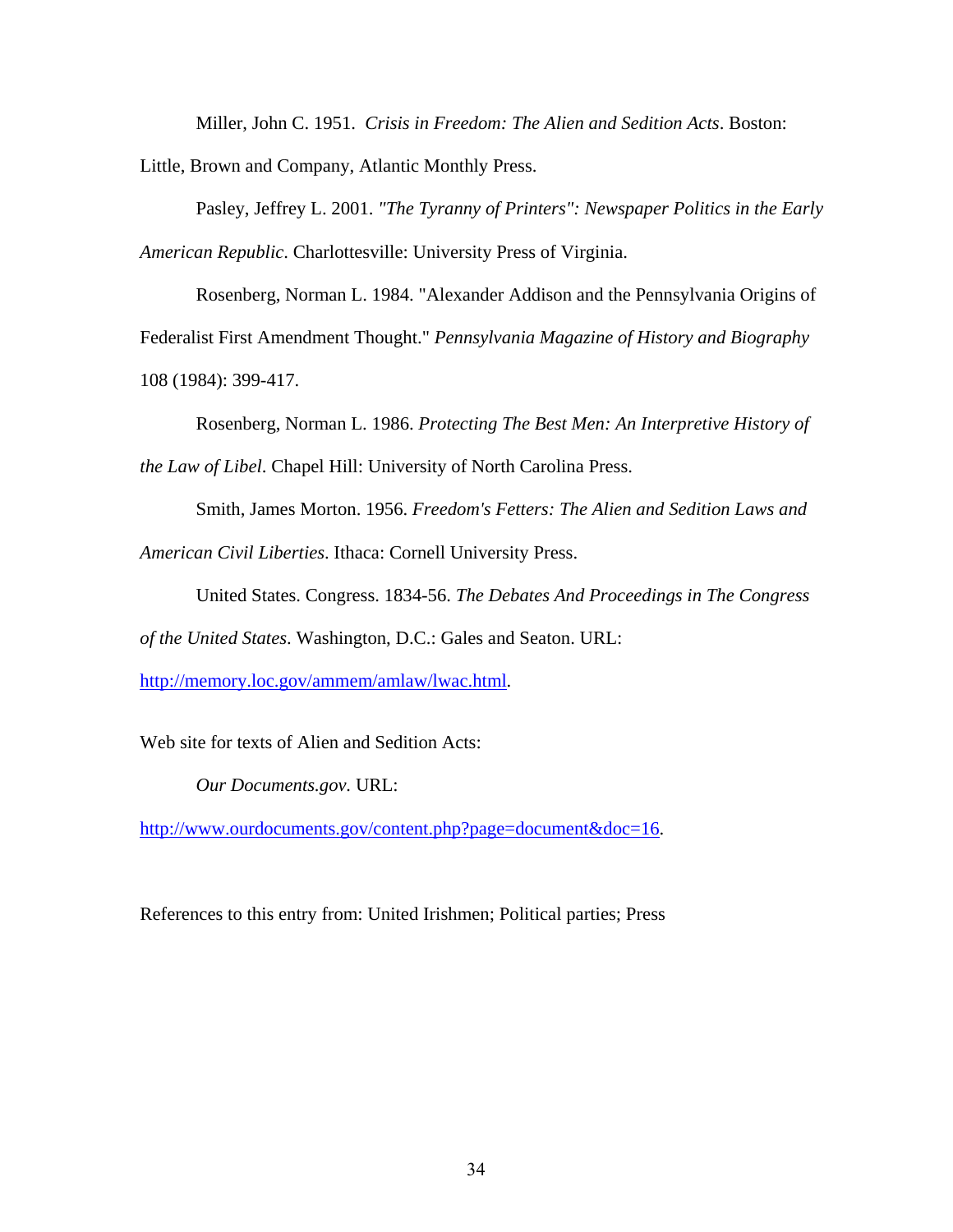#### **Illuminati**

The Order of the Illuminati was a short-lived secret society in  $18<sup>th</sup>$ -century Germany that became the linchpin of countless conspiracy theories and works of historical and religious speculation, ranging from reactionary attacks on the French Revolution to the countercultural writings of the 1960s and 70s. In terms of sheer longevity and versatility, few conspiracy theory "villains" can match the record of the Illuminati.

The legend began in the southwest German state of Bavaria, a militantly Catholic realm where the Reformation and the Enlightenment had been stoutly resisted by both the ruling family and the Jesuit clergy who controlled the cultural institutions. The Order of the Illuminati was born in the febrile brain of Dr. Adam Weishaupt, a Professor of Canon Law at Bavaria's most prestigious educational institution, the University of Ingolstadt. A leader of the liberal faction within the university that supported the introduction of non-Catholic books and scientific subjects into the university curriculum, Weishaupt felt that Jesuit rivals were sabotaging his career, and determined that only a secret organization could ever succeed in spreading the secular, rationalistic ideas of the Enlightenment in such a hostile environment.

Secret societies and fraternal orders were something of a rage among the elites of Europe and America during the  $18<sup>th</sup>$  century. Living in a world where traditional beliefs seemed increasingly inadequate and traditional society was decaying, many sought out deeper knowledge and new forms of sociability to go with them. The exotic rituals and quasi-pagan "mysteries" available to initiates in Freemasonry and similar institutions were immensely appealing, and at their best taught a more modern and open-minded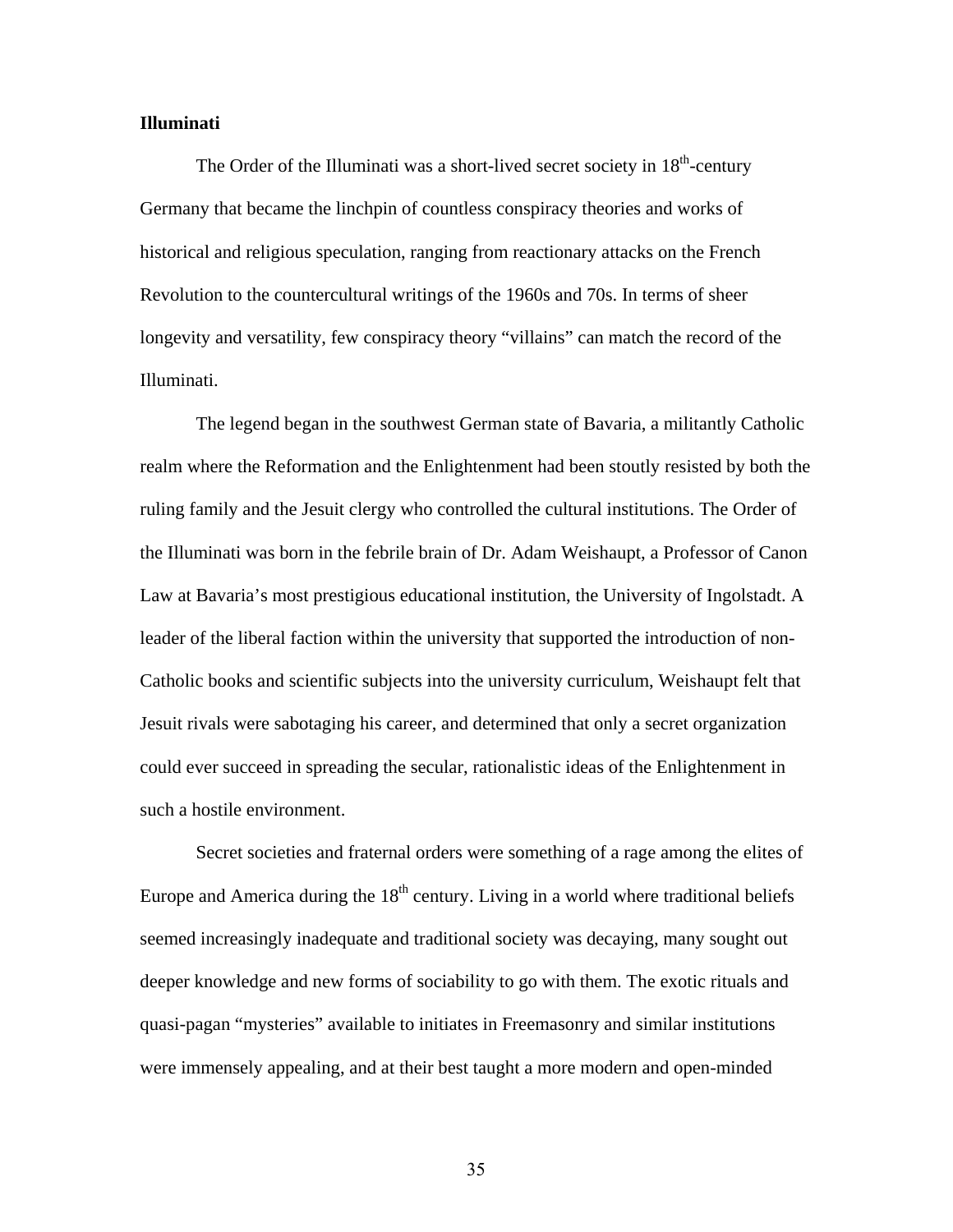value system than the official culture of the day. Membership was also an excellent way for ambitious men to make social and professional connections.

Weishaupt's new secret society was launched May 1, 1776, with five members. Loosely based on Masonic lodges, Illuminati chapters were intended to become "schools of wisdom," (Stauffer, 150) in which new ideas could be freely taught away from the prying eyes of priests and public officials. Weishaupt originally planned three grades of Illuminati, Novice, Minerval, and Illuminated Minerval, promising higher grades to come. The order was structured in a hierarchical, cult-like fashion in which the higherranking members were supposed to control the actions and thinking of their subordinates. Each novice -- young, rich, impressionable men were the preferred recruits – was to be instructed by a single Minerval who was to keep the identities of the other members secret. Advancement required the novitiate to prepare detailed reports on his life and character, including the books he owned and the names of his enemies, and to recruit new candidates. Then finally, after two years of study, the novice was elevated to Minerval status and got to attend Illuminati gatherings. Minervals were to form a kind of secret Enlightenment university hidden within the existing institutions of the society, where the order would work to see that its members highly placed.

This was a bold plan to spread an intellectual revolution through Catholic Europe, frightening in the degree to which it sought to control its agents, but it amounted to relatively little in practice. Intent on personal, dictatorial command of the order, Weishaupt quarreled frequently with other leading members, and the total number of Illuminati rose to perhaps 60 in its first four years of existence.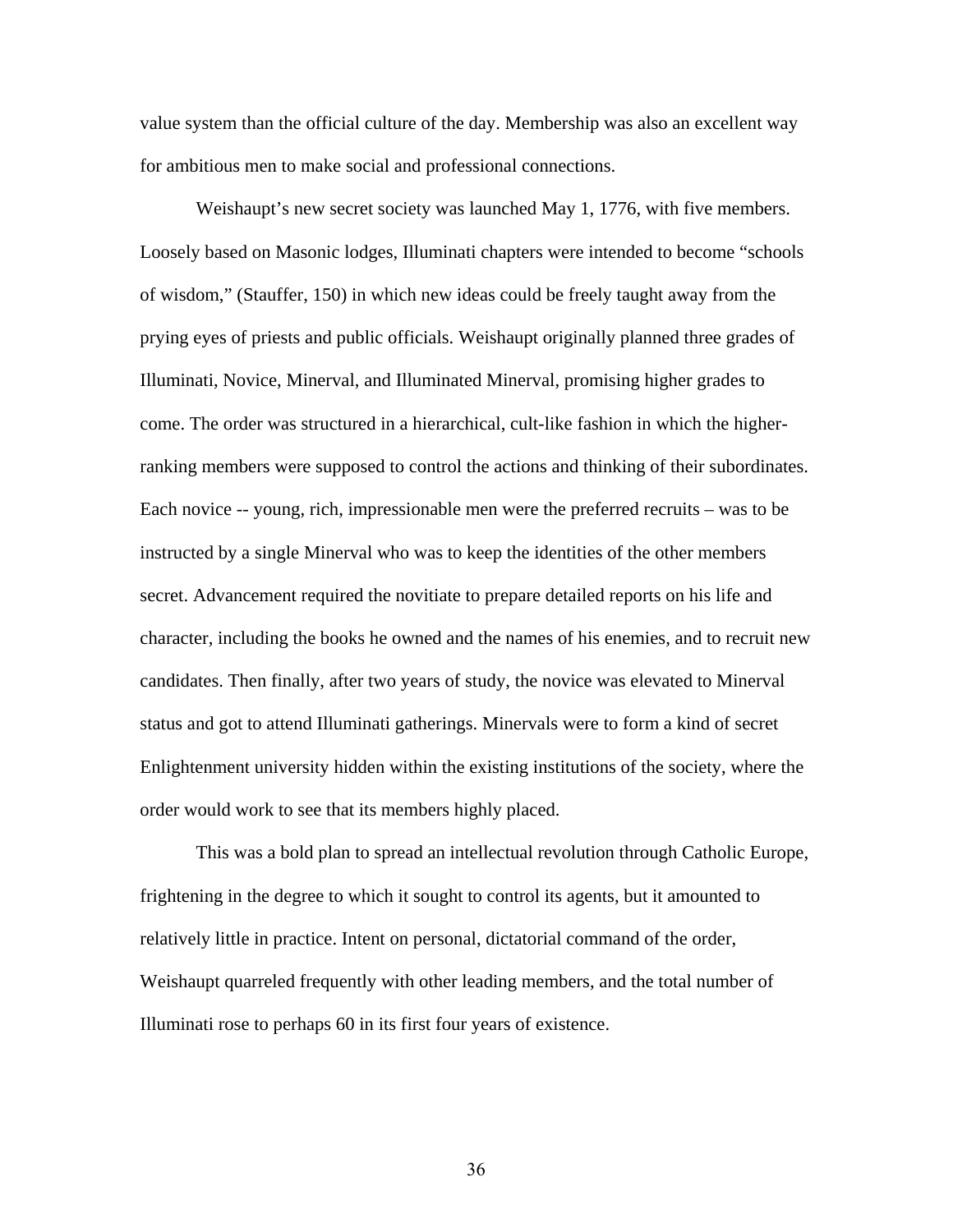The order's fortunes took a temporary turn for the better when Baron Adolf Franz Friederich Knigge, a well-connected diplomat and leading Mason from the north of Germany, joined in 1780. The accession of Knigge greatly increased the geographic reach and social prestige of Illuminism, and created an alliance with Freemasonry that proved the key to the order's brief period of expansion. Knigge added a number of new grades, with cheeky, imposing titles like Priest, Prince, and Magus, and expanded the group's recruitment to include not just impressionable young students but also experienced men who already occupied positions of influence, especially Knigge's Masonic colleagues. Several of the new Illuminati grades corresponded to Masonic degrees and provided easy points of access for Masons into the higher ranks of the new order. Under Knigge's guidance, the Order of the Illuminati enjoyed its only period of real prestige or influence. Membership climbed into the thousands, and reached outside Bavaria into a number of other German-speaking states. A number of German princes and nobles became Illuminati, as did such lions of German culture as Goethe and Herder.

Then, beginning in 1784, just at the peak of the order's popularity, the hammer came down. Duke Charles Theodore of Bavaria issued a series of edicts banning all voluntary associations and societies that had been created without government permission, in time naming the Illuminati specifically as one of the outlawed groups. An investigation was begun and Illuminati who held any kind of official positions in the army, clergy, government, or educational system were forced to confess and recant their membership, promptly and sincerely, or lose their jobs. As in many cases where a government tries to suppress a conspiratorial organization, heavily embroidered confessions and lurid, semi-fictional tell-alls began appearing as the scandal mounted.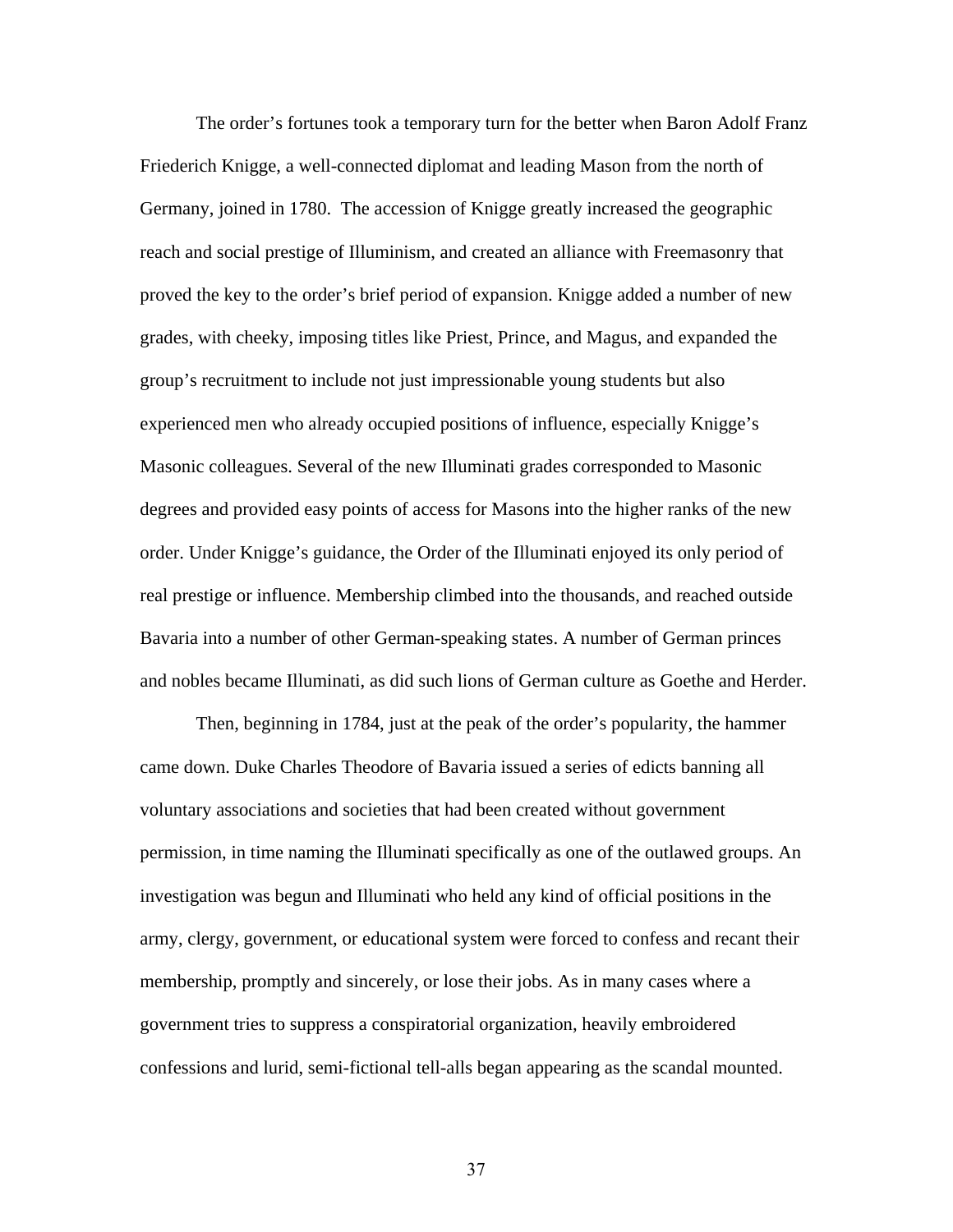Weishaupt and Knigge escaped, but a number of other leading Illuminati were arrested, including one Xavier Zwack, a disgraced member whose trove of letters and documents included plans for creating a secret organization for women, essays defending atheism and suicide, claims that the Illuminati had the power of life or death over their members, and information on secret ink, counterfeiting, poison, and even abortion.

A highly imaginative stew of prospective sin and projected skullduggery, Zwack's papers became the basis for the Illuminati legend that mushroomed almost simultaneously with the Bavarian order's final suppression in 1787. Its fame was first spread by a host of German language works published attacking and defending the order, including several intemperate productions from founder Adam Weishaupt itself. Taking the seized documents and the controversial literature out of its original context, the embattled defenders of Church and King came to see the Illuminati as both representatives of, and the prime movers behind, all the insidious forces of innovation, free thought, and revolution that seemed to threaten their world. European reactionaries simply refused to believe that such a diabolical organization could be killed, seeing its hand in the other major and minor political upheavals of the  $18<sup>th</sup>$  century.

The most notable and shocking of these developments, of course, was the French Revolution that began in 1789. Once the French Jacobins had pushed the country to regicide and mass murder in the early 1790s, apologists for the old regime cast about for explanations and many settled, improbably enough, on the Bavarian Illuminati as the culprits.

The basics of the grand Illuminati conspiracy theory were first mapped out by University of Glasgow scientist John Robison, a Mason who gradually became convinced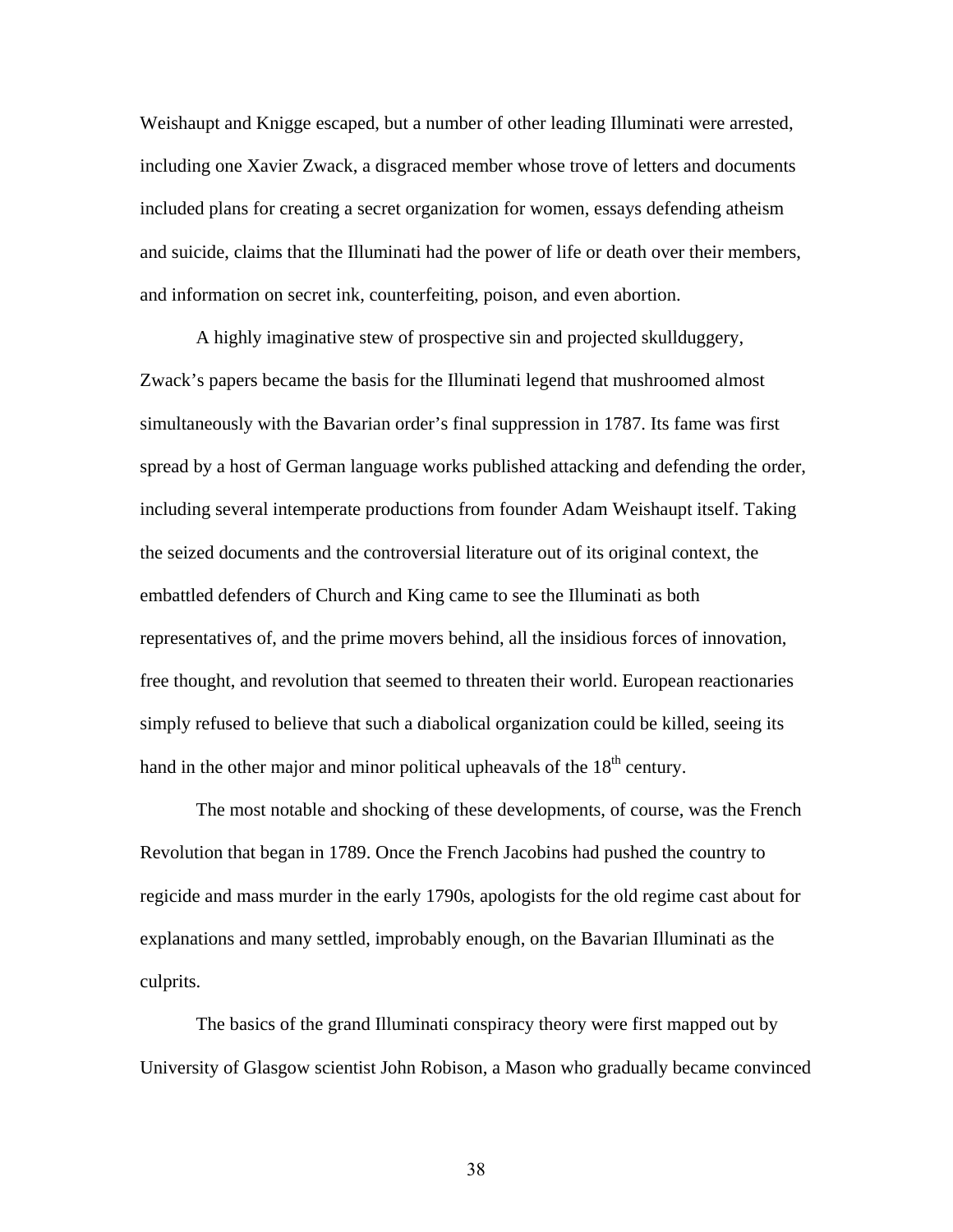that the secrecy provided by Masonic lodges and similar institutions "had been used in every country for venting and propagating sentiments in religion and politics, that could not have been circulated in public without exposing the author to great danger." This protection encouraged free thinkers and libertines to "become more bold, and to teach doctrines subversive of all our notions of morality . . . of all satisfaction and contentment with our present life, so long as we live in a state of civil subordination." This insight might have had some merit as a description of Europe's intellectual ferment during the 18<sup>th</sup> century, but Robison literalized it into the charge that "AN ASSOCIATION HAS BEEN FORMED for the express purpose of ROOTING OUT ALL THE RELIGIOUS ESTABLISHMENTS, AND OVERTURNING ALL THE EXISTING GOVERNMENTS OF EUROPE" (Stauffer, 203).

In his 1797 book *Proofs of a Conspiracy*, Robison outlined his theories in massive though often mistaken detail, tracing the origins of the conspiracy back to French freemasons whose ideas had spread to Germany and allegedly spawned the Illuminati, an association intended to not just enlighten Europe, but eventually "govern the world" (Stauffer, 208). Along with many of his contemporaries, Robison believed that the Illuminati had not really been suppressed in 1787, but had merely gone underground and assumed new and more dangerous guises. Robison labored for 60 pages to establish a link between the Bavarians and the French revolutionaries, relying on a few fleeting contacts between some mid-level Illuminati leaders and two well-connected French Masons who became prominent French politicians during the 1790s, Mirabeau and Talleyrand. Supposedly the French immediately adopted Weishaupt's plan "in all its branches," creating "illuminated" lodges all over France, including, Robison claimed, the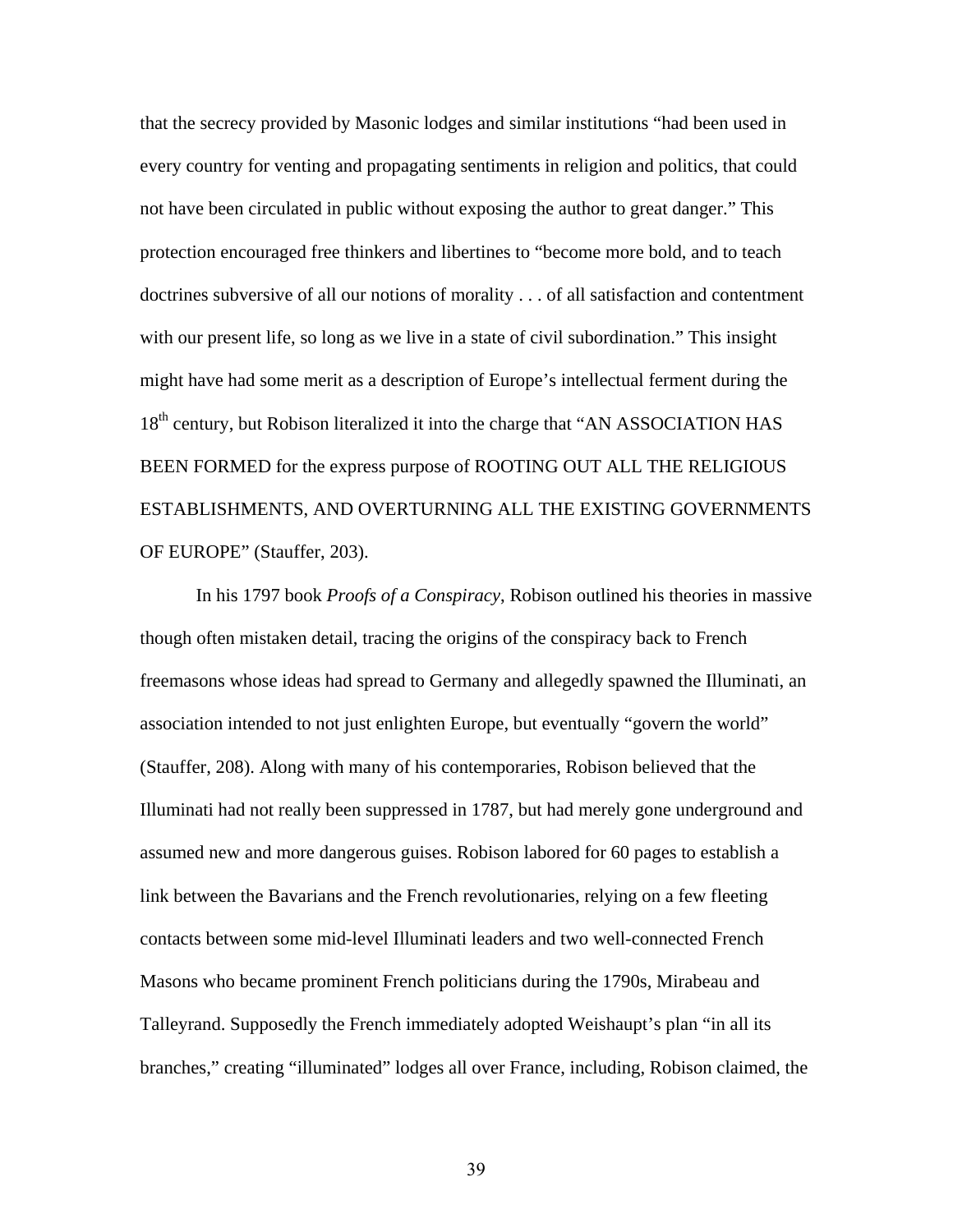infamous Jacobin club that produced the Revolution's most radical and bloodthirsty faction (Stauffer, 213).

Almost simultaneously with Robison, a French writer was working out an even more elaborate version of the same theory. In *Mémoires pour servir à l'histoire du Jacobinisme*, the Jesuit priest Augustin Barruel described a "triple conspiracy" of "*sophistes*" specializing in "Impiety," "Rebellion," and "Anarchy." It all began with a conspiracy of philosophers, led by Enlightenment figures such as Voltaire and the Encyclopedists, whose anti-Christian writings sapped the intellectual and political prestige of the Catholic Church. At the same time, Voltaire, Montesquieu, and Rousseau expounded the doctrines of Liberty and Equality, and Freemasons took up their cause, inculcating impressionable young men with the blasphemous notions that "all men are equals and brothers; all men are free." The Illuminati then emerged to bring the philosophers and Masons together behind a program of cultural and political revolution, seeking to destroy not only the Christian churches and Christian monarchs of Europe, but "every religion natural or revealed. . . every government . . . all civil society . . . all property whatsoever." This "complete academy of Conspirators" brought their plans to fruition by creating the Jacobin clubs and fomenting the French Revolution (Stauffer, 217-18).

These Illuminati-based explanations of the French Revolution and the other radical movements of the time spread quickly to the United States, where war with the French Republic seemed to be looming and the Federalists in power were being severely criticized in the press. Many of these press critics were political refugees from suppressed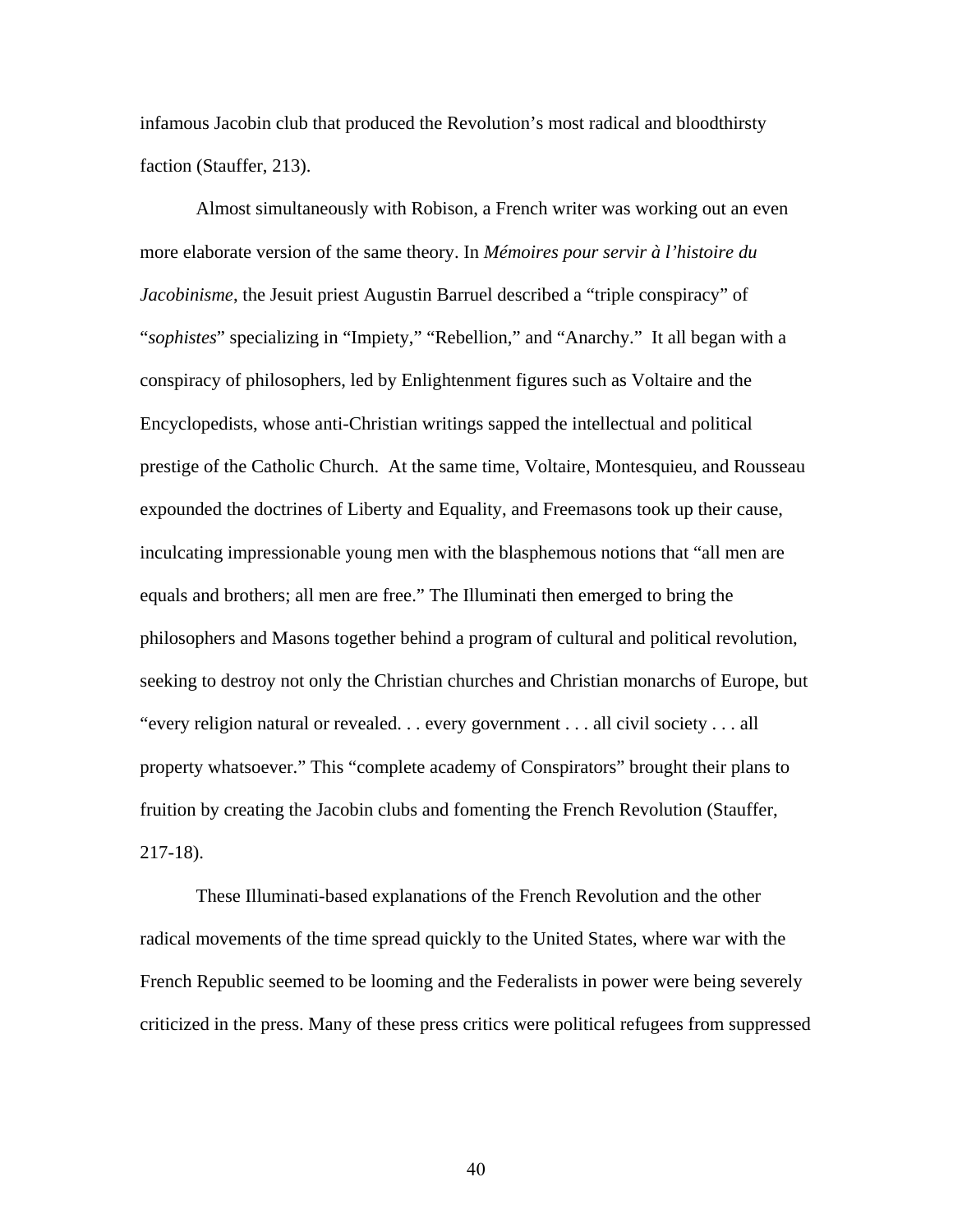radical movements in England, Scotland, and Ireland and strong sympathizers with the ideals of the French Revolution, adding fuel to a sense of alien subversion.

The authors of the Illuminati conspiracy theory had warned America that it was in danger. Robison claimed that the Bavarian Illuminati had planted cells in America before their official suppression, and Barruel cried that the *Illumines* were coming, the *Illumines* were coming, fresh from their successes in France: "As the plague flies on the wings of the wind, so do their triumphant legions infect America. . . . The immensity of the ocean is but a feeble barrier against the universal conspiracy of the Sect" (Stauffer, 226-27). loh

Robison and Barruel found eager readers among the Federalists, especially in New England, where the legatees of the old Puritan clergy wielded great political influence and deplored what they perceived a declining level of religious belief since colonial times. Believing that Thomas Jefferson's Democratic Republicans were in cahoots with the French in any case, Federalists were all too prepared to believe that their political enemies might be part of a much broader and deeper conspiracy against not just George Washington and John Adams, but religion and morality in general.

In the spring and summer of 1798, a full-fledged Illuminati scare broke out, turning the conspiracy theory into a leading topic of political debate and contributing to the paranoid atmosphere that produced the Alien and Sedition Acts. Robison and Barruel were endorsed in widely published and discussed sermons by some of New England's most famous divines. Leading off was the Rev. Jedidiah Morse, pastor of First Church, Charlestown, Mass., and also America's leading authority on geography. Morse launched the controversy before a large audience in Boston on May 9, declared a day of "solemn humiliation, fasting, and prayer" by President John Adams. Morse published two other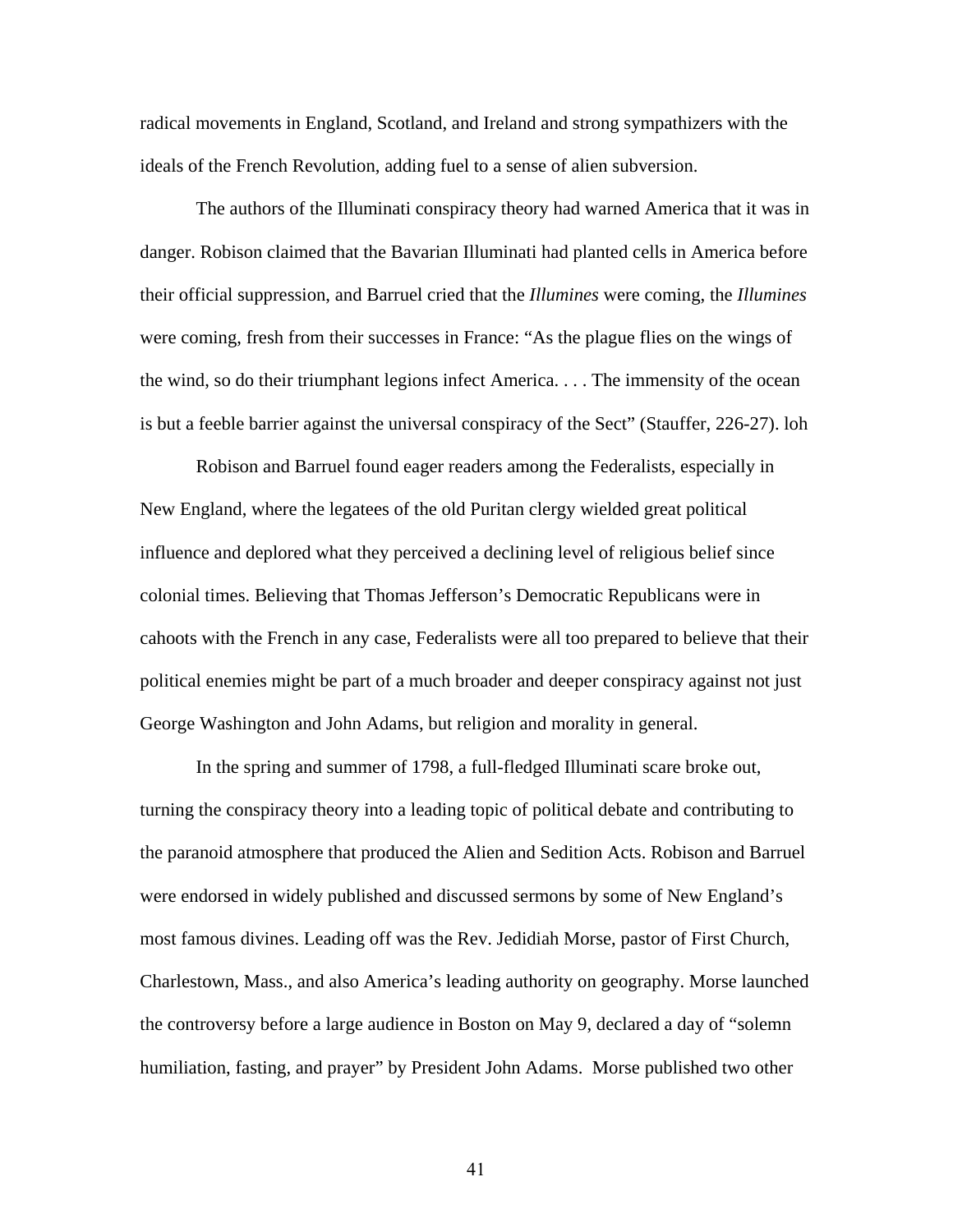Illuminati sermons later that year, along with innumerable newspaper articles defending and trying to substantiate his charges. Pressed for specifics, he named Thomas Jefferson, the figurehead and presidential candidate of a rapidly coalescing opposition party, as the likely chief of the American Illuminati.

While no means universally accepted, even by those of his own political persuasion, the Illuminati theory was given further sanction that summer by Rev. David Tappan, a Harvard professor of divinity, and especially by Rev. Timothy Dwight, who as president of Yale College was virtually the spiritual leader of New England's Congregational-Federalist establishment. Having preached and written often against the rise of "infidelity," Dwight fell hard for the Illuminati theory, lending his considerable prestige to one of the most histrionic of the attacks, addressed to the people of New Haven during their 1798 Fourth of July celebration. Speaking on the "The Duty of Americans in the Present Crisis," Dwight called upon his fellow citizens to stand against these enemies, who embodied "the cruelty and rapacity of the Beast," lest their sons become "the dragoons of Marat" and their "daughters the concubines of the Illuminati" (Stauffer, 250-51).

Morse and Dwight were in deadly earnest, but some Federalist politicians and publicists tried to exploit the Illuminati fears for political gain. One of Jefferson's nastiest critics, newspaper editor William Cobbett, helped oversee the publication of Robison's book in America, and President Dwight's politician brother Theodore gave speeches and wrote articles purporting to show that Jefferson was "the very child of *modern illumination*, the foe of man, and the enemy of his country" (Stauffer, 283).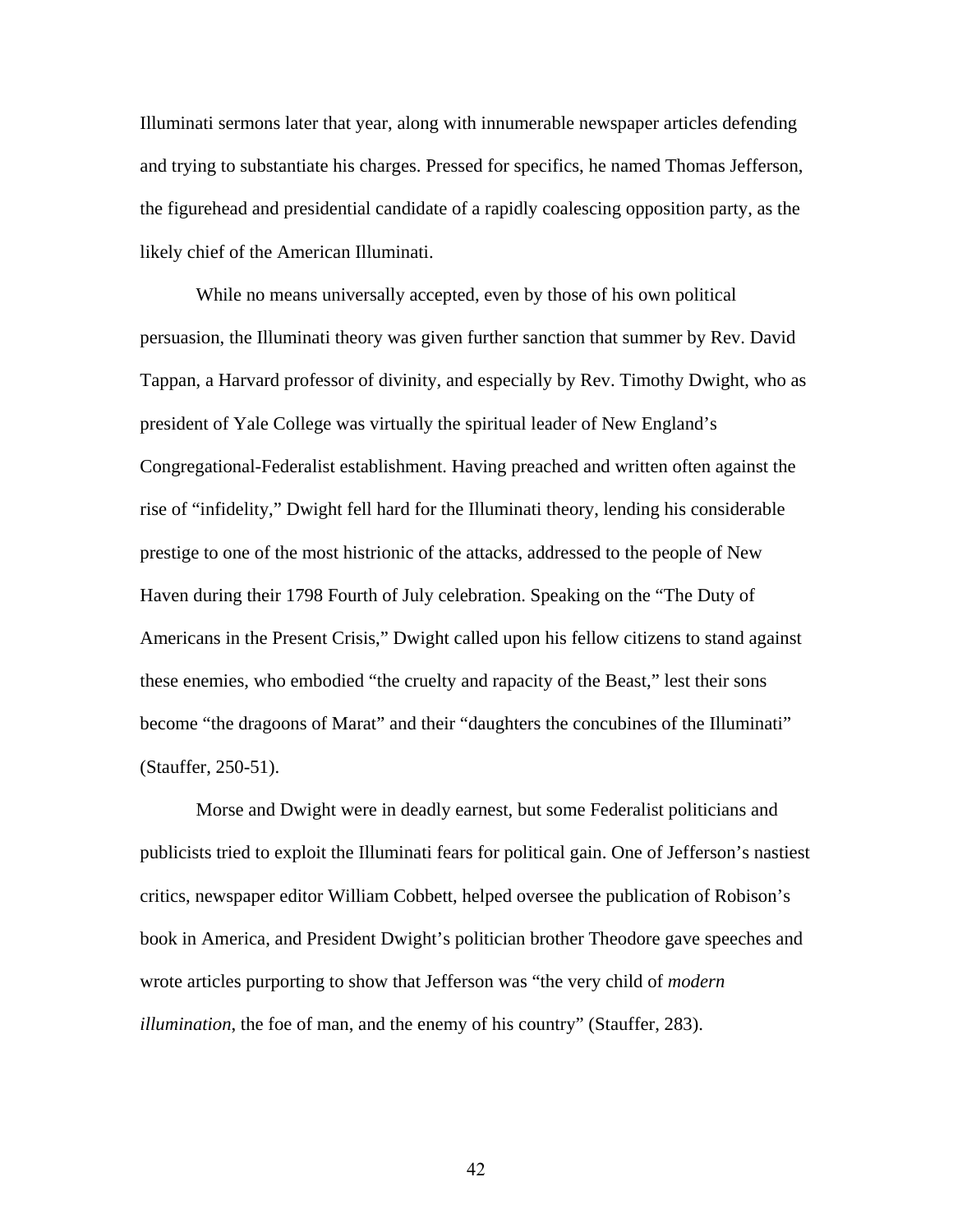Despite the large amounts of ink and breath that Federalists expended on it, the Illuminati scare largely fizzled as a political phenomenon. The opposition press ridiculed the charges and even many Federalists were openly skeptical. What was worse, Jeffersonian Republican journals such as the Boston *Independent Chronicle* and the Philadelphia *Aurora*, and clever Republican orators such New Haven's Abraham Bishop, worked fairly successfully to turn the charges around. If there was any real conspiracy to suborn the nation's religious, cultural, and political institutions, it was the one being mounted by the "political priests" of New England, who hoped to suppress the religious and political freedoms that Americans enjoyed, and protect the privileges of New England's tax-supported Congregational churches, by smearing their political opponents and leading a witch-hunt for Illuminati and other subversives.

Ranging back through the region's history to Puritan witch trials and blue laws, Democratic Republican critics depicted Federalist New England as a benighted place where a "union of church and state" labored to keep the people misinformed and docile. Timothy Dwight was labeled the Pope of New England, a cutting epithet in a country where the Catholic Church was widely and deeply disdained. Many of the articles and pamphlets were written from the viewpoint of New England clergymen or politicians who had been ostracized and sometimes forced from their positions for their liberal political opinions. The general tenor and strategy of the attacks are captured in the title of John C. Ogden's pamphlet, *A View of the New England Illuminati: who are indefatigably engaged in destroying the religion and government of the United States; under a feigned regard for their safety*. Along with hundreds of newspaper articles by Ogden and others, Abraham Bishop's widely reprinted speech and pamphlet on "the extent and power of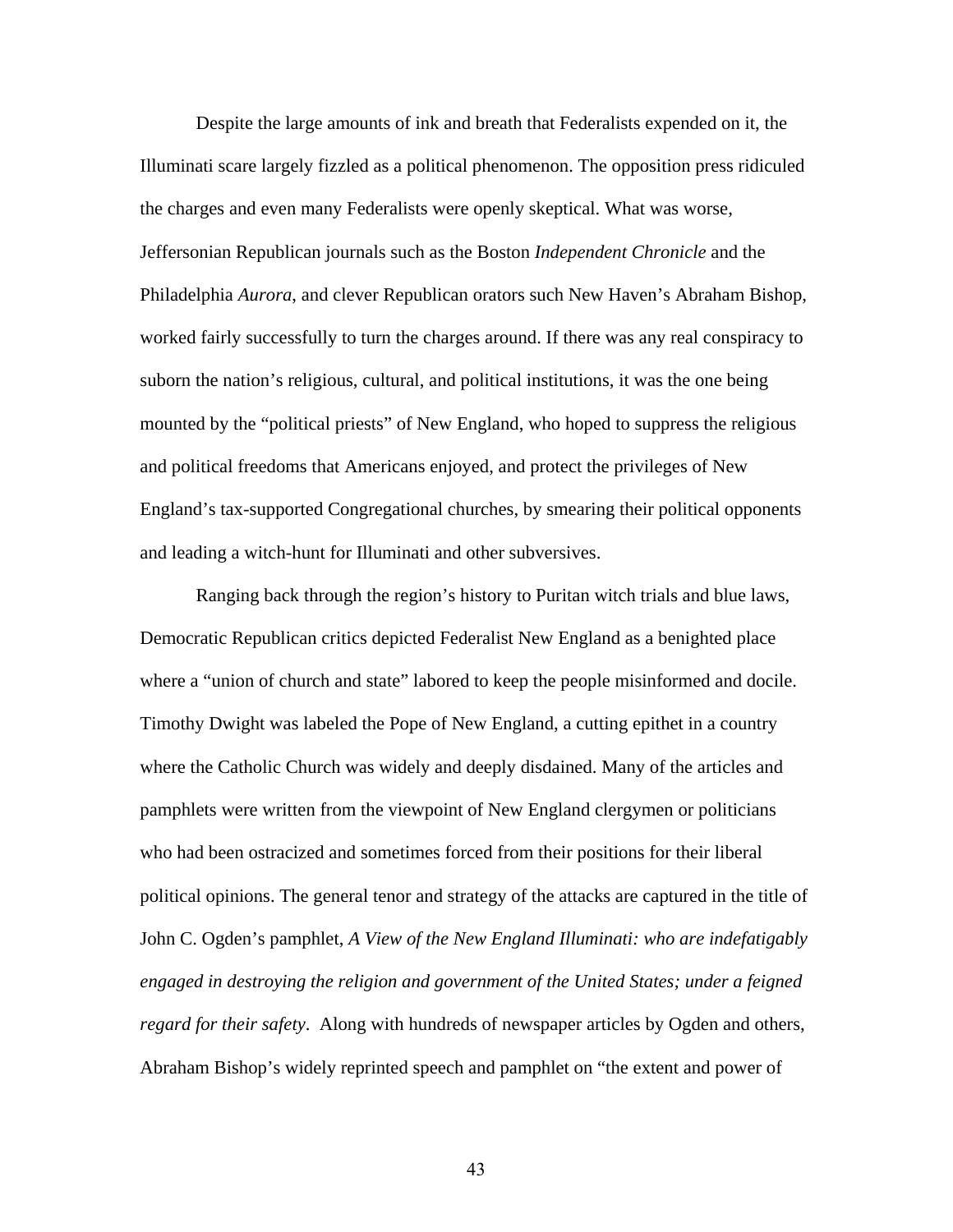political delusion," emanating from Pope Dwight's own stomping grounds, proved highly popular and effective.

Though hysterical attacks on the Republicans continued, the specific charge that they were part of an Illuminati conspiracy dropped out of Federalist use once Jefferson assumed the presidency in 1801. Jefferson's own allies kept up the counter-charge for several more years as they tried unsuccessfully to gain power within the New England states. Occasionally they came close to building a conspiracy theory of their own, revolving around the alleged "union of church and state." In 1802, Bishop published a kind of parody of Robison's book, also titled *Proofs of a Conspiracy*, that documented the means by which New England's Federalist elite clung to power and repressed dissent.

While never mainstream again after 1800, the Robison-Barruel theory of the Illuminati as secret prime movers in world events has figured in the beliefs of many, if not most, major conservative conspiracy theorists since that time. Anti-Semites, Christian Identity, Nesta Webster, the John Birch Society – all found Robison's material too good to pass up and assigned a major role to the Illuminati as progenitors or allies of whatever group they feared. Religious reactionaries have been especially attracted to the Illuminati legend, which makes the forces of secularism seem so efficient, powerful, and dangerous that they simply must be countered. By the same token, many Americans influenced by the 1960s counter-culture have embraced belief in the Illuminati, sometimes tongue-incheek or only imaginatively, out of an *attraction* for the idea that a secret network of enlightened individuals might be able to spread hidden knowledge and bring about sweeping cultural, social, and political change.

Jeffrey L. Pasley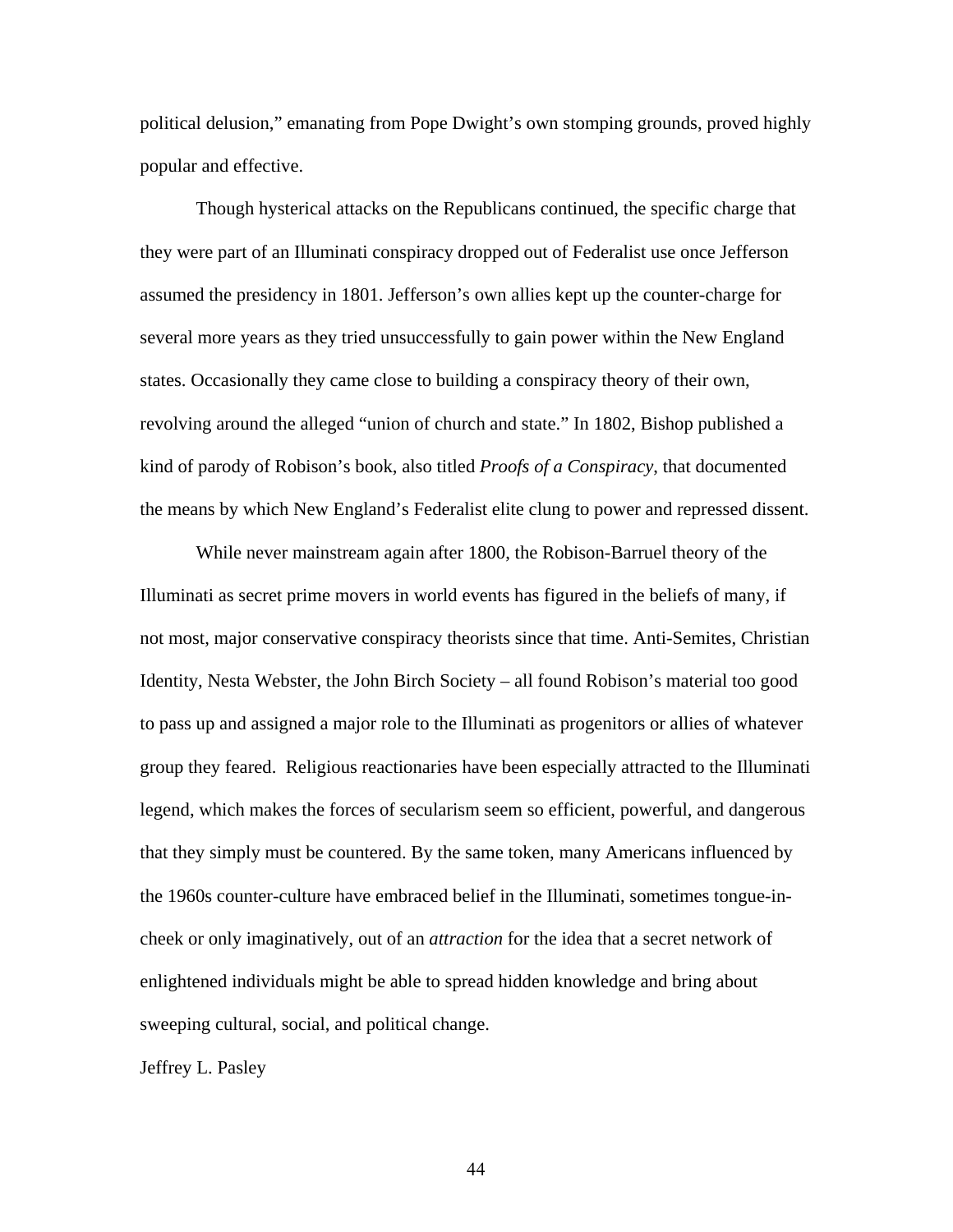*See also*: Alien and Sedition Acts; Barruel, Augustin; *Illuminatus*; Morse, Jedidiah; Robison, John

### **References**

Bishop, Abraham. 1800. *Connecticut Republicanism: An oration on the extent and power of political delusion. Delivered in New-Haven, on the evening preceding the public commencement, September, 1800*. New Haven, 1800.

Briceland, Alan V. "The Philadelphia Aurora, the New England Illuminati, and the Election of 1800." *Pennsylvania Magazine of History and Biography* 50 (January 1976): 3-36.

Morse, James King. 1939. *Jedidiah Morse: A Champion of New England Orthodoxy*. Reprint ed., New York: AMS Press, 1967.

Stauffer, Vernon. 1918. *New England and the Bavarian Illuminati*. Reprint ed., New York: Russell & Russell, [1967].

Waldstreicher, David and Stephen R. Grossbart. 1998. "Abraham Bishop's Vocation; or, The Mediation of American Politics." *Journal of the Early Republic* 18 (Winter 1998): 617-57.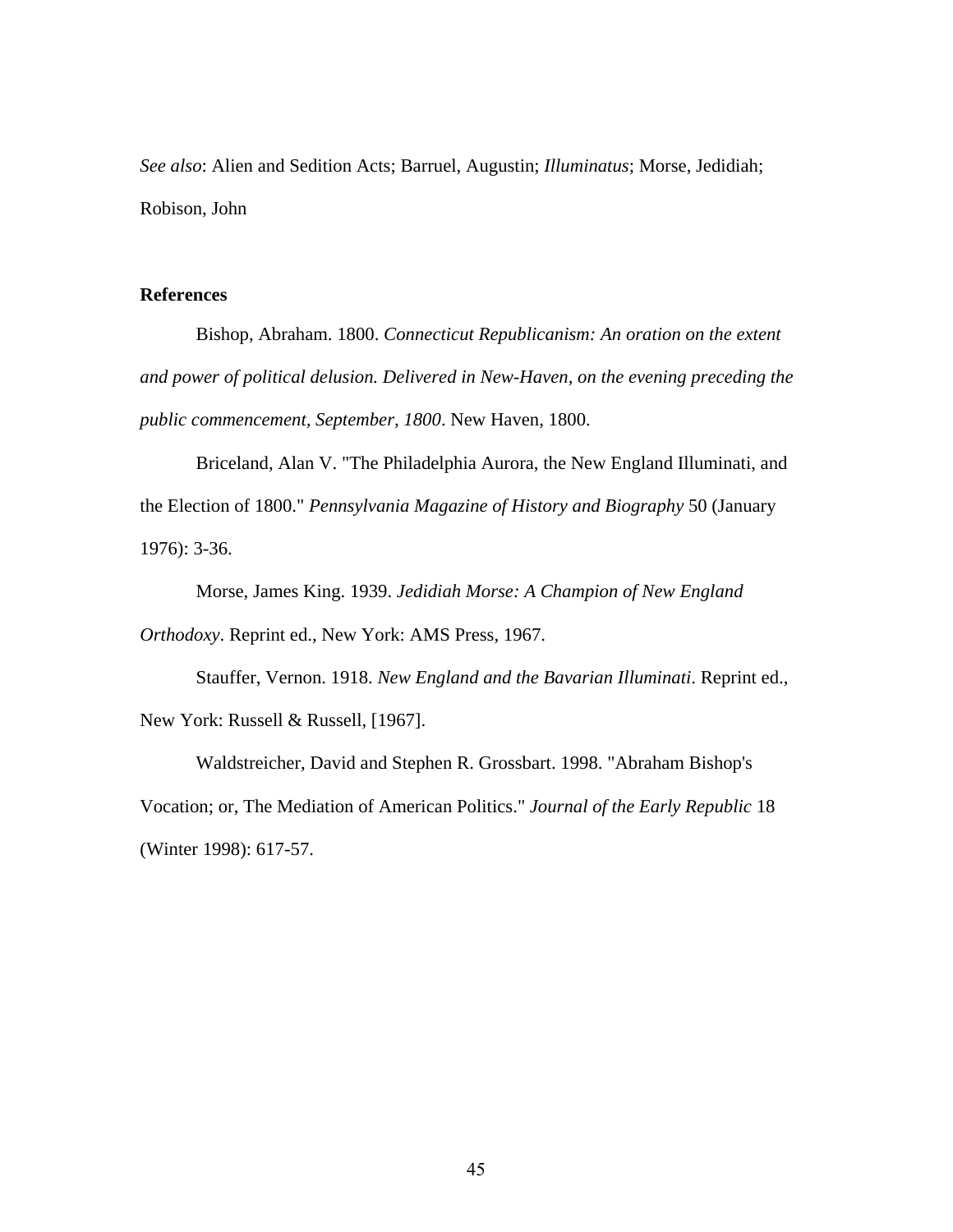#### **Indians, North American**

 Native Americans were the featured villains in what were probably the first nonsupernatural conspiracy fears experienced by European migrants to America.

## Fear and Loathing in the American Woods

The early American frontier was in many ways a deeply fearful place, especially in the first decades of white settlement in any given region. Settlers knew little about their new home's existing occupants, and possessed only the sketchiest notions of how many there were, where they lived, and what their intentions might be. Though as many as 7 million people lived above the Rio Grande at the time of first contact, Europeans thought of North America as, in Pilgrim leader William Bradford's words, a "hideous and desolate wilderness" (Nash, 23-24).

 In traditional Judaeo-Christian culture, wilderness was a place to be feared rather than cherished, a place where monsters and devils lived to test the faith of good, civilized people. Especially among the New England Puritans, it was commonly believed that the Indians were devil worshippers out to do their master's bidding, though not actual devils themselves. (However, it was considered quite likely that the Indians lived among real monsters, including dragons!) Thus the expectation of confronting ultimate evil was built into the Puritans' sense of their "errand into the wilderness"(Nash, 23-43).

Certainly not all the colonists shared the Puritans' high level of theological dread, but some fear of the Indians was fairly constant and not without justification, since over the first three centuries of European settlement, there was always some part of North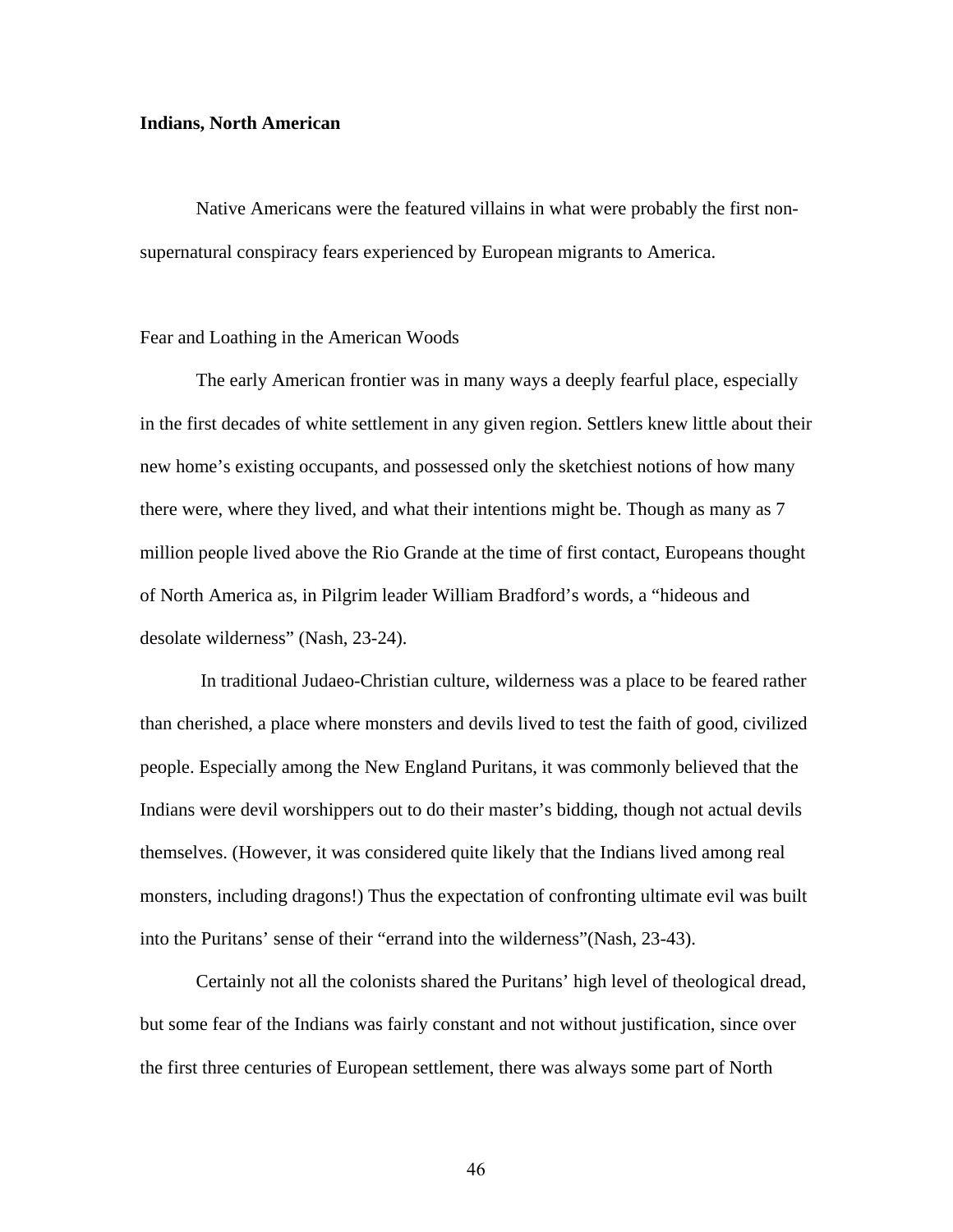America where the natives were resisting their own conquest and displacement. This resistance often took the form of a raiding style of warfare that was intended to spread terror and usually preferred striking at weakly defended targets, like an outlying cabin or an isolated outpost. Always seeking ways of fighting that minimized their own casualties, Indian war leaders were not above using devious tactics such as ambushes, sneak attacks and feigning peaceful intentions. One of the great Indian victories during Pontiac's Rebellion (or War or Conspiracy, depending on your point of view) of 1763, the Ojibways' triumph over the British at Ft. Michilimackinac was accomplished by lulling the soldiers into complacency with a friendly game of ball. The Indian players hit the ball into the open gates of the fort, chased after it, then suddenly attacked with weapons the Ojibway women had smuggled inside the post while the whites were watching the game.

Though the European armies of the Early Modern Period were no slouches at wreaking death and destruction on the civilian population, Indian warfare was perceived as particularly and intimately awful. In some ways Indians were better at distinguishing their targets than whites were – the French were often spared in raids on European outposts – but their military customs made few allowances for non-combatants. Indian massacre stories invariably featured a scene in which a warrior tore an infant from her mother's arms and dashed her head against a hearth or a tree; this became a cliché, but by no means one without a basis in reality. Numerous common practices of Indian warfare haunted the dreams of European settlers, soldiers, and officials, especially the scalping or other mutilation of victims' bodies and the taking of captives to be assimilated into Indian society.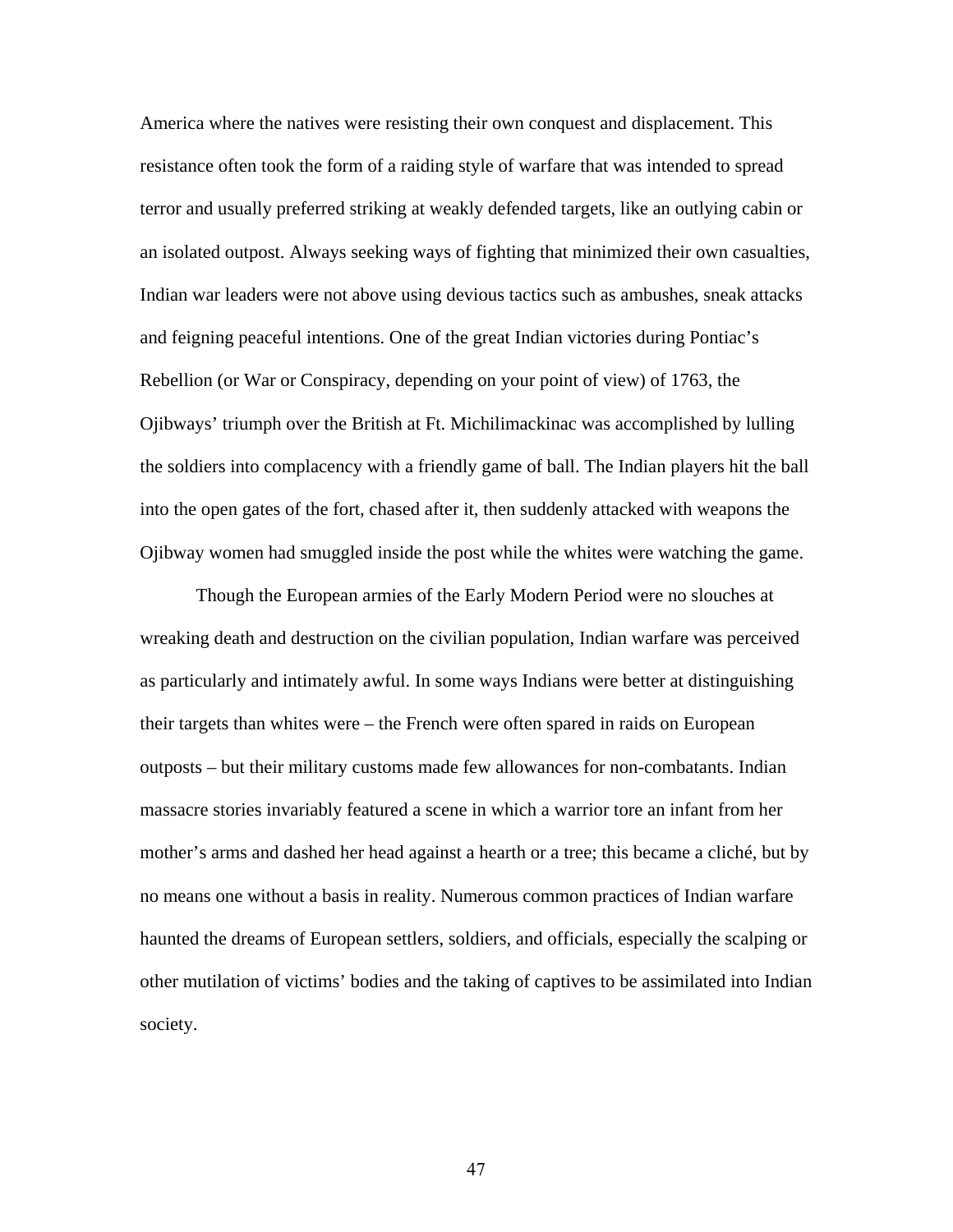(It should be noted that whites fighting Indians made few such allowances themselves, and showed far less interest than the Indians in taking captives. Nevertheless, white attacks on Indian villages were called "raids" or "battles," while successful Indian attacks on white settlements or military posts were termed "massacres.")

This fear of assimilation by an alien, collectively-minded society, a recurrent theme in the annals of American conspiracy theory, has one of its roots in tales of captivity among the Indians. Some of the stories even admitted what historians have found to true, that many captives, especially women and children, were successfully assimiliated, and showed little desire to return to European ways. Ever more lurid Indian captivity narratives became a staple of American popular culture, and perhaps its first unique contribution to world literature.

The earlier comment about Indians haunting settlers' dreams should be taken quite literally. Recent interpretations of the 1692 Salem witchcraft crisis have emphasized the role of New England's late  $17<sup>th</sup>$ -century Indian wars (1675-78 and 1688-91) in generating the psychological stress and supernatural fears that exploded in Massachusetts. A large number of the accusers had some direct or immediate family experience with the Indian wars, and those who didn't had probably read Mary Rowlandson's popular, then recently published book on her experience as a captive during the earlier conflict, King Philip's War. The witchcraft evil was thought to have first come from Indian powwows in the forest, and the devil appeared to several Massachusetts women as "a thing like an Indian," or "a Tawny man." (McWilliams, 589, 594-95) Accuser Mary Toothaker of Billerica finally admitted under questioning that she had lashed out because she was "troubled w'h feare about the Indians, & used to dream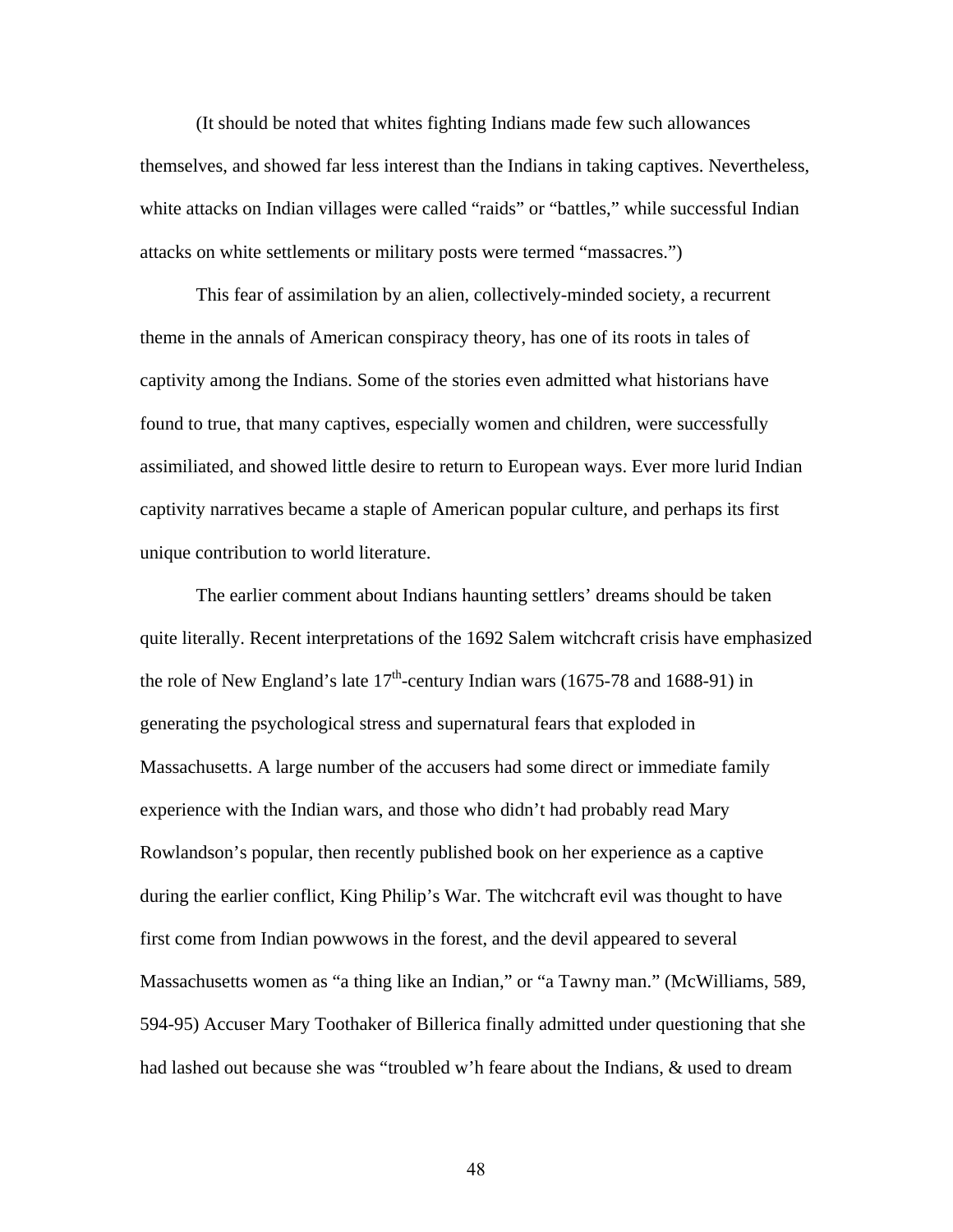of fighting with them." Toothaker claimed to have signed up with the devil herself because he had "promised to keep her from the Indians." (McWilliams, 595)

At least these colonial New Englanders had some direct or nearly direct experience of the Indians they feared so much. In later centuries, far more white Americans eagerly consumed Indian atrocity stories around the family table and in popular literature and newspapers than ever interacted with Indians or witnessed an Indian raid. Given the emphasis placed on the depredations of "murderous savages" in their information about the Indians, it is perhaps not surprising that  $19<sup>th</sup>$ -century migrants heading to the Pacific coast on the Overland Trail brought hair-trigger emotions to all their thoughts and actions concerning Indians. Many reporting their scalps itching at the very thought of Indians. Most westering travellers suffered "far more," according to historian Glenda Riley, "from their own anxieties what *could* happen to them than from what actually *did* happen." (Riley, 427-28)

Unfortunately, the Indians themselves did suffer, at the hands of settlers who were easily panicked into acts of violence and prejudice, and eager to support harsh government policies against Indians, having learned to deal with their anxieties by fearing and hating the natives.

#### The Myth of the Superchief

While it would be stretching the definition of conspiracy theory to include all fears of Indian attack in this category, much of what settlers, soldiers, and government officials believed about the Indians certainly does qualify. Whites often became convinced that the Indians of different villages, tribes, and languages were leagued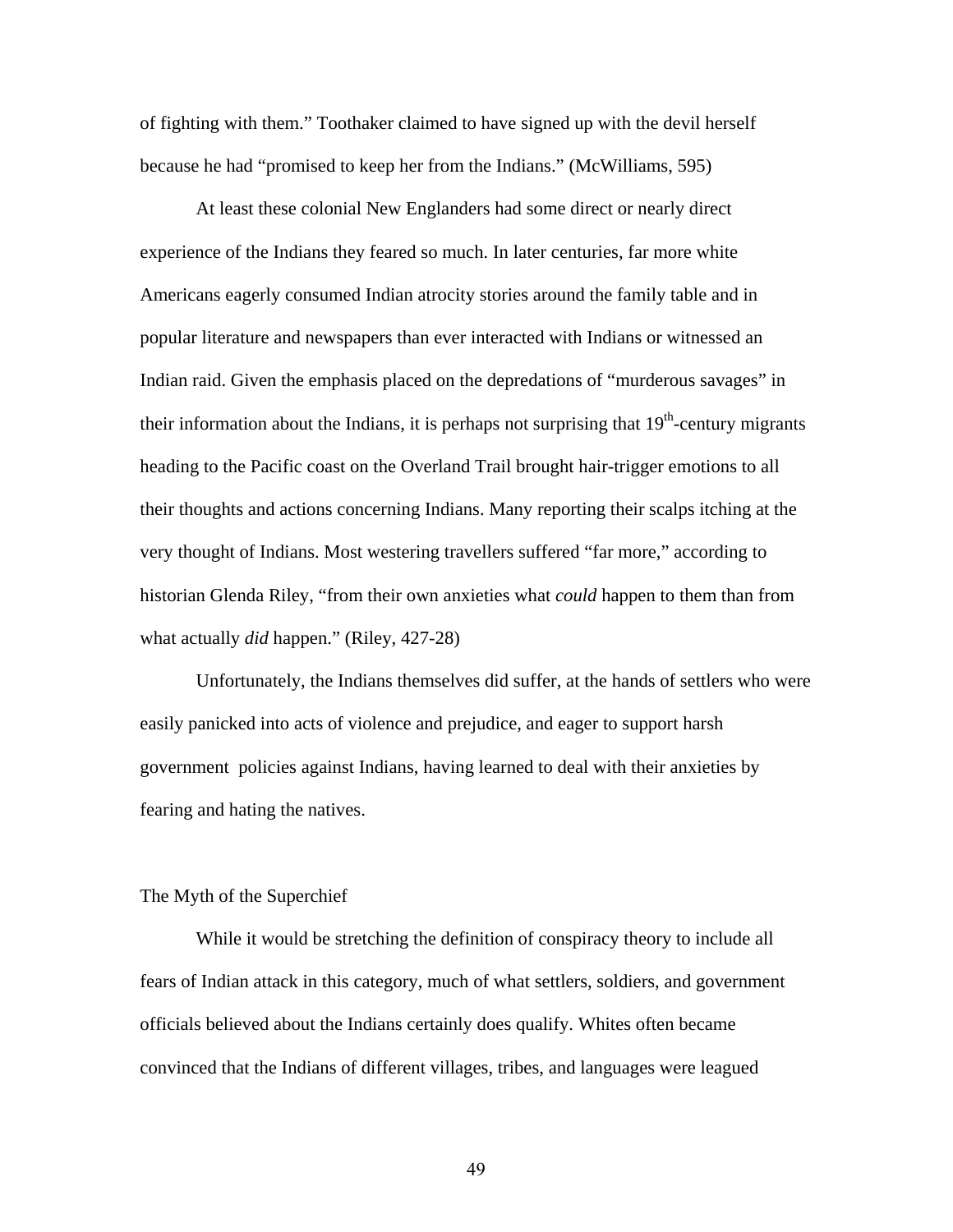against them, and secretly plotting mayhem even when relations were peaceful and friendly. In some respects, a conspiracy model of Indian behavior came naturally to Europeans, who struggled to understand or even perceive the complex cultural, social, and political distinctions among the various Indian groups they encountered. As with many cross-cultural conspiracy theories, it was easy to move from lumping all Indians together culturally to believing that all Indians were working together against the colonists.

This pattern emerged even before the beginning of permanent settlement. The leaders of the 1585 lost colony of Roanoke abandoned their island off the coast of present North Carolina out of a belief that Pemisapan, the *weroance* of the local Indian village, had organized a region-wide conspiracy, involving many tribes, to starve and then wipe out the colony. According to historian Michael Oberg, Pemisapan had probably done nothing more than "grown weary of an intolerant, violent, contagious, and dependent people," (83) and, quite understandably, moved his village off Roanoke Island to a more congenial neighborhood. Even so, colony commander Ralph Lane led a force that brought back the *weroance*'s head, the culmination of a pattern of precipitous, threatening actions by Lane. "No conspiracy is needed," writes Oberg, to explain the growing hostility of the region's Indians to the Roanoke colony (82). The English settlement abruptly shifted locations after Pemisapan's death, and disappeared completely a few years after that.

 Pemisapan represents the original version of two ideas that became standard parts of conspiracy theories about the Indians: the Indian mastermind or monarch in control of tens of thousands of warriors, and the unfaithful Indian ally or convert. From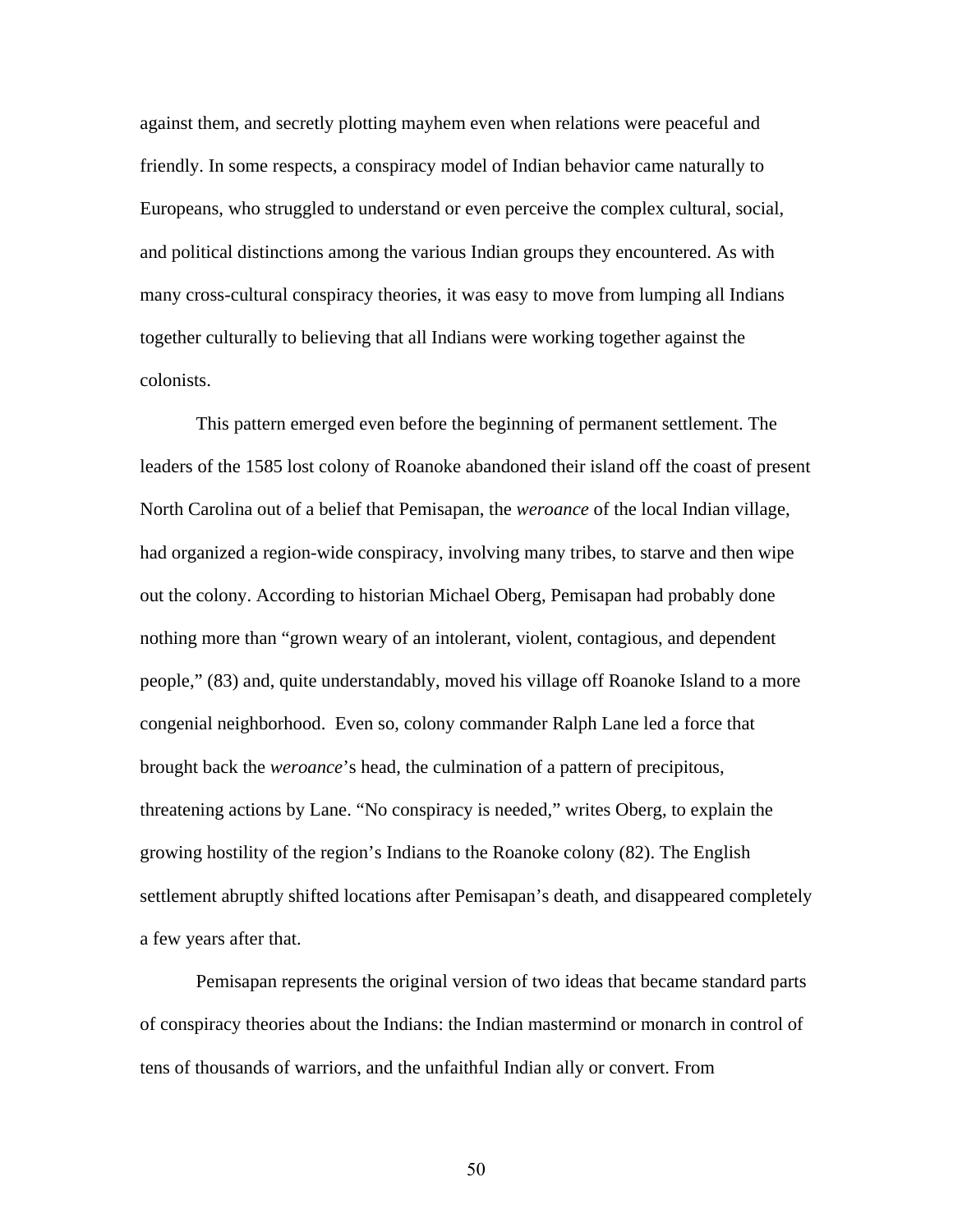"Pemisapan's Conspiracy" on, serious or widespread Indian resistance was usually attributed by Europeans and later chroniclers to the machinations of some preternaturally brilliant, all-powerful "superchief" (Bourne, 202). This analysis may have been somewhat accurate for the Powhatan Indian rebellions against Virginia in 1622 and 1644, which almost destroyed the colony and are generally thought to be the work of the war chief turned paramount chief Opechanacanough, Pocahontas's uncle and the reputed power behind her father Powhatan's throne.

The reputations of most other putative Indian masterminds were built on much shakier foundations. In many cases, a widespread conflict were blamed on someone who was really only a major figure in some critical early encounter, or promoted himself as the primary conspirator in a later treaty with the white authorities.

For instance, New England propagandists depicted their apocalyptic, region-wide Indian war of 1675-78 as the work of Philip, sachem of Pokanoket, whom they dubbed "King Philip" to re-emphasize their claim that the conflict was , as Russell Bourne puts it, "not a series of separate raids by provoked people but a brilliantly orchestrated war, conducted by a devilish military genius." (Bourne, 118) Besides personalizing the conflict as conspiracy theories so often do, this conspiratorial view of the New England Indians' resistance was an political and ethical convenience for whites, who were authorized by their belief in this evil plot to ignore the role of their own behavior in the Indians' unrest, take extreme measures against tribes whose land rights conflicted with their ambitions, and to declare the problem solved when the designated villain was eliminated.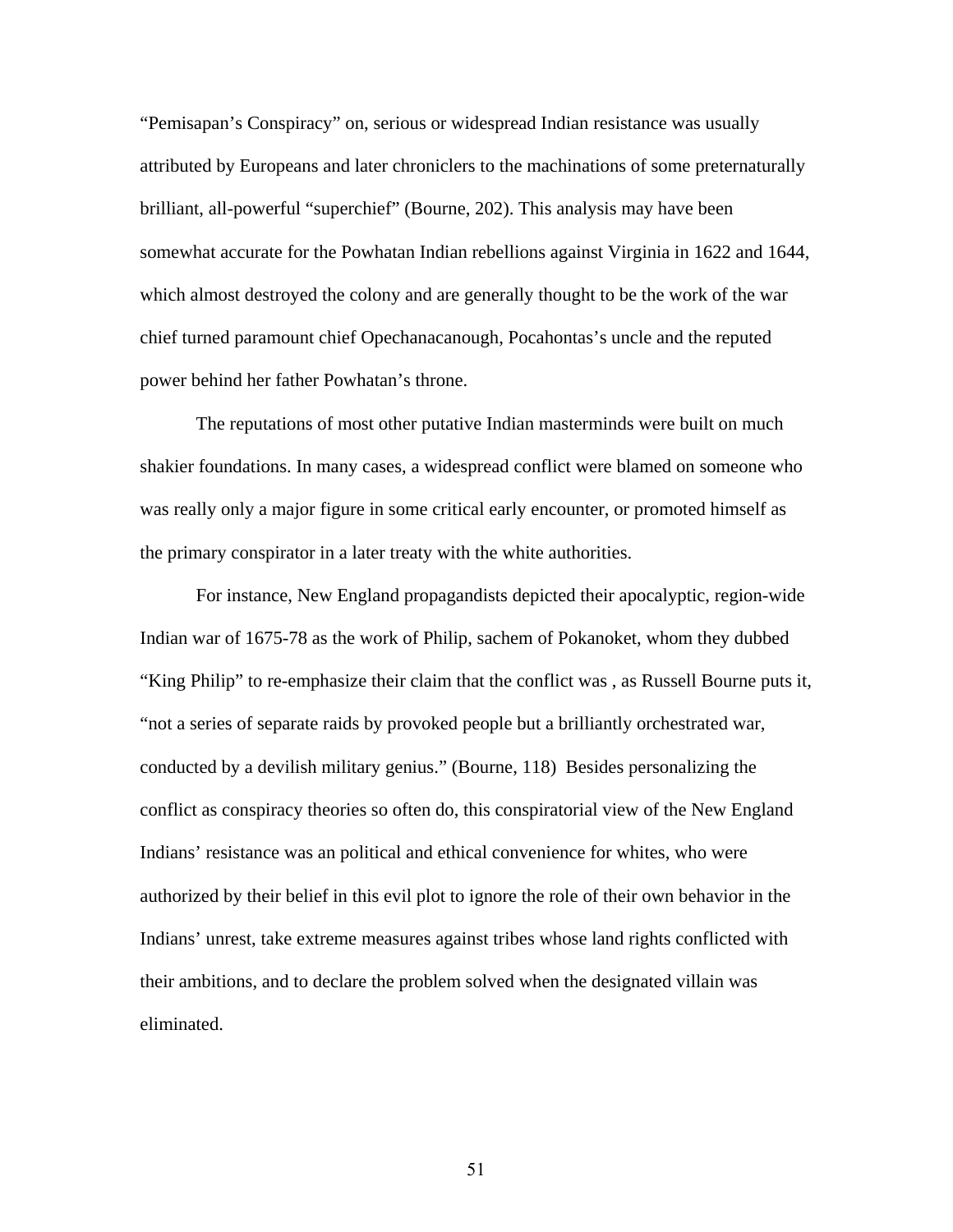Philip (who changed his name from Metacom when he became sachem) was the son of Massassoit, the Indian chief who had befriended the Pilgrims and allowed their Plymouth Colony to survive. Relations had deteriorated after Massassoit's death as the local fur trade dried up and agricultural settlement expanded, bringing livestock that consumed the Indians' open-field crops and forcing them into economic dependence upon whites. Philip and his people also chafed under Plymouth's unequal laws, which had recently been use to try and hang three of Philip's followers. Plymouth leaders coveted the Pokanokets' land, and eagerly accepted rumors circulated against Philip by the sachem's Indian political rivals, to the effect the sachem planned a major war, possibly in concert with the French. When Philip was recorded at a meeting with Rhode Island officials complaining about his peoples' mistreatment by Plymouth, and vowing that he was "determined not to live until I have no country," (Bourne, 107) the mantle of conspiratorial mastermind was fitted and ready to be forced on him.

Philip was thought to be seeking the extermination of New England's white population. The Pokanokets did begin hostilities with a much-exaggerated raid on the nearby town of Swansea, but Philip himself spent the war running while the Narragansetts, Abenakis, and other tribes around New England did most of the fighting. He nevertheless always remained New England's primary target, and by the end of the war, his village had vanished, his wife and son had been sold into slavery, and his dismembered body was on display in the town of Plymouth.

Pontiac played a similarly inflated role in accounts of the 1763 "conspiracy" that bears his name. An obscure Odawa war leader (not a chief), Pontiac touched off a frontier-wide uprising but actually led only one phase of it, the failed siege of Ft. Detroit.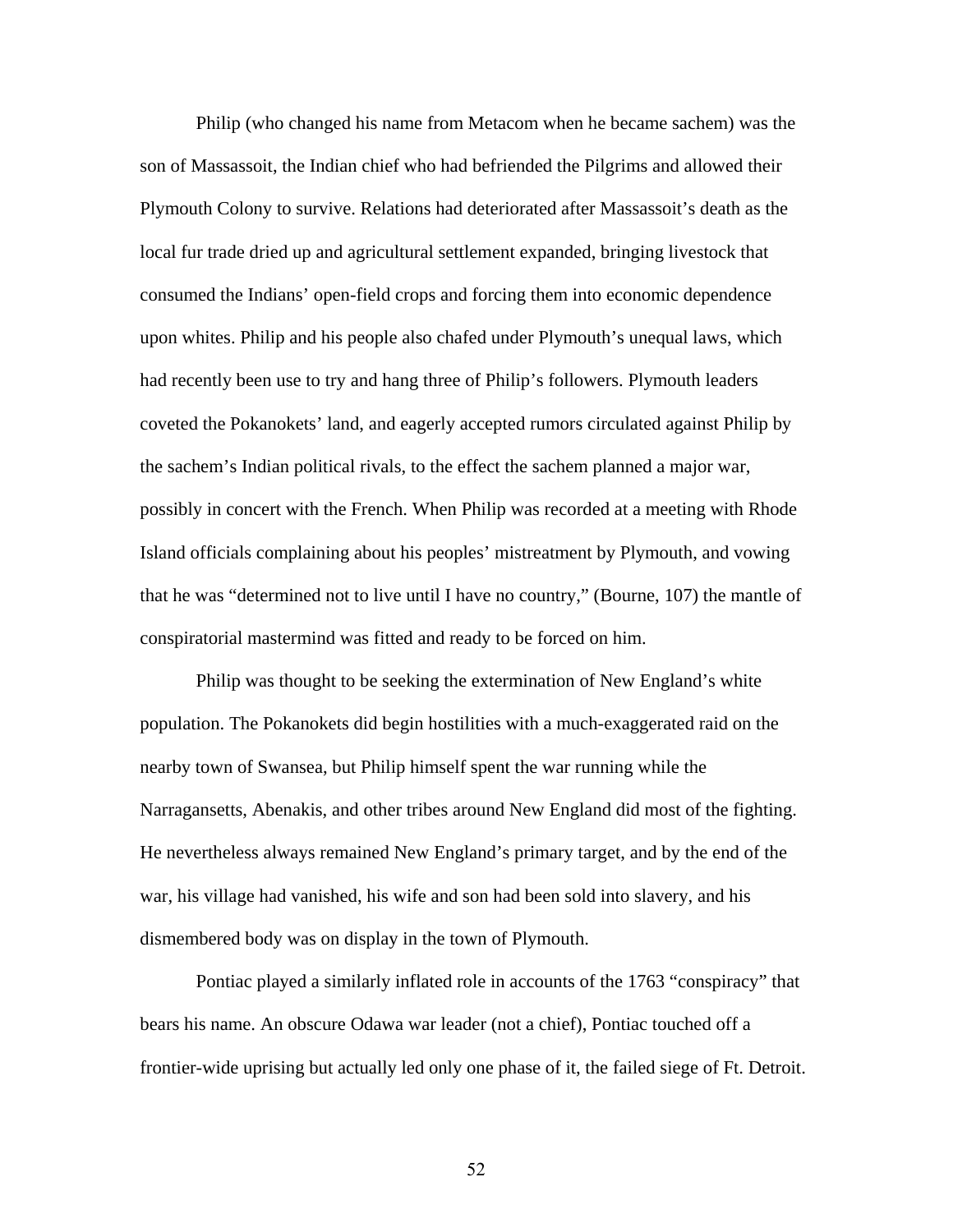Both he and the British tried to advance their interests in the aftermath of the war, concluding a peace treaty that bolstered British claims to the Trans-Appalachian West and acknowledged Pontiac an Indian potentate, but probably got the former rebel assassinated as a traitor to the Indian cause. As they had long done with the alleged "conquests" of the Iroquois "Empire," the British authorities and the Anglo-American colonists exaggerated Pontiac's power and status in ways that magnified both the military threat he posed and the glory and power that accrued to those who had pacified him. The operative theory regarding Pontiac and many other superchiefs was well expressed in "Ponteach, or the Savages of America," a drama published in 1766 by French and Indian War hero Robert Rogers. Rogers's Ponteach is a haughty forest emperor laid tragically low by his pride. "This Country's mine, and here I reign as King," a king whose "Empire's measured only by the Sun," the character asserts in explaining his disdain for British authority (Rogers, 128, 144).

In fact, it is unlikely that general Indian uprisings could ever have been the work of a single conspiratorial mastermind, or even a knot of them. The primitive nature of the available means of communication alone – symbolic war belts of clamshell beads ("wampum") were used to coordinate the 1763 risings – precluded any sort of command and control. Conspiracies were unlikely for more fundamental cultural reasons as well. Most North American Indian tribes lacked any sort of true chief executive who could impose his will on his followers. A chief, unlike a European general, governor, or king, drew his power not from law or force, but only from the respect and love that his prowess, wisdom and generosity had garnered among his people, who could obey him or not as they chose.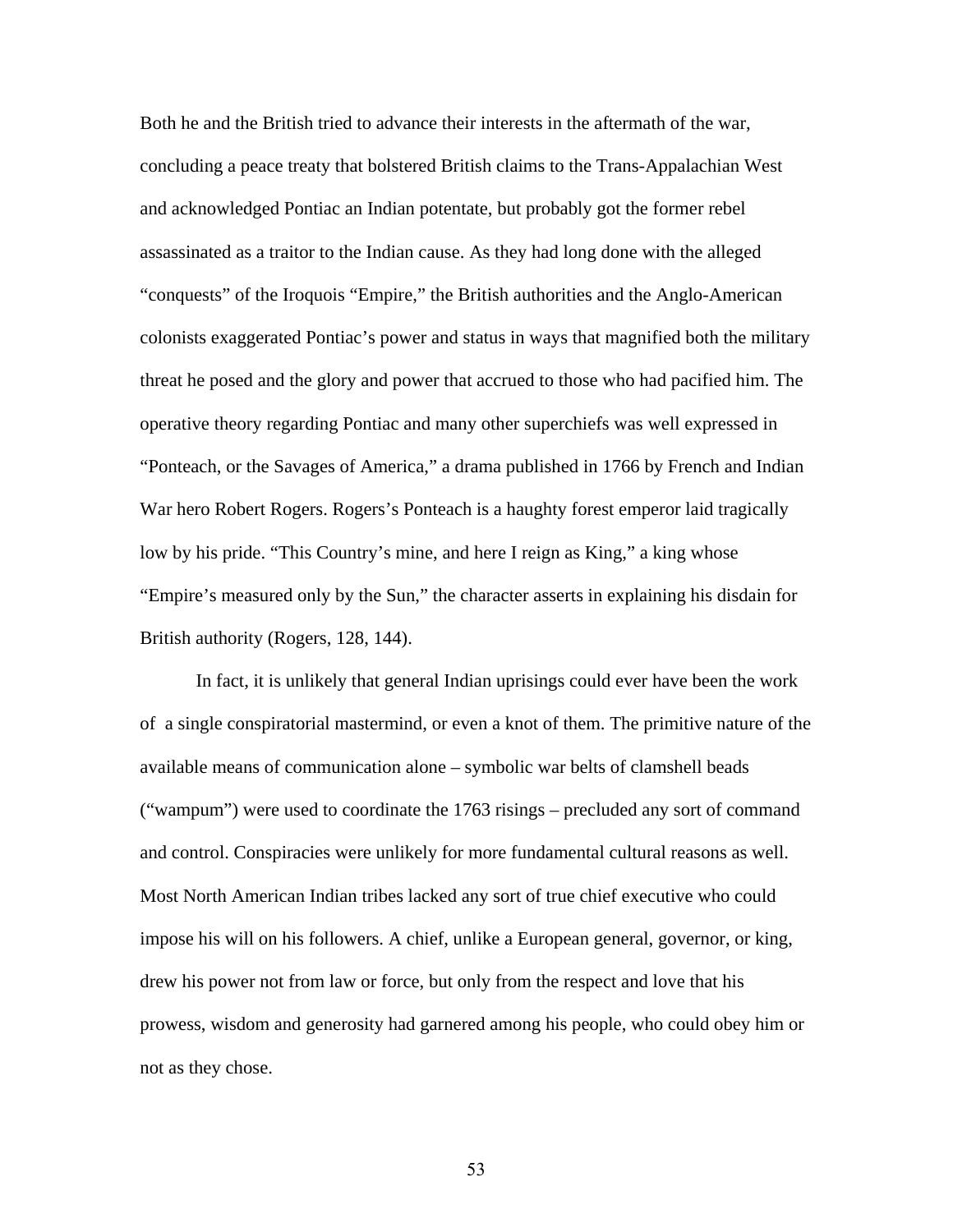The superchief mythology, from the exaggerations of the leader's influence and the depth of his scheming to the popular dramas (and often place names) that celebrated his nobility in defeat, was applied successively to every significant Indian resistance leader after Pontiac, from John Logan of the 1774 Lord Dunmore's War (immortalized in Thomas Jefferson's *Notes on Virginia* for his oratorical prowess) to Tecumseh, Black Hawk, and Osceola in the early  $19<sup>th</sup>$  century and, in a somewhat less conspiratorial vein, to such far western Indian rebels as Cochise, Geronimo, Sitting Bull, and Crazy Horse. It was applied retroactively to Philip in one of the antebellum era's most popular plays, "Metamora."

 The celebrity that the superchief myth brought all of these men should not obscure how damaging it was to Indian people when they were still struggling to stay in their homelands. In their time, the names of all of these leaders were capable of plunging whole frontiers into panic, and such panics usually brought on white military campaigns that would be followed by the expropriation of Indian lands.

"Our Most Dangerous Enemies": Indian Converts and Allies as Victims of Conspiracy **Fears** 

 Far more harmful than the "superchief" myth, in the terms of the brutality it inspired in whites, was the related conspiracy theory that all Indians alike were actual or potential enemies, no matter what attitude they professed to hold toward whites. Even Indians who had become Christians, pursued white occupations, and lived peaceably near white towns for decades were treated as likely traitors, spies, and saboteurs.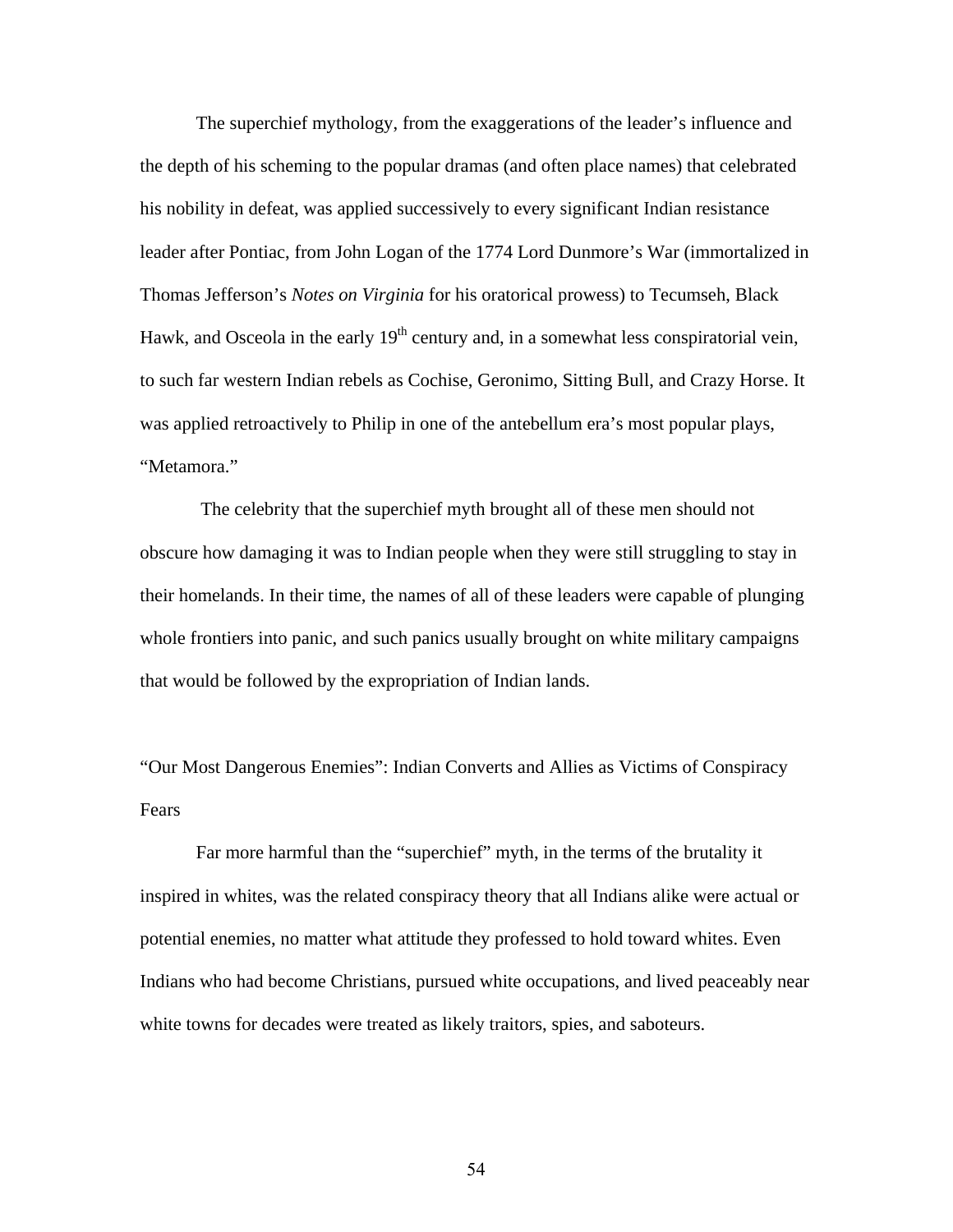Since the beginning of European contact, the colonizers had been urging the natives to lay down their weapons, adopt European ways of life, and convert to the Christian religion. Most Indians resisted this pressure when they could, but for many resistance became impossible once European settlement had engulfed their homelands. Some responded to the urgings of Christian missionaries and adopted the faith, while others sought to simply live as quietly as they could, at peace with the settlers or even joining in the whites' battles with other Indians. In most of the colonies, then, there were at least small communities of peaceful and often Christian Indians living near white towns and farms. In times of general Indian conspiracy scares, these communities became deeply suspicious to whites, and often suffered as much or more than the tribes actually engaged in hostilities.

The residents of Puritan missionary John Eliot's "praying towns" discovered this during King Philip's War. Stories circulated of "Praying Indians" joining in raids on Christian towns and spying for the rebels. According to historian Jenny Hale Pulsipher, "The English were quick to believe tales of Christian Indian perfidy," and the burning of English barns or haystacks "became pretexts for English violence against the praying towns." (Pulsipher, 475) The Christian Indians at Wamesit had to abandon their village and food supplies in late 1675 after furious English militiamen fired on them without warning on two separate occasions, in one incident wounding a number of women and children, a twelve-year-old fatally. Various Puritan commentators questioned the sincerity of Indian religious conversions and depicted the "Praying Indians" as contemptible mockeries of Christianity. Sometimes with and sometimes without official approval, New England troops sacked the villages of Indian Christians and Indian allies.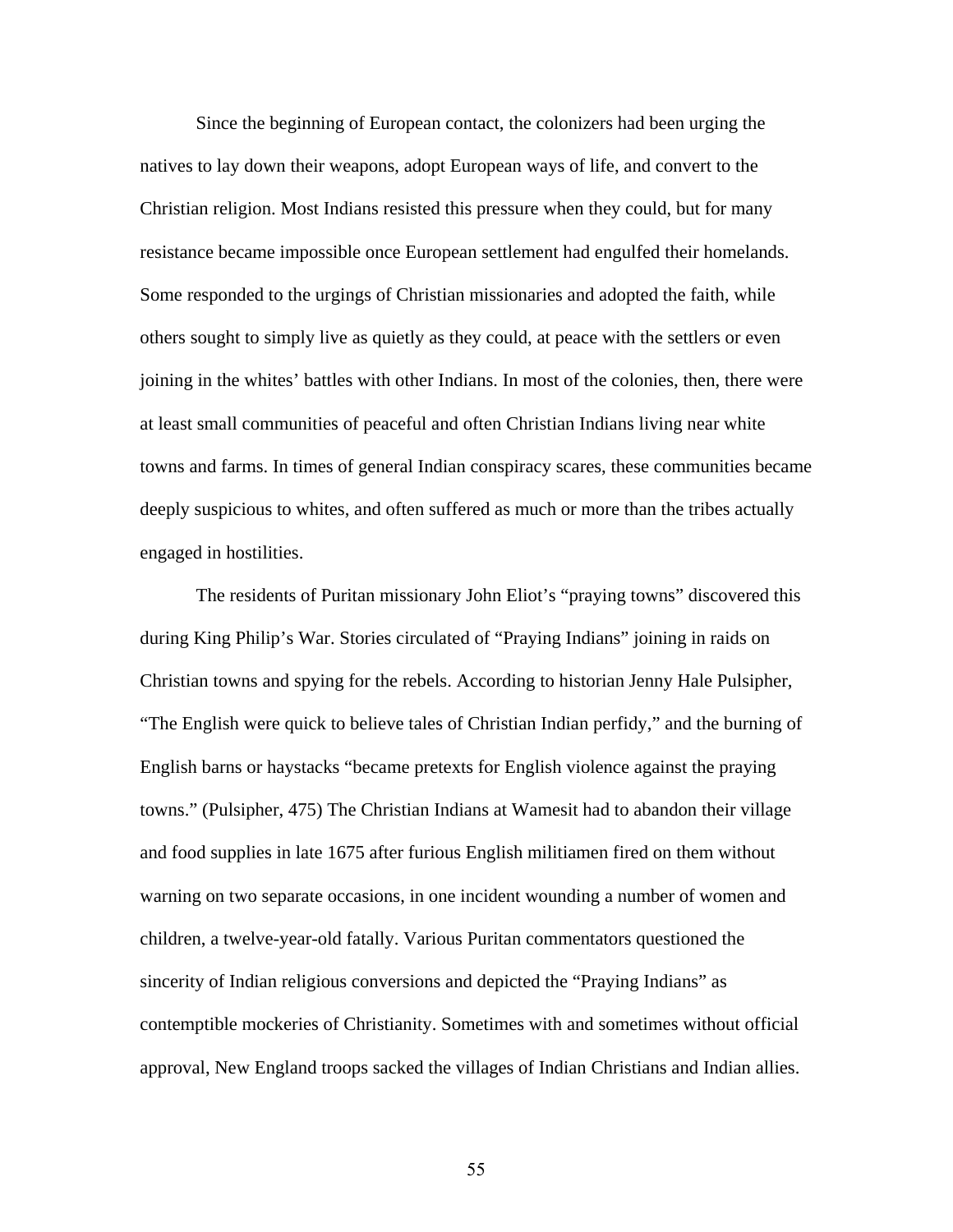Meanwhile, the authorities shut down many praying towns and interned numerous friendly natives on barren Deer Island in Boston Harbor. Some praying Indians even shared the fate of Philip's family, enslavement in the Caribbean.

Upon other groups of peaceful, Christian Indians were visited with some of the worst atrocities in the annals of European-Indian relations in North America. The infamous Paxton Boys massacre, for instance, was part of the fallout from the conspiracy theories surrounding Pontiac. The Pennsylvania frontier had been wracked by Indians raids both during the 1763 rebellion and the French and Indian War that preceded it. There were a number of Christian Indian villages in the colony, including Conestoga, where a handful of people eked out meager living selling bowls and baskets. Looking for payback and charging that some of the Conestoga men had fought with Pontiac, a number of men from the town of Paxton, on the Susquehanna River in east-central Pennsylvania, concluded that these supposedly friendly Indians amounted to a "Basket & Broommaking Bandittey" who were "in Reality our most dangerous enemies." (Merrell, 286)

A week and a half before Christmas, 1763, 54 Scots-Irish men from Paxton rode to Conestoga, and shot and hacked to death six Indians they found there, allegedly in revenge for Pontiac's Rebellion. Local authorities gathered the surviving Conestogas (who had been lucky enough to be out) and placed them in a workhouse for protection. The men from Paxton soon rode in and killed the rest.

Far from horrifying their fellow Pennsylvanians, the "Paxton Boys" found themselves at the head of a popular cause. Their numbers swelled with new recruits, the Paxton boys rode down to Philadelphia, in arms, to take some Christian Delaware Indians being protected there and topple the government itself if necessary. A manifesto was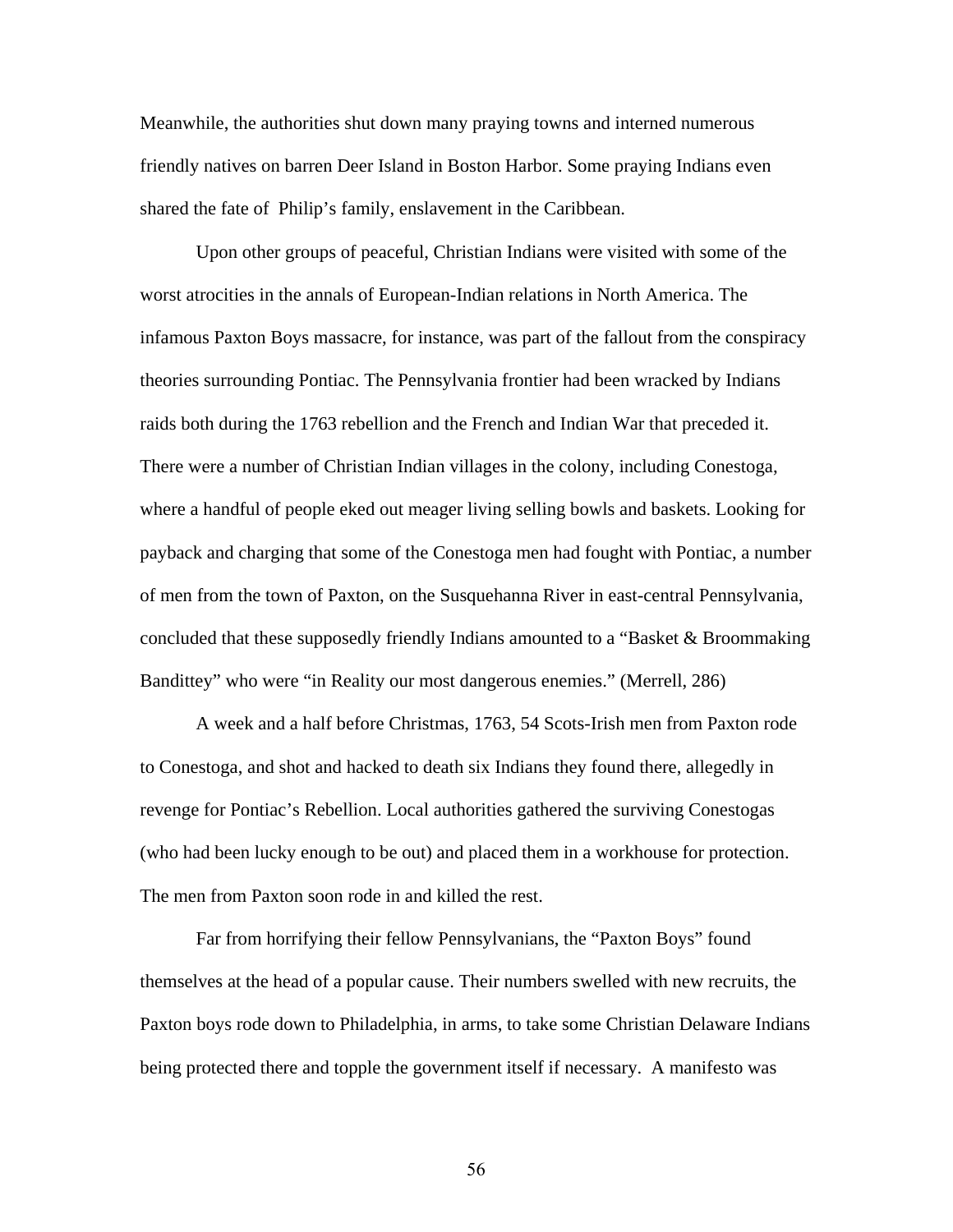issued in which the supposedly Quaker-dominated government of Pennsylvania was charged with being insensitive to frontier needs because it was too soft on the Indians. A poem called "The Cloven Foot Discovered" (Parkman, 716) expressed the settlers' view that whites who gave sympathy or aid to any Indians all were traitors to their fellow colonists and fellow travelers of the Indians' secret plots against the frontier settlements:

> Go, good Christians, never spare To give your Indians Clothes to wear Send 'em good Beef, and Pork, and Bread, Guns, Powders, Flints, and Stores of Lead, To Shoot Your Neighbours Through the Head; . . . Encourage every friendly Savage To murder, burn, destroy, and ravage.

Only some fast talking by leading Pennsylvania politician Benjamin Franklin finally defused the Paxton Boys situation, but not before more than 50 of the "protected" Christian Delawares died of diseases in the city.

 Time and again in early America, peaceful Christian Indians found that the most dangerous place to be was anywhere near their supposed allies and co-religionists, the Anglo-American settlers. No matter how devout a Christian and firmly committed to peace and friendship with whites a group of Indians might be, many settlers assumed all Indians were secretly conspiring against them, and in the right circumstances might slaughter whatever Indians they happened to run across. The biggest problem that the young United States had in recruiting Indian allies during the Revolutionary War was the fact that pro-American chiefs kept getting killed by American soldiers.

By far the most heinous example of intentional "friendly fire" on Indians during the Revolution can be found in a 1782 incident that came to be known as the Gnadenhutten massacre, in present east-central Ohio. The "Ohio Country" was a bitter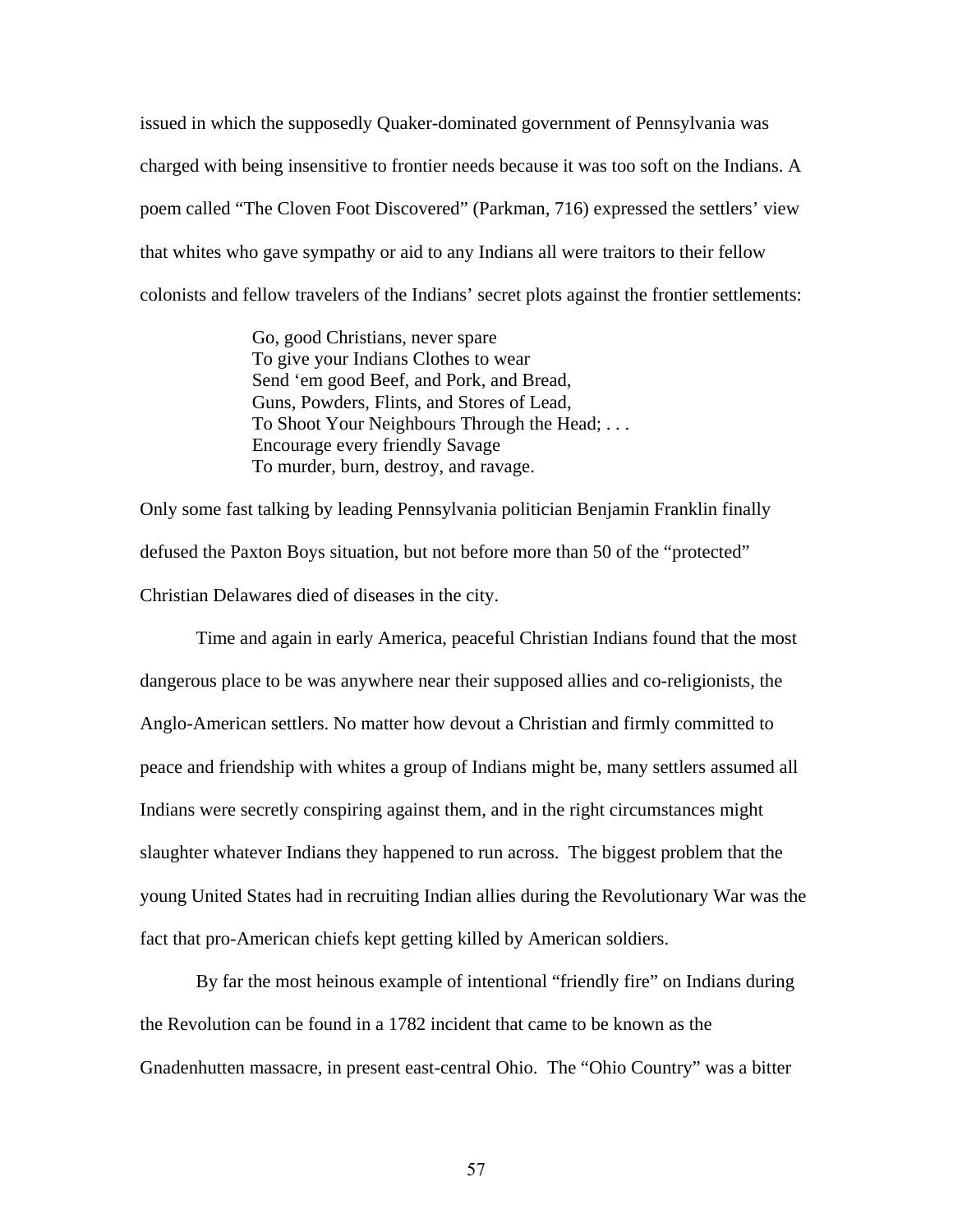battleground between the British and Indians on the one hand, and the settlers just south of the Ohio River in Kentucky on the other. German-American missionaries from a sect called the Moravians had converted large numbers of Delaware Indians who lived in this area to Christianity and kept them on the American side. The Moravians were pacifists, so once converted these Indians did not even believe in fighting.

The Christian Indians of Gnadenhutten happened to be harvesting their corn when one day in 1782 when a war party of American settlers appeared. They were pursuing some hostile Indians who had been seen in the area.. The settlers charged the friendly villagers of Gnadenhutten with being warriors, pointing to the existence of European implements, such as axes, spoons and tea kettles, in this village of Indians who had adopted white lifestyles, as evidence they had killed and stolen from whites. On the strength of this flimsy evidence, the Gnadenhutten Indians were sentenced to death. They spent the night praying to the European God, and in the morning the settlers dragged the Indians out of their cabins in groups of two or three and executed them with a mallet so as not to waste ammunition.

These sorts of incidents often turned white suspicions about Christian and friendly Indians into self-fulfilling prophecies. With friends like the American settlers, many Indians reasoned, who needed enemies? During wars and war scares with neighboring colonial powers like Great Britain, France, and Spain, most Indians with any access to the "foreign" power were quite willing to work with them against the settlers and/or the United States if they possibly could, though the Indians' fondest desire was always to be left relatively independent of any European power.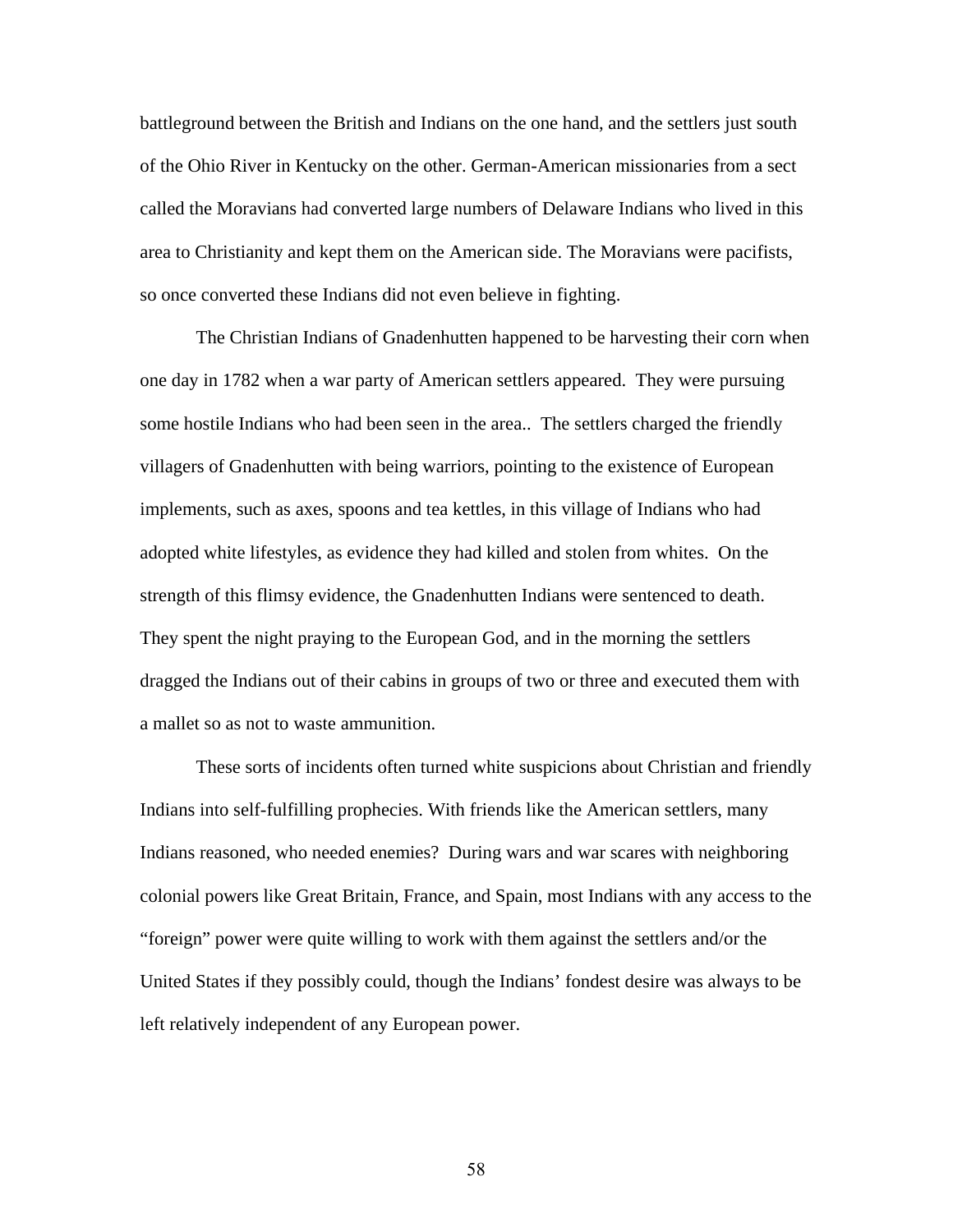Colonial and U.S. officials frequently turned this rational pattern of Indian behavior into the basis of another sort of conspiracy theory, of the Indians as cat's-paws of foreigners out to split off pieces of their territory or curb American expansion. Andrew Jackson first made a name for himself by brutally precluding the possibility that the southeastern Indians might collaborate with the Spanish or British to block the U.S. from accessing the Gulf Coast and its ports. This was the basic aim of his campaigns against the Creeks, the British, and the Seminoles between 1813 and 1818, which began with a settler panic about a "massacre" at Ft. Mims in Alabama, and ended with the summary execution of two British citizens and an Indian religious leader and the forcible U.S. annexation of Spanish Florida.

But at least Jackson's enemies were genuinely hostile to the United States. Unfortunately, the mistreatment of friendly and Christian Indians continued long after the point had passed when Indians posed any real threat to the United States and even in cases where they could hardly have done more to demonstrate their loyalty. Perhaps the most egregious example of many occurred in Civil War era Minnesota. A group of Winnebago Indians, previously removed by the government from their Wisconsin homeland, were living peacefully in the manner of white farmers in the area around Blue Earth. When a Sioux uprising broke out in 1862, the Winnebago were forced out of their homes as a security threat, and sent to a new reservation in a barren section of present Nebraska. The Winnebago had no connection to the Sioux outbreak, and could not have made much of a military contribution to it in any case, since most of the fighting-age Winnebago men were serving in the Union army at the time. The Winnebago veterans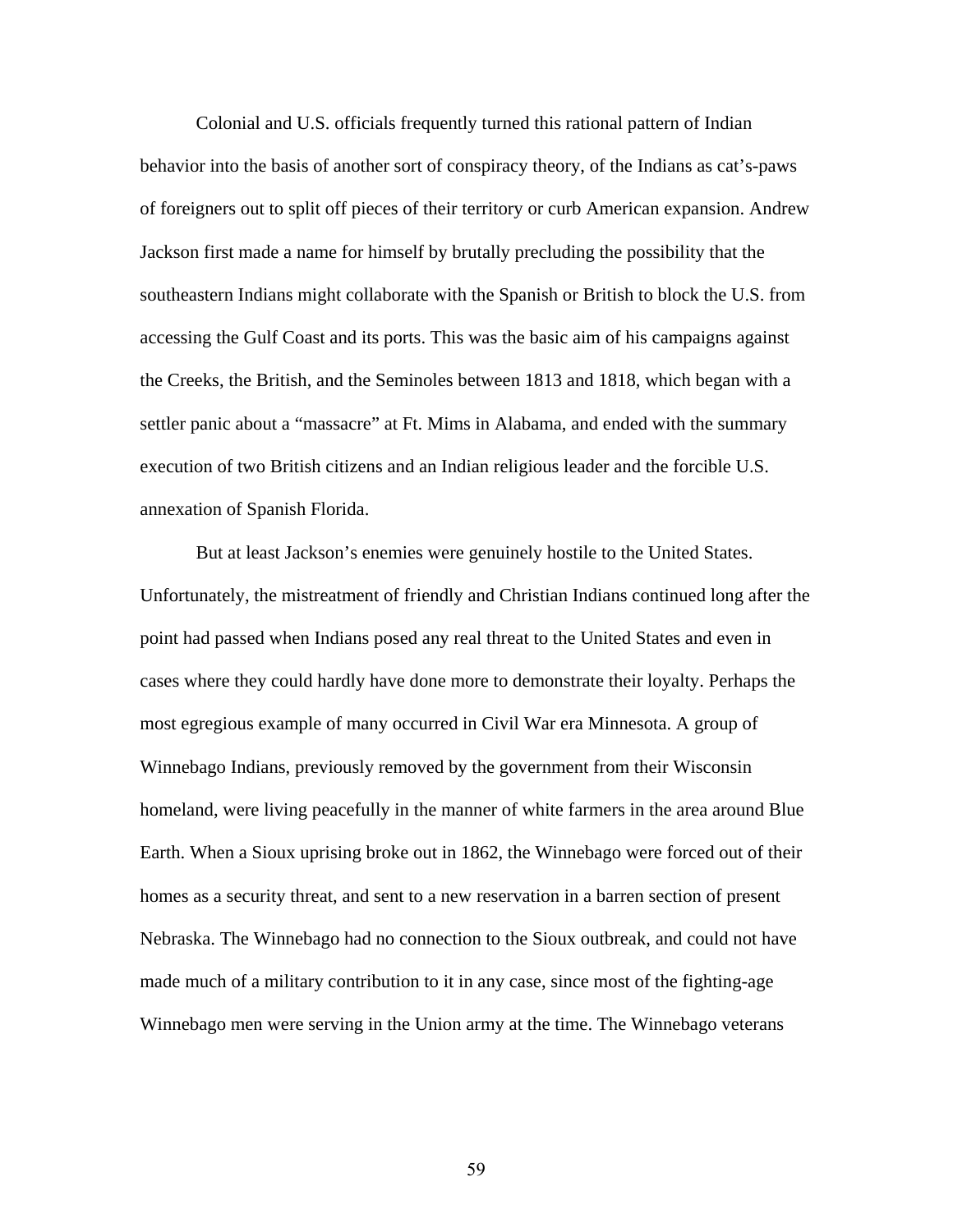would find no homes to return to after the war. At that point many of them doubtless wished they had been conspiring against the United States.

Jeffrey L. Pasley

## References

Berkhofer Jr., Robert J. 1979. *The White Man's Indian: Images of the American Indian from Columbus To The Present*. New York: Vintage Books.

Bird, S. Elizabeth, ed. 1996. *Dressing In Feathers: The Construction of the American Indian in American Popular Culture*. Boulder: Westview Press.

Bourne, Russell. 1991. *The Red King's Rebellion: Racial Politics in New England, 1675-1678*. New York: Oxford University Press.

Bross, Kristina. 1999. "'That Epithet of Praying': The Vilification of Praying Indians During King Philip's War." In *Fear Itself: Enemies Real and Imagined in American Culture*, ed. Nancy Lusignan Schultz, 53-67. West Lafayette, Ind.: Purdue University Press.

Coward, John M. 1999. *The Newspaper Indian: Native American Identity in the Press, 1820-90*. Urbana: University Of Illinois Press.

Davis, Karl. 2002. "'Remember Fort Mims': Reinterpreting the Origins of the Creek War." *Journal of the Early Republic* 22 (2002):611-36.

Dowd, Gregory Evans. 1990. "The French King Wakes Up in Detroit: Pontiac's War in Rumor and History." *Ethnohistory* 37 (1990): 254-78.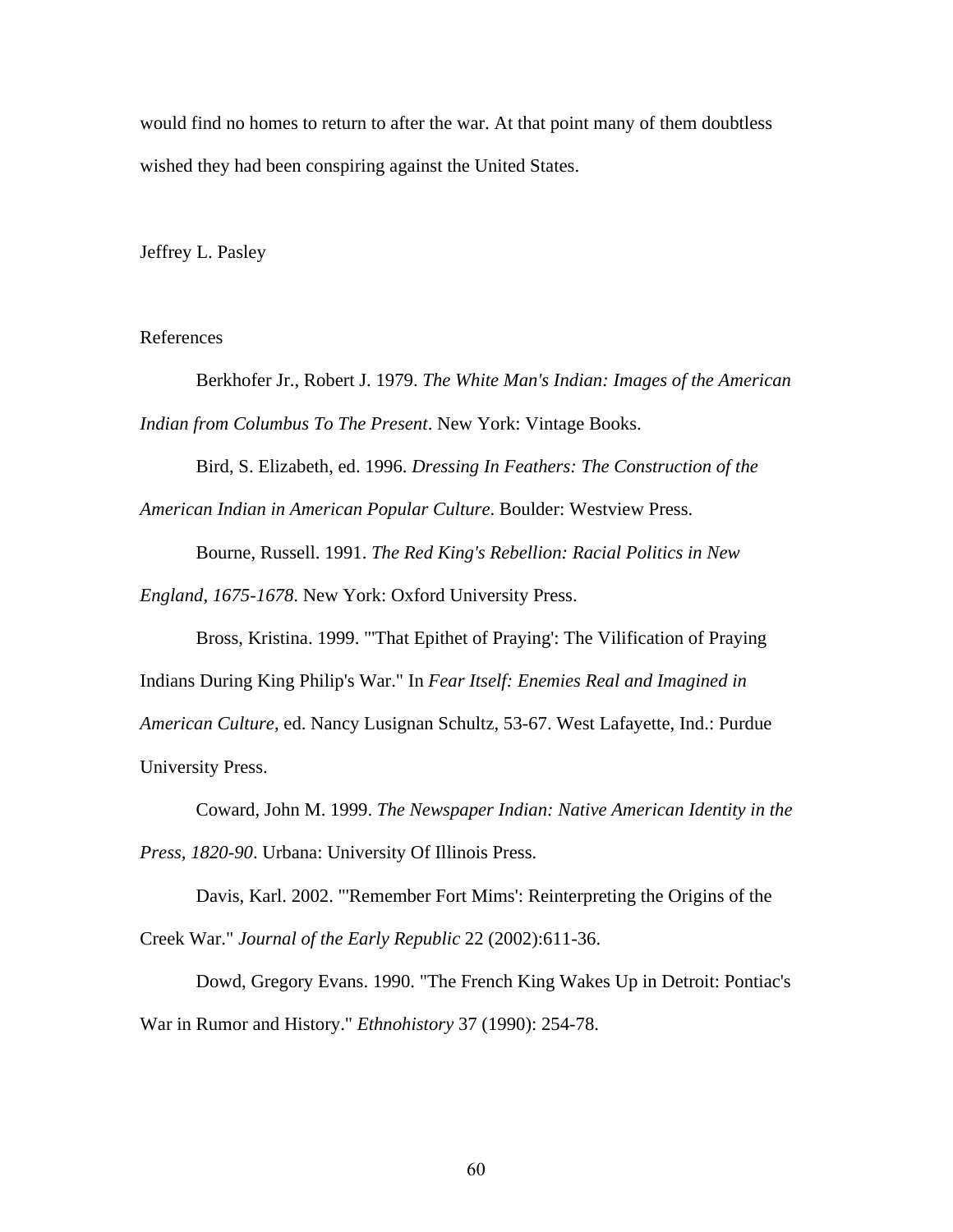Dowd, Gregory Evans. 1996. "The Panic of 1751: The Significance of Rumor on the South Carolina-Cherokee Frontier." *William and Mary Quarterly*, 3d ser. 53 (1996):527-60.

Heidler, David S. and Jeanne T. Heidler. 1996. *Old Hickory's War: Andrew Jackson and the Quest for Empire*. Mechanicburg, Pa.: Stackpole Books.

Jennings, Francis. 1984. *The Ambiguous Iroquois Empire: The Covenant Chain Confederation of Indian Tribes with English Colonies from its beginnings to the Lancaster Treaty of 1744* . New York: W.W. Norton & Co.

Lurie, Nancy Oestreich. 1978. "Winnebago." In *Handbook of North American Indians*, Vol. 15, *Northeast*, ed. Bruce G. Trigger, 690-707. Washington, D.C.: Smithsonian Institution.

McConnell, Michael N. 1997. *A Country Between: The Upper Ohio Valley and its Peoples, 1724-1774*. Lincoln, Neb.: University of Nebraska Press.

McWilliams, John. 1996. "Indian John and the Northern Tawnies." *New England Quarterly* 69 (1996):580-604.

Merrell, James H. 1999. *Into the American Woods: Negotiators on the* 

*Pennsylvania Frontier*. New York: Norton.

Namias, June. 1993. *White Captives: Gender and Ethnicity on the American* 

*Frontier*. Chapel Hill: University of North Carolina Press.

Nash, Roderick. 1982. *Wilderness and the American Mind*. 3d ed. New Haven: Yale University Press.

Norton, Mary Beth. 2002. *In the Devil's Snare: The Salem Witchcraft Crisis of 1692*. New York: Alfred A. Knopf.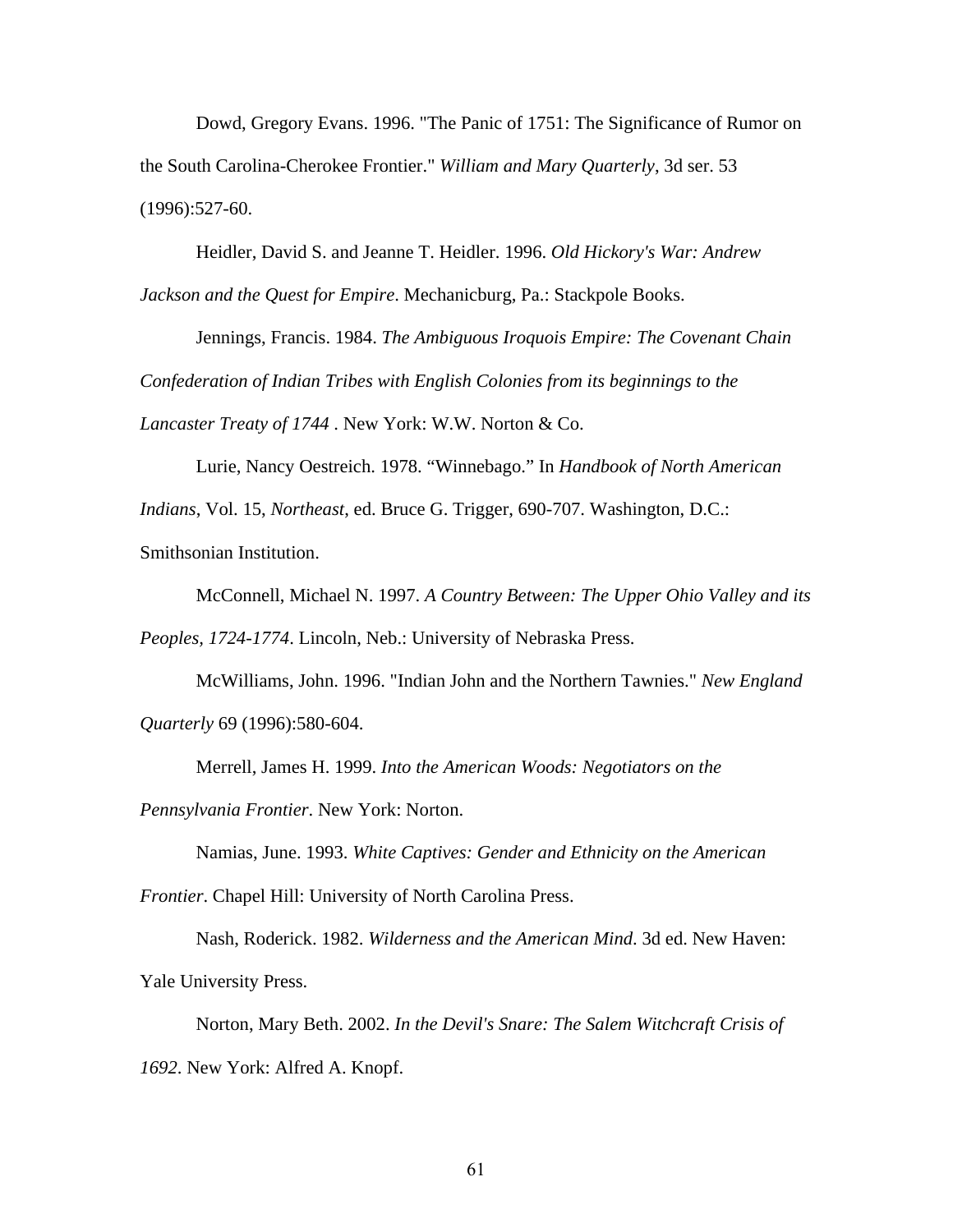Oberg, Michael L. 1994. "Indians and Englishmen at the First Roanoke Colony: A Note on Pemisapan's Conspiracy, 1585-86." *American Indian Culture and Research Journal* 18 (1994): 75-89.

Parkman, Francis. 1991. *The Oregon Trail, The Conspiracy of Pontiac*. New York: Library of America (Literary Classics of the United States).

Parmenter, Jon William. 1997. "Pontiac's War: Forging New Links in the Anglo-Iroquois Covenant Chain, 1758-1766." *Ethnohistory* 44 (1997): 617-54.

Pulsipher, Jenny Hale. 1996. "Massacre at Hurtleberry Hill: Christian Indians and English Authority in Metacom's War." *William and Mary Quarterly*, 3d ser. 53 (1996): 459-86.

Richter, Daniel K. 1992. *The Ordeal Of The Longhouse: The Peoples Of The Iroquois League In The Era Of European Colonization*. Chapel Hill: University Of North Carolina Press.

Riley, Glenda. 1984. "The Specter of a Savage: Rumors and Alarmism on the Overland Trail." *Western Historical Quarterly* 15 (1984):427-44.

Rogers, Robert. 1766. "Ponteach: or the Savages of America. A Tragedy." Reprinted in *Representative Plays by American Dramatists, 1765-1819*, ed. Montrose J. Moses. New York: Benjamin Blom.

White, Richard. 1991. *The Middle Ground: Indians, Empires, and Republics in the Great Lakes Region, 1650-1815*. Cambridge, Eng.: Cambridge University Press.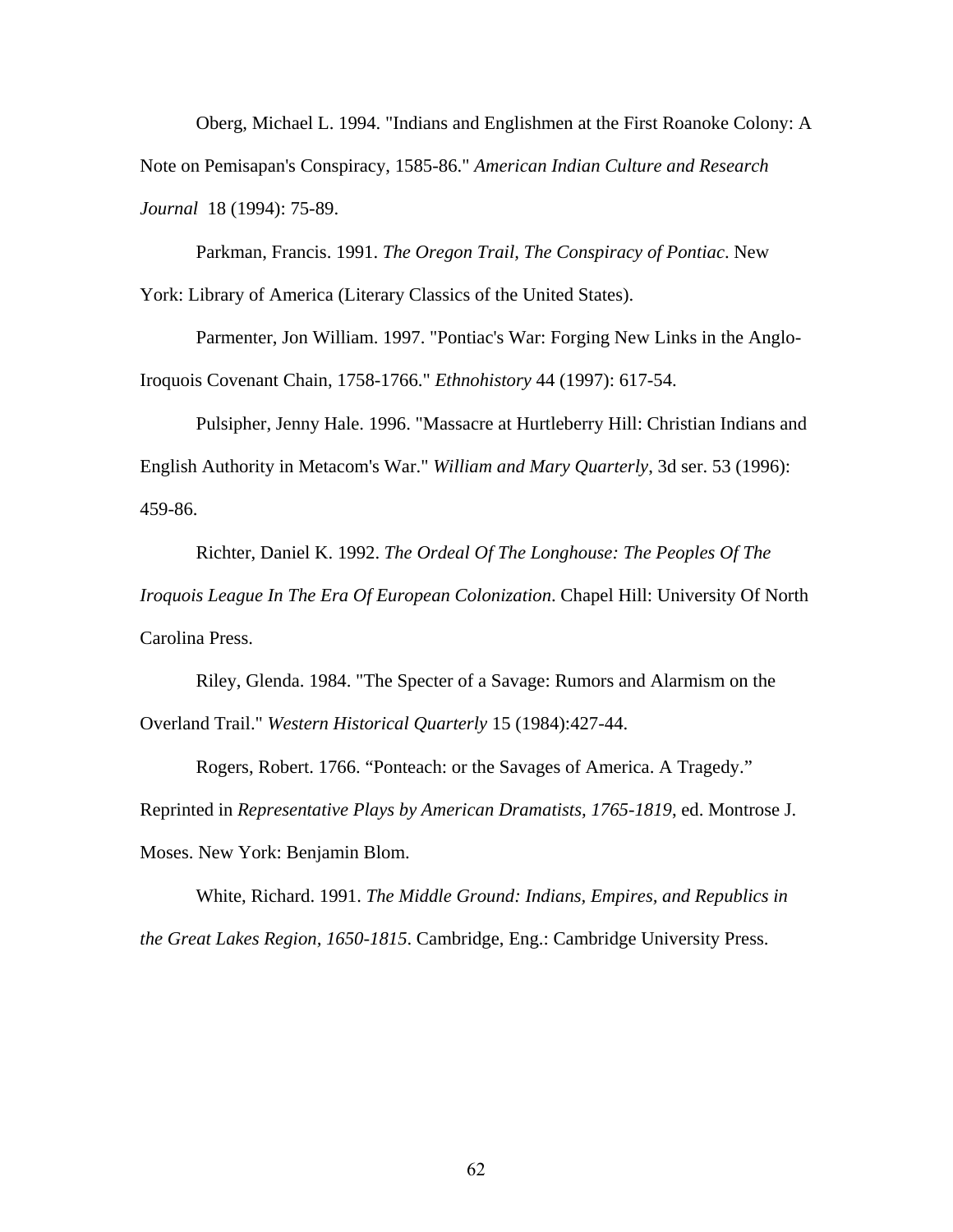### **JACKSON, ANDREW**

As a general, official, candidate, and especially as seventh president of the United States, Andrew Jackson (1767-1845) was and is one of the most polarizing figures on the American scene. Because of the Jacksonians' occasionally lurid rhetoric and Manichean approach to certain policy issues, historians have long been in the habit of including Jackson and his followers in the ranks of "paranoid" or conspiracy theory-prone political movements. This interpretation comes most powerfully from the post-World War II "consensus" historians, led by Richard Hofstadter, with their blanket dismissal of class, economic, and ideological conflict as forces in American history. The Jacksonians constantly described American society in these terms, and practiced a politics of angry confrontation, so the consensus historians set them down as demagogues using class rhetoric to mask a capitalist agenda, or as conspiracy theorists who, as David Brion Davis puts it, saw "the growing inequality of wealth as the product of an aristocratic conspiracy against the rights of the laboring classes" (Davis, 69)

This view is inadequate. Coming to prominence in a time of sweeping change - what more recent scholars have labeled the "Market Revolution" – the Jacksonians were expressing serious concerns when they attacked their Monster Banks and hydras of corruption. This revolution saw millions of Americans become wage laborers for the first time, subject to the will of employers and forced to meet their daily needs by buying goods and services in the marketplace. Inequalities of wealth deepened as many traditional trades were decimated by industrialization. The legal and institutional order was remade in ways that maximized the power and protected the earnings of capitalist entrepreneurs over against the rest of society. Finally, two major economic depressions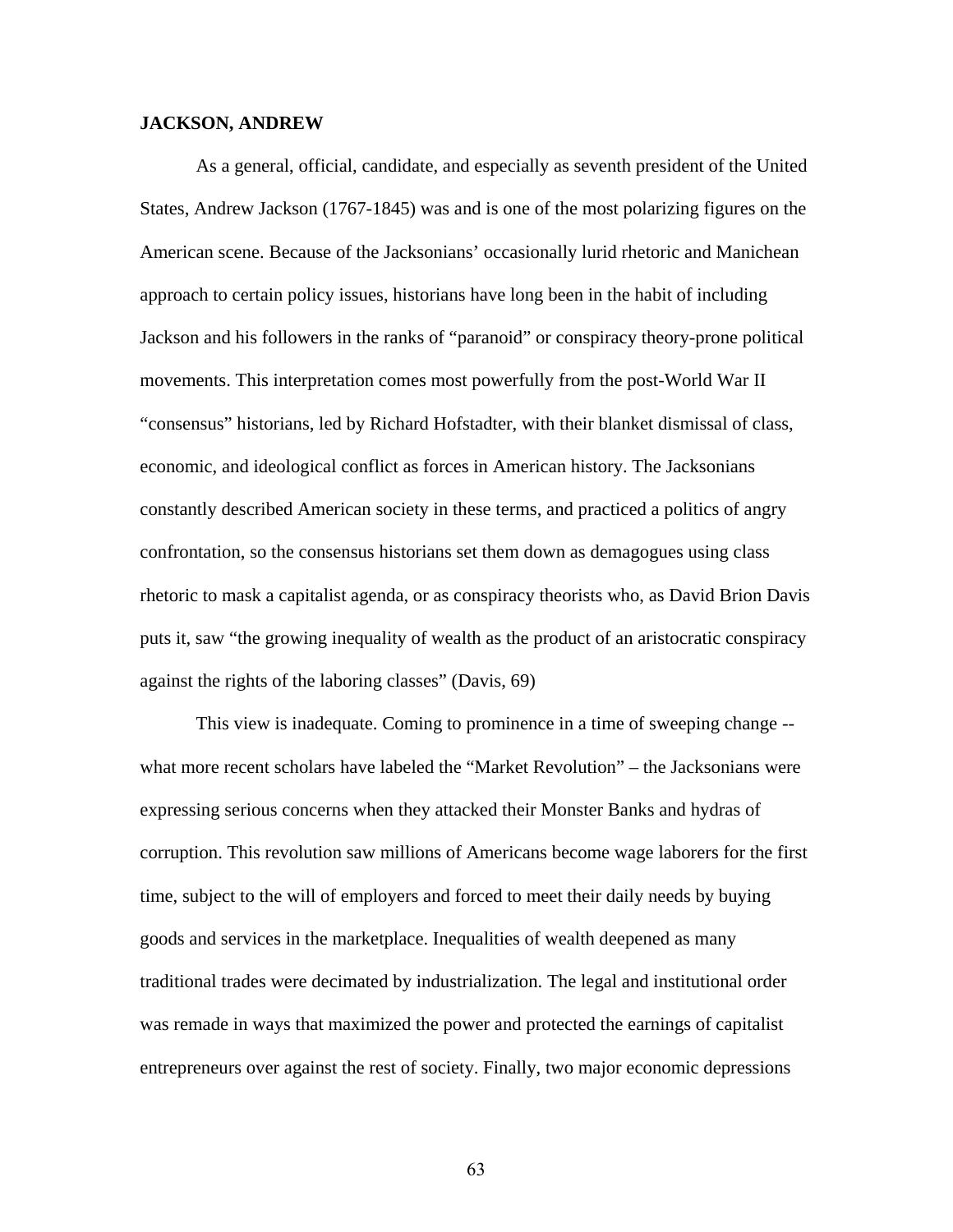punctuated the Jacksonian era, the Panics of 1819 and 1837, and in those crashes millions of Americans found themselves suddenly susceptible to the fortunes and policies of unfamiliar institutions like banks and corporations, run by and for the benefit a new class of economic power brokers. In sum, while we may find the Jacksonians' analysis of the Market Revolution extreme and their policy responses to it crude and simplistic, the problems they perceived were no paranoid delusions.

 Jackson himself probably was a bit paranoid. Much of his political career was spent crusading against various enemies and evildoers, some open, some hidden, most not especially evil by any objective analysis. Jackson tended to turn any issue into a quest for personal vindication, and while this tendency was an important flaw in Jackson's character as a leader, it should not lead us to conclude that he was always *merely* paranoid. In many cases, they really were out to get him. The following is just a sampling of the occasions when Jackson detected conspirators at work against him, and vice versa.

# The Election of 1824 and the "Corrupt Bargain"

 Though Andrew Jackson's candidacy began as a merely local, tactical maneuver, the hero of New Orleans emerged rapidly as a popular favorite, disrupting the presidential plans of House Speaker Henry Clay and Monroe administration Cabinet members John Quincy Adams, William Crawford, and John C. Calhoun. Jackson's sudden rise was one of the seminal events in American political history, potentially placing the power of presidential selection into the hands of popular majorities for the first time.

Unfortunately, the American political system was unprepared for this development. The established means of nominating presidential candidates, the congressional caucus, fell apart when only on quarter of the members attended. Crawford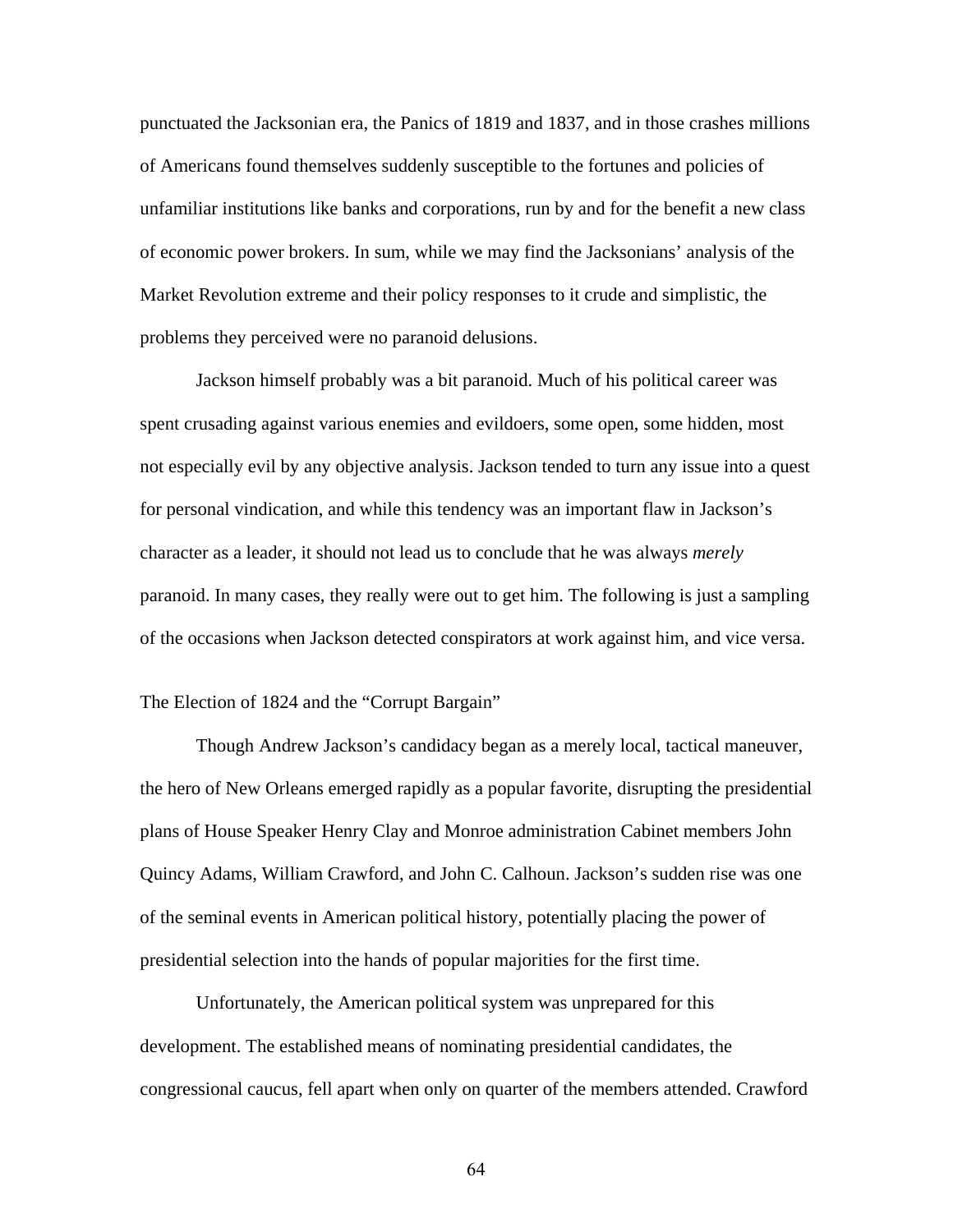was nominated but the supporters of Jackson, Adams, and Clay ignored the caucus decision, setting up a four-way presidential race that was guaranteed to be difficult to resolve. Jackson finished first in the popular and Electoral College voting, but fell short of the required majority in the college. This meant the final decision would have to be made in the House of Representatives.

The Jacksonians expected the House to simplify ratify the people's choice, but that was not a constitutional requirement. Though some feared riots if Jackson was not elected, the House voting on February 9, 1825 had the look of a deal between the Adams and Clay forces. The states that had given their Electoral College votes to Clay went to Adams, along with several Jackson states, making Adams president. Rumors of a conspiracy to thwart the people's will circulated heavily, and one week later they seemed to come true, when Adams announced Clay as his choice for secretary of state. Adams and Clay both denied that there had been any arrangement, but the circumstantial evidence for a perhaps unstated understanding between them is strong.

 The Jacksonians exploded in anger, denouncing the election as a "corrupt bargain" against the people and Adams as a morally and democratically illegitimate president. Jackson's own reaction was typically violent: "So you see, the Judas of the West has closed the contract and will receive the thirty pieces of silver. [H]is end will be the same" (Dangerfield, 228). His supporters used the battle cry of "bargain and sale" to undermine the Adams administration's every move, finding sinister motives behind even the most high-minded initiatives and the least significant decisions. Adams and Clay were dubbed "the coalition," a pejorative term in those days, used to denote an alliance based purely on self-interest and lust for power.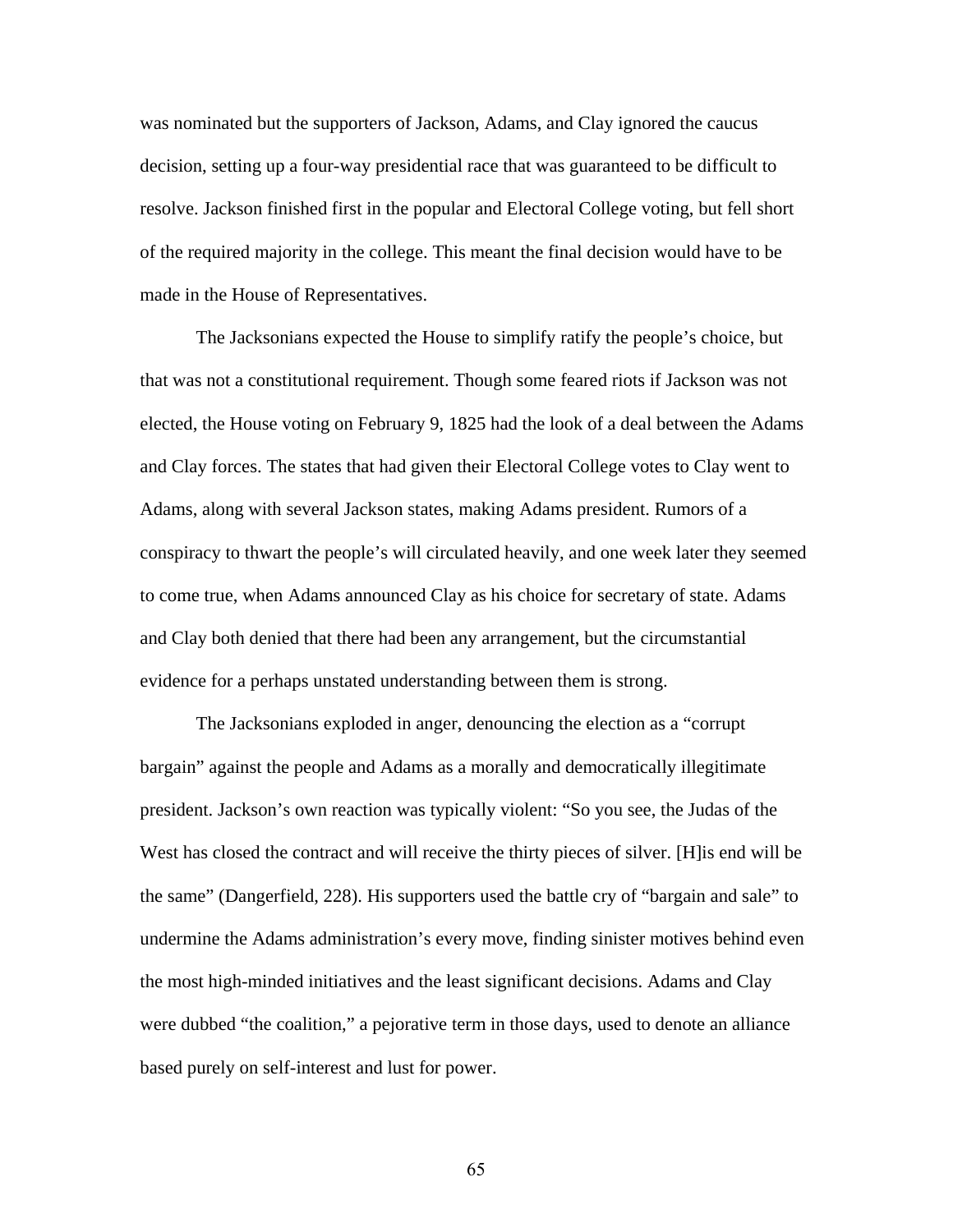Missouri senator and ardent Jacksonian Thomas Hart Benton led a congressional investigation of corruption in the administration. The committee issued a report comparing Adams and Clay to the kings and prime ministers of England before the American Revolution. The coalition was supposedly out to seize absolute power by using the government's revenue to buy up supporters, specifically by appointing partisans to office and subsidizing friendly newspapers. Later a Committee on Retrenchment was formed, during the campaign year of 1828, to look further into Adams's alleged excesses. Of course, this so-called "spoils system" of partisan appointments expanded dramatically once the Jacksonians were in power, despite their cries for "reform" while Adams was president.

Ironically, all these attacks were directed at what was probably one of the least partisan administrations in U.S. history. Most of the charges were exaggerated or fictitious, but all were made plausible by the circumstances of Adams' election. Whether corrupt, a bargain, or not, the Adams-Clay coalition was based on assumptions about the role of democracy in the constitutional system that suddenly became outmoded in the 1820s. The Founders may have placed the election of the president in the hands of the Electoral College and Congress, but in practice it had become the province of the people themselves.

#### Slaying the Monster Bank

 Probably the best-known examples of Jacksonian "paranoia" can be found in the so-called Bank War, in which Jackson destroyed the Second Bank of the United States first by vetoing a bill renewing its charter and then by removing the government's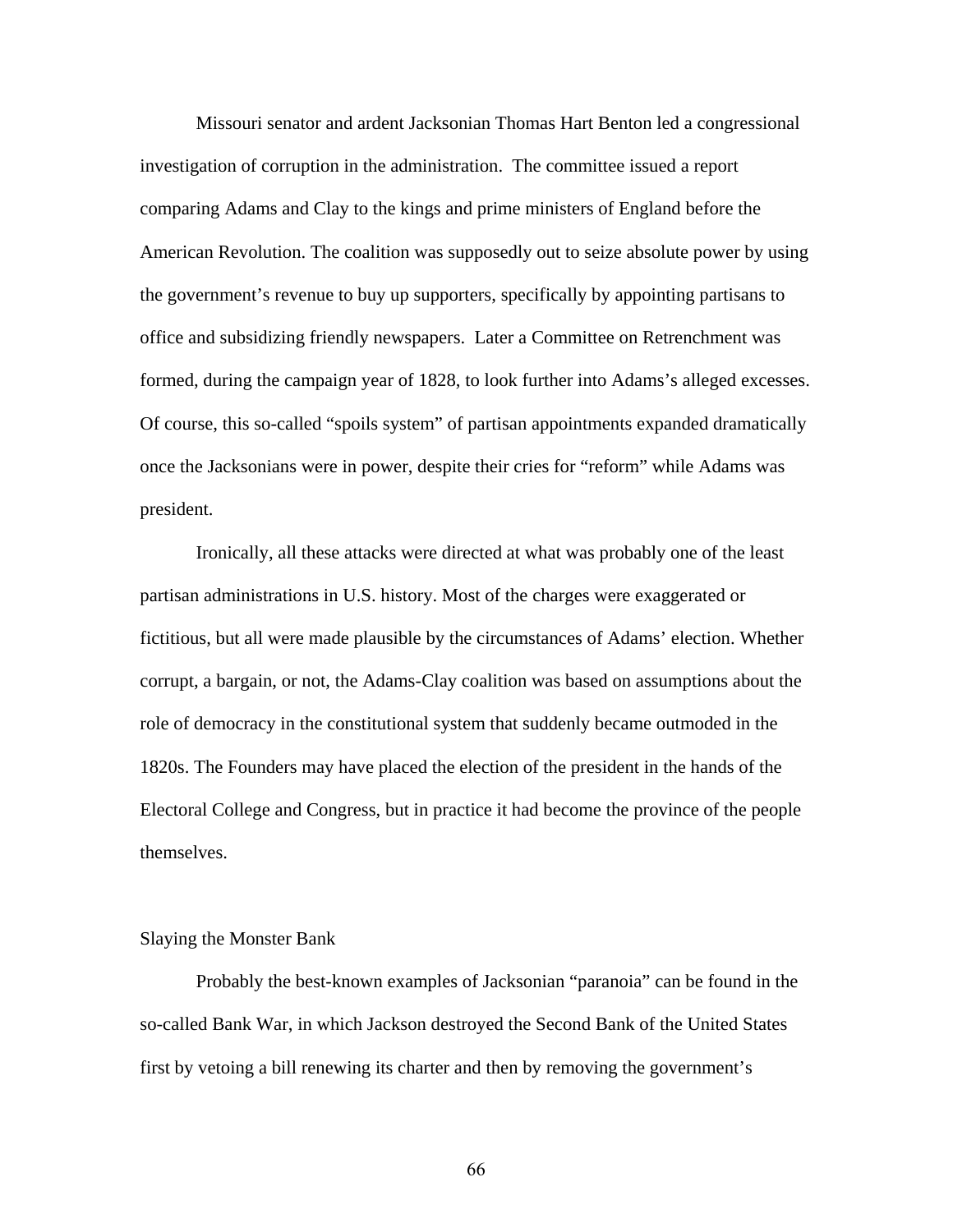deposits from the bank. Couched in some of the most radical rhetoric ever to come out of the White House, Jackson's crusade against the bank struck the institution's defenders and most later commentators as extreme and hyperbolic if not downright pathological.

 Like the attacks on the "coalition," Jacksonian fears about the institution they sometimes called the Monster were rooted in serious concerns. Giant national institutions of any kind were virtually non-existent in this period. The Bank of the United States was perhaps the first national business corporation, and the only other real national institution of any kind, the federal government, had no presence in most communities besides the local post office. The B.U.S. was not the Federal Reserve or a government treasury. Instead, it was a privately-owned, profit-making commercial bank, with branches across the country, that happened to enjoy the very great privilege of holding the government's money on deposit.

From the inception of its first incarnation back under Hamilton and Washington, the B.U.S. had been highly controversial, as much for its potential for political abuse as for its economic power. Especially under the direction of Nicholas Biddle, who assumed the presidency of the Second B.U.S. in 1823, the national bank set the example followed by most major American corporations since, working to maximize its influence by forging close ties with politicians. Loans to lawmakers and political journalists were made freely, and several of the most prominent congressional leaders, including Henry Clay and Daniel Webster, were hired by the bank in their private capacity as lawyers. The influential New York *Courier and Enquirer* switched from opposition to support of the B.U.S. after a loan came through. This sort of influence-buying is what the Jacksonians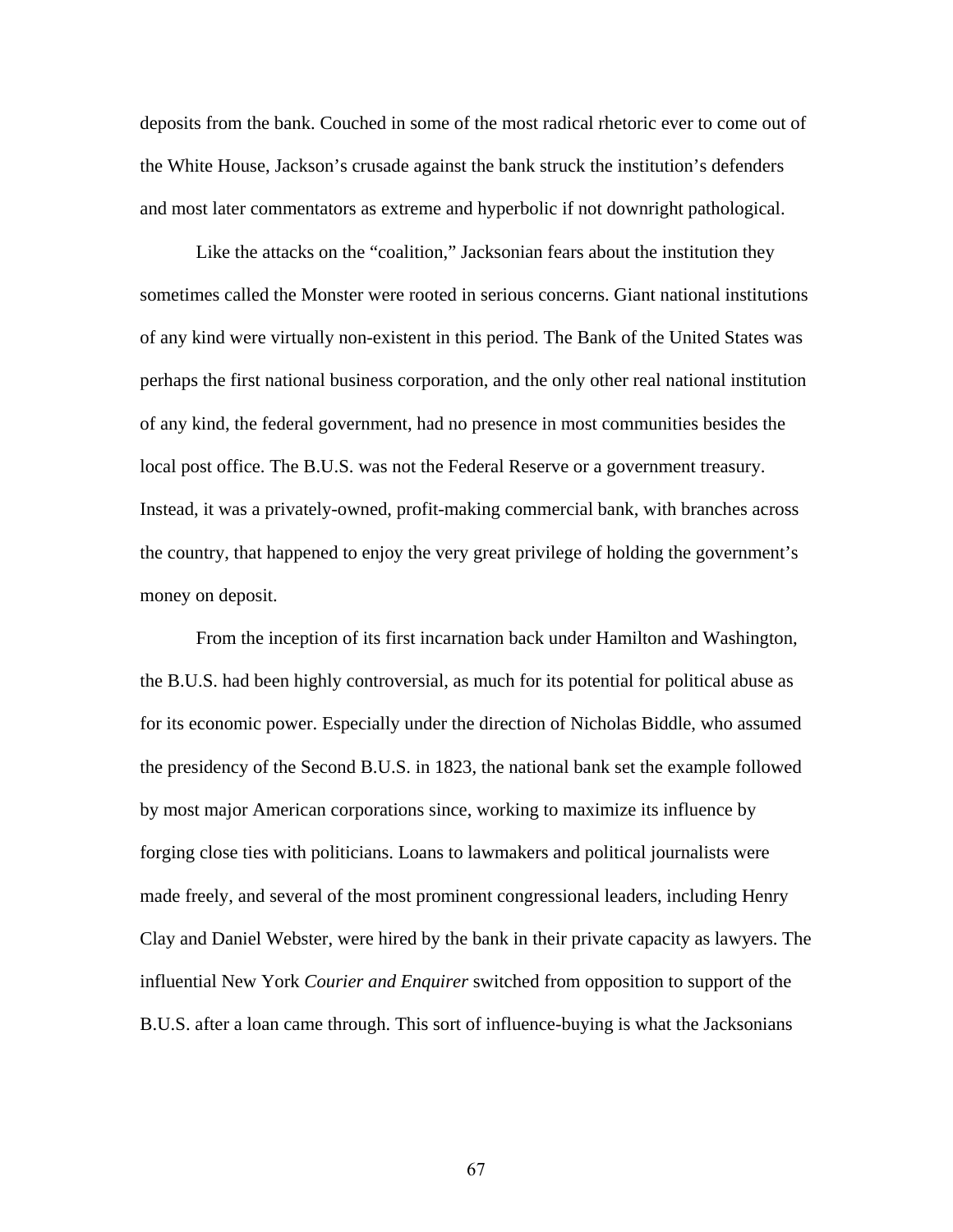were thinking of when they denounced the B.U.S. as a "hydra of corruption" (Watson, 154).

Banks themselves were unfamiliar, suspicious institutions to most Americans of the early  $19<sup>th</sup>$  century. Bank-loaned paper money that was felt to be, in essence, fake money (in contrast to gold and silver) that encouraged wreckless, groundless speculative investments. Jackson told Biddle he had been "afraid" of banks ever since reading about the South Sea Bubble, a disastrous British investment mania of the early  $18<sup>th</sup>$  century. Jackson had also personally experienced a bank-driven financial boom and bust. The B.U.S. was widely blamed for a banking and land speculation bubble that had burst and plunged the country into a depression beginning in 1819. Newly re-established at the end of the War of 1812, the national bank had first failed to restrain a rapid overexpansion of credit by new state and local banks and then suddenly cracked down a few years later to save itself. An epidemic of bankruptcy, unemployment, and homelessness ensued, followed swiftly by tens of thousands of debt collection lawsuits that sent many debtors to jail. Thomas Jefferson and Andrew Jackson were only two among many major figures who barely escaped total ruin in the Panic of 1819, and many other similar and lesser Americans were not so lucky.

Jackson's home region and electoral base, the West, was especially hard hit. The new western cities like St. Louis and Cincinnati had been the center of the land boom, and in aggressively collecting debts after the crash, the B.U.S. stripped hundreds of western farmers and businessmen of their property. By some reports, most of Cincinnati ended up owned by the B.U.S. Westerners responded with political outrage that would fuel Jacksonianism later on. New senator and future Jacksonian Thomas Hart Benton of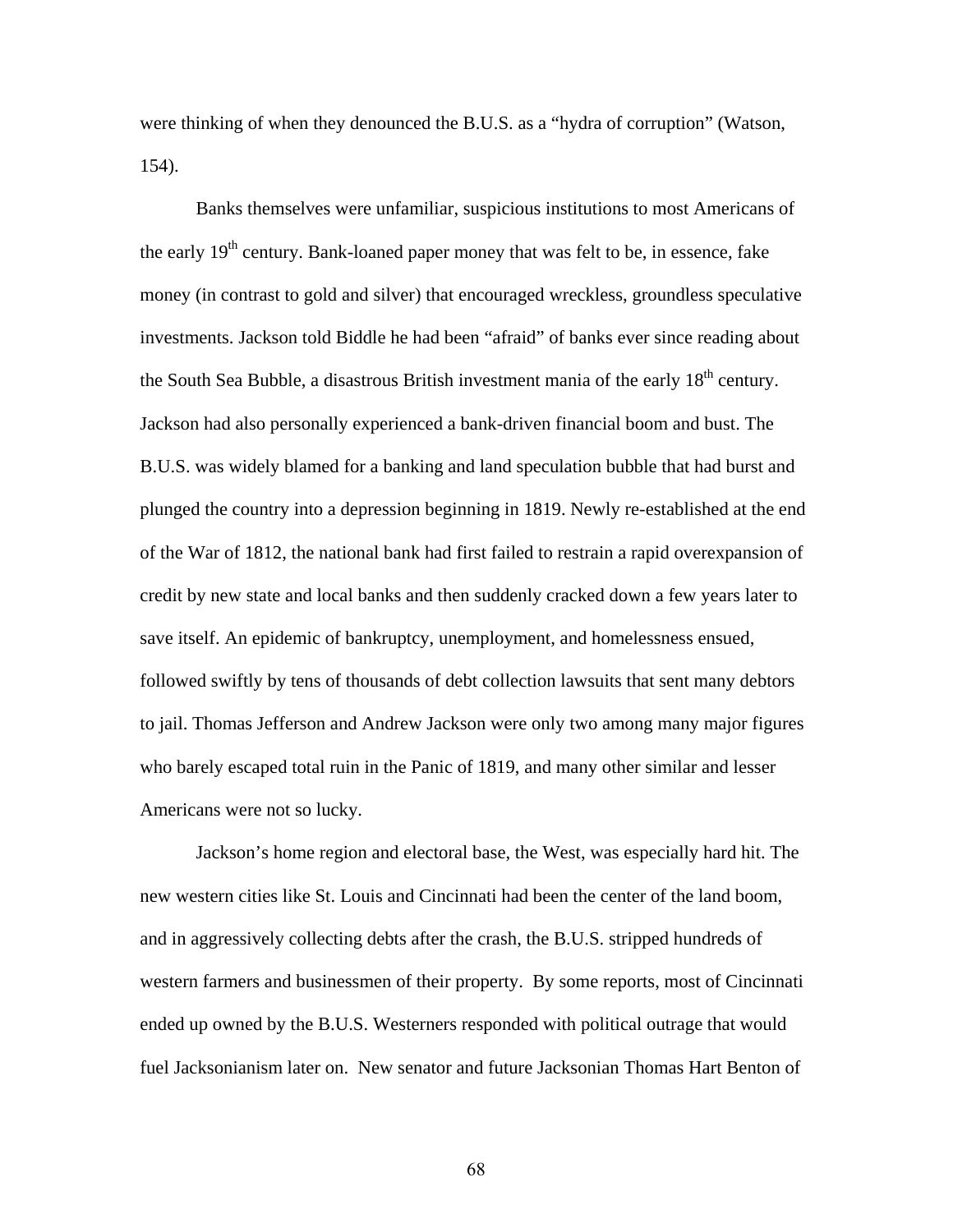Missouri reported that his trip to Washington was "one long ride amidst the crashings and explosions of banks" (Chambers, 101). In Washington, Benton helped launch the antibank crusade that Jackson would finish a decade later, giving voice to many westerner's sense of sudden enslavement to an evil foreign entity. "All the flourishing cities of the west are mortgaged to this money power," Benton thundered. "They are in the jaws of the monster! A lump of butter in the mouth of a dog! One gulp, one swallow, and all is gone!" (Watson, 39)

The ideas of Jacksonians like "Old Bullion" Benton, so named for his advocacy of a "hard money" currency of gold and silver coins only, can be seen as typical conspiracy theories to the extent that they blame large, disturbing changes on one villainous institution. As with many other conspiracy theories, this act of scapegoating allowed Jacksonians to avoid both acknowledging the global, systemic forces at work and admitting that any fundamental or irreversible damage had been done to American society. A villain or monster could be defeated more readily than the Market Revolution or industrial capitalism.

 The depth of Andrew Jackson's own antipathy to the B.U.S. was not widely known during his first two presidential campaigns and for most of his first term as president. It came out only when his longtime political enemy Henry Clay, now a senator, decided to press for early re-charter of the B.U.S. (The existing charter did not expire until 1836.) Clay expected a veto and hoped to use the issue against Jackson in the 1832 presidential race. Though Thomas Hart Benton led a stiff resistance and the Jacksonians had a majority in Congress, enough of them defected to allow the re-charter bill to pass on July 3, 1832. The whole thing smelled of corruption to Jackson, who was sick and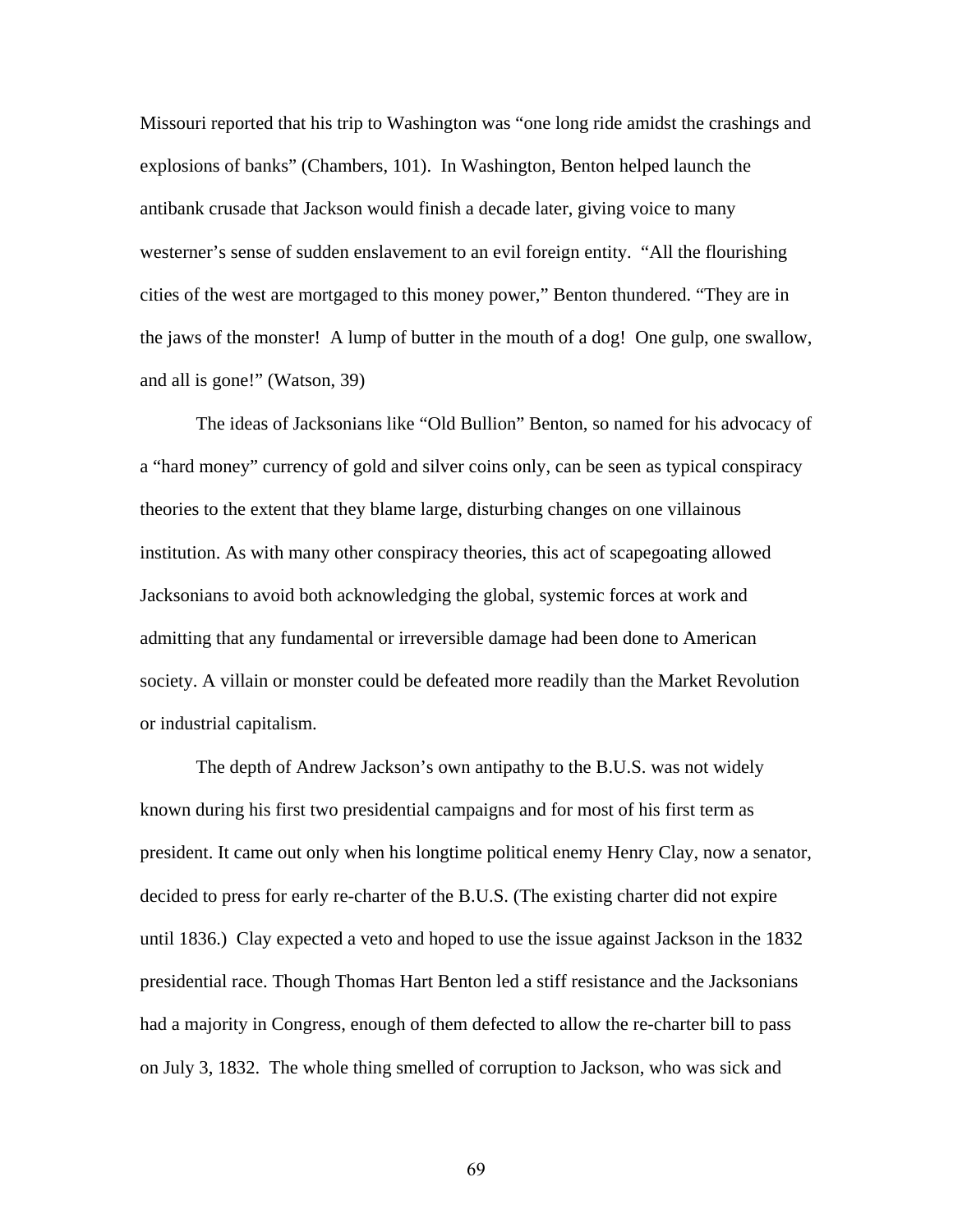suffering intense pain at the time from an old bullet wound in his arm. He took the recharter drive as a personal challenge that had to beaten back: "The Bank . . . is trying to kill me, but *I will kill it*" (Watson, 143).

The message that Jackson and his aides concocted to explain the veto remains a shocking presidential document, crackling with anger and critical of dominant elements of American society in a way that would be impossible to imagine today. Hardest for his opponents to take was Jackson's harsh class rhetoric, condemning the wealthy for conspiring against democracy and the welfare of the nation: "The rich and powerful too often bend the acts of government to their selfish purposes," the veto message argued.

The document set the terms for the "Bank War" that followed, boiling down a host of fears about the social and political impact of the rise of corporate capitalism into this one battle against a monstrously large and dangerous bank. While also attacking the bank as unconstitutional and overly beholden to foreign investors, Jackson focused his greatest ire on the way government involvement with business inevitably led to the subversion of democratic institutions and values:

Many of our rich men have not been content with equal protection and equal benefits, but have besought us to make them richer by act of Congress. By attempting to gratify their desires we have in the results of our legislation arrayed section against section, interest against interest, and man against man, in a fearful commotion which threatens to shake the foundations of our Union.

Bank president Nicholas Biddle and his allies thought this was crazy talk, that the veto message would ruin Jackson: "It has all the fury of chained panther biting the bars of his cage. It is really a manifesto of anarchy" (Watson, 150). So convinced was Biddle that the message would contribute to Jackson's downfall he had 1000s of copies printed up and mailed at bank expense.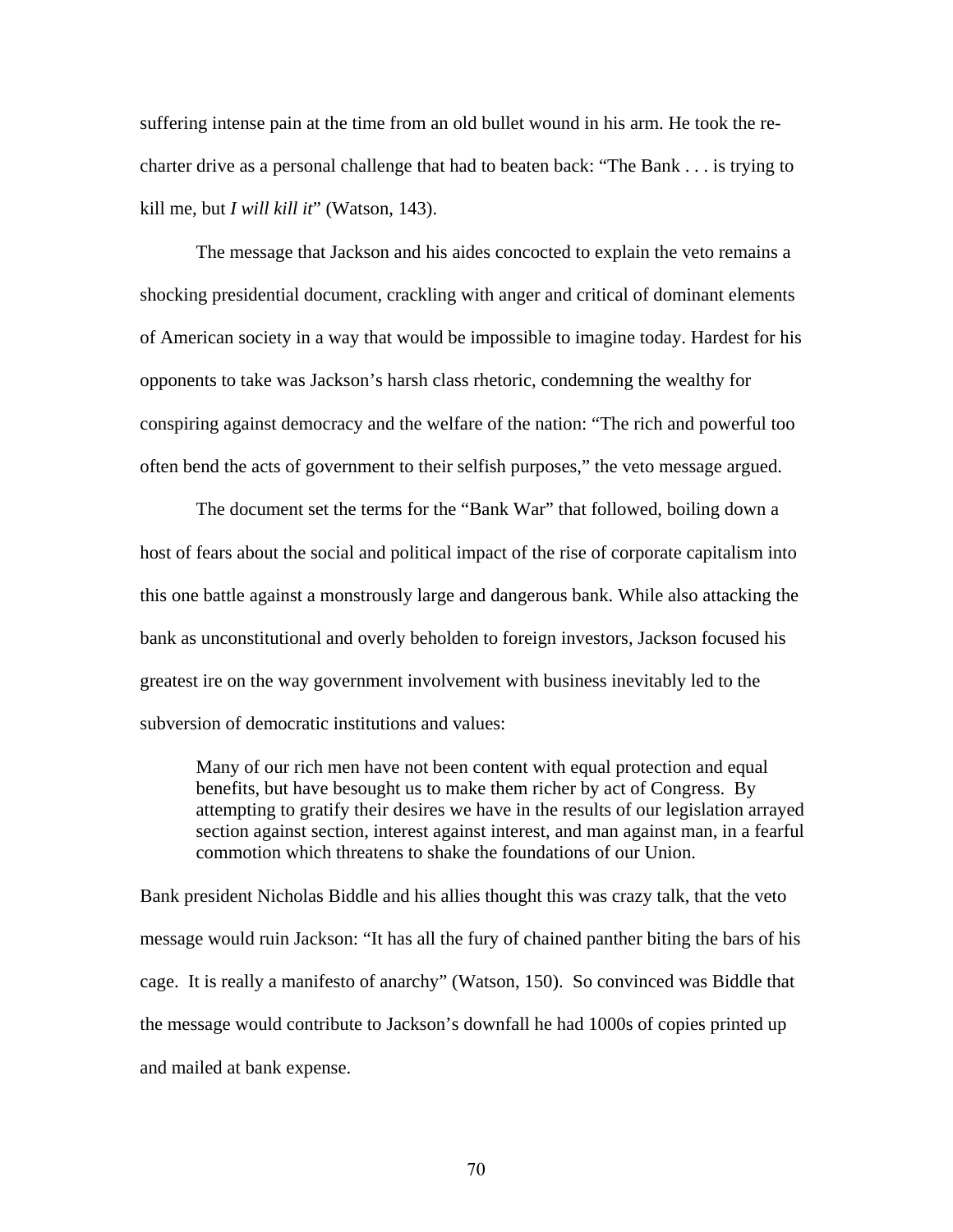Obviously, this was far from the case. Jackson was resoundingly reelected in 1832, an election which his opponents tried to turn into a referendum on the Bank War, with the aid of the BU.S. itself. As his second term opened, Jackson was determined to finish what he had started. Fearful that Biddle's political loans and lobbying might secure another, perhaps veto-proof recharter bill sometime in the Monster's remaining four years of life, Jackson and his advisors planned a preemptive strike. They would withdraw the government's money from the B.U.S. and deposit it in a number of different state banks, thereby crippling Biddle's institution both financially and politically.

The recipient institutions were denounced as "pet banks" by administration critics, and they were indeed more Democrat-friendly in their politics than the B.U.S. One longstanding interpretation of the Bank War posits a "Wall Street Conspiracy" led by Jackson's henchman, vice president, and successor, Martin Van Buren of New York. The B.U.S. was based in Philadelphia, then the nation's financial center, and historian Bray Hammond argued in the 1950s that Van Buren and New York bankers had schemed to destroy Philadelphia's preeminence by getting the government's money shifted to New York and elsewhere. Later historians have debunked the idea of a Wall Street conspiracy, pointing out that the financial community as a whole strongly opposed the removal of the deposits.

The removal of the deposits was a precipitous step, of questionable legality and wisdom, that could really only be justified by in terms of the lurid conspiratorial rhetoric about monsters and hydras that the Jacksonians had been using. The Secretary of the Treasury, not the president, controlled the location of the deposits, and Jackson had to fire two different Treasury secretaries in 1833 before finding one that would comply,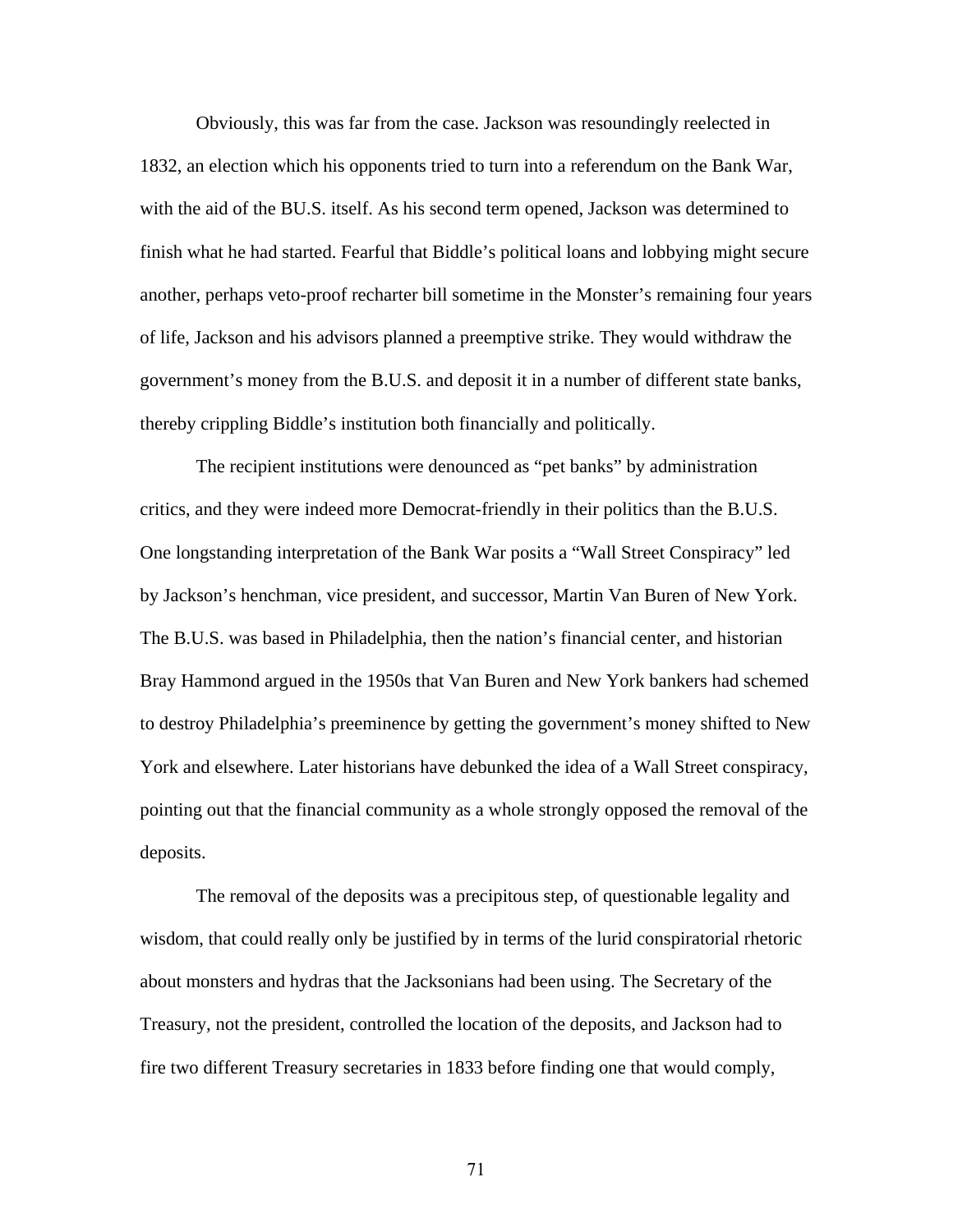Roger B. Taney, a co-author of the veto message. Even worse was the fact that many of the evils that the Jacksonians had blamed on the B.U.S. would be made worse by spreading the money around to other commercial banks even further from the government's control. If banking itself was a problem, then it became far worse during the Bank War era, with the states chartering some 347 new banks between 1830 and 1837.

Where the removal of deposits did succeed admirably was in provoking a response from Nicholas Biddle that proved the Jacksonians' point about the threat that the B.U.S. posed. "This worthy president thinks that because he has scalped Indians and imprisoned judges he is to have his way with the Bank," Biddle wrote, "He is mistaken" (Watson, 157). As Jackson's congressional opponents sought unsuccessfully to reverse the policy or punish the president, Biddle engineered an artificial recession, calling in the Bank's loans more quickly than necessary, contracting credit and increasing unemployment sharply across the nation as businesses suddenly found themselves unable to finance their operations. Biddle hoped the induced panic would galvanize the business community in support of the bank, but the opposite turned out to be true. He had more or less conceded defeat in the fall of 1834, and allowed prosperity to return.

The "Riot Year" and the Attempted Assassination of Andrew Jackson

 Though not well-known as such today, the period of Bank War was as restless, troubled, and paranoid as any in American history. Indeed, the "Great Riot Year" of 1834 rivals 1919 or 1968 for the sheer depth and breadth of unrest. As the removal of the deposits and Biddle's recession unfolded, a wave of political violence broke out the likes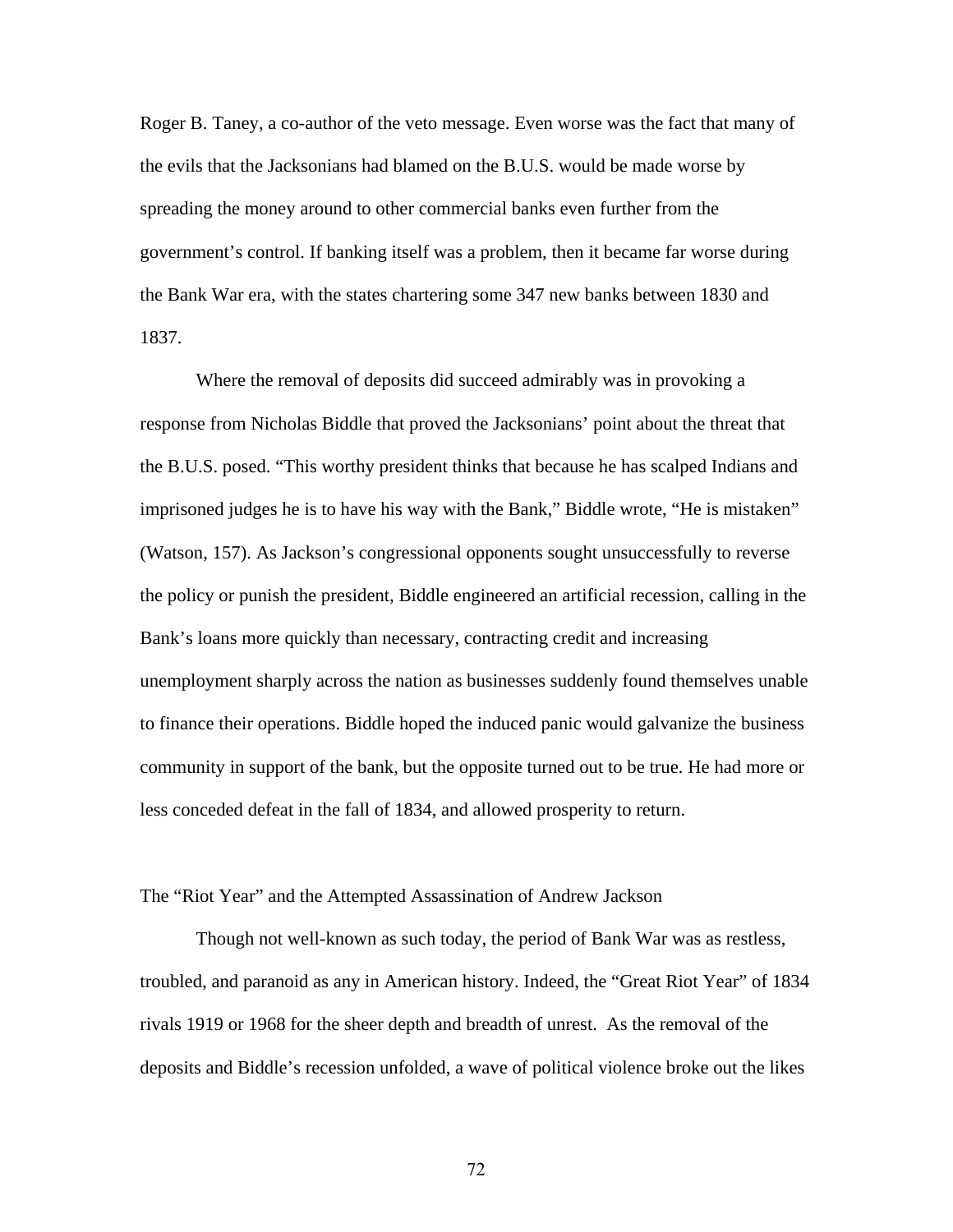of which the country had not seen since the Revolution. Every imaginable political and social division generated riots that pitted Jacksonian Democrats vs. their opponents, workers vs. employers, whites vs. blacks, "natives" vs. immigrants, Protestants vs. Catholics, and various local communities against such perceived fringe dwellers as abolitionists, Mormons, and even riverboat gamblers.

Unsurprisingly, some of this violent ill-will was directed at Andrew Jackson, who rabble-rousing Bank War rhetoric was blamed by some for the wave of unrest. In Feb. 1834, Jackson received a note that said, "Damn your old soul, remove them deposits back again, and re-charter the Bank, or you will certainly be shot in less than two weeks, and that by myself!!!" (Cole, 221)

 This was the first of many threats that Jackson received. Rumors spread that a rebel army of 5,000, possibly financed by the Bank of the United States, was being organized in Baltimore to overthrow the president, and when Jackson was warned, he promised to hang them all high if such a army dared to come after him.

Finally, just after the close of the "riot year" (which led into a year that was actually more violent by some measures) there was a real attempt on Jackson's life. On Jan. 30, 1835, an unemployed house painter named Richard Lawrence approached within eight feet of Jackson as he was leaving the Capitol after a congressman's funeral. As Jackson was receiving applause of the crowd gathered outside, leaning on Treasury Secretary Levi Woodbury, Lawrence drew a pistol and fired with a loud bang; then he produced drew a second pistol and fired again. Jackson hesitated to see if he was shot. Miraculously, he wasn't: it was a damp, muggy day and the pistol cap had failed to set fire to the powder, in both guns! Though he needed help to walk at this point in his life,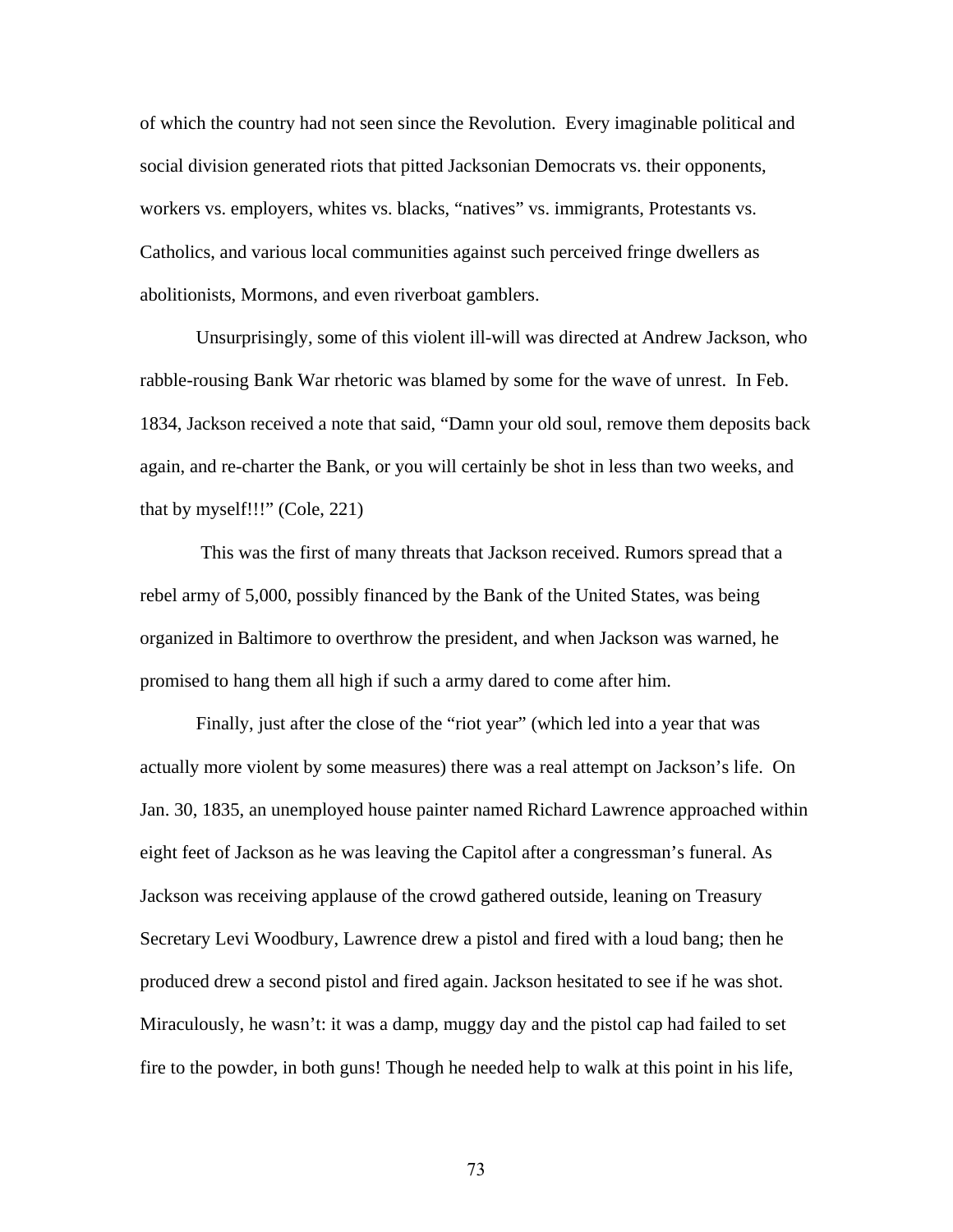Old Hickory lived up to his tough-guy reputation on this occasion, letting go of Woodbury and going after Lawrence with his cane.

By all accounts, Richard Lawrence was the original lone gunman. Depressed, angry, and occasionally delusive, Lawrence had previously tried to kill his own sister and threatened other acquaintances. In explaining his motives for trying to assassinate Jackson, the painter sometimes followed Jackson's political opponents in blaming the president for the hard economic times, but at other times Lawrence claimed that the president had murdered his father or was blocking his bid to take his rightful place as King of England. A jury eventually wasted little time acquitting Lawrence by reason of insanity.

Nevertheless, conspiracy theories circulated about the attempt on Jackson, usually tailored to the political interests of those who spread them. Some rumor or other linked "almost every eminent politician" in Washington with the would-be assassin (Rohrs, 150). Led by the administration spokespaper, the *Washington Globe*, the Jacksonian press questioned Lawrence's insanity and blamed the fiery speeches of Jackson opponents, especially one given by South Carolina senator John C. Calhoun two days before the attack, for inspiring the attack. (Entertainment options in early Washington being limited, the shooter really did hear Calhoun's speech.) One of the doctors who had examined Lawrence was cited as agreeing that political controversy could have driven him to murder.

 Jackson himself believed that Lawrence had been hired by Mississippi senator George Poindexter, a personally violent man who was also one of the administration's most violent critics. Jackson told some visitors on the day of the attack that Poindexter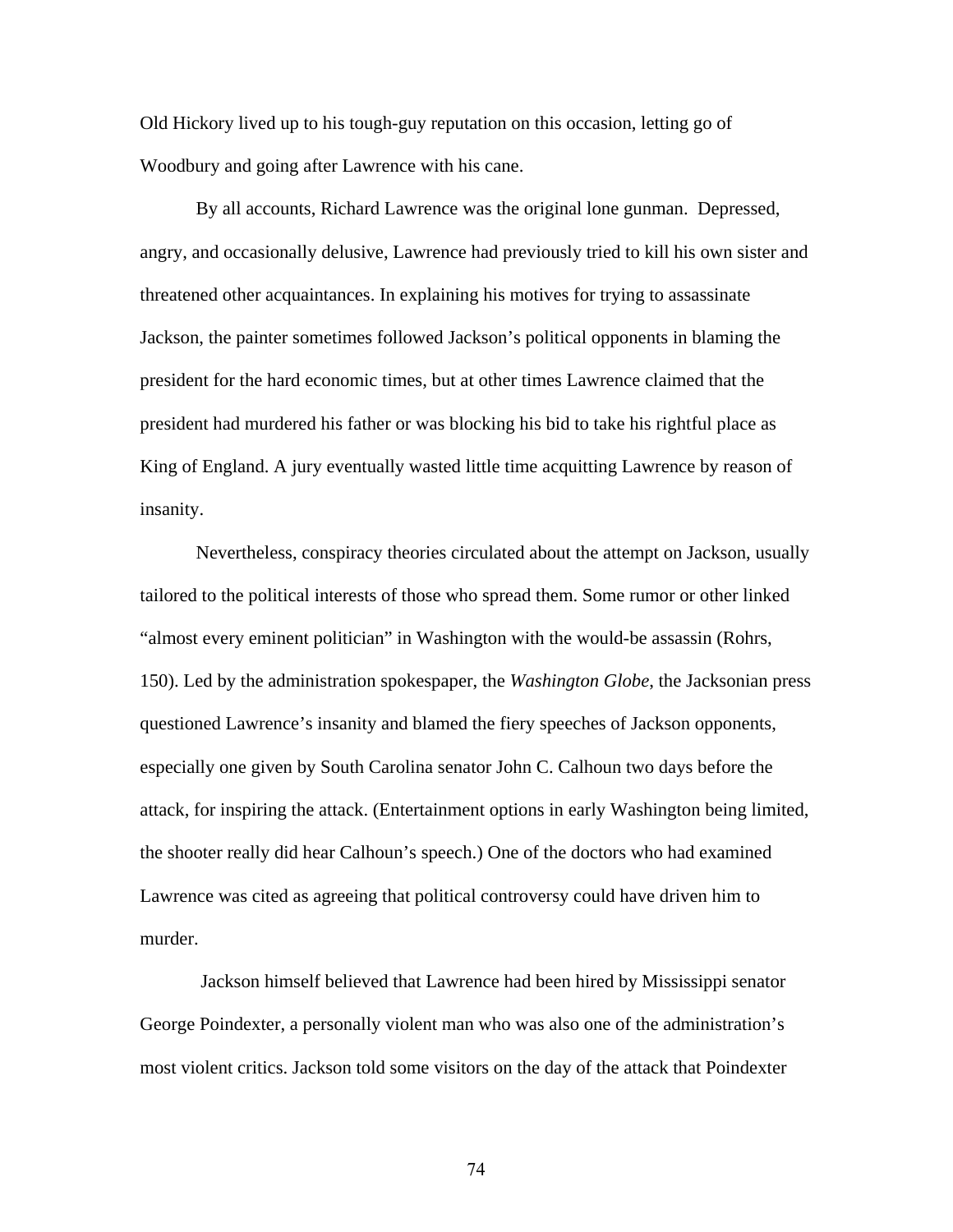had turned to Lawrence because he was too cowardly to kill Jackson himself. Witnesses were found who testified to seeing Lawrence at Poindexter's house. The evidence against "Old Poins" was serious enough to warrant congressional investigation, but the testimony of the two men who had been willing give affidavits against Poindexter, Mordecai Foy and David Stewart, fell apart under scrutiny. Stewart could not correctly describe Lawrence and Foy turned out not to know where Poindexter's house was. Other evidence surfaced indicating that government contractor Charles Coltman might have offered work to Stewart, a blacksmith, for testimony incriminating Poindexter. The Poindexter conspiracy theory itself began to look like, as the anti-Jackson *United States Telegraph* put it, "one of the foulest conspiracies ever set on foot" (Rohrs, 159).

 This last accusation should serve as a reminder that Andrew Jackson and his supporters had no monopoly on conspiratorial thinking. Regarding the attempted assassination, the opposition press (along with George Poindexter) argued that the whole thing was a set up. They accused the Jacksonians of arranging Richard Lawrence's attack themselves to keep Jackson high in the public's favor despite the widespread unrest and the continuing fallout from the Bank War. The fact that both Lawrence's pistols failed to fire properly was regarded as too unlikely to be accidental, and the Jacksonians had made political hay out of threats to Jackson in the past. Lawrence himself blamed the humid weather, but the investigation showed that the pistols had been loaded correctly and both performed flawlessly when tested. Of course, modern forensic methods were still a distant dream in 1835, so it is probably best not to place too much stock in the tests. No link between Lawrence and the Jacksonians could ever be found, and once Lawrence and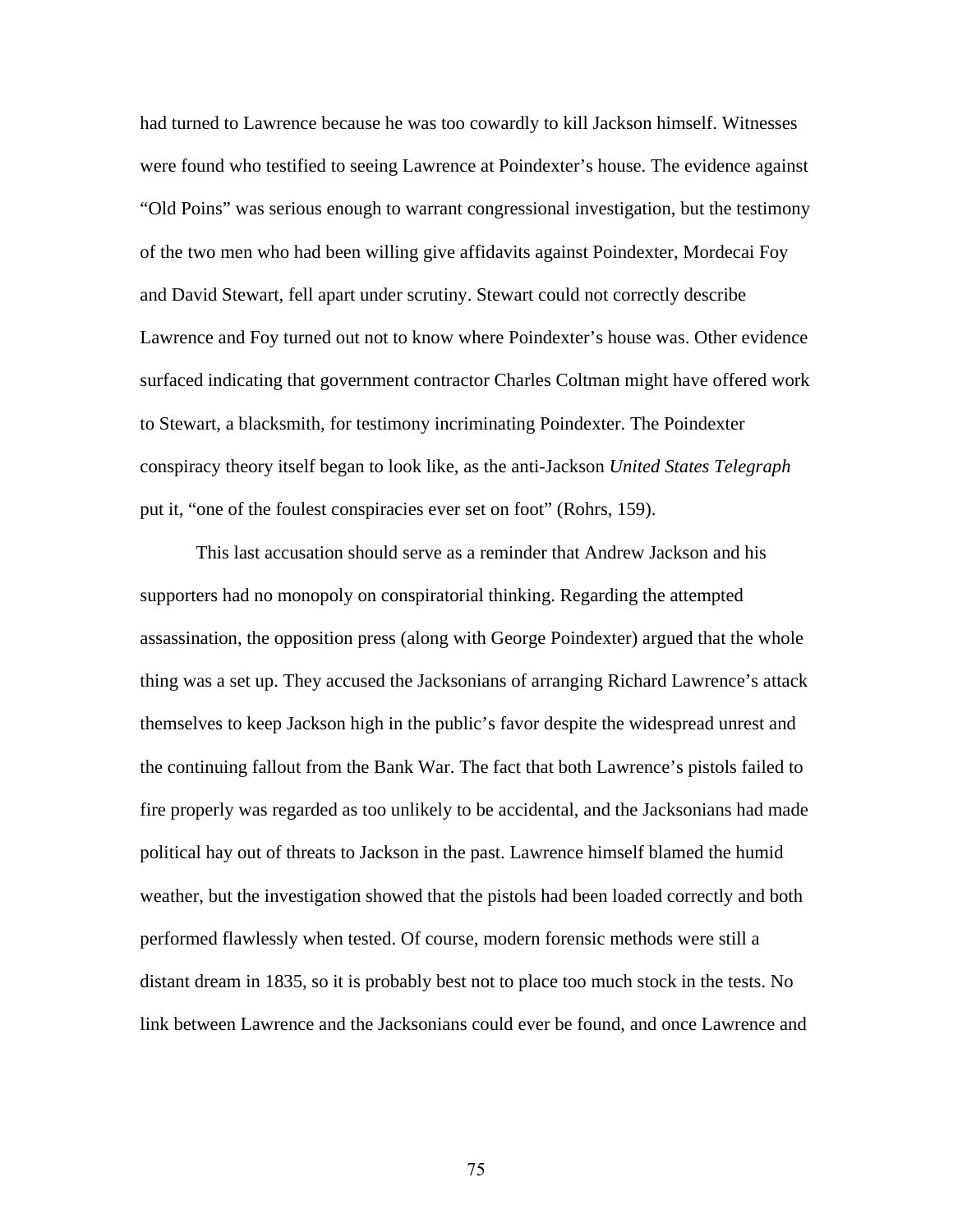Poindexter were cleared, the whole matter descended to the level of mere partisan innuendo.

However, it was an index of the no-holds-barred nature of Jacksonian era politics that charges of conspiracy and assassination were made so openly in such mainstream venues. The modern equivalent would have been the *New York Times* and Lyndon Johnson – not do-it-yourself conspiracy theorists -- accusing Richard Nixon or Barry Goldwater of hiring Lee Harvey Oswald immediately after the Kennedy assassination.

The American Whigs vs. "King Andrew the First"

 No review of the Jacksonian era would be complete without some mention of the more general conspiracy fears expressed by Andrew Jackson's opponents. Beginning with the 1828 campaign, Jackson had been the subject of some of the most remarkably over-the-top vilification ever visited on a presidential candidate. Aiming to frighten pious Christians across the settled regions of the North, anti-Jackson newspapers depicted him as a martinet, bigamist, murderer, and all-around madman whose rule might literally bring hell on earth. Items like the famous "coffin handbill" detailed Jackson's career as a duelist and as a cruel "military chieftain" who had executed prisoners and his own men on numerous occasions. A John Quincy Adams campaign song recovered by modern folklorists (Brand, 1999) warned voters against Jackson in the starkest possible terms:

> Little know ye who's comin' Little know ye who's comin' Little know ye who's comin' If John Quincy not be comin' Fire's comin, swords are comin' Pistols, guns and knives are comin' Famine's comin, famine's comin' If John Quincy not be comin'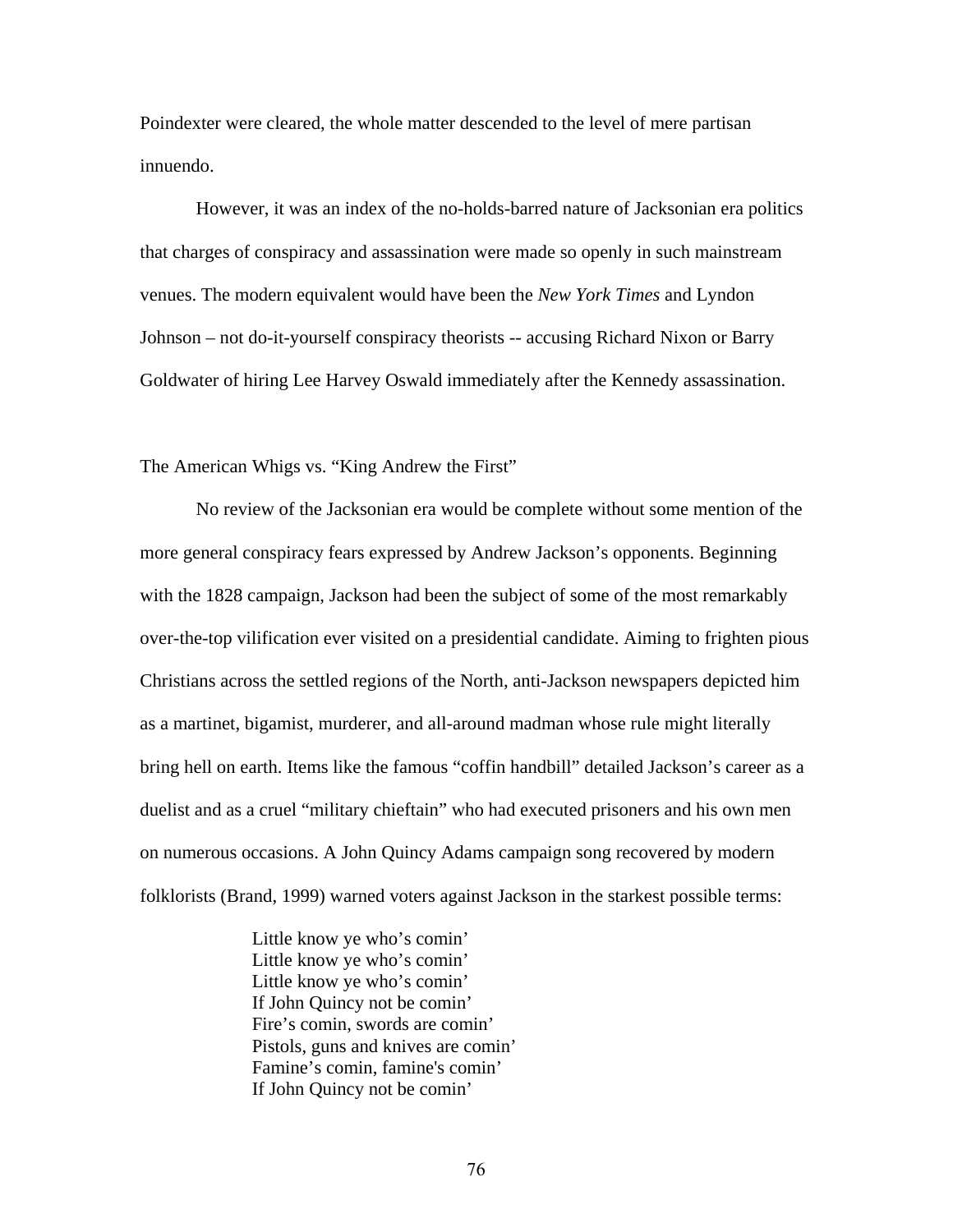And so on until the big finish:

Fear's are comin,' tears are comin' Plague and pestilence are comin' Satan's comin', Satan's comin.' If John Quincy not be comin'.

The anti-Jacksonians were a disparate group that finally coalesced during his second term into a new national political organization, the Whig party. The new party's name was rooted in the opposition's rather conspiratorial or at least histrionic take on Jackson's conduct during the Bank War. "Whig" was the named used by both the parliamentary opponents of absolute monarchy in England as well as the American opponents of British tyranny during the Revolution. The  $19<sup>th</sup>$  century American Whigs adopted the name because it encapsulated their basic message that Jackson sought to become, or already was, a dictator or king. "King Andrew the First," a famous Whig cartoon

(http://loc.harpweek.com/LCPoliticalCartoons/DisplayCartoonMedium.asp?MaxID=42& UniqueID= $17&Year=1833&YearMark=1830$  ) labeled the president, picturing a crowned Old Hickory with robes and scepter, trampling on the Constitution.

While the President Who Would Be King was undoubtedly a partisan campaign theme, the leading Whigs seemed to mean it in deadly earnest. Jackson had a long record, going back to his military career, of shrugging off legal restraints and treating himself as the supreme authority. A number of future Whigs had been bitterly critical of General Jackson's unauthorized conquest of Spanish Florida back in 1818. Henry Clay had given a celebrated speech depicting Jackson as a potential military dictator in the mold of Julius Caesar, Oliver Cromwell, and Napoleon Bonaparte.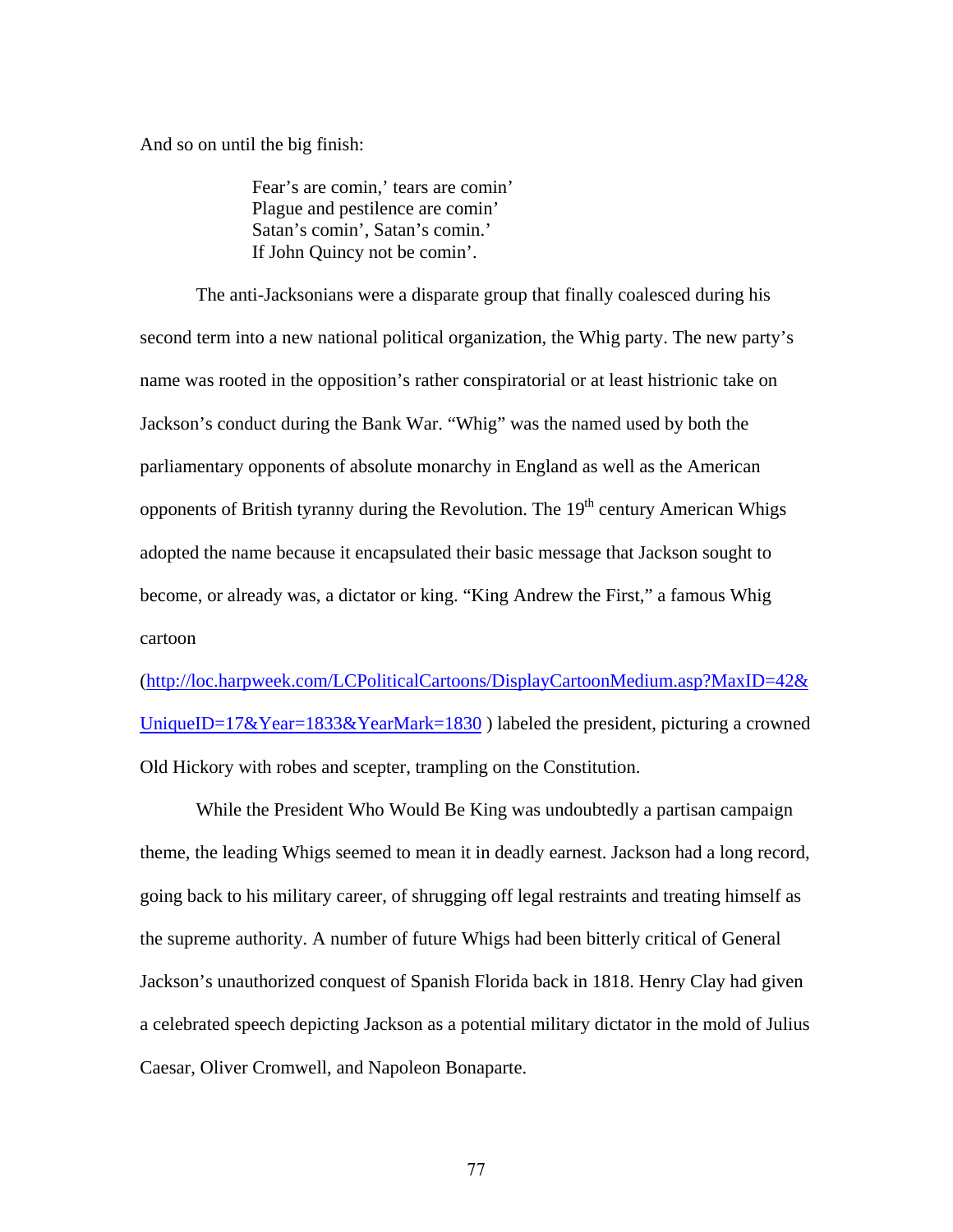Jackson's opponents warned voters about his dictatorial tendencies during his first two presidential campaigns, and they found ample evidence in Old Hickory's presidency to support their fears. Southern anti-Jacksonians like Calhoun and Poindexter were alarmed by Jackson's uncompromising stance and threats of force during the Nullification Crisis of 1831-33. For most northern and western Whigs, the most troubling aspect of Jackson's presidency was his use of the veto power against the Bank of the United States and a number of so-called "internal improvement" measures, mostly road and canal bills. All of these measures were highly prized by Henry Clay and other supporters of Clay's so-called "American System" of aggressive, government-sponsored economic development, but the veto itself was a major concern.

The veto power had always been controversial because it was an attribute of absolute monarchy that the English Whigs had stripped from their kings in the Glorious Revolution of 1689. Early U.S. state governors often did not possess a veto. The presidential veto had been used only a handful of times before the Jackson administration, and even then (according to the Whigs) only on constitutional grounds, never because a President simply disapproved of a policy and wanted to impose his will on the rest of the government. Later in American history, it became expected that the president would set the policy agenda for Congress, but in the early days of the republic this was regarded by many as executive "usurpation," a corrupt violation of the constitutional separation of powers. Thus Washington, D.C.'s oldest and most established newspaper, the *National Intelligencer*, could write, in apparent seriousness, that Jackson's bank veto had rendered the Constitution a "dead letter" and the "will of a DICTATOR . . . the Supreme Law!" (Watson, 152)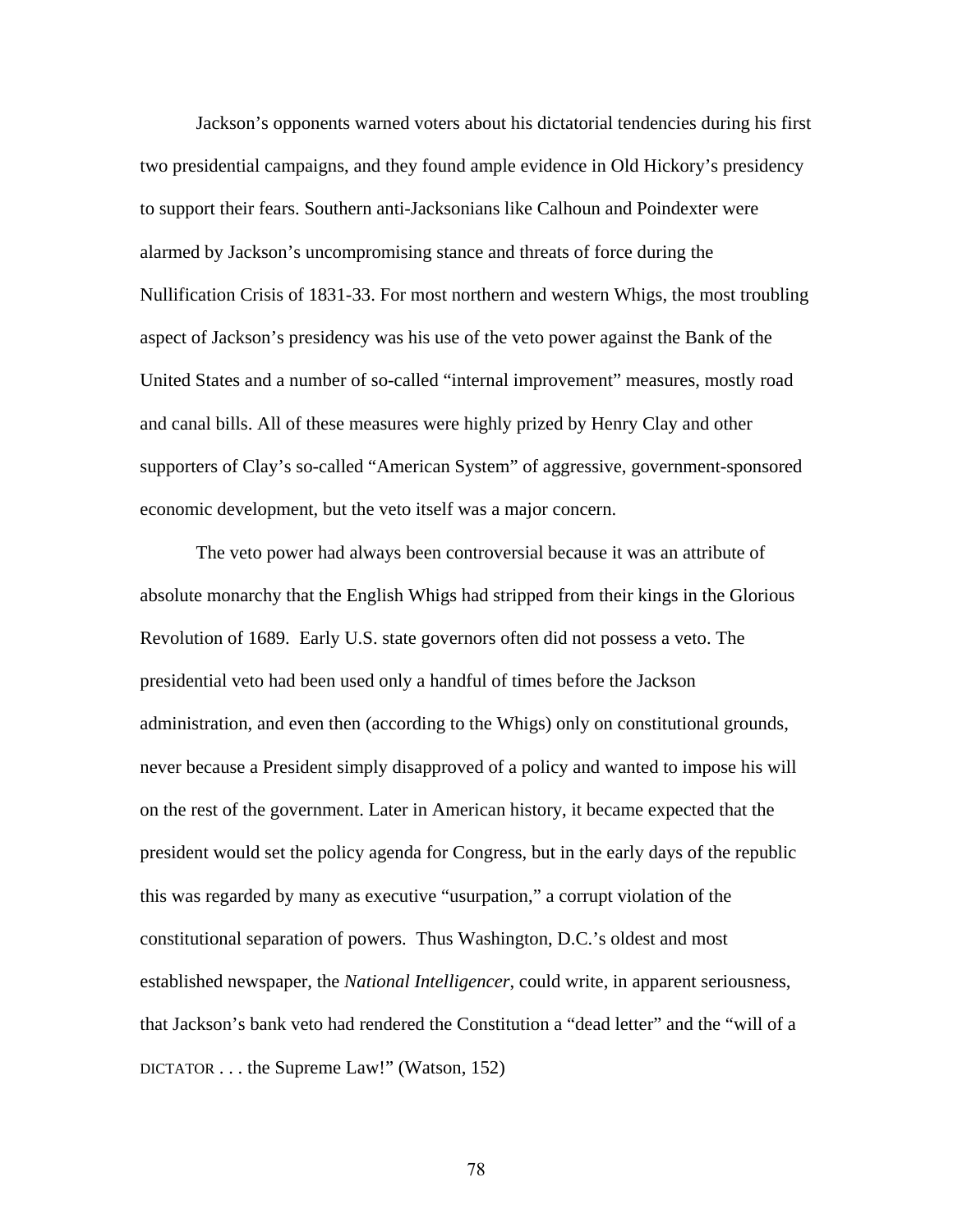In fairness to the Whigs, their charges concerned the tendency of Jackson's actions and the character of his leadership, and usually did not posit a literal monarchical conspiracy. Yet if Jackson sought to kill a symbolic monster in crusading against the Bank of the United States, the Whigs had their own monster in Jackson himself.

Jeffrey L. Pasley

# **References**

Blau, Joseph L., ed. 1964. *Social Theories of Jacksonian Democracy:* 

*Representative Writings of the Period*. Indianapolis: Bobbs-Merrill.

Brand, Oscar. 1999. *Presidential Campaign Songs, 1789-1996.* Smithsonian Folkways Recordings, SFW CD 45051.

Chambers, William Nisbet. 1956. *Old Bullion Benton, Senator from the New West: Thomas Hart Benton, 1782-1858*. Boston: Little Brown.

Cole, Donald B. 1993. *The Presidency of Andrew Jackson*. Lawrence, Kans.:

University Press of Kansas.

Dangerfield, George. 1965. *The Awakening of American Nationalism, 1815-1828*.

New York: Harper & Row.

Davis, David Brion, ed. 1971. *The Fear of Conspiracy: Images of Un-American subversion from the Revolution to the present*. Ithaca: Cornell University Press.

Gatell, Frank Otto. 1966. "Sober Second Thoughts on Van Buren, the Albany Regency, and the Wall Street Conspiracy." *Journal of American History* 53 (1966):19-40.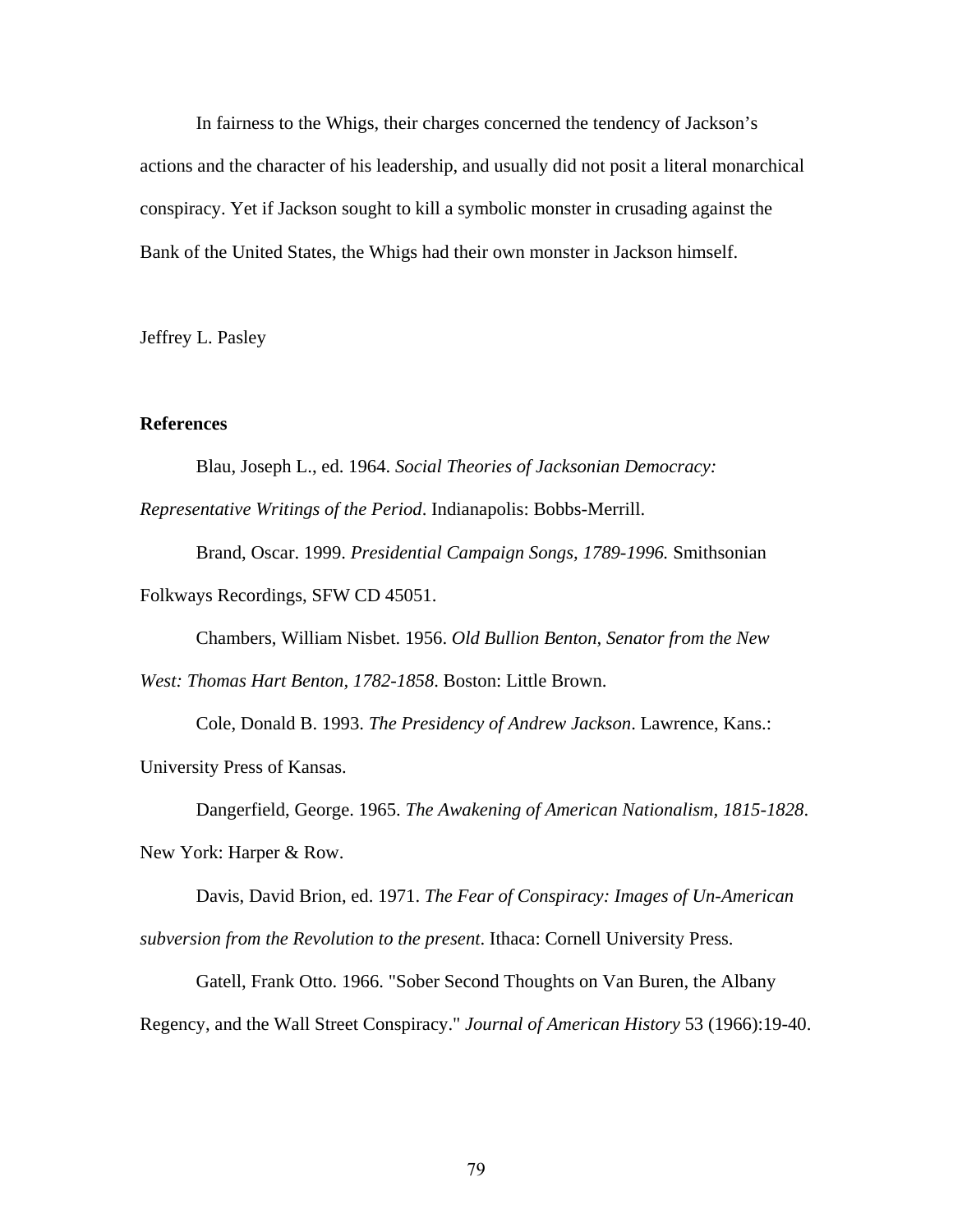Hammond, Bray. 1957. *Banks and Politics in America: From the Revolution to* 

*the Civil War*. Princeton, N.J.: Princeton University Press.

Hofstadter, Richard. 1948. *The American Political Tradition, and the Men Who Made It*. Reprint ed. New York: Vintage Books, 1973.

Jackson, Andrew. 1832. "President Jackson's Veto Message Regarding the Bank of the United States; July 10, 1832." URL:

http://www.yale.edu/lawweb/avalon/presiden/veto/ajveto01.htm.

Meyers, Marvin. 1960. *The Jacksonian Persuasion: Politics and Belief*. Stanford,

Calif.: Stanford University Press.

Prince, Carl E. 1985. "The Great 'Riot Year': Jacksonian Democracy and Patterns of Violence in 1834." *Journal of the Early Republic* 3 (1985):1-19.

Remini, Robert V. 1967. *Andrew Jackson and the Bank War*. New York: W.W.

Norton & Co.

Rohrs, Richard C. 1981. "Partisan Politics and the Attempted Assassination of Andrew Jackson." *Journal of the Early Republic* 1 (1981): 149-63.

Sellers, Charles. 1991. *The Market Revolution: Jacksonian America, 1815-1846*.

New York: Oxford University Press.

United States. Congress. 1834-56. *The Debates And Proceedings in The Congress of the United States*. Washington, D.C.: Gales and Seaton. URL:

http://memory.loc.gov/ammem/amlaw/lwac.html.

Watson, Harry L. 1990. *Liberty and Power: The Politics of Jacksonian America*. New York: Noonday Press, Farrar, Straus and Giroux.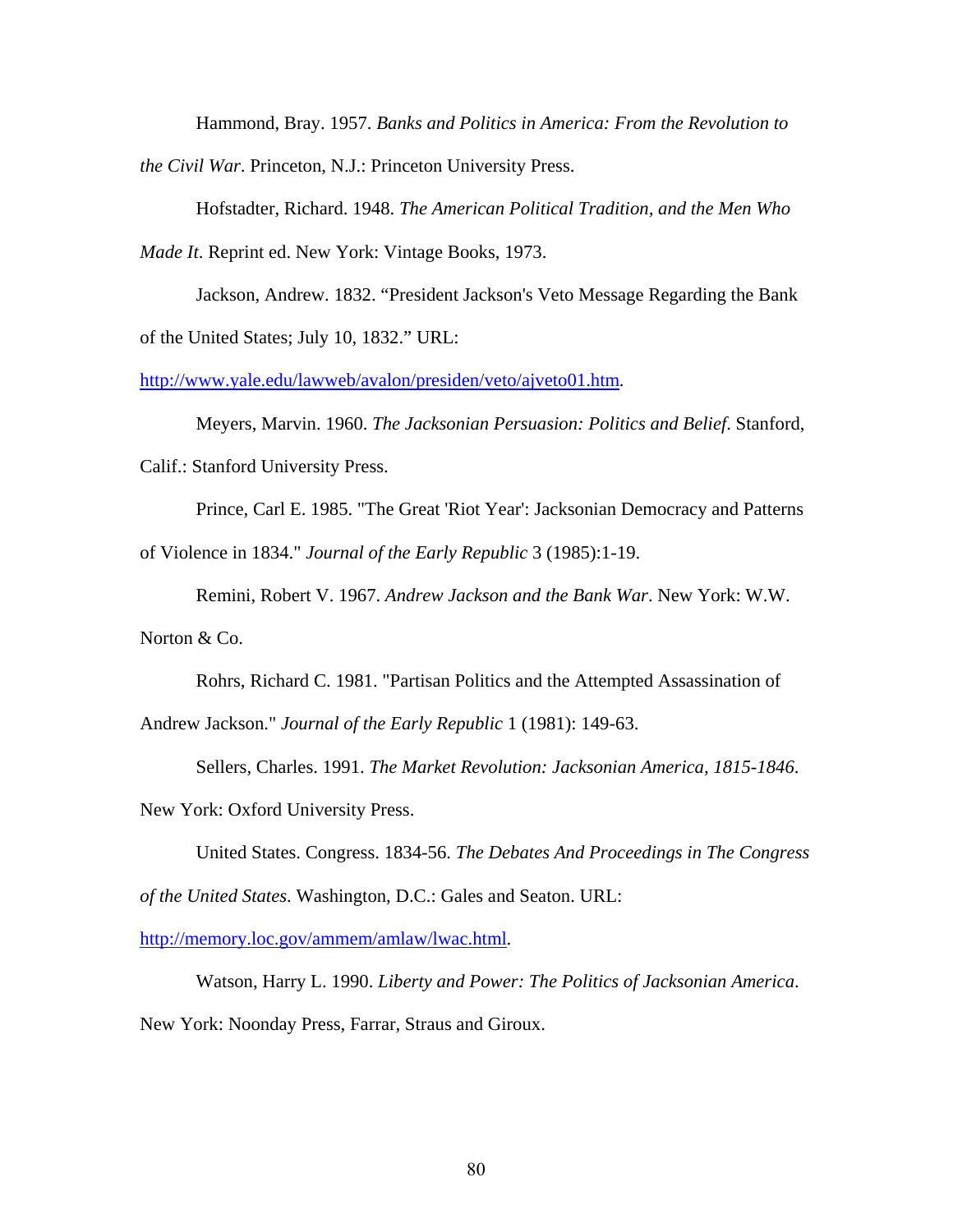**References to this entry from: Lawrence, Richard; Bank of the United States or** 

**Bank War; Wall Street**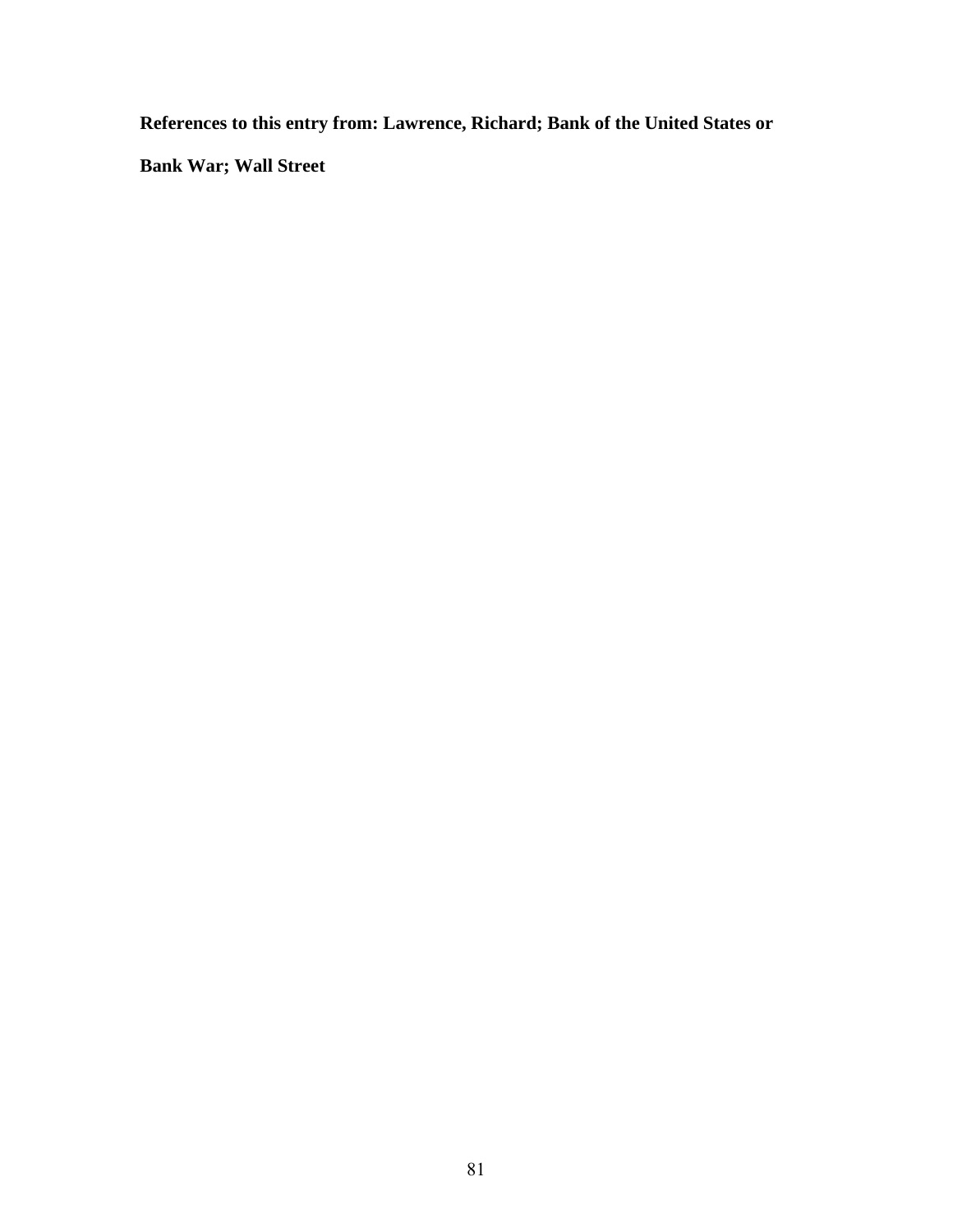#### **Lewis, Meriwether**

The great explorer furnishes perhaps the earliest example of what became a great American tradition: the beloved celebrity whose ignominious, untimely death spawned conspiracy theories intended to restore some of the hero's dignity. Lewis's apparent suicide at a remote inn off the Natchez Trace in October 1809, when he was only 35 years old, ignited a slowly simmering cauldron of alternative explanations. By the conspiracy-happy 1990s, these included assassination by agents of Gen. James Wilkinson, with a cover-up orchestrated by Thomas Jefferson himself.

#### **Background**

A soldier by occupation, the Virginia-born Lewis was Jefferson's private secretary for a time before achieving early, international fame by successfully leading an expedition to the Pacific and back between 1803 and 1806. Firming up the U.S. claim to the just-completed Louisiana Purchase and laying the groundwork for later expansion into the Pacific Northwest while also bringing back a wealth of scientific information, Lewis and his colleague William Clark became the new nation's first real celebrities, probably surpassing many of the Founders themselves. President Jefferson rewarded his protégé with an appointment as governor of the Louisiana Territory he had just explored, a post that Jefferson regarded as the second-highest in the land.

Despite his experience as Jefferson's presidential "staff," Lewis was no politician, and found his post-expedition life deeply disappointing. Delaying his move to the territorial capital for almost a year, Lewis hunted for a wife and planned to publish the journals of the expedition, but never managed to either project off the ground. Once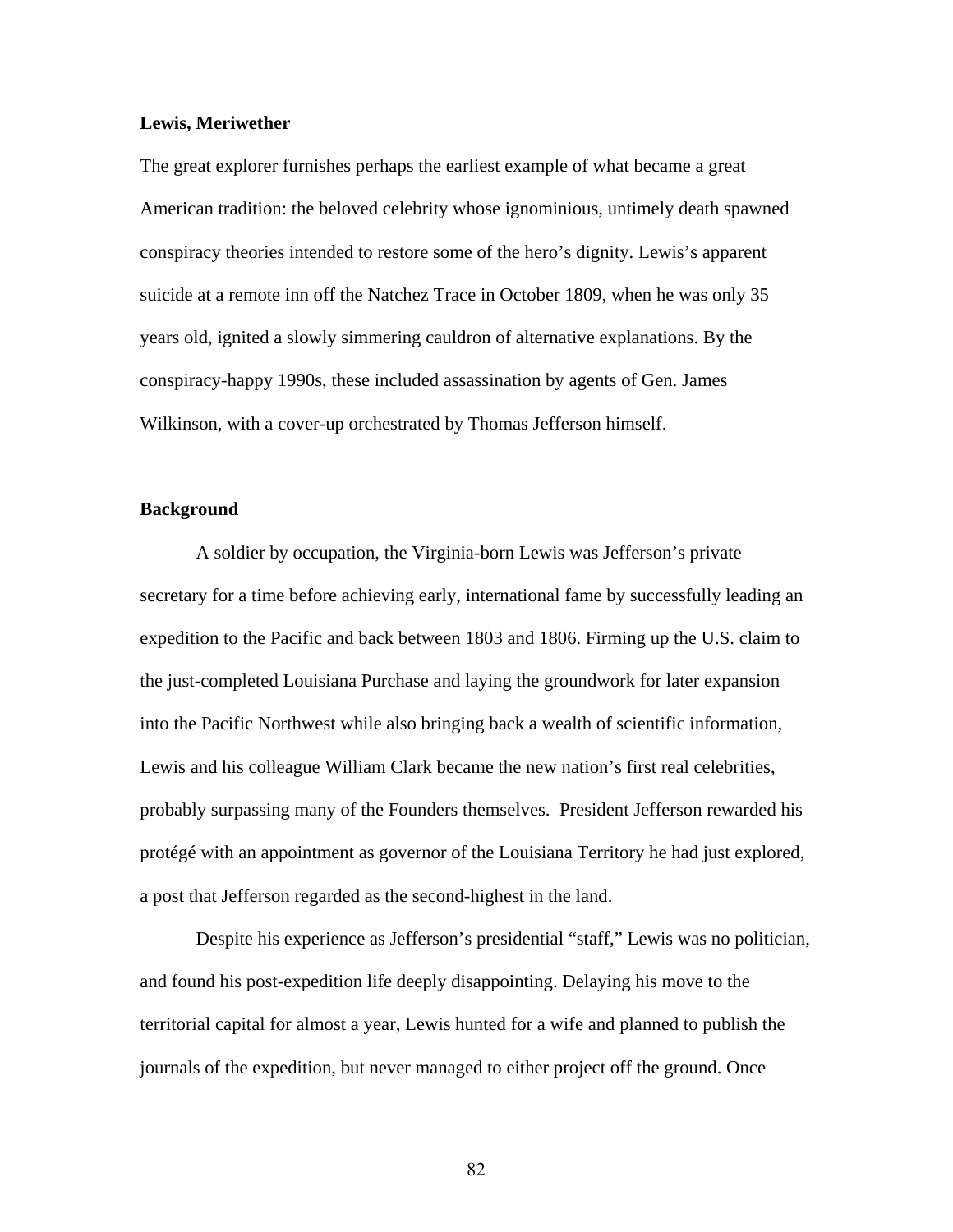ensconced at St. Louis, Lewis performed terribly as territorial governor, clashing with more experienced politicians like Territorial Secretary Frederick Bates, who called his superior "a big baby," and getting the affairs of his office muddled enough to have some of expenditures rejected by the War Department. In September 1809, Lewis set out on a trip to Washington to clear his name and see his publishers.

#### Southern Death Trip

The trip did not go very well. Though conspiracy theorists point out that little was said of it while Lewis was alive, Jefferson, William Clark, and others admitted after his death that the new governor had developed serious psychological problems, including intense, habitual hypochondria, for which Lewis often medicated himself; a terrible drinking problem; and what we would call today depression. Alcoholism was a common affliction in the frontier military and seems to have worsened under the stress of Lewis's political and personal failures. Only two hundred miles into the journey, downriver from St. Louis at New Madrid, Lewis had to be taken ashore from his boat and treated for some real, imagined, or self-induced illness. He made out his last will and testament and only reembarked on the voyage when earthquakes broke out in the area, leading his fearful valet to have his master put back on the boat.

At his next port of call, Fort Pickering near present-day Memphis, Lewis arrived in a state of "mental derangement," inebriated and suicidal. The fort commander, Major Gilbert Russell, had Lewis removed from his boat and detained him for two weeks, restricting his alcohol intake to "claret and a little white wine" and posting guards to prevent the explorer from doing violence to himself. Lewis recovered his senses and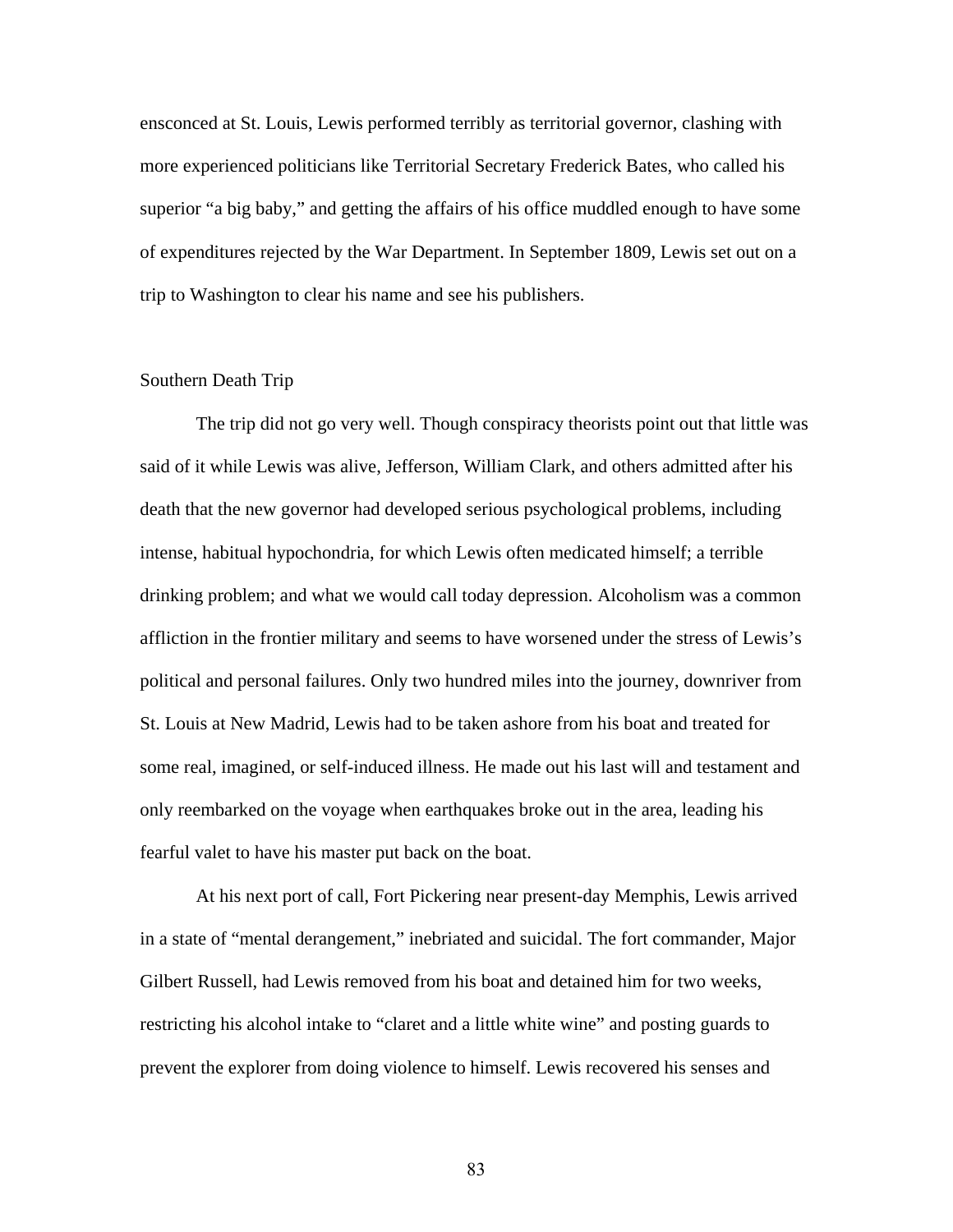promised never to touch intoxicants again. He borrowed money and horses from Russell, and set out for Washington overland, via the Natchez Trace, on September 29, 1809.

Apparently Lewis fell off the wagon rather quickly during his last journey. His traveling companion after Fort Pickering, Indian agent James Neelly, found him "deranged" again as they crossed the Chickasaw Nation, where they had to stop and let Lewis rest for two days. Shortly after, Neelly brought the suspicion of generations of conspiracy theorists on himself by going after some lost horses and sending Lewis on alone, planning to meet 50 miles farther up the Trace, at place called Grinder's Stand in present-day Lewis County, Tennessee, the home of white family that accommodated travelers.

Lewis appeared at the Grinder (also spelled Griner) house on the evening of October 10, 1809, and though the accounts of what happened there differ in some particulars, all agree that the governor was in a highly agitated state of mind. Priscilla Griner, the lady of the house and the only witness to give testimony, remembered Lewis pacing back and forth in the room where he was lodged talking loudly to himself "like a lawyer." In the wee hours of Oct. 11, Griner heard two pistol shots but was too frightened to investigate. Through the cracks in the log building, however, she saw that Lewis had blasted away part of his own skull, shot himself in the side, and also tried to cut his own throat with a razor, but none of it was enough to bring immediate death. Cowering with her children, Griner heard the explorer asking for water but ignored his pleas out of fright and saw him crawl off moaning. There are several variations of Lewis's last words, but one appropriate remark recurs: "How hard it is to die."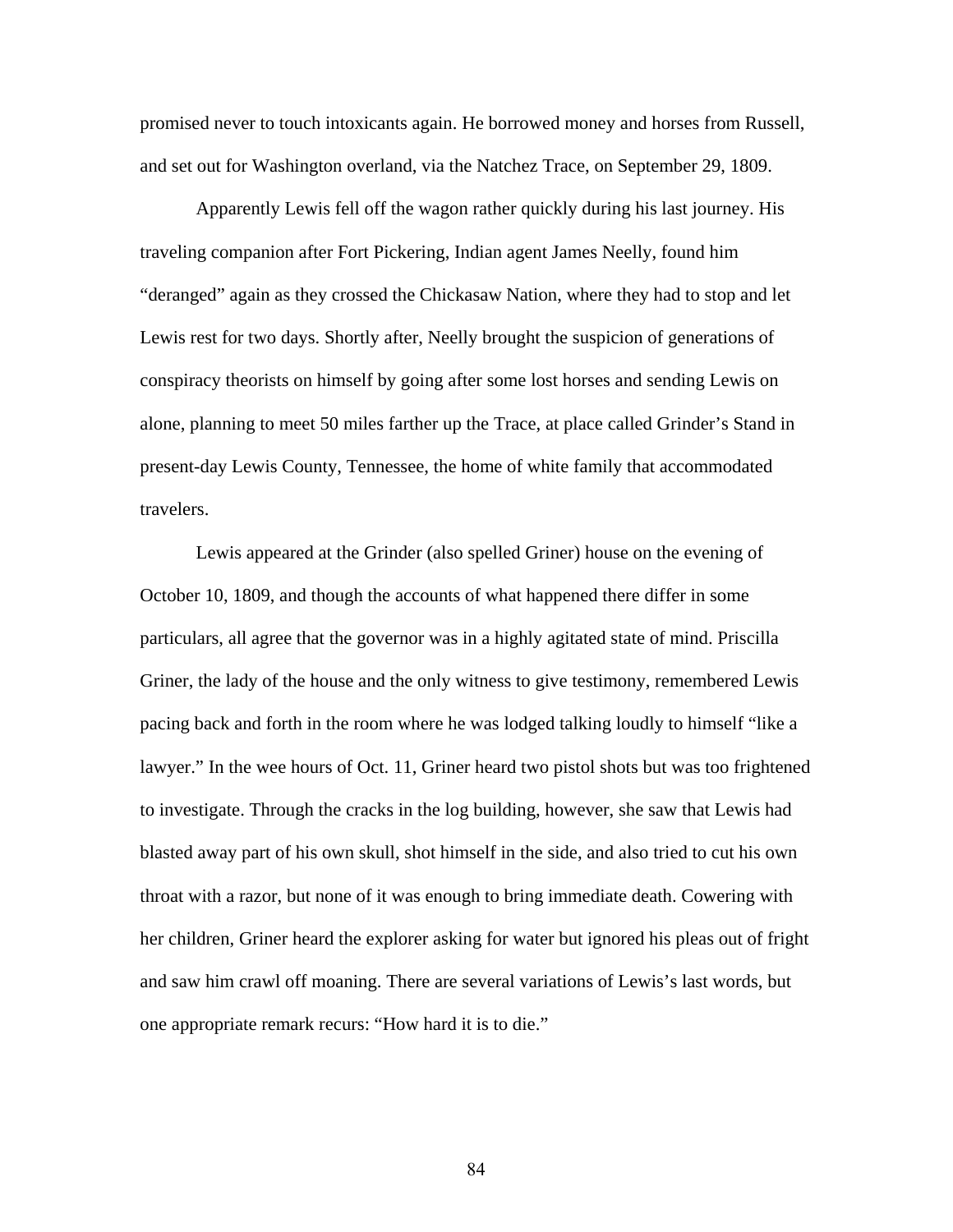## Conspiracy Theories

Few questions were raised about Lewis's death at the time, but beginning in the 1840s, stories began to circulate that he was murdered, especially in Tennessee. Even then, according to historian Dawson A. Phelps, the story did not receive much public comment for another half century, by which time the murder interpretation had become an established tradition among the locals and the Lewis family. From the 1890s on, it began to receive occasional endorsements from Lewis and Clark scholars.

Even this tradition was not necessarily a conspiracy theory. Those distraught by the pathfinder's pathetic end may have taken comfort in the idea of murder-not-suicide, but the few concrete ideas the circulated about who might have killed him or why were vague and rather mundane in nature. The leading explanation was Lewis had been killed by robbers, perhaps his own servant Pernier. The evidence for a conspiracy or even murder is thin to non-existent, resting largely on legend, rumors generations removed from the source, and the willing disbelief of later admirers that the great man could have been capable of such degrading and desperate behavior. Some have fingered lone eyewitness Priscilla Griner as an accomplice who lied to cover up for her supposedly absent husband Robert and unknown others. The legends tell of Robert being tried for murder but acquitted for lack of evidence.

It is certainly true that Mrs. Griner's credibility as a witness is less than total, but that actually undermines the conspiracy theory further. Priscilla embroidered her original story for an interviewer 29 years after Lewis's death, adding material that made the events look more suspicious. Her later account included the claim was that two men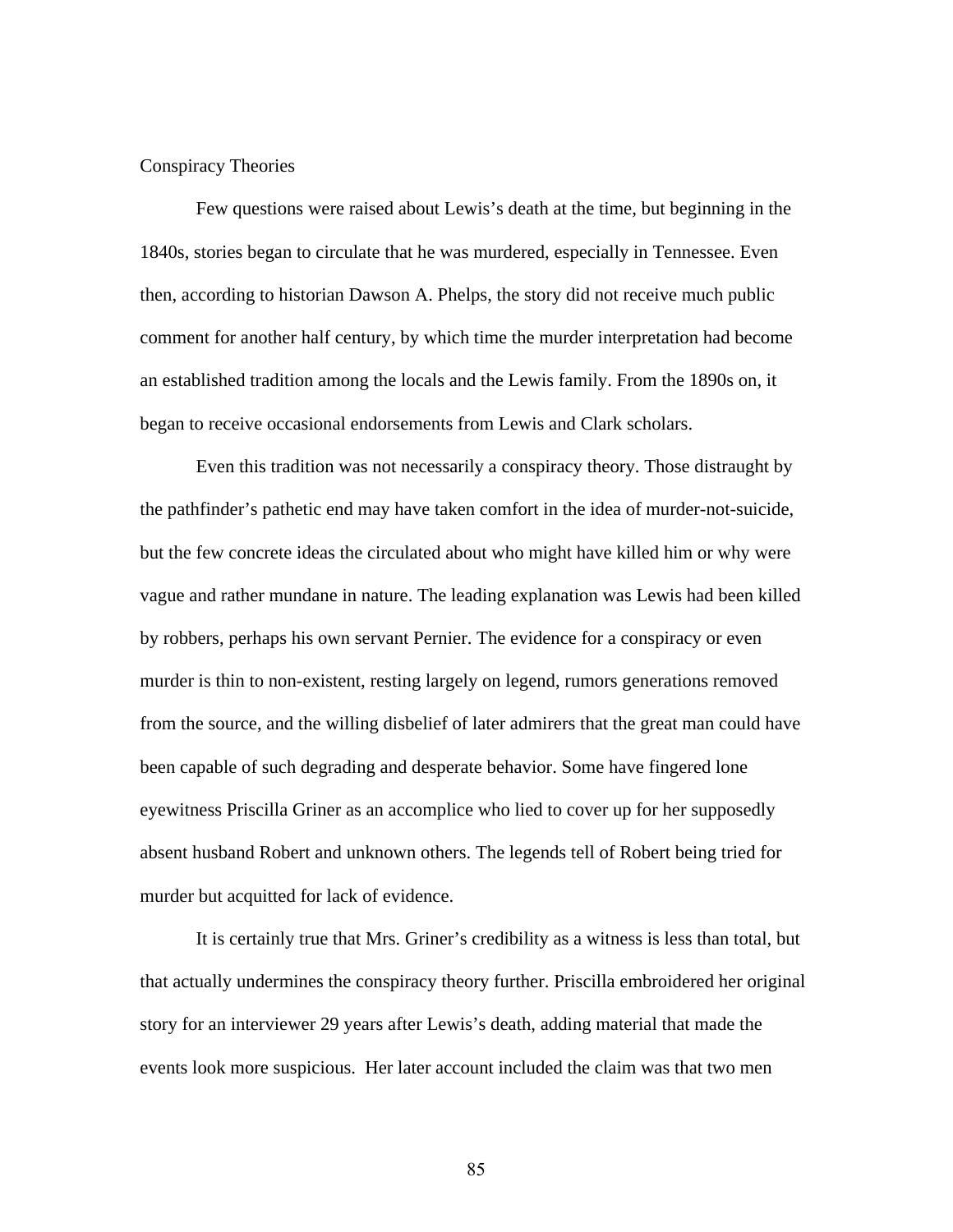came to the house looking for lodging and quarreled with Lewis, along with other conspiratorial details: three shots instead of two, meaning that Lewis's two pistols (the kind that had to be loaded after each shot) could not have done the job; and an apparent exchange of clothing between Lewis and his servant sometime in the night.

The most thoroughgoing Lewis conspiracy theory was propounded by muckraking popular historian (and Pulitzer Prize winner) David Leon Chandler in his 1994 book, *The Jefferson Conspiracies*. Departing from the usual practice, Chandler endorsed Mrs. Griner's revised 1838 account in full, and surmised that Lewis was murdered while trying to escape in his servant's clothes, possibly by or with the help of his erstwhile companion Neely. As the title of the book made obvious, Chandler was eager to be the Woodward and Bernstein of the early American republic and trace the murder all the way back to the White House, or at least Monticello. Recounting the history of the Aaron Burr conspiracy and the treasonous activities of Gen. Wilkinson (a Spanish spy and Burr crony as well as the ranking official in the frontier army), Chandler theorized that Lewis carried some sort of evidence against Wilkinson and was hunted down by the general's henchmen, who then fabricated the tales of drunkenness and suicide that became the official interpretation.

Chandler was able to give Jefferson himself only a small role in the titular conspiracies. His major accusation was that the just-retired president helped forestall further investigation by accepting the suicide explanation too quickly and lending credence to the idea that Lewis was an alcoholic. Jefferson's alleged motive was to avoid exposing Wilkinson, whose integrity Jefferson had publicly certified by maintaining him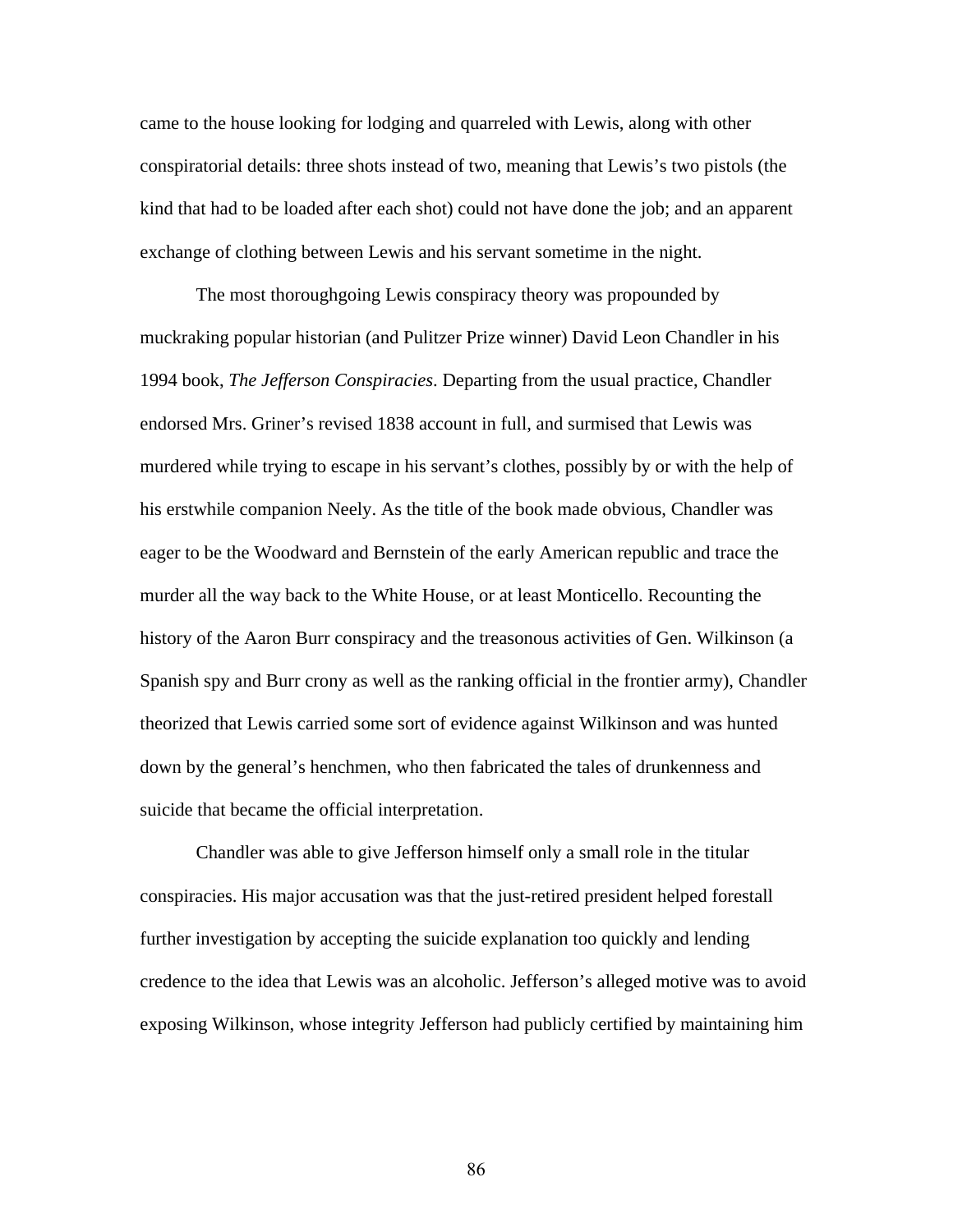in an important military post and by using him as the star government witness in Aaron Burr's recent treason trial.

While Jefferson's confidence in Wilkinson was politically calculated and extremely misplaced, Chandler's theories hold very little water. Resting the crux of his argument on the half-hearted nature of the investigation, he echoed the modern assassination conspiracy literature, but begged the question of what sort of investigation could possibly have been conducted at so remote a location at such an early date. If one accepts the far-fetched premise of hired political assassins stalking the American woods in 1809, to kill a national hero, then Lewis's best friend and fellow explorer, William Clark, also has to be included in the conspiracy. No man knew Lewis, got along with him better, or respected him more, but Clark accepted the official account just as readily as Jefferson.

The "Jefferson conspiracy" against Meriwether Lewis is best considered as anachronistic speculation that tells us more about late  $20<sup>th</sup>$  century popular culture than it does about Lewis or Jefferson.

## Jeffrey L. Pasley

#### **References**

Chandler, David Leon. 1994. *The Jefferson Conspiracies: A President's Role in the Assassination of Meriwether Lewis*. New York: William Morrow & Co.

Jackson, Donald. 1991. *Thomas Jefferson & and the Stony Mountains: Exploring the West from Monticello*. Norman: University of Oklahoma Press.

Kushner, Howard I. 1981. "The Suicide of Meriwether Lewis: A Psychoanalytic Inquiry." *William and Mary Quarterly* 3d ser., 38 (1981): 464-81.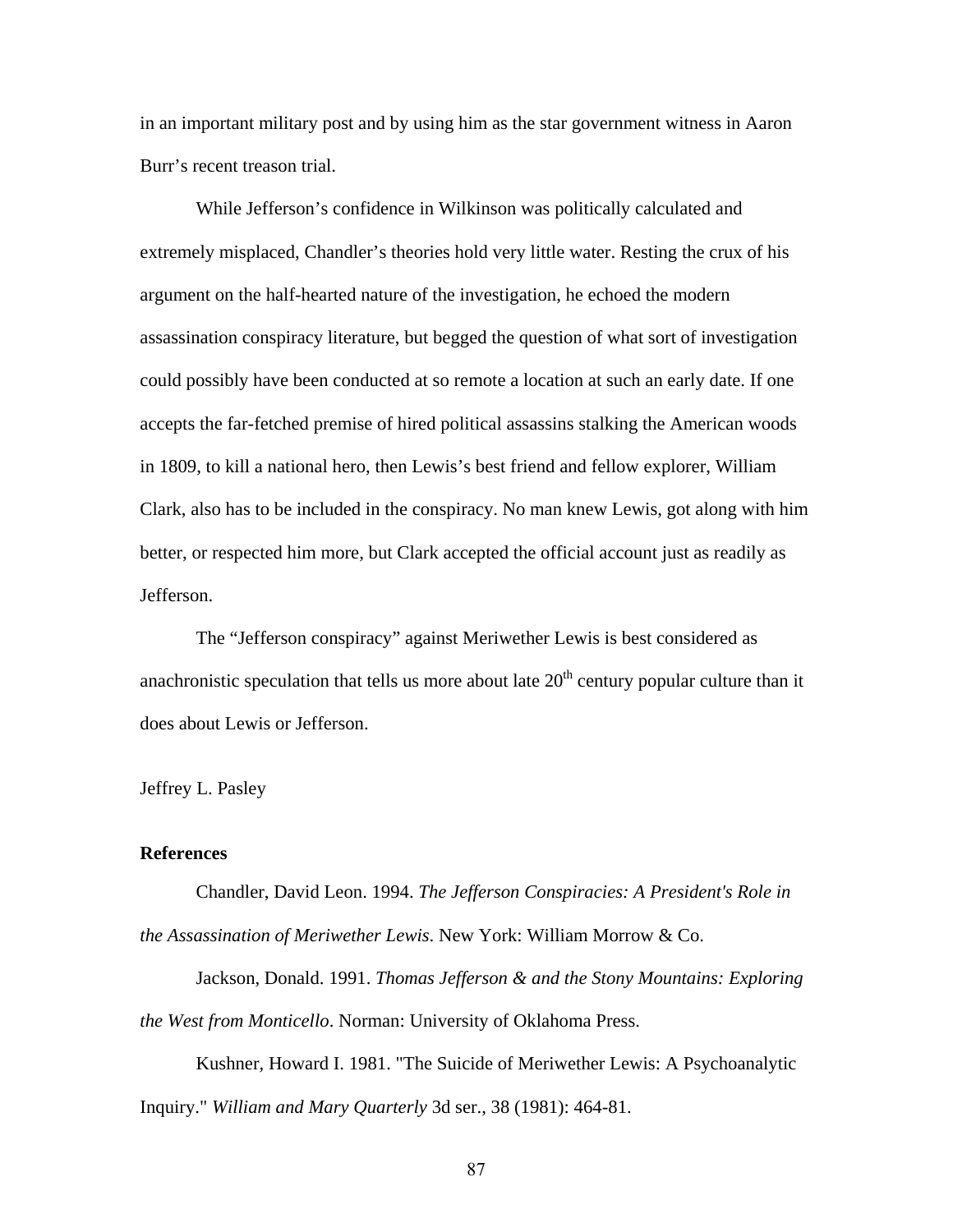Phelps, Dawson A. 1956. "The Tragic Death of Meriwether Lewis." *William and Mary Quarterly* 3d ser., 13 (1956): 305-18.

Ronda, James P. 1984. *Lewis and Clark among the Indians*. Lincoln: University of Nebraska Press.

Thomas Jefferson Papers, Library of Congress.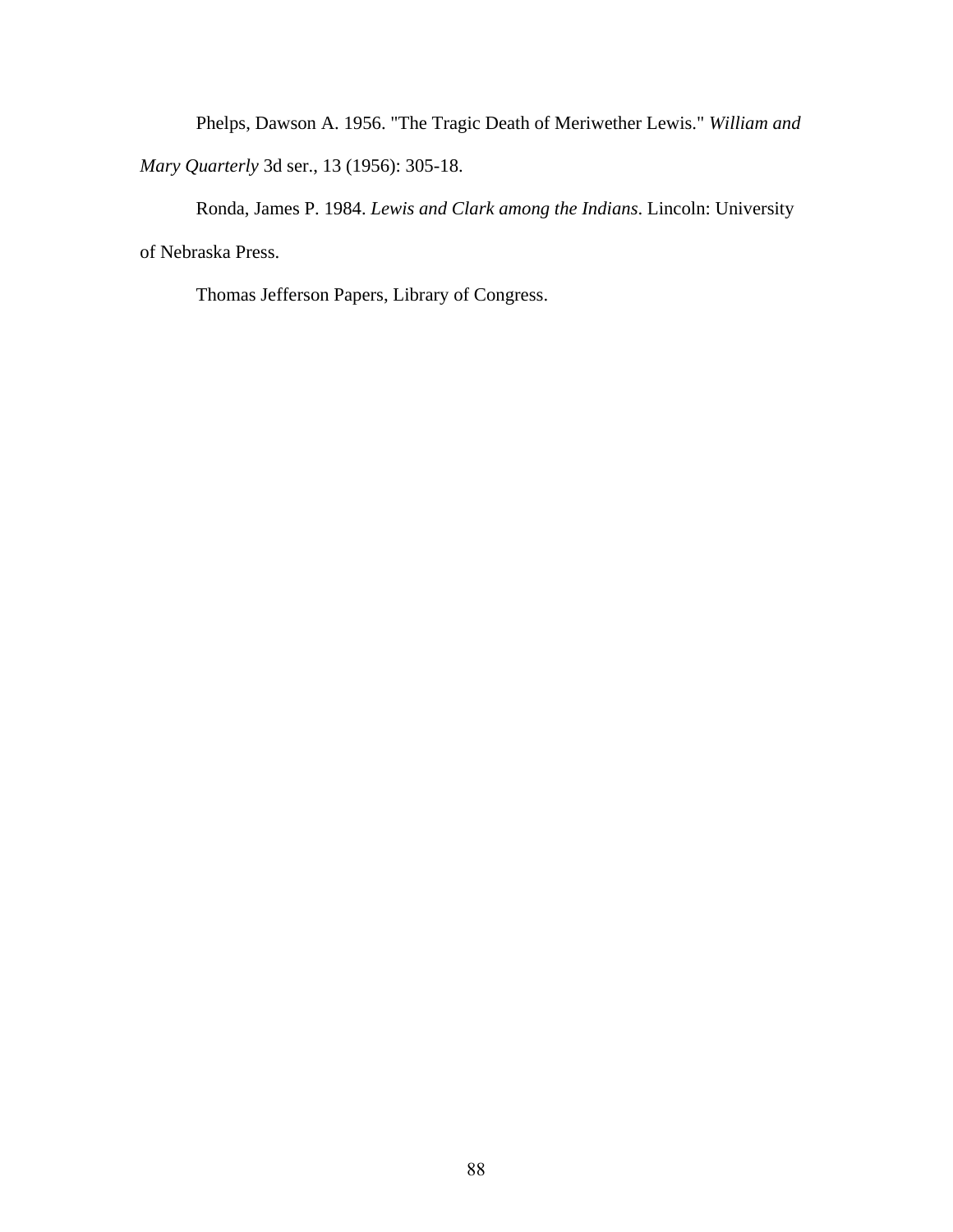# **MONK, MARIA**

Maria Monk (1816-?1849) was the heroine and putative author of a mostly fictional but wildly popular book depicting the secret crimes that many Protestants were sure took place behind the closed doors of Catholic convents. The book was first published in 1836 under the title *The Awful Disclosures of the Hotel Dieu Nunnery of Montreal*. By some estimates, it was surpassed among antebellum bestsellers only by the Bible and *Uncle Tom's Cabin*, two other favorites of the northern middle classes and the evangelical Protestant reformers whose causes relied on them. Known as the "Uncle Tom's Cabin of Know-Nothingism," *Awful Disclosures of Maria Monk* remains to this day one of the most influential of all anti-Catholic texts, illustrating the powerful role that exaggerated survivor/defector narratives have played in bolstering conspiracy fears (Billington, 108).

 Many facts of Maria Monk's life are sketchy and disputed, but it's generally agreed that she grew up near Montreal, the wayward daughter of a soldier's widow who supported her family by cleaning houses for the army. Raised as a Protestant, by some means or another Maria ended up under the care of Catholic nuns, escaped from their institution, and left for New York City in 1835, pregnant and in the company of Rev. William K. Hoyt, an anti-Catholic activist.

Beyond those basic facts, the accounts differ dramatically. Her mother claimed that Maria had suffered brain damage in a grisly childhood accident involving a "slate pencil," and became mentally unstable and sexually uncontrollable as a result. According to Mrs. Monk, the Catholic institution from which her daughter escaped was a "Magdalen asylum" for the redemption of prostitutes, and William Hoyt had paid Maria to blame her conditions on priests, when Hoyt himself was likely the guilty party (Billington, 101).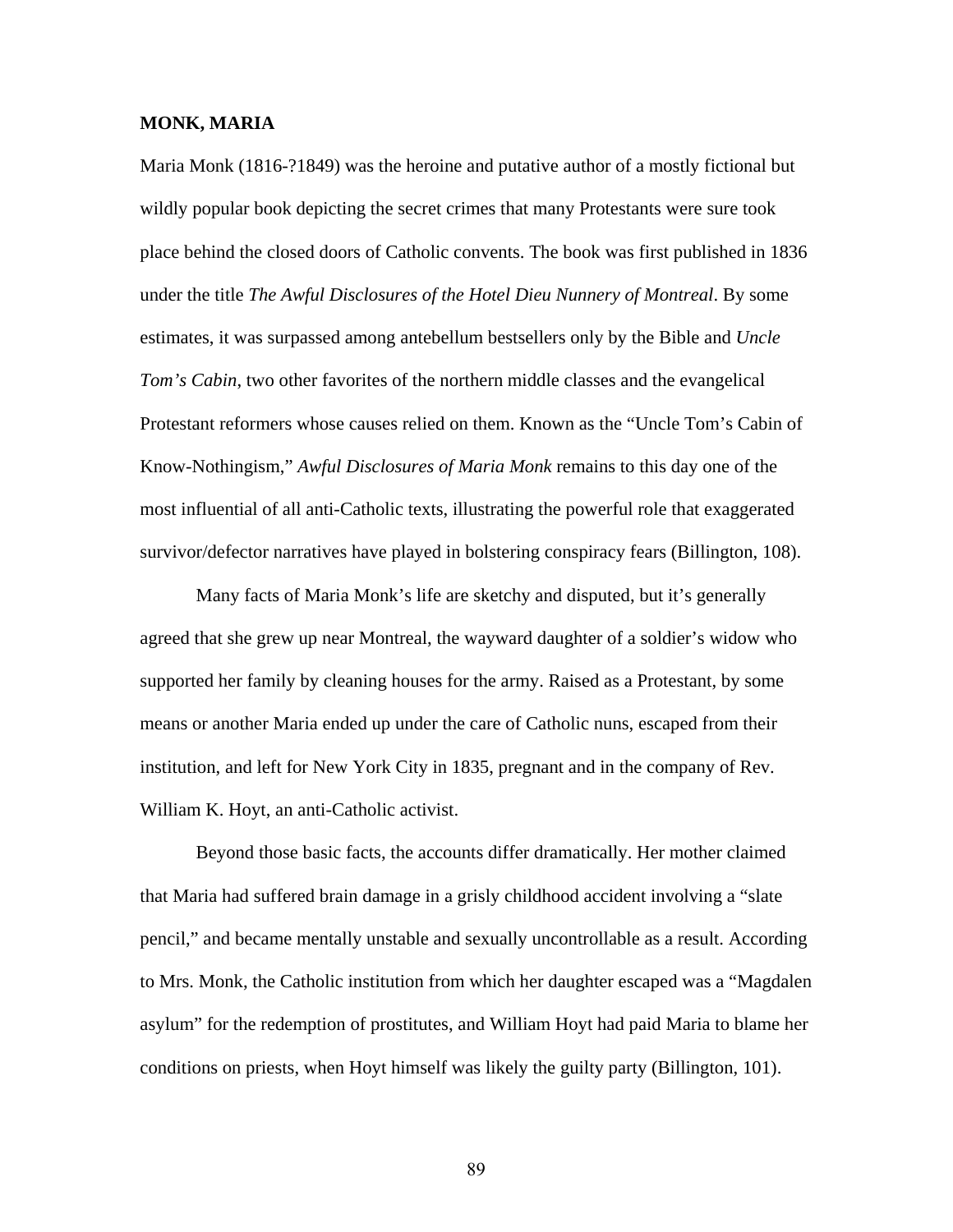As described in *Awful Disclosures*, Maria's own story was far more inspirational. She told of entering the Hotel Dieu convent for her education and converting to Catholicism. After a brief stint away from the convent, including an alleged marriage, Monk decided to become a nun herself. Upon taking the veil, she was initiated, if her account is to be believed, into a nightmare world of psychological manipulation, sexual exploitation, and mass murder. Taken aside by the Mother Superior, Maria was informed that one of a nun's "great duties was to obey the priests in all things," which included servicing them sexually. When Maria virtuously objected, the Superior explained to her that priests needed nuns for this purpose because they were "not situated like other men, being forbidden to marry." Moreover, the Catholic clergy deserved some release, because they "lived secluded, laborious, self-denying lives for our salvation." Finally, Maria was assured, priests could not sin, and whatever they wanted was both right and "pleasing in the sight of God" (Monk, 38).

The sisters at Hotel Dieu also had to assist with the horrifying measures required to hide the priests' activities. When babies were born in the convent, they were "always baptized, and immediately strangled," which was actually good for the children since they would never be tempted to sin and got to enjoy "everlasting happiness" immediately (Monk, 39). In the *Awful Disclosures*, Maria reported her discovery of a pit in the convent cellar where the little bodies were thrown in and covered with lime to promote rapid decomposition. The same fate awaited any nuns who balked at their duties, or spoke openly of the crimes committed there. Monk claimed to have witnessed a recalcitrant sister condemned to death, and then summarily executed – in the presence of bishop – by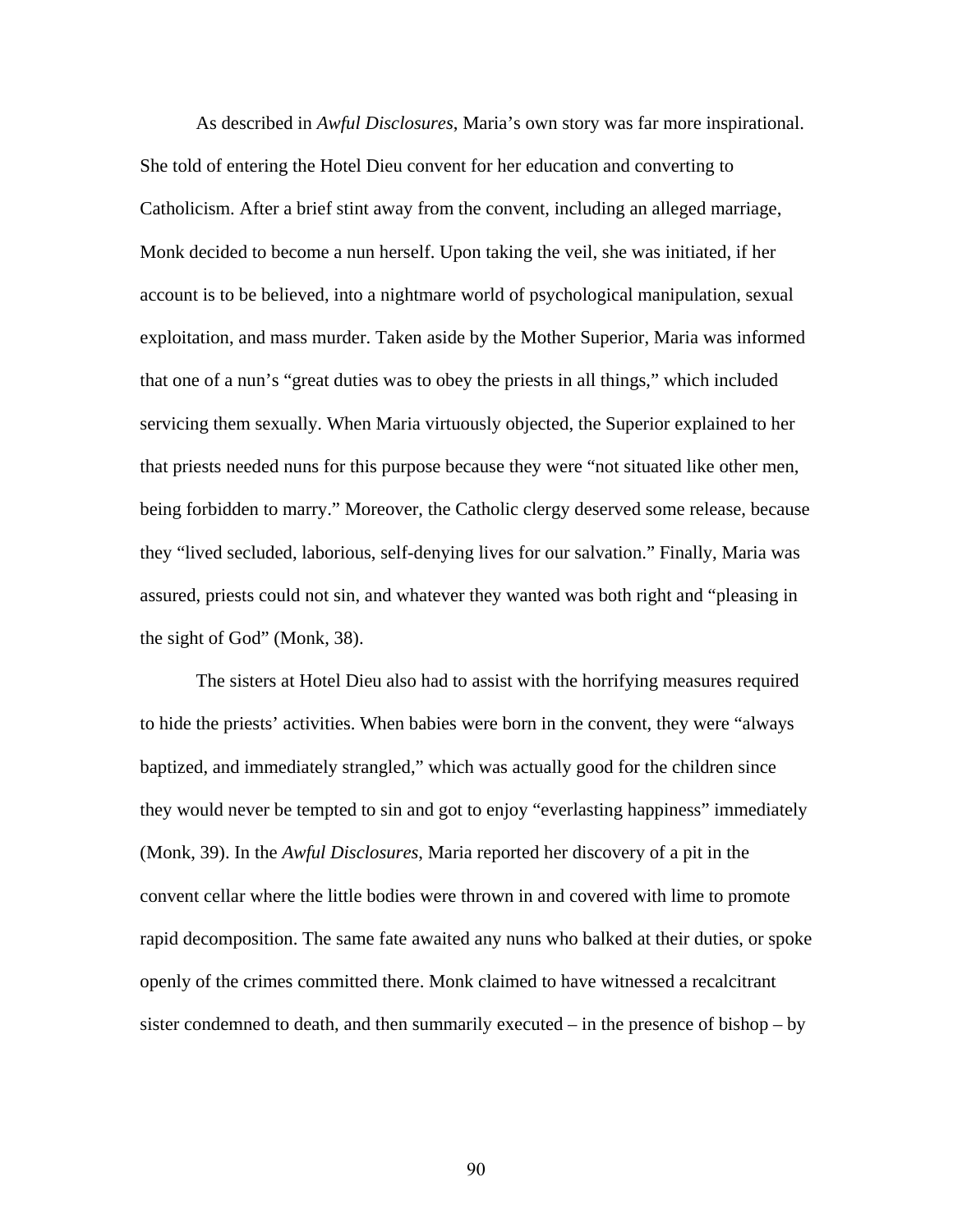means of smothering between two feather mattresses. Priests and nuns jumped on top and trampled her for good measure.

In its original form, the narrative ended with Maria, pregnant with the child of one "Father Phelan, Priest of the Parish Church of Montreal," (Monk, 177) escaping from the convent and arriving, apparently unaided at a New York almshouse. Pursued by agents of the church and deathly ill, she finally unburdened herself to a hospital chaplain, who gave her a Bible and introduced her to the joys of Protestantism, depicted as a form of Christianity based exclusively on the reading of God's word and "the free exercise of . . . reason" (Monk, 179)

Monk's story (if indeed it was hers and not a tale invented by her promoters) dovetailed nicely with the accusations that Protestant extremists had been making in a then-current controversy over the alleged threat that convents posed to American girls, which was linked with a much broader anti-Catholic movement. *Awful Disclosures*  documented the charges much more sensationally than the recent *Six Months in a Convent* (1835), the rather mild narrative of "escaped" nun Rebecca Reed, who had been a sister at the Ursuline convent in Charles Town, Massachusetts that anti-Catholic rioters had burned down in 1834. *Awful Disclosures* had the juicy details that Reed's book lacked, and while not explicit by modern standards, some scholars consider it the first work of pornography published in the United States, for its frank appeal to prurient interests.

 It is unlike that Maria Monk herself actually wrote the book that bears her name and difficult to know whether she concocted the tales within it, which became more extensive and detailed in subsequent editions that boasted numerous invented illustrations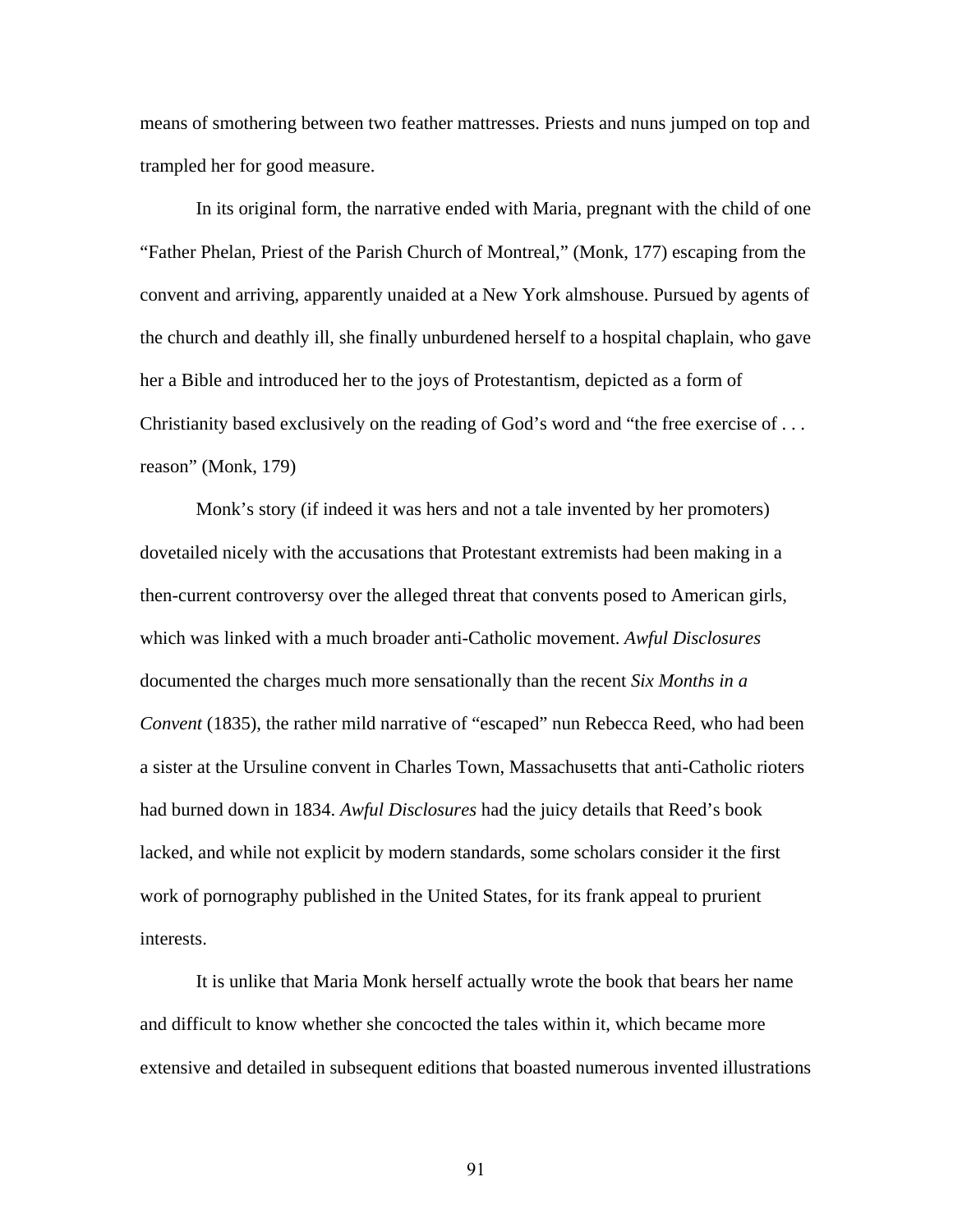and even a floor plan of the convent. In New York, she fell in with a circle of anti-Catholic activists including Rev. John Jay Slocum, Arthur Tappan, Rev. George Bourne, and Theodore Dwight, Jr. (some of whom were actively involved in other more worthy evangelical causes such as temperance and abolitionism). The narrative has been credited to several different members of the group, but it is certain that they were all heavily involved in publicizing the ex-nun's story. The *Awful Disclosures* first saw print in an anti-Catholic newspaper, New York's leading publisher, Harper Brothers, working through a dummy corporation named after two of their employees, finally brought it out as a book in 1836. Immediately popular, it has remained in heavy circulation ever since.

 Unsurprisingly, Maria Monk's book was controversial as well widely read. The Protestant religious press promoted it as an absolutely truthful account of Catholic corruption and superstition, and Maria herself became a popular figure. At the same time, Catholics and other opponents of the evangelical activists responded vigorously. Posters denouncing Monk were distributed throughout New York, and a heavily documented book, *Awful Exposure of the Atrocious Plot Formed by Certain Individuals against the Clergy and Nuns of Lower Canada*, was published refuting her charges (Billington, 102). The Democratic, and (like its party) generally pro-Catholic newspaper, the *New York Herald* attacked *Awful Disclosures* repeatedly as a "gross and atrocious fabrication" (Castagna, 675). Rev. Slocum rushed out with another book rebutting the refutations, and a public meeting was held in which Monk and her critics confronted each other.

Inevitably the controversy produced calls for a public investigation of the Hotel Dieu convent, and the results of those investigations made it much more difficult for reasonable people to give *Awful Disclosures* any further credence. Catholic officials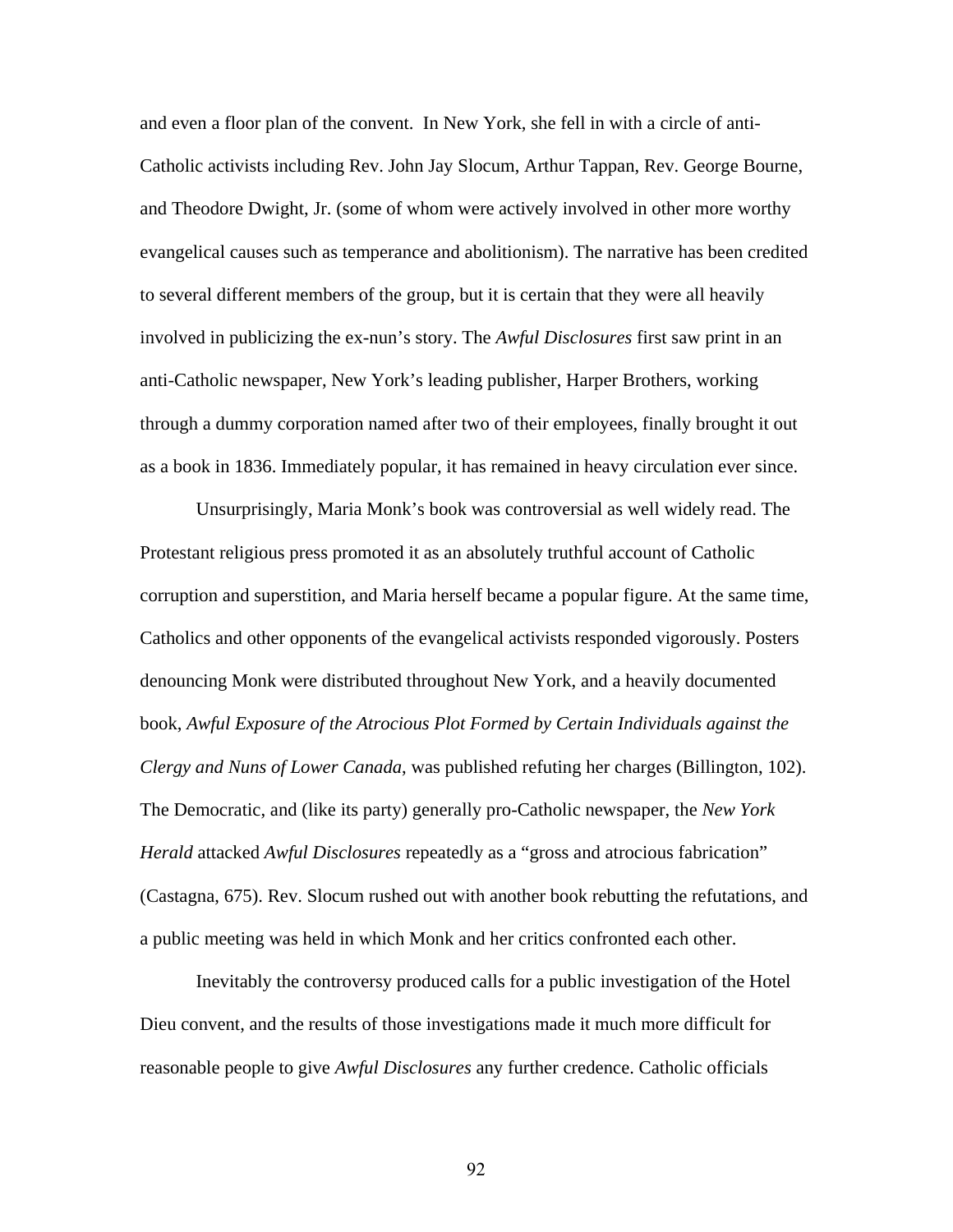denied requests to allow Maria herself to come back with an investigating committee, but finally did allow two American Protestant ministers to visit and inspect the convent. They reported finding nothing at all that substantiated Monk's accusations; even the physical lay-out of the Hotel Dieu failed to match her description. Not long after, New York editor and author William L. Stone conducted an even more thorough investigation. Combing through the convent almost inch-by-inch, even sniffing jars in the basement in search of dead babies, Stone grew to doubt that Maria Monk had ever lived there at all. Though he had been active in the anti-Catholic movement and predisposed to believe Monk's story, Stone came away impressed with the cheerfulness and tranquility of life at the Montreal convent, and wrote a report aiming to liberate his countrymen from "the bondage of prejudice" (Franchot, 161) against these particular Catholics.

The hardcore anti-Catholic press denounced the investigations (along with another Monk pregnancy) as Jesuit plots, even suggesting the possibility that the convent had been rapidly remodeled simply to cast doubt on Maria Monk's account. Her public standing was nevertheless devastated by the investigation, and in 1837 she left New York and mostly dropped from view, her mental condition evidently deteriorating. She saw only a tiny fraction of the profits from her bestselling book, despite some lawsuits, and seemed to have drifted into petty crime, poverty, and possibly prostitution. Most accounts have her arrested for stealing from a customer at the Five Points brothel where she probably worked toward the end of her life, and then dying in jail on Riker's Island in 1849. Her *Awful Disclosures* lived on, and on.

Jeffrey L. Pasley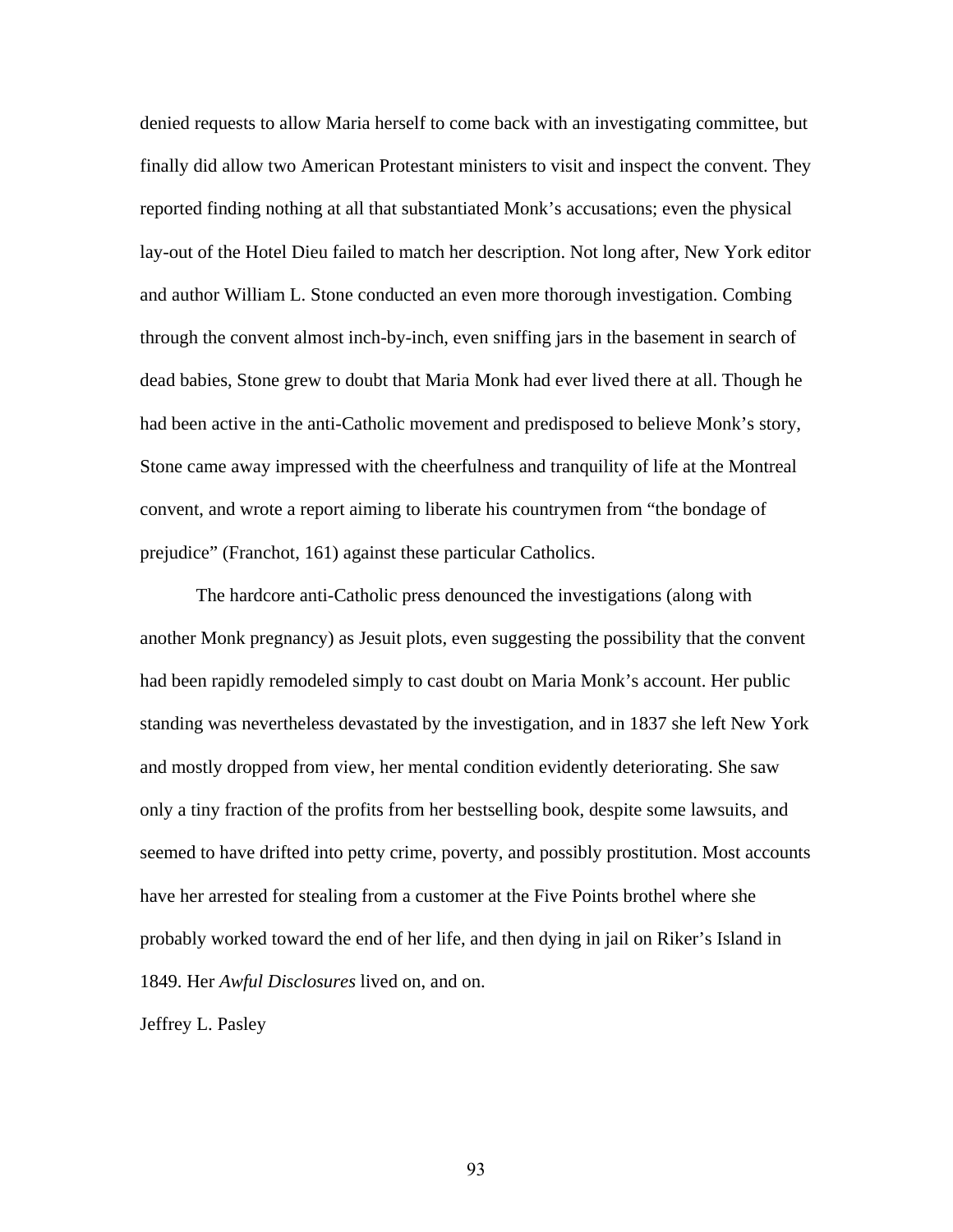# **References**

Billington, Ray Allen. 1964. *The Protestant Crusade, 1800-1860: A Study of the Origins of American Nativism*. Chicago: Quadrangle Books.

Castagna, JoAnn. 1999. "Monk, Maria." In *American National Biography*, ed.

John A. Garraty and Mark C. Carnes. New York: Oxford University Press.

Franchot, Jenny. 1994. *Roads to Rome: The Antebellum Protestant Encounter* 

*With Catholicism*. Berkeley: University of California Press.

Monk, Maria. 1836. *Awful disclosures of Maria Monk, or, The hidden secrets of a* 

*nun's life in a convent exposed: illustrated with upwards of forty engravings*. Manchester,

Eng.: Milner, available online at http://www.canadiana.org/english/.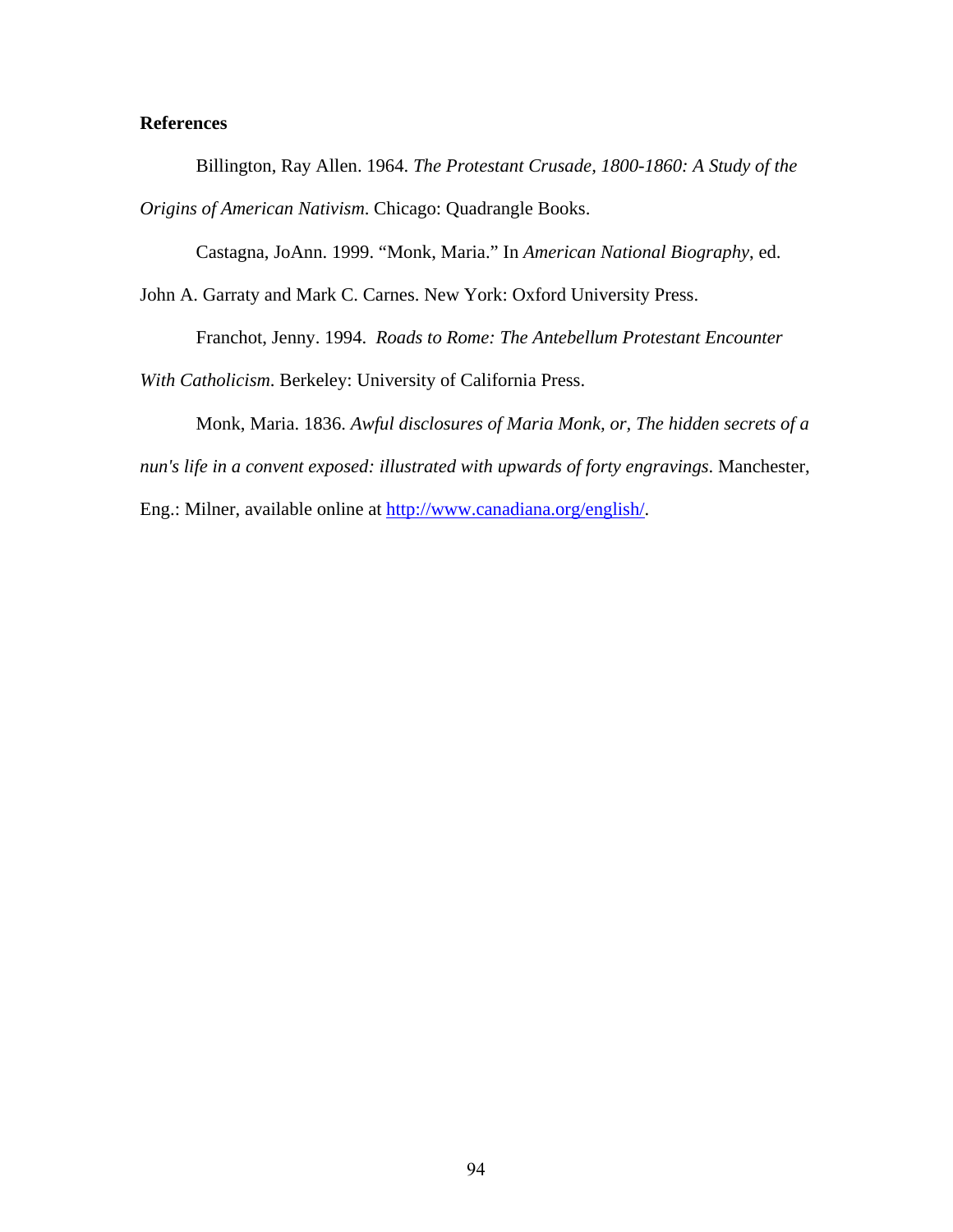## **Morse, Jedidiah**

Rev. Jedidiah Morse (1761-1826) was one of the Early American Republic's best-known authors and clergymen, serving as pastor of the First Congregational Church of Charlestown, Mass. (now part of Boston) for 30 years. Besides his pastoral duties and frequent service as an orator on civic and political occasions, Morse was a pioneer in U.S. geography, producing one of the first popular books on the subject, *Geography Made Easy* (1784), just a year after his graduation from Yale College. This was followed by a series of other works, most notably the two-volume *American Universal Geography* (1793), which altogether went through hundreds of editions. In an age when domestic travel was still difficult, expensive, and infrequent, it is not too much to say that Jedidiah Morse taught most Americans of his day most of what they knew of the country beyond their own immediate horizons.

Perhaps counter balancing his other accomplishments, Morse was also a pioneer in the field of U.S. conspiracy theory. In the hysterical era of the XYZ Affair and the Alien and Sedition Acts, Morse lent his considerable energy and prestige to the project of turning the Bavarian Illuminati into a mainstream political issue. Joined by many other prominent New England divines, including Yale College president Timothy Dwight, Morse almost succeeded.

 Like many other old-fashioned New England Calvinists, Morse was deeply alarmed at the seeming rise of "infidelity" in the 1790s, a category into which they put not just the outright rejection of Christian belief, but also its liberalization into less supernatural, more rational forms such as unitarianism and deism. Besides mankind's innate wickedness, Morse and his colleagues blamed radical politics, especially the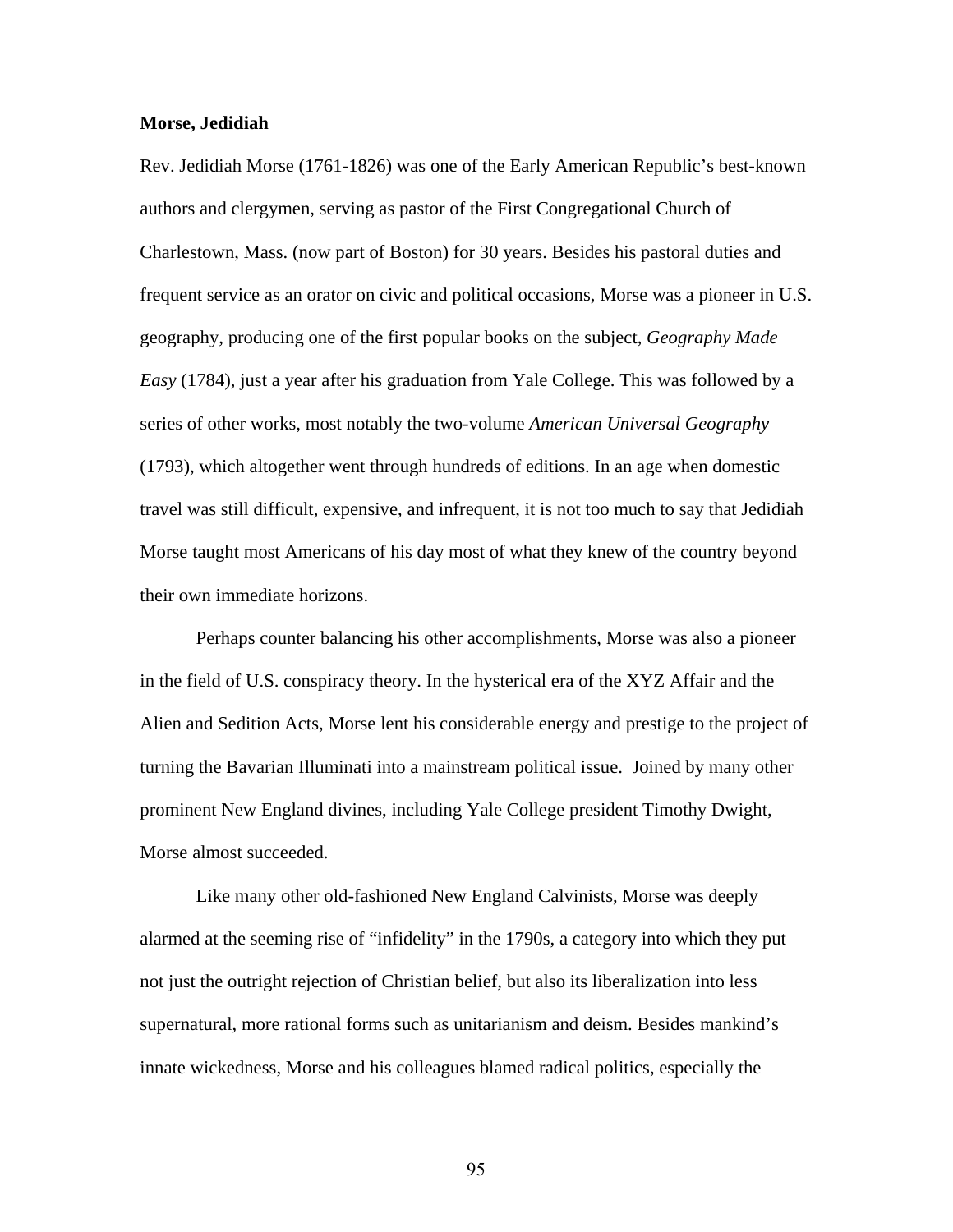French Revolution and its American sympathizers, for the decline of faith, and vice versa. The year 1794 was a turning point. Robespierre's Reign of Terror raged in France, while the Democratic Republican Societies and the Whiskey Rebellion disturbed the political piece at home. That same year, deist speaker and organizer Elihu Palmer toured the U.S., and Thomas Paine's attack on revealed religion, *The Age of Reason*, first arrived on American shores. Under the infidels' influence, Morse believed, "uncleanness, Sabbath breaking & all the flood of iniquity which springs from these" ran riot among the people. To pillars of New England's Federalist/Congregationalist "Standing Order," under which the churches were supported by taxes and ministers used their pulpits to support the ruling political elite, it seemed that a "mental epidemic" was sweeping the country (Phillips, 68).

 It only got worse as the 1790s wore on. Criticism of the government, and political activism against it, grew more intense during the battle over the Jay Treaty with England in 1796 and the presidency in the 1796 election. The pious Federalist John Adams beat the free-thinking Jefferson in that election, but with war against the French looming, Federalist hysteria came to a fever pitch.

It was in this atmosphere, in 1797, that Jedidiah Morse, Timothy Dwight, and their colleagues discovered John Robison's *Proofs of a Conspiracy*, find in its account of the Illuminati campaign to destroy all religions and governments a ready explanation for all many political and cultural trends that disturbed them. Morse launched his personal campaign against the Illuminati by giving two sermons on the national fast day proclaimed by President Adams for May 9, 1798, one at this own church and one at North Church, Boston. Following New England tradition, where sermons were popular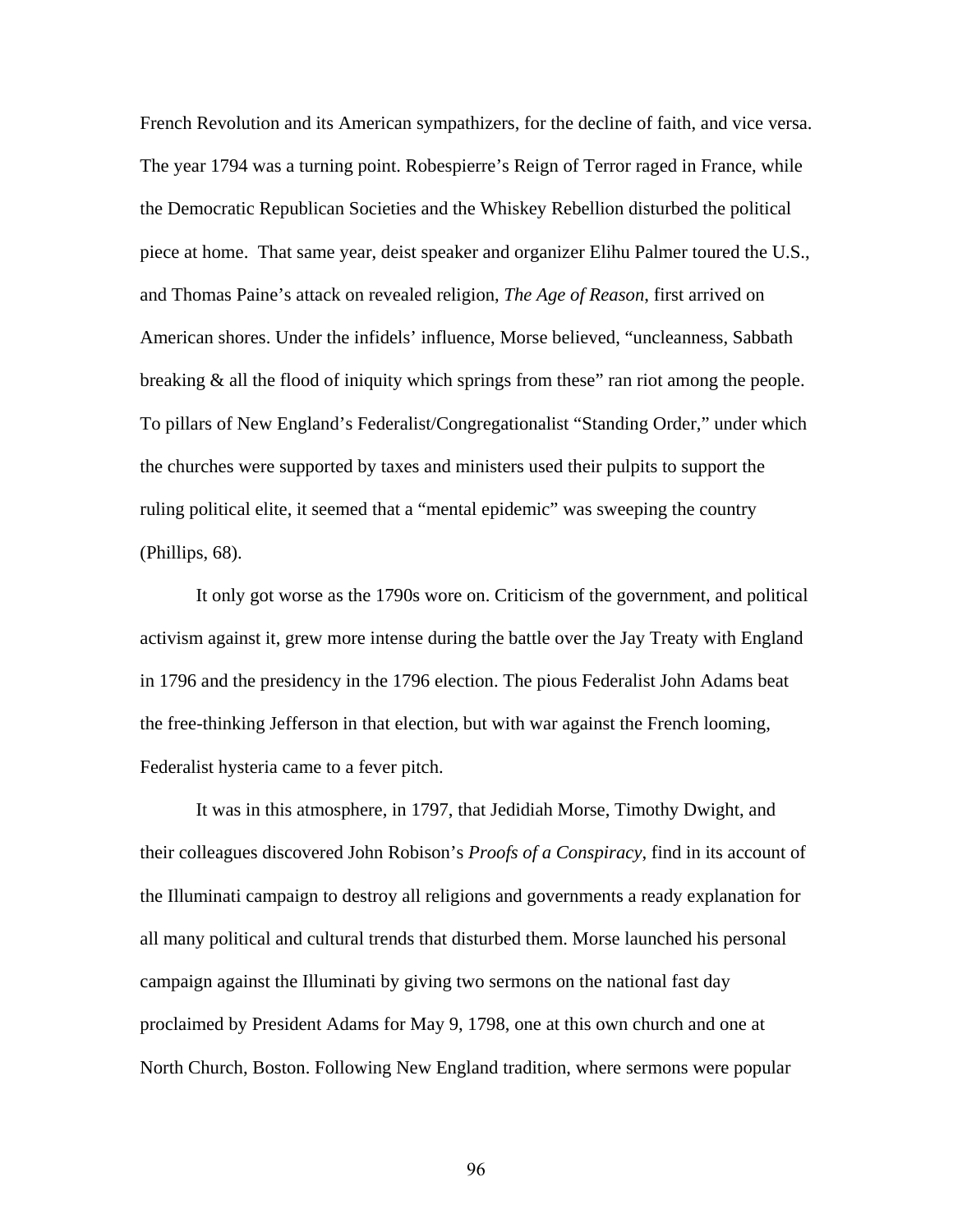reading matter and often served as political tracts, Morse's effort was published soon afterwards.

In his *Sermon on the National Fast Day*, Morse attacked the "deep-laid plan" of the French Republic "to destroy the confidence of the [American] people" in the men and institutions that governed them, a plan being implemented not just by the French themselves, but also by their local minions, the Democratic Republicans (Stauffer, 230). What was worse, they had criticized the clergy, too, suggesting that some secret, even deeper design was "in operation, hostile to true liberty and religion," preparing the way "for the spread" here of "that atheistical philosophy" which was "deluging the Old World in misery and blood." Morse recommended Robison's book as a judicious explanation of everything that was happening, attributing it all to "the dark conspiracies of the Illuminati" (Stauffer, 232-33).

 Initially the response was less sensational than Morse must have hoped, but the controversy kept him and the Illuminati in the public eye for most of the next two years. Democratic Republican newspapers questioned Robison's veracity, printing negative reviews of the book from the British press, and demanded proof of the charges. Not much proof was to be had, but Morse gamely struck back with newspaper articles and clippings defending Robison and attacking their critics. At the same, Salem minister William Bentley, a rare Jeffersonian among the Massachusetts clergy, supplied equal amounts of material damning Morse's position and his sources.

The controversy was renewed and expanded with a round of published Thanksgiving sermons from Morse and many other New England ministers over the winter of 1798-99. Morse's included an appendix that tried to document a view of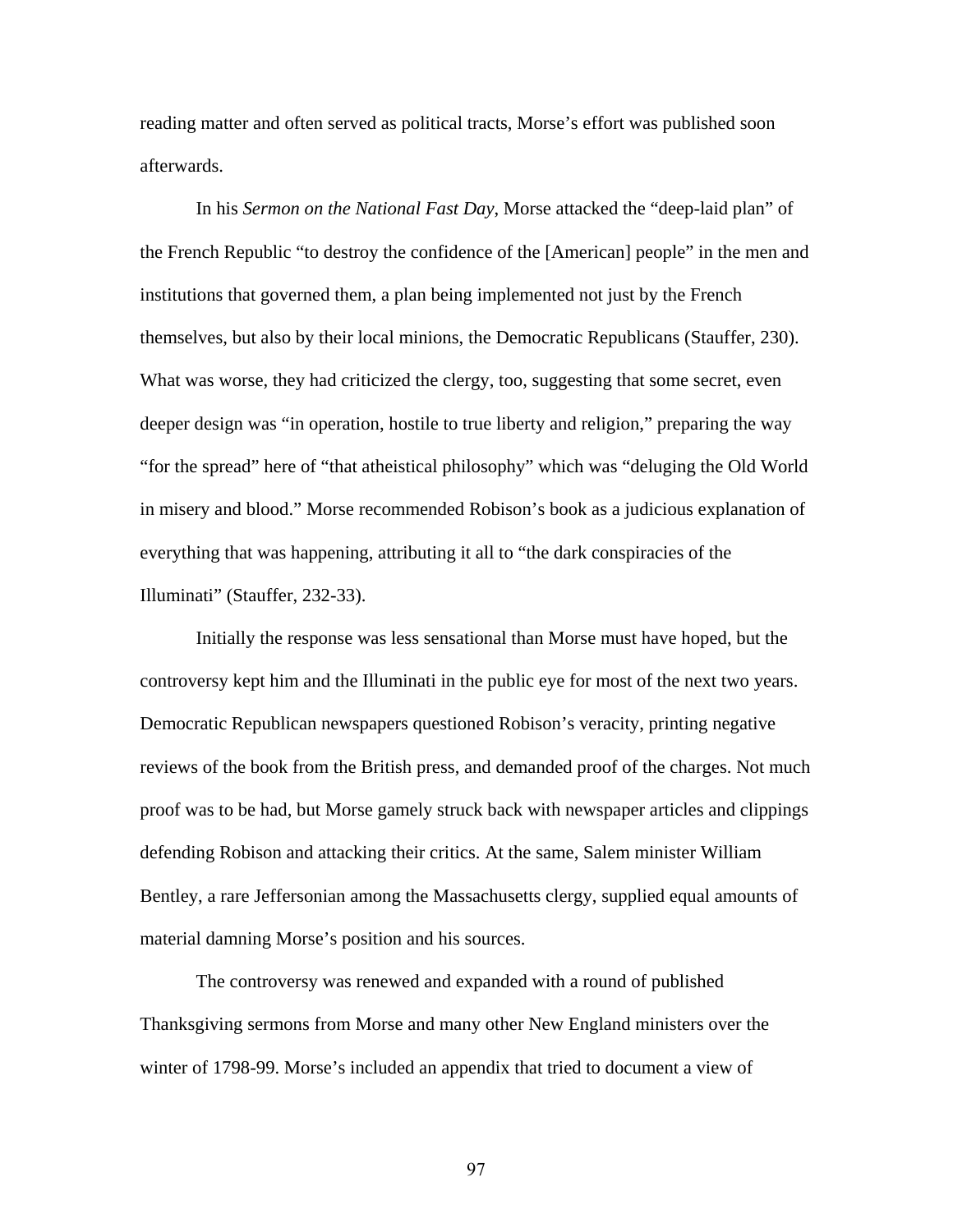American events closely following the pattern of Robison's and the Abbé Barruel's accounts of the French Revolution. The Democratic Republican Societies of 1793-94, were not mere debating clubs, he tried to show, but extensions of the Illuminati. They had been founded by a French agent, "Citizen" Edmond Genet, and merely went underground and reappeared under other names after President Washington had publicly blamed them for the Whiskey Rebellion.

 Morse finally seemed to get his Illuminati witch-hunt on firm ground with a third published sermon, originally given on another national fast day, April 25, 1799. This time a triumphant Morse claimed finally to have his possession "complete and indubitable proof that such societies do exist, and have for many years existed, in the United States" (Stauffer, 292). The smoking gun was a letter detailing the membership and organization (all the way back in 1786) of a somewhat irregular Masonic organization called Wisdom Lodge in Portsmouth, Virginia, made up chiefly of emigrants from Ste. Domingue and France. There were suggestions of other American lodges being in contact with Wisdom Lodge, and a Mother Club in France, but the connection to the Bavarian Illuminati was tenuous at best and the evidence of any real influence non-existent.

 Nevertheless, Morse felt the case was sealed, and the Illuminati theory gained gained a bit of ground, until it was derailed by a new controversy over Morse's own integrity. It happened that both Morse and his antagonist William Bentley were in correspondence with the German geographer Christoph Ebeling. To both men, Ebeling had written letters castigating Robison's book, contradicting many of the alleged facts it cited, and dismissing the idea that the Bavarian Illuminati still existed in any form. Rumors of the letters began to circulate in the summer of 1799. The following Fall,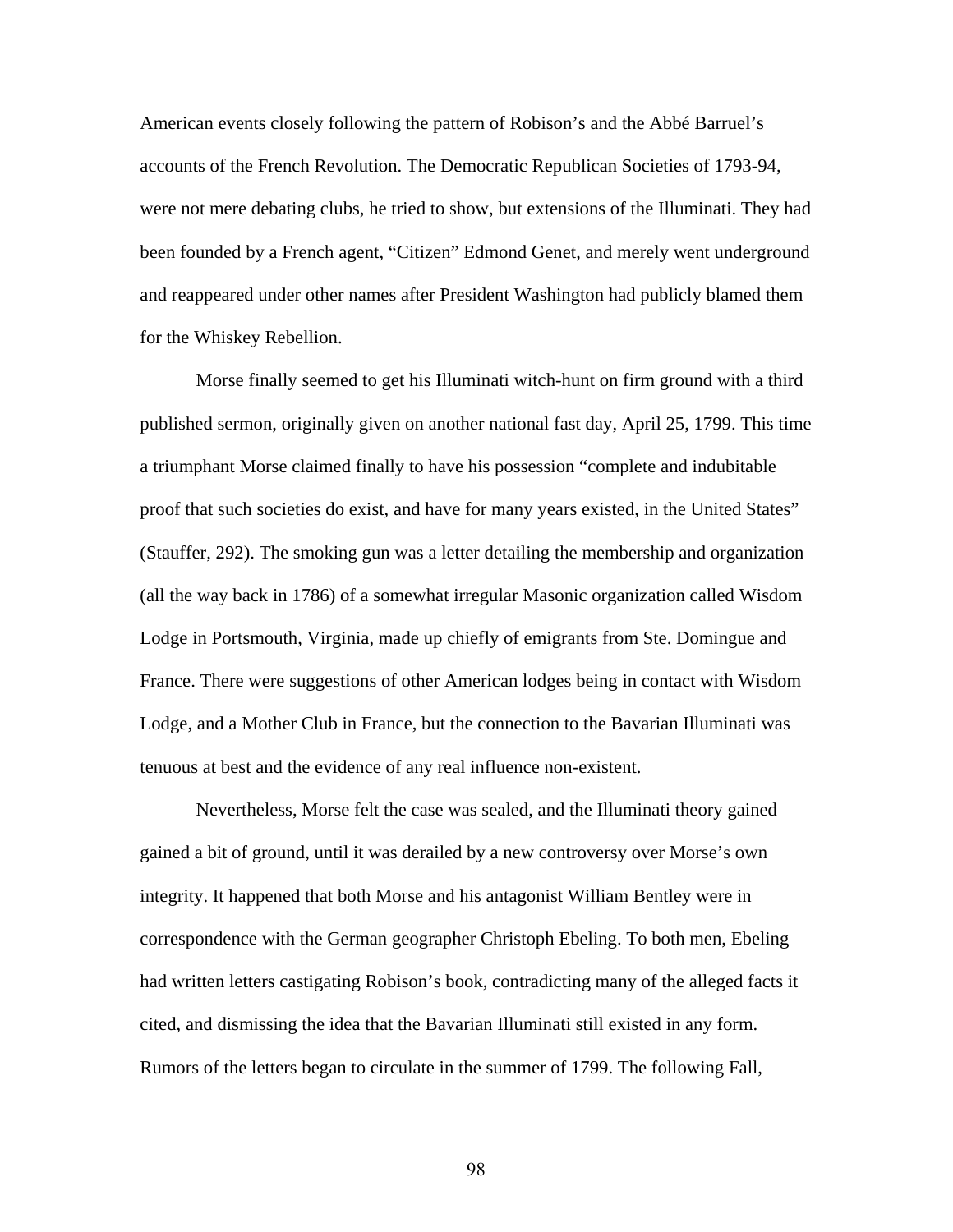Bentley saw to it that the text of his Ebeling letter appeared in several newspapers, anonymously but describing the writer and recipient in such a way that readers might assume the Massachusetts man who received the letter was Morse himself.

The Illuminati theory's chief American backer was forced on the defensive, unable to come clean without admitting that he had covered up incriminating information even though it was provided by a respected colleague. By the end of 1799, Republican newspapers were openly ridiculing Morse and his ideas, and building a sort of satirical conspiracy theory about the "New England Illuminati," an oligarchy of "political priests" of which Morse was said to be a ringleader.

Morse soon had to drop the Illuminati theory from his repertoire, though he continued to fight for the old-time Puritan religion in other ways over the rest of his life. His skills as a controversialist and publishing entrepreneur were put to good use resisting the teaching of liberal theology at Harvard, promoting missions to the Indians and western migrants, and helping establish Andover Theological Seminary, the New England Tract Society, and the American Bible Society and the American Tract Society.

The family tradition of scientific and artistic achievement mixed with conspiracy was carried on by Jedidiah's son, Samuel F.B. Morse.

Jeffrey L. Pasley

# **References**

Jackson, Leon. "Jedidiah Morse and the Transformation of Print Culture in New England, 1784-1826," *Early American Literature* 34 (1999): 2-31.

Morse, James King. *Jedidiah Morse: A Champion of New England Orthodoxy*.